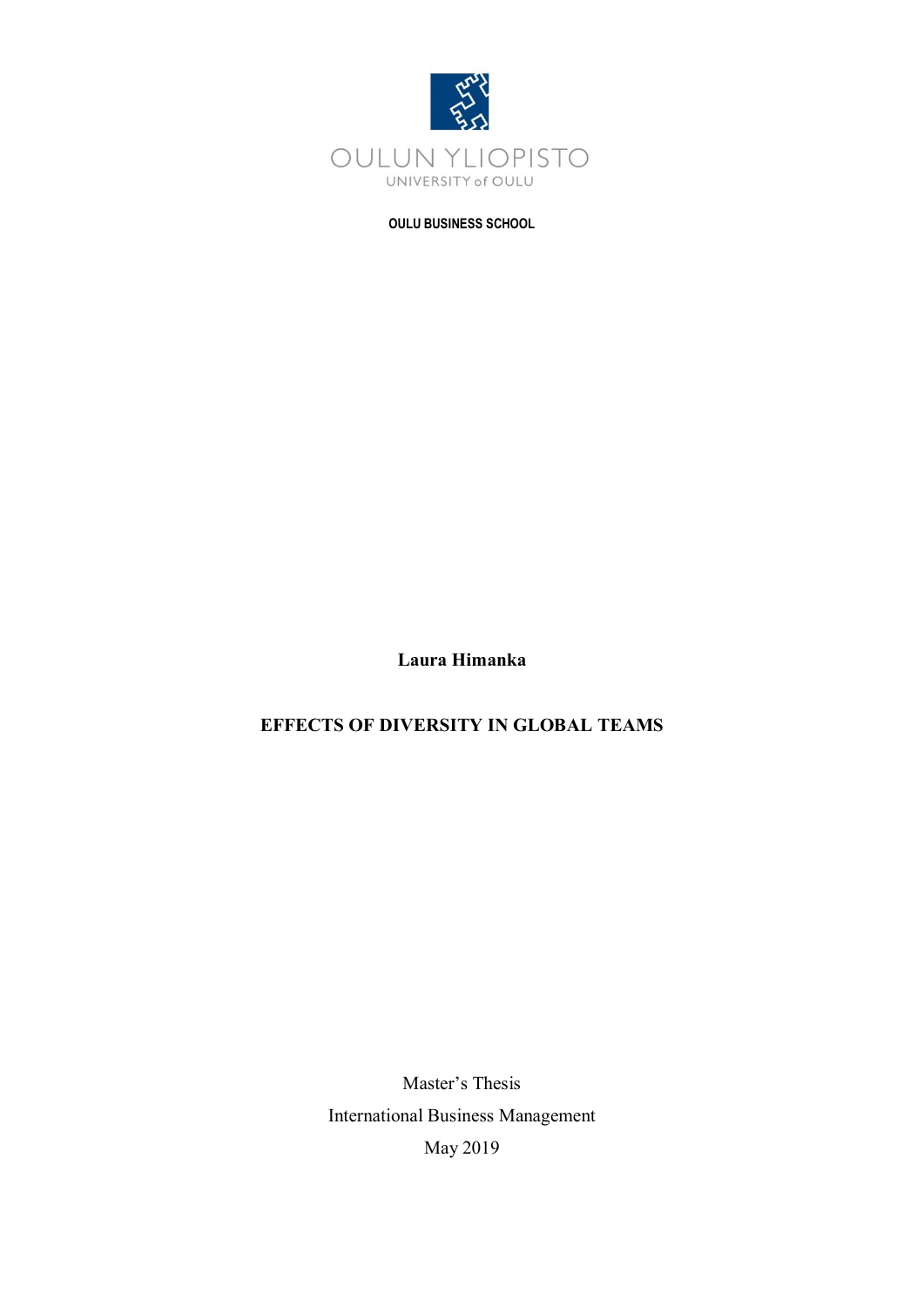| Unit                                                                                                   |                    |                     |                                                                                                                                                                                                                 |  |
|--------------------------------------------------------------------------------------------------------|--------------------|---------------------|-----------------------------------------------------------------------------------------------------------------------------------------------------------------------------------------------------------------|--|
| Department of International Business and Management                                                    |                    |                     |                                                                                                                                                                                                                 |  |
| Author                                                                                                 |                    | Supervisor          |                                                                                                                                                                                                                 |  |
| Laura Himanka                                                                                          |                    | Lauri Haapanen      |                                                                                                                                                                                                                 |  |
| Title                                                                                                  |                    |                     |                                                                                                                                                                                                                 |  |
| Effects of diversity in global teams                                                                   |                    |                     |                                                                                                                                                                                                                 |  |
| Subject                                                                                                | Type of the degree | Time of publication | Number of pages                                                                                                                                                                                                 |  |
| International business                                                                                 | Master of Science  | May 2019            | 86                                                                                                                                                                                                              |  |
| management                                                                                             |                    |                     |                                                                                                                                                                                                                 |  |
| Abstract                                                                                               |                    |                     |                                                                                                                                                                                                                 |  |
|                                                                                                        |                    |                     |                                                                                                                                                                                                                 |  |
|                                                                                                        |                    |                     | In today's globalizing world where the workforce is increasingly diverse and the themes of equality<br>and anti-discrimination are drawing attention, it is essential for managers of multinational enterprises |  |
| (MNEs) to understand the effects and functioning mechanisms of diversity. This thesis studies the      |                    |                     |                                                                                                                                                                                                                 |  |
| effects of diversity in the context of global teams. Global teams are globally distributed work groups |                    |                     |                                                                                                                                                                                                                 |  |

that often play a strategically important role in MNEs. Thus, maximizing their performance is an essential source of sustainable competitive advantage. The previous literature has indicated inconsistent results on the effects of diversity and lacks research focusing on the context of global teams. To narrow this research gap, this thesis examines the mechanisms of different diversity attributes and their effects on the performance of global teams, as well as the implementation of diversity and inclusion (D&I) practices at the team level.

The topic is examined by means of a qualitative case study of a Finnish-based MNE in which semistructured interviews are conducted to members of a global product management team. The empirical results of this study indicate that in the special context of global teams characterized by a dispersed location of team members, communication is significantly more task-oriented than in conventional teams. This has a significant effect on the functioning of diversity attributes as communication is a key mediator of the effects of diversity. The results also indicate that the socialcategorization and similarity-attraction processes are weaker in global teams than in conventional teams which is found to prevent discriminatory behavior. Based on the results of this study, a new categorization of diversity attributes is presented where the special interactional context of global teams is accounted for. This categorization is based on the attributes' effects on work-related outcomes as well as their functioning mechanisms in virtual channels of communication.

This thesis makes a contribution to the diversity literature with two significant findings. First, it sheds light on the functioning mechanisms of diversity attributes in the context where virtual communication is the dominating way of communication between team members. Secondly, this thesis advances knowledge on the self-categorization and similarity-attraction processes by revealing that they are significantly weaker in in global teams than conventional teams. The primary purpose of this thesis is to provide insight into how to maximize the positive and minimize the negative effects of diversity in the special context of global teams in order to improve team performance.

Keywords

Diversity management, global team, GVT, team performance, virtual communication Additional information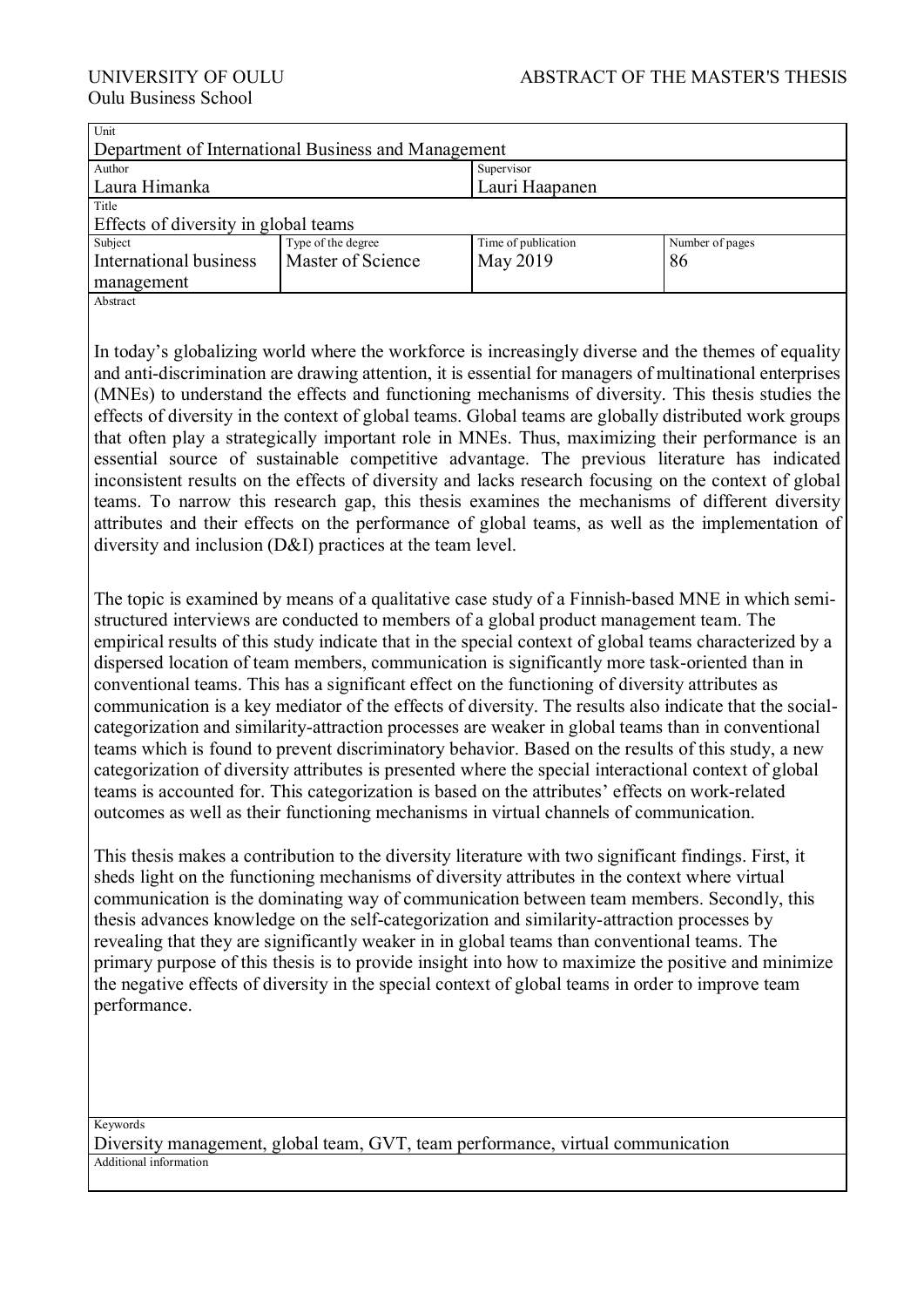# **CONTENTS**

| $\mathbf{1}$   |     |       |  |
|----------------|-----|-------|--|
|                | 1.1 |       |  |
|                | 1.2 |       |  |
|                | 1.3 |       |  |
|                | 1.4 |       |  |
| $\overline{2}$ |     |       |  |
|                | 2.1 |       |  |
|                | 2.2 |       |  |
|                | 2.3 |       |  |
|                |     |       |  |
|                |     |       |  |
|                |     |       |  |
|                |     |       |  |
| 2.4            |     |       |  |
|                |     | 2.4.1 |  |
|                |     |       |  |
|                |     |       |  |
|                |     |       |  |
| 3              |     |       |  |
|                | 3.1 |       |  |
|                | 3.2 |       |  |
|                | 3.3 |       |  |
|                | 3.4 |       |  |
|                |     |       |  |
|                |     | 3.4.2 |  |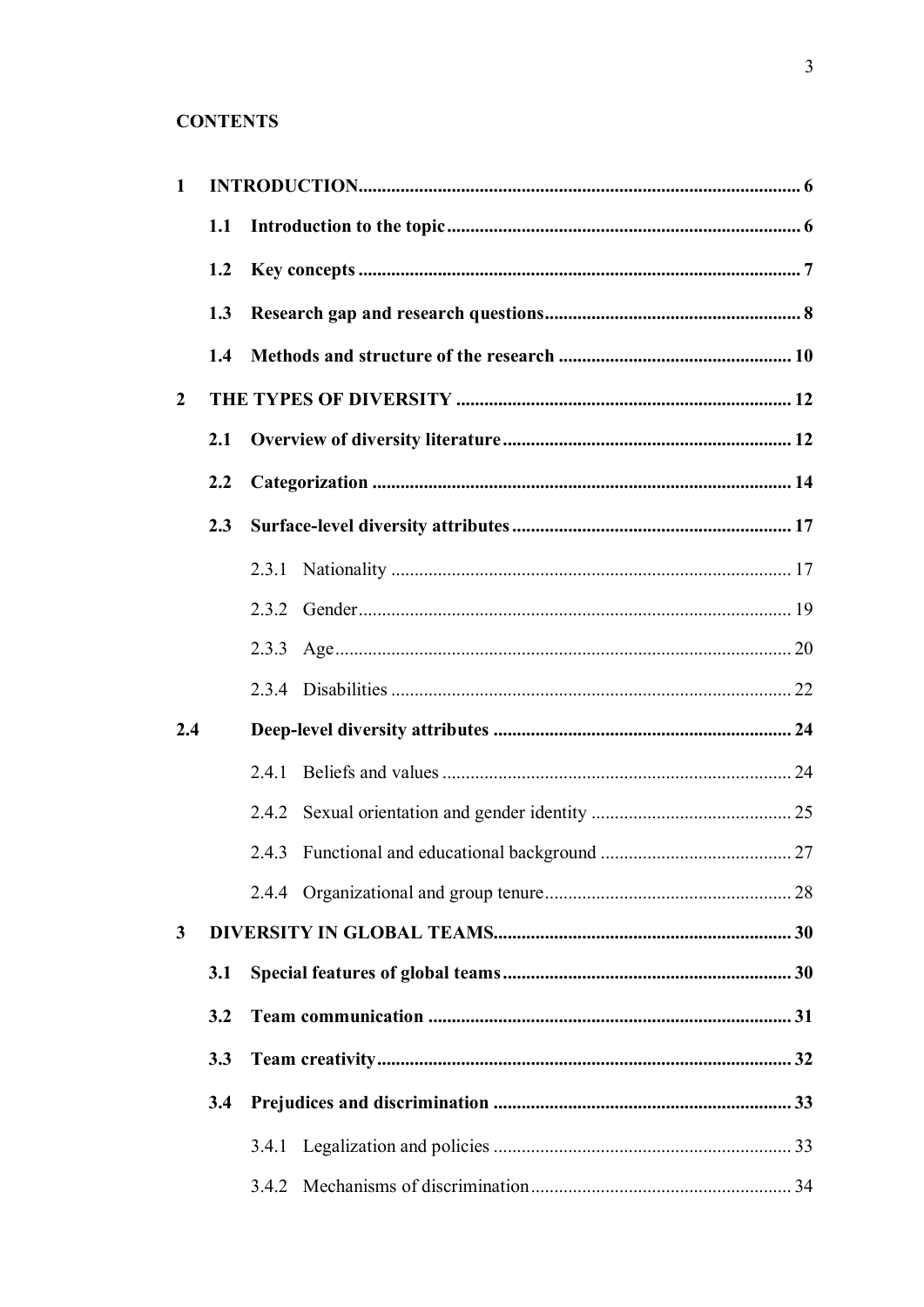| $\overline{\mathbf{4}}$ |     |                   |  |
|-------------------------|-----|-------------------|--|
|                         | 4.1 |                   |  |
|                         | 4.2 |                   |  |
|                         | 4.3 |                   |  |
| $5\overline{)}$         |     |                   |  |
|                         | 5.1 |                   |  |
|                         | 5.2 |                   |  |
|                         | 5.3 |                   |  |
|                         | 5.4 |                   |  |
|                         | 5.5 |                   |  |
|                         | 5.6 |                   |  |
|                         | 5.7 |                   |  |
|                         | 5.8 |                   |  |
|                         | 5.9 |                   |  |
| 6                       |     |                   |  |
|                         | 6.1 |                   |  |
|                         |     |                   |  |
| 7                       |     |                   |  |
|                         | 7.1 |                   |  |
|                         | 7.2 |                   |  |
|                         | 7.3 |                   |  |
|                         | 7.4 |                   |  |
|                         |     |                   |  |
|                         |     | <b>APPENDICES</b> |  |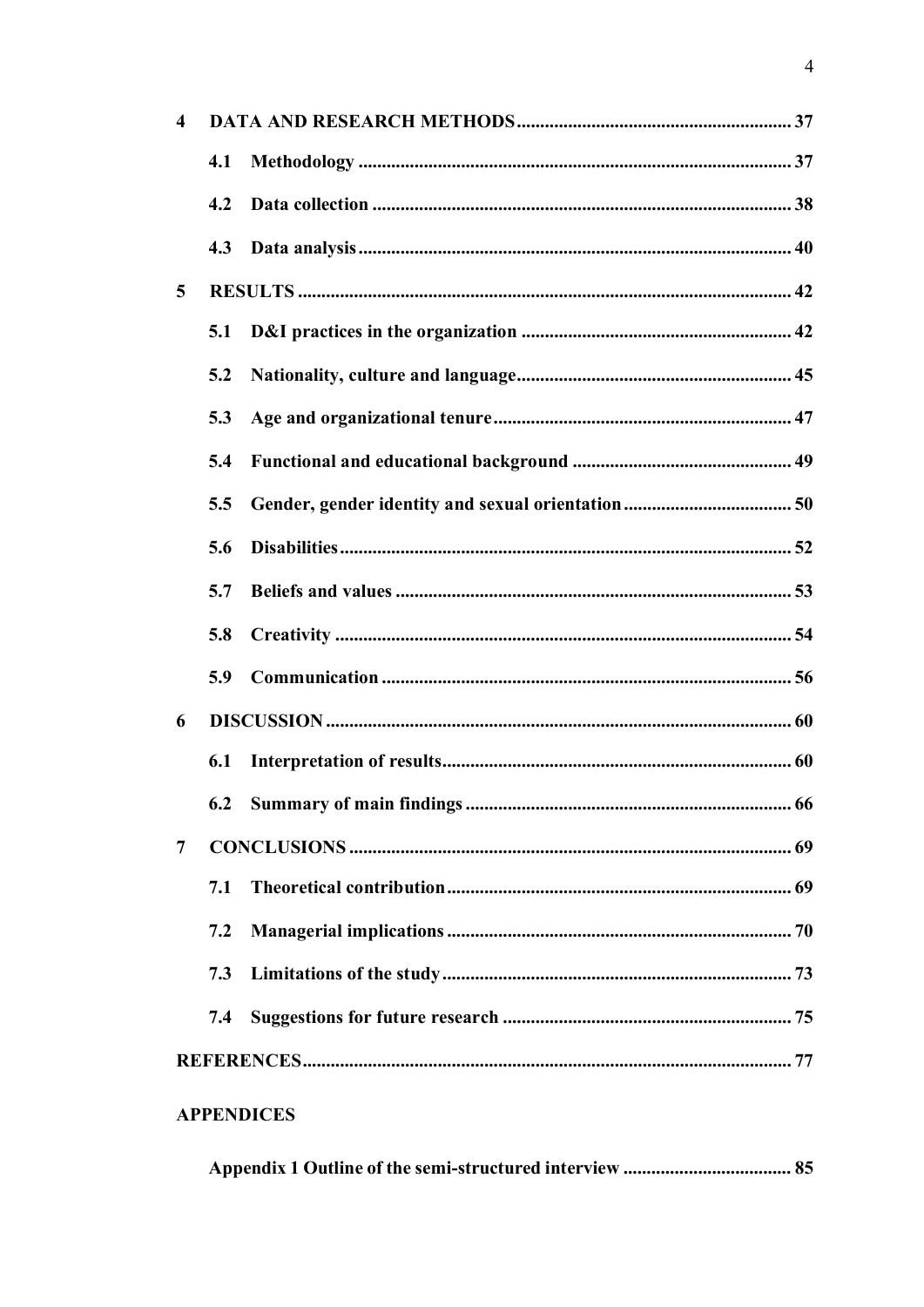# **FIGURES**

| Figure 6. Power distance index and individualism index (adapted from Hofstede, Hofstede |  |
|-----------------------------------------------------------------------------------------|--|
|                                                                                         |  |
|                                                                                         |  |

# **TABLES**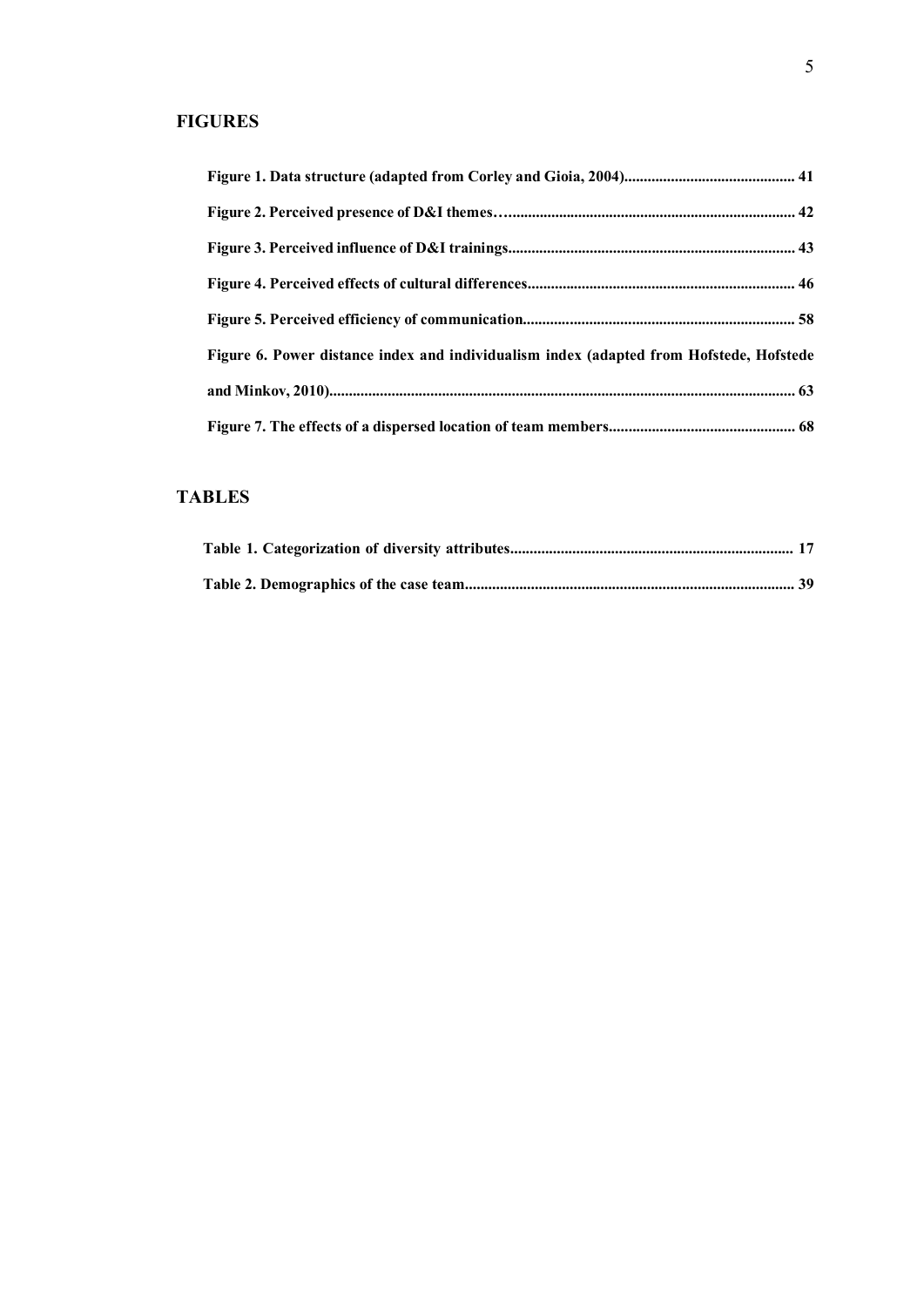### **1 INTRODUCTION**

This chapter introduces the topic and purpose of this thesis. After a brief overview of the subject and its significance, the key concepts are defined. This is followed by introduction of the research gap and research questions. Finally, the research methods are described and the structure of the thesis presented.

### **1.1 Introduction to the topic**

Over the past decades, macro shifts in demography have reflected in the workforce structure of organizations. Global phenomena, such as increasing immigration, the globalization of firms, population ageing, increasing presence of women in the workforce (Mor Barak, 2016, p. 1–5) as well as increasing attention on equality concerning personal characteristics such as ethnicity, age, religion, gender, and disabilities (Theodorakopoulos & Budhwar, 2015) have made the workforce of organizations considerably more diverse, especially in multinational enterprises (MNEs). Combined with rapidly changing and highly competitive environment, these trends have increased a need for organizational leaders to understand the effects of diversity (Roberson, Holmes & Perry, 2017) such as satisfaction, creativity, and turnover (Milliken & Martins, 1996) on organizational outcomes. The diversity of workforce has thus become a considerable management concern. As a result, many firms have created chief diversity officer (CDO) positions (Shi, Pathak, Song & Hoskisson, 2017) and it is increasingly common to have whole departments that oversee diversity policies and practices aligned with the strategic goals of the organization (Mor Barak, 2016, p. 16). Also in the academic world, the field of organizational diversity is constantly gaining more attention and is increasingly regarded as a key to the strategic agenda of organizations (Theodorakopoulos & Budhwar, 2015).

Teams in MNEs increasingly consist of people of different nationalities, ages, genders, and functional backgrounds (Bodla, Tang, Jiang & Tian, 2018). The impacts of diversity on organizational performance happen through its impact on team functioning (Roberson et al., 2017). Diversity broadens the knowledge, perspectives and other cognitive resources of work groups, which leads to enhances problem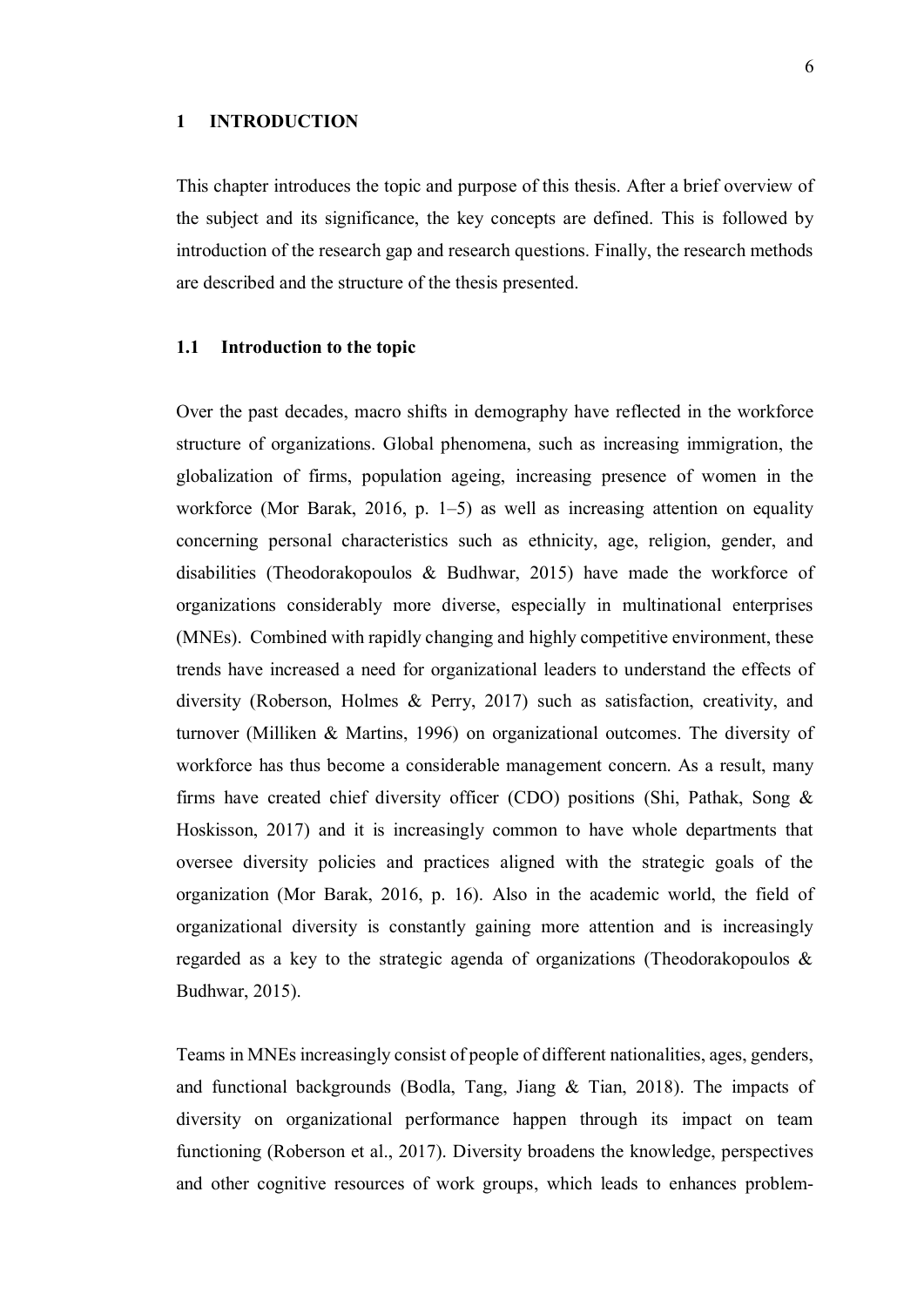solving and decision-making performance (Cox, Lobel & McLeod, 1991). Thus, in today's world where companies operate in increasingly multinational context, where teams are increasingly diverse, and where the topics of equality, anti-discrimination, and inclusion are increasingly timely, it is crucial for every company, especially for MNEs, to understand diversity in its whole range as well as its manifold effects. Workforce diversity is not a transient phenomenon that can be ignored – it is today's reality and it is here to stay (Mor Barak, 2016, p. 2). When managed correctly and efficiently in organizations, diversity of workforce can be turned into a source of sustainable competitive advantage in rapidly changing markets.

# **1.2 Key concepts**

For some, the term 'diversity' may provoke negative emotional reactions when associated with ideas such as "affirmative action" and "hiring quotas" (Milliken & Martins, 1996). However, diversity as a term is much more extensive. There is a variety of terms that are often used interchangeably to refer to diversity. Five of them, *diversity*, *demography, composition, heterogeneity,* and *dissimilarity,* have primarily been used by researchers to refer to diversity as a contextual property of organizations. (Roberson et al., 2017.) However, these terms are by no means interchangeable. *Demographic dissimilarity* refers to the differences between individuals in terms of demographic characteristics such as ethnicity, gender or age (Chattopadhyay, 1999). By contrast, against a common misconception, diversity is not restricted to demography. American Heritage Dictionary of the English Language (2019) defines diversity as "the condition of having or including people from different ethnicities and social backgrounds" or more broadly as "the quality or condition of being diverse". In this thesis, diversity is understood according to the latter definition of American Heritage Dictionary of the English Language as it reflects the comprehensiveness of diversity; it is not only demographical but also functional and psychological. ¨

Another key term in this thesis which is strongly related to diversity of workforce is *inclusion*. In this thesis, it is understood as the Oxford English Dictionary (2019) defines it: "the action, practice, or policy of including any person in an activity, system, organization, or process, irrespective of race, gender, religion, age, ability, etc." It is important for individuals' self-identity and psychological empowerment to perceive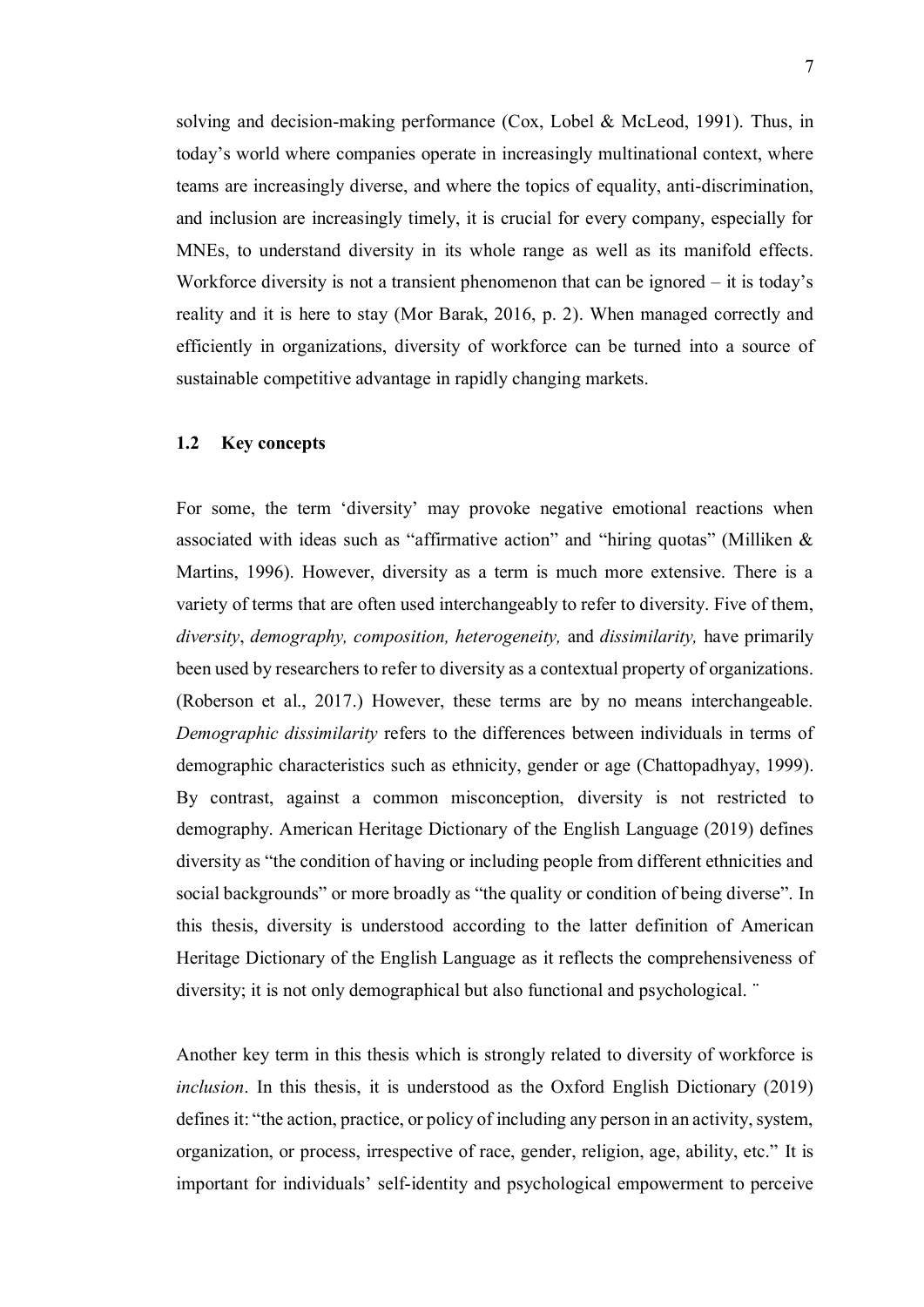inclusion in a diverse group. An inclusive climate is defined as the overall perception of diverse team members of fair treatment, integration of differences, and inclusion in decision making in a team. It has been found that individuals from diverse backgrounds will outperform, if they are fairly treated, valued for who they are, and included in core decision making. (Nishii, 2013.) An inclusive climate makes diverse team members feel less discrimination, facilitates their interpersonal relationships and knowledge sharing, and thus has a direct influence on behavior and performance. (Bodla, Tang, Jiang & Tian, 2016.)

*Global teams* are internationally distributed groups of people within organizations. They are typically assigned strategically important and highly complex tasks (Maznevski & Chudoba, 2000) and the recruitment decisions are thus based on the specialized expertise of individuals regardless of their location (Hinds, Liu, & Lyon, 2011). The term *global team* is largely interchangeable with the term *global virtual team (GVT).* Maznevski and Chudoba define GVTs more specifically as "rarely meeting in person, conducting almost all of their interaction and decision making using information and communication technologies (ICT)". However, that is how all global teams function due to their dispersed location. The usage of these terms varies between organizations – sometimes both terms may be used for different teams to describe their different levels of face-to-face interaction. This is also the case in the case company of this research – the interviewed team is referred to as a *global team* inside the organization in order to separate it from completely virtual teams. Following this definition, the term *global team* is also used in this thesis.

# **1.3 Research gap and research questions**

As a consequence of the increasing use and influence of the internet, corporate web sites have become a significant forum for organizational leaders to communicate their corporate values, policies and practices to the stakeholders. Serving as "electronic storefronts," corporate web sites are often the first point of contact that people have with an organization. The content on corporate websites serves several purposes, some of which are literal representations of the company's current practices whereas others are rather symbolic descriptions of goals and values (Doerer, Stewart, & Long, 2015). On the corporate websites and other public statements, companies usually view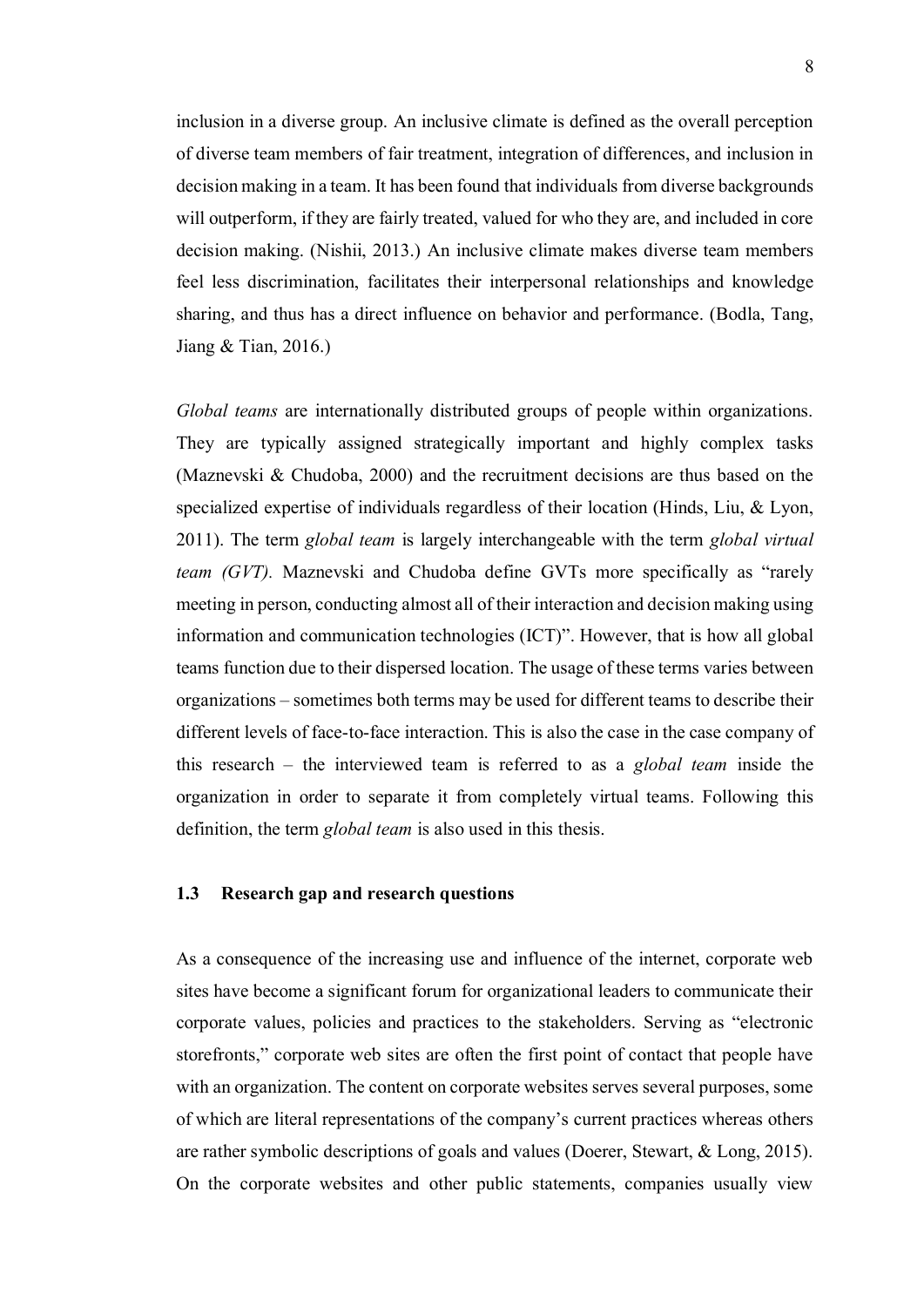diversity as a solely positive force in the organization. Even if some internal issues concerning diversity existed, they are rarely communicated to external stakeholders. Such issues concern human resources and may therefore be very delicate. Also, excluding flagrant misdemeanors, they are not amongst the things that external stakeholders are entitled to have detailed information about.

In public discussion, it is often suggested that teams within organizations should be composed of diverse members. However, a considerable number of researchers in the field (see e.g. Jackson & Joshi, 2011; Milliken & Martins, 1996) state, that in fact diversity appears to be a double-edged sword that offers organizations great opportunities but also challenges. Jackson and Joshi argue, that diversity may weaken teamwork capabilities by causing interpersonal conflict and loss of social cohesion. According to Milliken and Martins, high diversity may increase the likelihood that group members fail to identify with the group. Dessler (2012, p. 66) suggests that diversity can cause stereotyping, discrimination and ethnocentrism, which undermine work team cooperation. However, diversity also brings more creativity to problem solving and product development (Jackson & Joshi) and a diverse set of workers is shown to increase firm performance when diversity provides capabilities that support the firm strategy (Ali & Konrad, 2017). Due to the manifold effects of diversity, Ancona & Caldwell (1992) argue, that merely increasing diversity of teams will not improve performance. Effective diversity management means both maximizing diversity's potential advantages while minimizing its potential barriers that can undermine the functioning of a diverse workforce (Dessler, 2012, p. 67).

The sugar-coated image of diversity that organizations paint to the public raises a question – can any negative sides to diversity be identified in MNEs? As research identifies both positive and negative effects for diversity, it can be expected that also in the organizational reality some challenges exist. And only by addressing the possible negative effects it is possible to turn diversity into a source of sustainable competitive advantage. Another interesting question is, how well companies succeed to implement their strategic diversity initiatives. This reflects the extent to which the rhetoric for diversity and inclusion (D&I) management meets reality (Theodorakopoulos & Budhwar, 2015). Firm-level diversity research views diversity as a valuable resource and a potential source of competitive advantage, yet few studies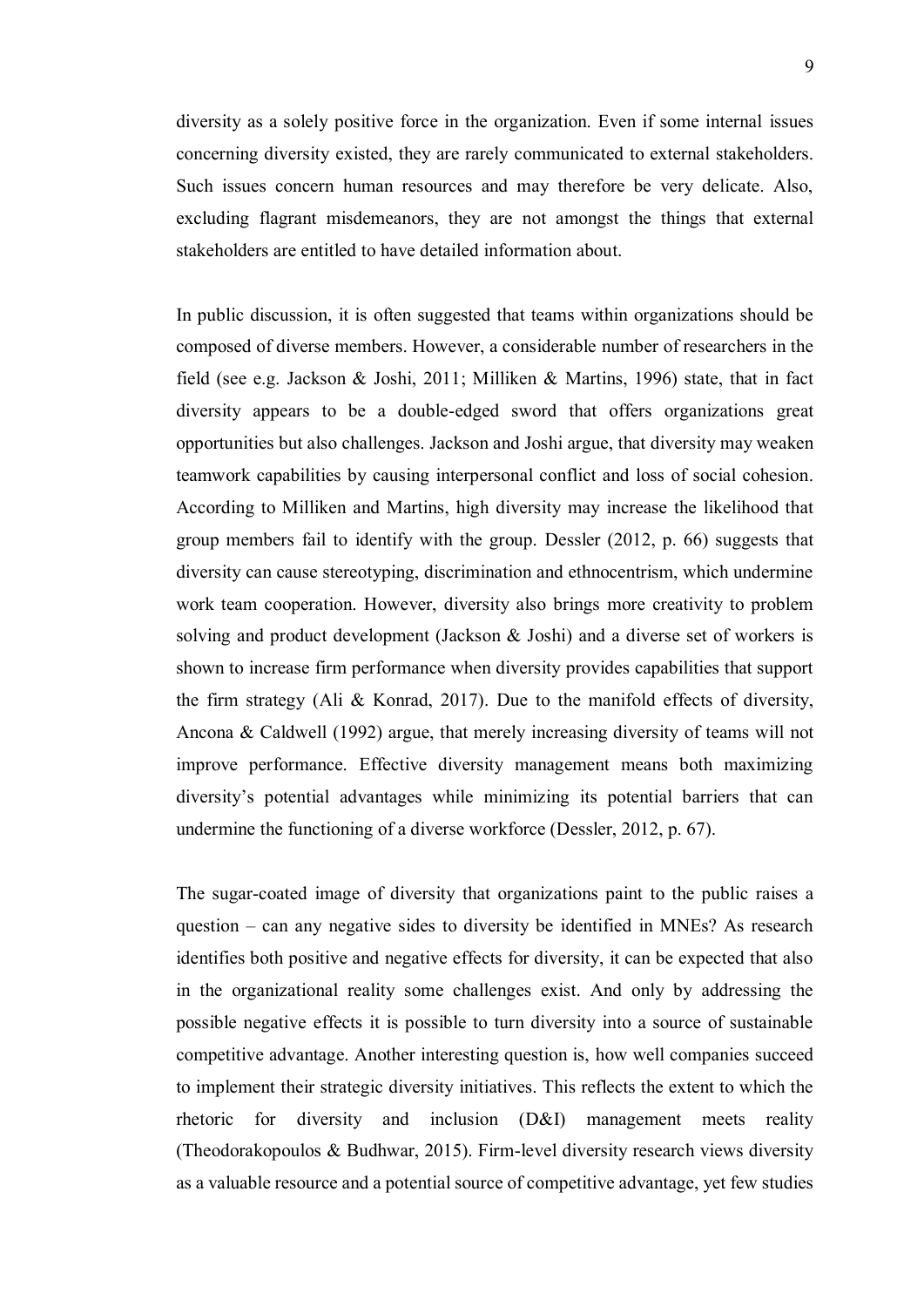have considered the ways in which it might be deployed to achieve such an advantage (Roberson et al., 2017). This raises a further question – What are the underlying reasons behind a possible failure of D&I initiatives and what can be done to overcome these barriers?

One of the key questions in diversity research is, how differences between work group members affect group processes and performance (van Knippenberg & Schippers, 2007). Diversity research has been dominated by studies that focus on "main effects", testing relationships between dimensions of diversity and outcomes without taking potentially moderating variables into account (Jackson & Joshi, 2011). The focus on moderators is important not only to identify when diversity may be expected to have positive or negative effects, but also because it reveals information about the processes underlying the influence of work group performance (van Knippenberg & Schippers, 2007). The purpose of this thesis is to find out the real effects of different diversity attributes on team performance in the special context of global teams. By conducting a qualitative case study, the thesis aims to deepen the insight on the accuracy of current theoretical knowledge of diversity in the reality of organizations.

The primary research question:

*What effects does diversity have on the performance of global teams?*

The secondary research question:

*How are the D&I policies of the case company implemented at the team level?*

# **1.4 Methods and structure of the research**

The research will be conducted as a qualitative case study of a Finnish-based MNE that operates in the technology sector. The qualitative research methods can be found to be the most suitable way to find answers to the research questions of this thesis as they enable studying processes and meanings that cannot be measured in numerical terms (Klenke, Wallace & Martin, 2015). Semi-structured interviews will be conducted for a demographically diverse group of employees working in the same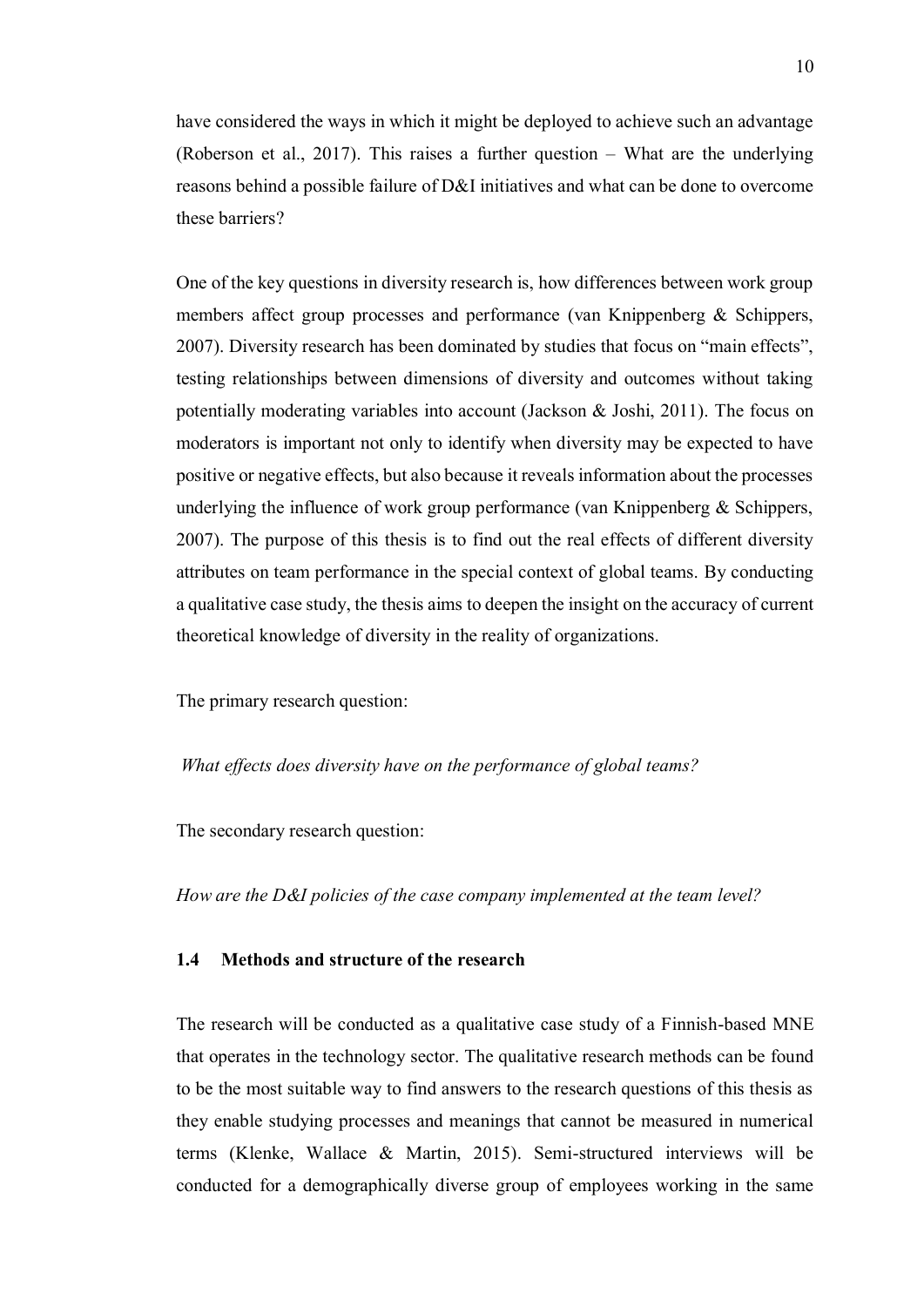global team. The interview data will be organized in order to discover patterns, themes, and qualities based on which conclusions can be drawn. Qualitative analysis seeks to capture people's experience in their own terms (Klenke et al., 2015). This enables the interviewer to explore new and unexpected information and causal relationships. In addition to the primary data, also existing scientific literature will be reviewed and used as a foundation for theory-building and a deeper-level analysis of the topic.

The structure of the thesis is as follows. In the next two chapters the existing literature on workforce diversity and global teams is reviewed. In the fourth chapter the methodology, data collection process and data analysis are described. In the fifth chapter the empirical findings are presented. In the sixth chapter the findings are reflected to the existing literature. In the final chapter of this thesis, theoretical conclusions and managerial implications are presented, the research is evaluated, and the suggestions for future research are made.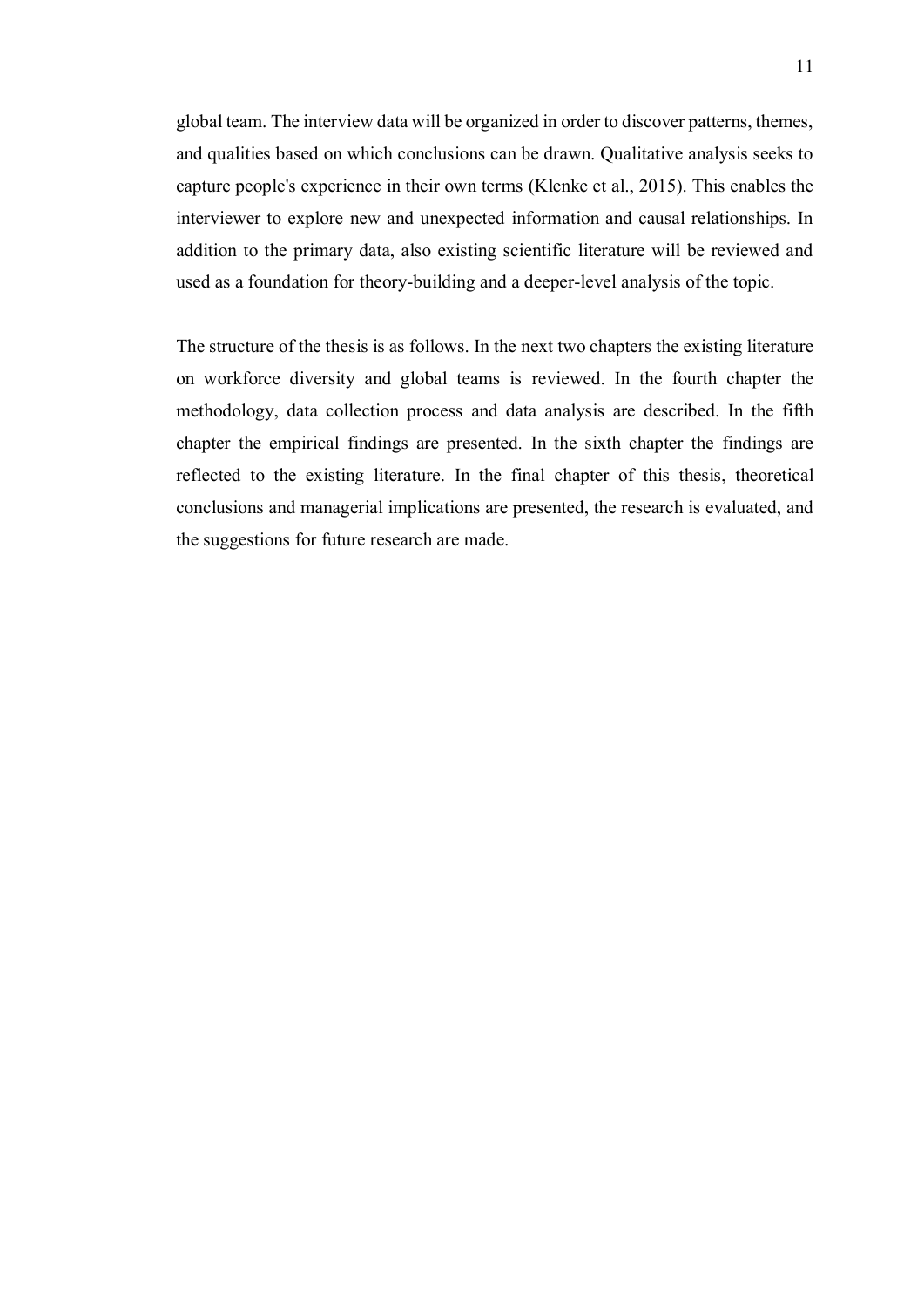#### **2 THE TYPES OF DIVERSITY**

This chapter reviews and discusses the existing literature on diversity. The chapter begins with an overview on the history and development of diversity research over the past three decades. After that the existing categorizations of diversity attributes are discussed and the choice of categorization in this thesis is rationalized. The eight diversity attributes chosen to be examined are then discussed reflecting to the existing literature. Different viewpoints and partly contradictory results of the attributes' effects on team performance are presented in order to create an objective foundation for the empirical study of this thesis.

# **2.1 Overview of diversity literature**

Over the past decades, the effects of diversity on group performance have been studied by researchers in many domains – psychology, economics, sociology, anthropology, communication and organizational studies (Williams & O'Reilly, 1998). For decades, the majority of research viewed diversity as an unfortunate by-product of immigration and birth rates. However, at the end of the 1980s the attitudes started to shift. In the year 1987, based on the development that had already begun, researchers predicted that in the "Workforce 2000" world, competitive differentiation would be largely based on diversity. This report written by Johnston and Packer (1987) predicted that the US demographics were rapidly changing and this change would lead to a shifting demographic in the workplace. Even though focused on the US, the report was to reflect the whole world.

The report also predicted that businesses would realize that diversity is a golden opportunity to be utilized and consequently develop comprehensive managing diversity strategies, establish processes for creating a corporate culture that recognizes the value of all diverse employees, and develop an organizational structure that relies on diverse work teams (Lattimer, 1998). Two decades after this prediction it can be seen both in the corporate world and in the academia that the prediction was largely accurate - at least at the rhetoric level. In organizations, the focus is increasingly on managing diversity rather than on simply justifying it (Dessler, p.67, 2012). Managers have increasingly started to view diversity as an advantage and D&I policies have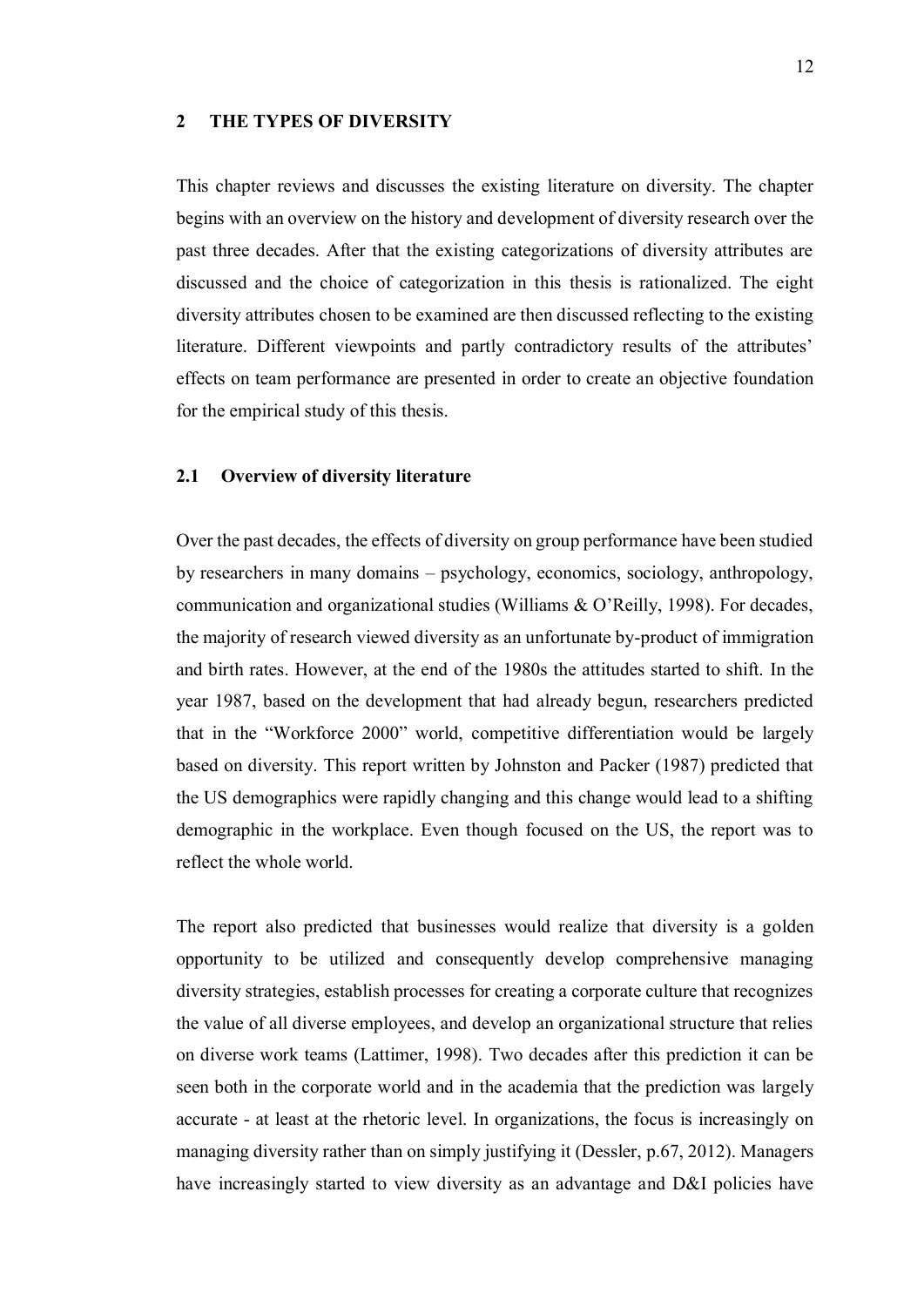become a nearly self-evident part of corporate images (Mor Barak, 2016, p. 3). Furthermore, researchers are increasingly seeking mechanisms that help to take advantage of diversity (Theodorakopoulos & Budhwar, 2015).

Many researchers suggest a wide range of effects for successful D&I management (Theodorakopoulos & Budhwar, 2015). For instance, Cox and Blake (1991) present a value-in-diversity hypothesis, based on which they argue that diverse resources and perspectives in organizations and teams provide firms with a greater capacity for creativity and innovation. The underlying assumption of the value-in-diversity hypothesis is that diversity in team members' attributes will result in more informed decisions by promoting creativity, innovation, and alternative problem solving. As team members share information from a greater variety of perspectives, it leads to higher quality analysis of tasks, which in turn promotes higher quality results. The differences thus create an opportunity for team members to examine issues at a deeper level of analysis. (Woehr, et al., 2013.) However, not all scholars are unanimous about the conclusiveness of these evidence due to the many unanswered questions concerning the effects of diversity on firm-level outcomes (Roberson et al., 2017).

Theodorakopoulos & Budhwar list some major problems of diversity research. First, programs and instruments used in different researches vary. Second, many studies focus on single-nation cases or are taken from a one-dimensional Anglo-Saxon perspective, and are thus not always applicable to other national settings. The Anlgo-Saxon, or often more precisely US-centric perspective, may not work effectively in other national cultures without some level of localization (Forstenlechner, Lettice & Özbilgin, 2011). Third, the extent to which diversity policies materialize and lead to practical changes is questioned by many scholars. The group-level research articulates the processes through which diversity affects performance outcomes. However, the understanding of how such processes and outcomes become manifested in the macro domain, is limited. (Theodorakopoulos & Budhwar.) Firm-level diversity research largely views cultural diversity as a unique and valuable resource that can be a source of competitive advantage for firms, yet few studies have considered the ways in which it might be developed or deployed to achieve such an advantage. Thus, there are many questions to be answered regarding the true value of diversity in organizations. (Roberson et al., 2017.)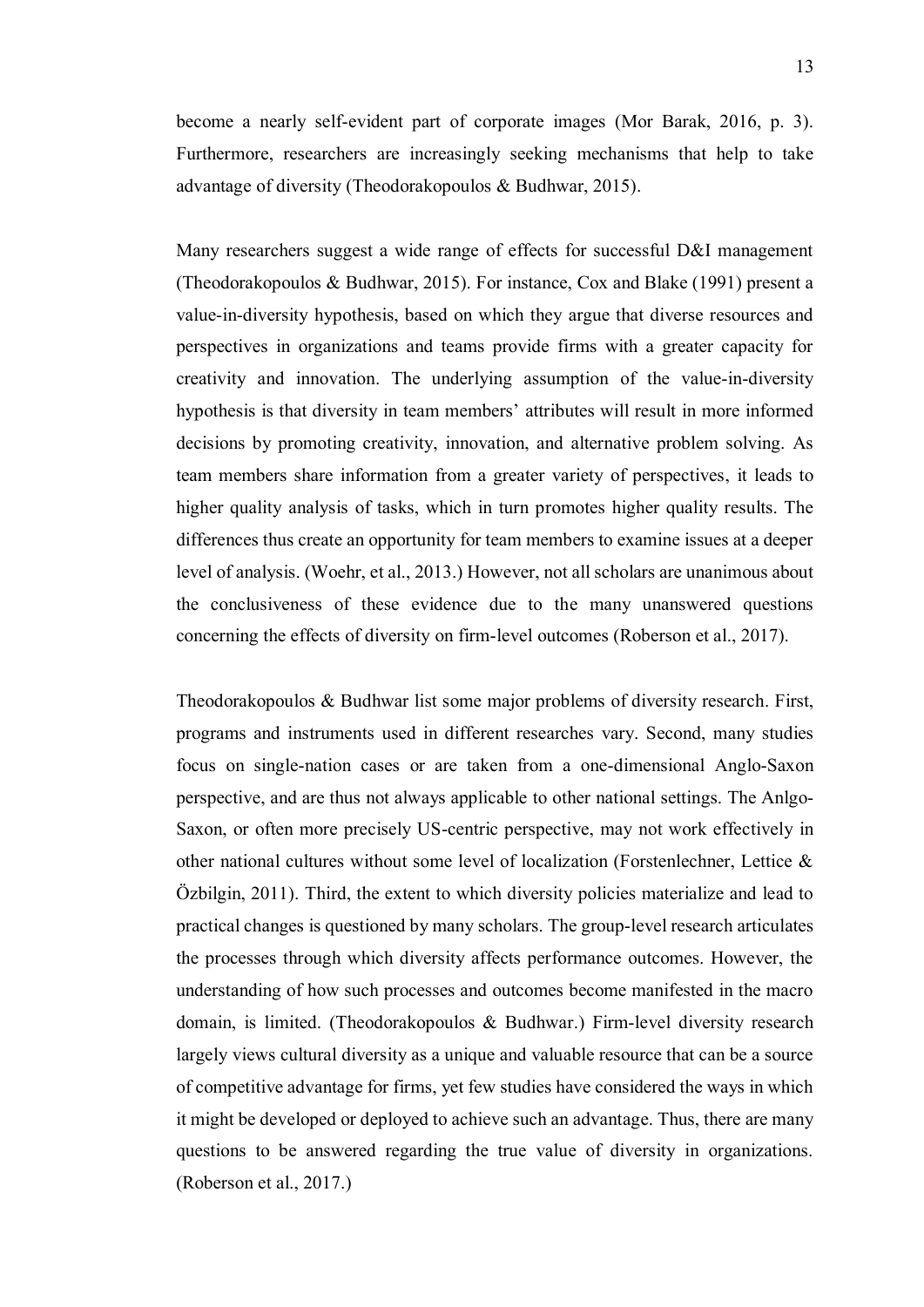### **2.2 Categorization**

Diversity is an umbrella term for the extent to which members of a team are heterogeneous with respect to individual-level characteristics (Jackson, May & Whitney, 1995). Researchers have suggested various ways of categorizing different types of diversity. One widely used distinction, which is also adopted in this thesis, is between surface-level and deep-level attributes. Different researchers use different terms for these categories and may have slightly different emphasis on the included attributes. However, these terms are generally used quite interchangeably as their primary role is to reflect the different natures of these two categories. The surfacelevel (Harrison et al., 2002) – or in other words observable (Milliken & Martins, 1996) or readily detectable (Jackson et al., 1995) – attributes include characteristics such as ethnicity, age, and gender. These attributes are often reflected in physical features (Milliken & Martins, 1996) and can be easily observed or measured (Harrison et al., 2002).

At the end of the 20<sup>th</sup> century, the widespread adoption of training programs intended to improve relationships between employees with diverse backgrounds led to an expanded understanding of the concept of diversity – employers started to realize that visible attributes were not the only attributes with a significant influence in the workplace. The concept of diversity thus broadened to include a wide range of physical, cultural, psychological and behavioral differences of employees. (Jackson  $\&$ Joshi, 2011.) The deep-level (Harrison et al., 2002) – or in other words non-observable (Milliken & Martins, 1996) or underlying (Jackson et al., 1995) – attributes include for instance education, technical abilities, functional background, tenure in the organization, socioeconomic background and values.

The main reason for the categorization to deep-level and surface-level attributes is their supposedly different responses. Visibly attributes are more likely to evoke responses that are based on stereotypes and biases. These biases are often connected to nonobservable assumptions, such as the connection of the ethnic background to education level or the connection of gender to technical abilities. Deep-level attributes function with a different mechanism. Differences in these attributes can create major differences in orientations toward issues and in preferred interaction styles. (Milliken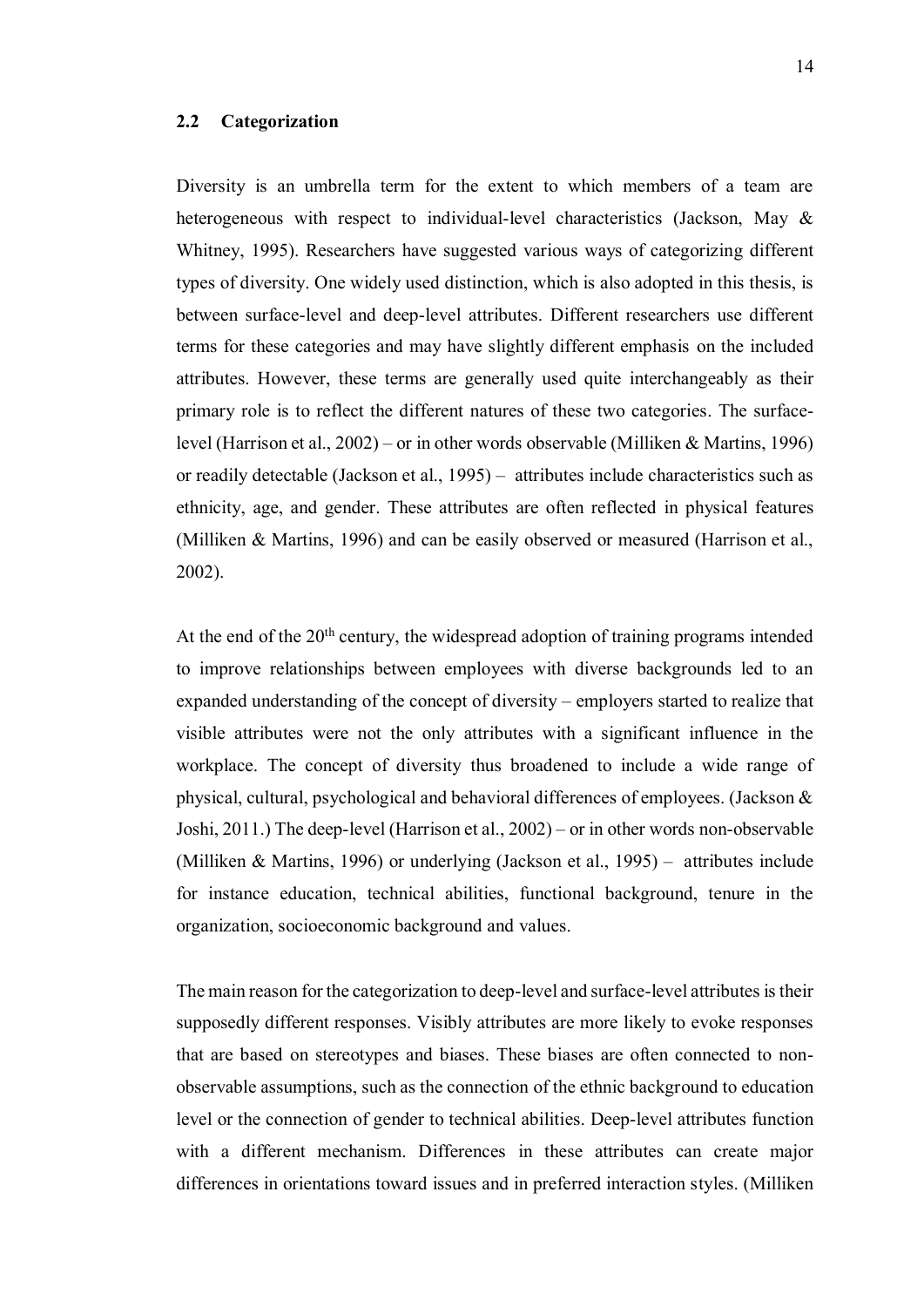& Martins, 1996.) These attributes are not easily detectable but reveal themselves over time in interactions between co-workers. They are expressed in behavior patterns, verbal and nonverbal communication, and exchanges of personal information. (Harrison et al., 2002.) Whereas the management literature has focused on the impact of surface-level diversity on team performance, the psychology literature has primarily studied deep-level diversity attributes as predictors of team processes and outcomes (Mohammed & Angell, 2004).

The main reason for distinguishing between different types of diversity is to better understand its manifold effects (van Knippenberg  $\&$  Schippers, 2007). That is why categorization is also done in this thesis. The categorization to deep-level and surfacelevel diversity attributes is chosen as the distinguishing method of this thesis as it is considered to enable deeper analysis of the effects and mechanisms of the different types of diversity. Surface-level diversity attributes supposedly have more indirect effects via biases and prejudices whereas deep-level diversity supposedly have more direct effects on interaction between team members. Harrison et al. (2002) also propose based on their empirical results that as time passes, increasing collaboration weakens the effects of surface-level diversity on team outcomes but strengthens those of deep-level diversity. Therefore, it can be supposed that surface-level diversity and deep-level diversity have differentially salient consequences for team social integration over time as team members collaborate and learn more about each other.

The terminology of Harrison et al. (2002) is adopted in this thesis as it is found to describe the nature of deep-level and surface-level attributes better than the alternative terms. It must be remarked that psychological features, such as personality attributes, attitudes, beliefs and values are central in the categorization of Harrison et al. However, they are perceived to require a depth of individual-level analysis that is not reasonable in this thesis as the purpose is to study the effects of multiple diversity attributes on team performance. Only beliefs and values were chosen as examined psychological features as they were expected to be connected to religion, which is a somewhat demographic attribute. Furthermore, education, technical abilities, functional background and tenure, which can be found to be essential elements of group performance, are largely ignored in the categorization of Harrison et al. In this thesis, the categorization is made as a combination of the ideas of Milliken and Martins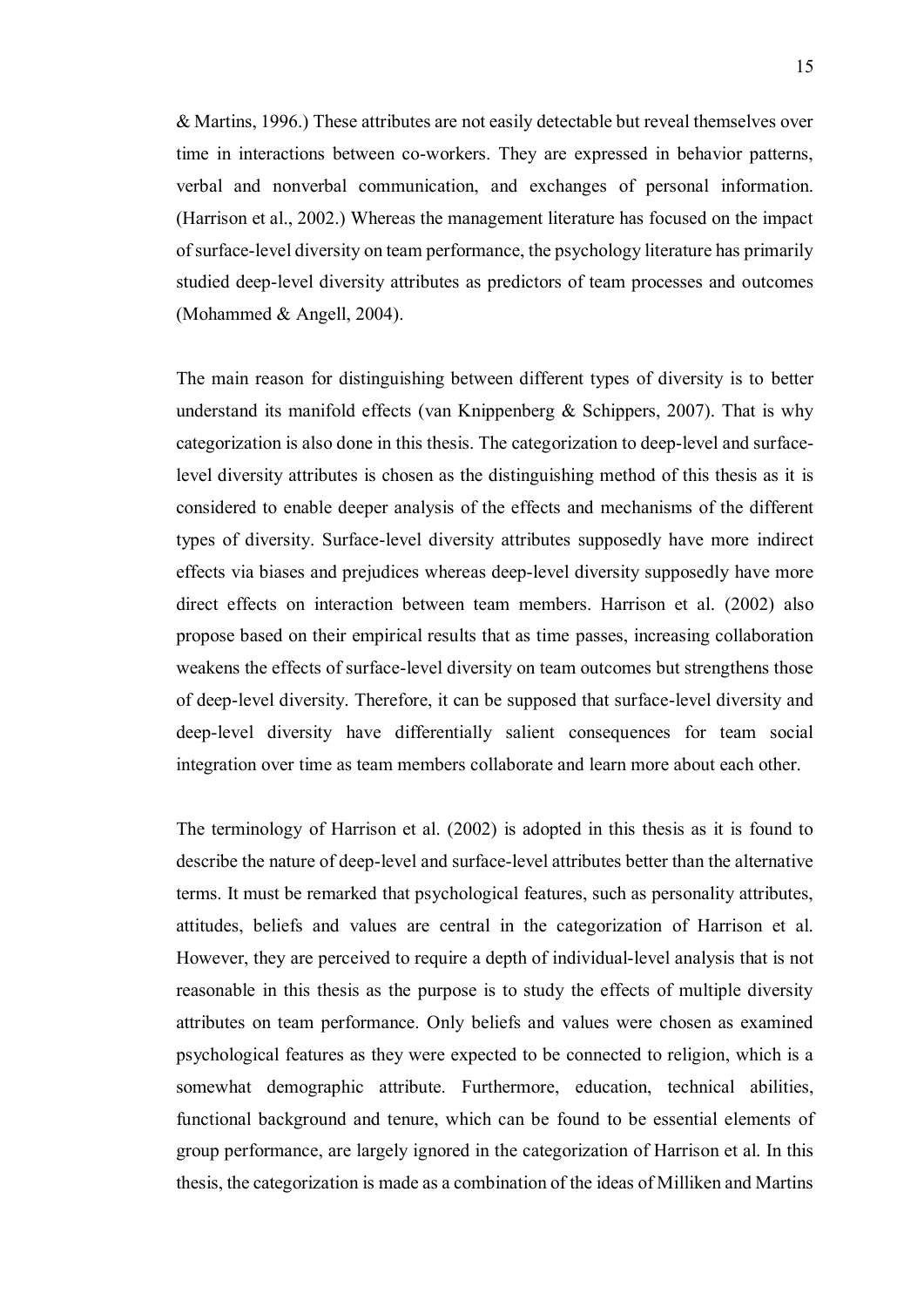(1996), Harrison et al. and Jackson et al. (1995), considering the broadness of demographic, psychological and functional diversity. When looking at the wide picture of diversity research, it seems that researchers have been unable to reliably link the positive and negative effects of diversity to types of diversity (van Knippenberg et al., 2004). Therefore, the categories are used in this thesis merely to predict the mechanism of influence of the attributes instead of using them to predict positivity or negativity of the attributes' effects.

In this thesis, the diversity attributes chosen to be studied are nationality and ethnicity, gender, age, disabilities, values and beliefs, sexual orientation and gender identity, functional and educational background, and organizational tenure. These attributes were chosen based on their presence in organizations' diversity programs and/or their assumed significance. Also their observability by the chosen research methods was used as a criterion. It must be remarked that there is no perfect categorization method but they all have deficiencies. It can be argued that many of the diversity attributes have features of both surface-level and deep-level attributes. For instance, it can be argued whether gender identity should be put in the same, surface-level category with gender or understood as a deep-level attribute. Because of its deep-level and psychological nature as well as implication in LGBT policies, gender identity was put in the same deep-level category with sexual orientation. Other tricky attributes are educational background and religion. On the other hand, they can be understood as demographic factors and therefore surface-level attributes. However, as they are in this study not observed statistically but by their effects - religion's effects on beliefs and values and educational background's effects on task-related knowledge – they were put in the deep-level category. It can also be questioned whether disability is a surfacelevel attribute as it often is not. However, because of its influence mechanism and connectedness to prejudices, it was put in the surface-level category. To summarize, the diversity attributes in this thesis are categorized and studied based on their expected influence mechanisms, expecting that the empirical research will either confirm or challenge them. The categorization of diversity attributes in this thesis is demonstrated in table 1.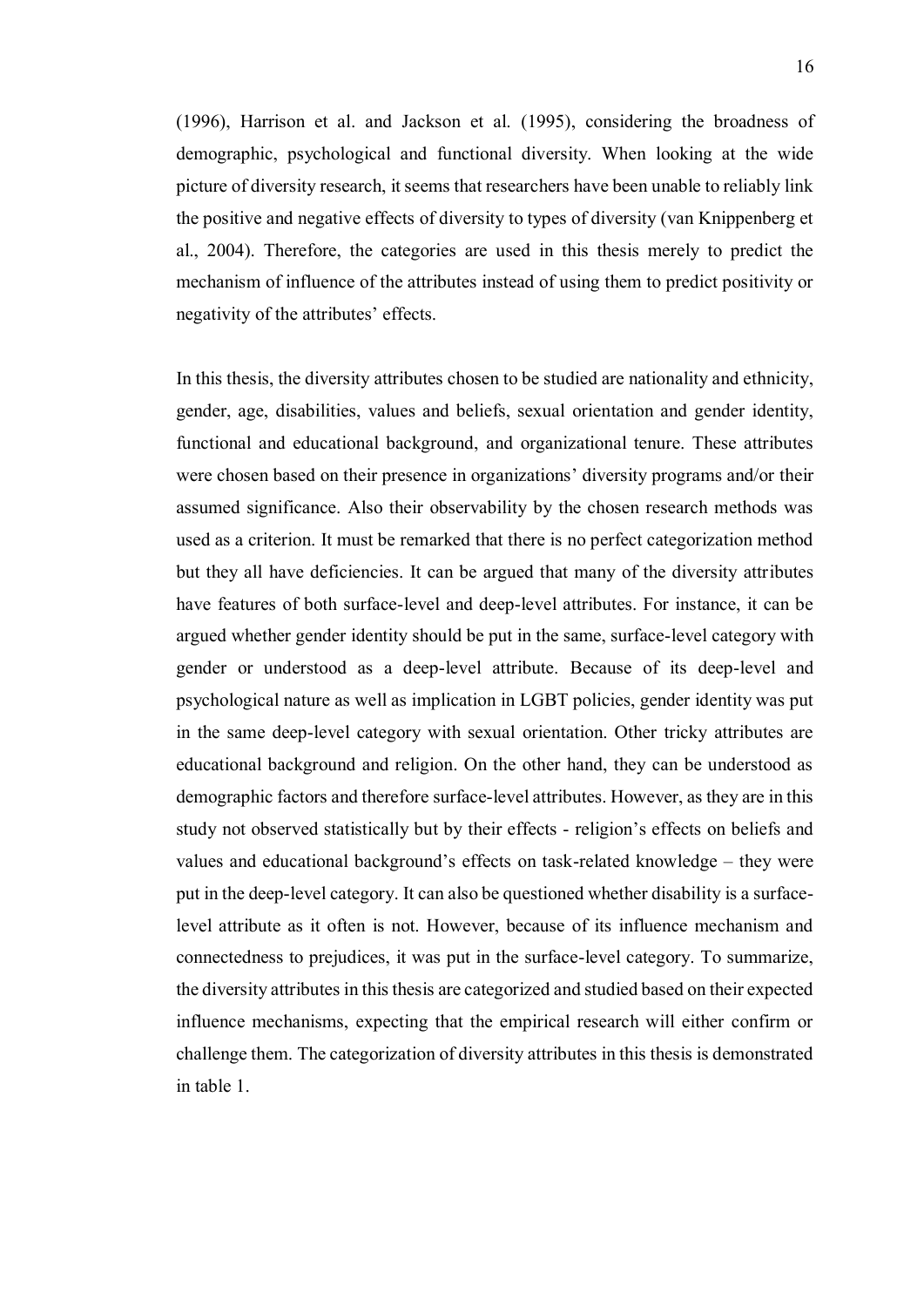| Surface-level             | Deep-level                             |
|---------------------------|----------------------------------------|
| Nationality and ethnicity | Beliefs and values                     |
| Gender                    | Sexual orientation and gender identity |
| Age                       | Functional and educational background  |
| <b>Disabilities</b>       | Organizational and group tenure        |

**Table 1. Categorization of diversity attributes.**

# **2.3 Surface-level diversity attributes**

Surface-level diversity attributes are often expected to function via biases and prejudices. However, some demographic differences have also been associated with idea generation, group task performance, and organizational performance. (Cunningham, 2011). In the following subchapters, existing literature on the effects and functioning mechanisms of surface-level diversity attributes is reviewed.

# 2.3.1 Nationality

In MNEs, especially in the context of global teams, national background with its cultural features can considered as a significant diversity attribute. National differences within teams have manifold effects – both positive and negative (Williams & O'Reilly III, 1998). Oxford English Dictionary (2019) defines culture in multiple ways, one of which is "the ideas, customs, and social behavior of a particular people or society". This definition is adopted in this thesis, referring to national cultures. Furthermore, following the definition of Fernández & Fogli (2009), cultural differences are in this thesis understood as systematic differences in preferences and beliefs across geographically differentiated groups. A national culture often affects deep-level diversity attributes, such as beliefs, values, and communicational habits, which may have direct effects on work performance.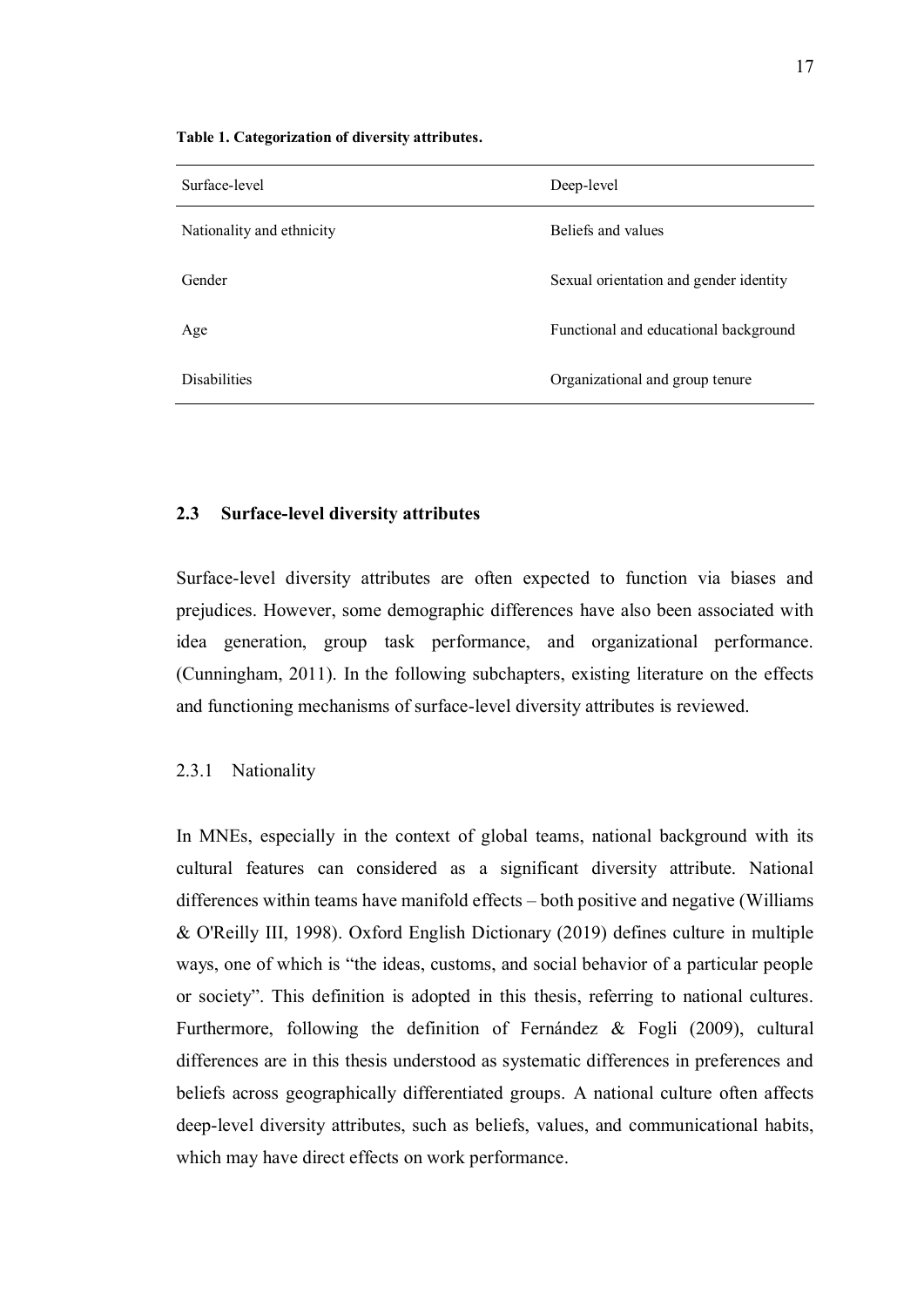One of the most used framework in the field of intercultural research is the cultural dimensions paradigm by Geert Hofstede. In 1991, Hofstede published a comprehensive study *Cultures and organizations: Software of the mind,* where 50 countries around the world and their various cultural aspects were examined. The results show clear differences between national cultures. Hofstede defines the term dimension as "an aspect of culture that can be measured relative to other cultures". In his original study, Hofstede uses four dimensions to categorize the differences between national cultures - power distance, individualism versus collectivism, masculinity versus femininity and uncertainty avoidance. The cultural dimensions paradigm is not extensively discussed in this thesis but due to its significance in the field of intercultural research it was chosen to be utilized. In the chapter five, the empirical results on cultural diversity are reflected to the cultural dimension paradigm.

Research on national diversity suggests manifold effects. The processes that align the team around common objectives, commitment and conclusions are called convergent processes. Cultural diversity is found to decrease these processes. Some convergent processes, such as communication, social integration, and the development of group cohesion, commitment, and identity have a positive effect on group performance. Other convergent processes, such as groupthink or the premature concurrence-seeking tendency, have a negative effect on group performance as they interfere with effective group decision-making and achieving high quality decisions. (Stahl, Maznevski, Voigt & Jonsen, 2010.) This is consistent with the findings of many researchers (e.g. Ali et al., 2018; Milliken & Martins, 1996) that cultural diversity improves decision making and quality of the decisions but decreases social integration and group cohesion. In diversity research, national differences are often studied in a context of an organizational group where one nationality is dominant. In such context, national and cultural diversity are often studied in relation to the dominant culture. However, in the context of global teams the perspective on national diversity is quite different. Namely, the dynamics of global teams are different in the sense that there is no set-up of a dominant nationality and other nationalities but essentially an equal group of different nationalities. It can thus be assumed that in a global team results of cultural diversity is different than in conventional teams.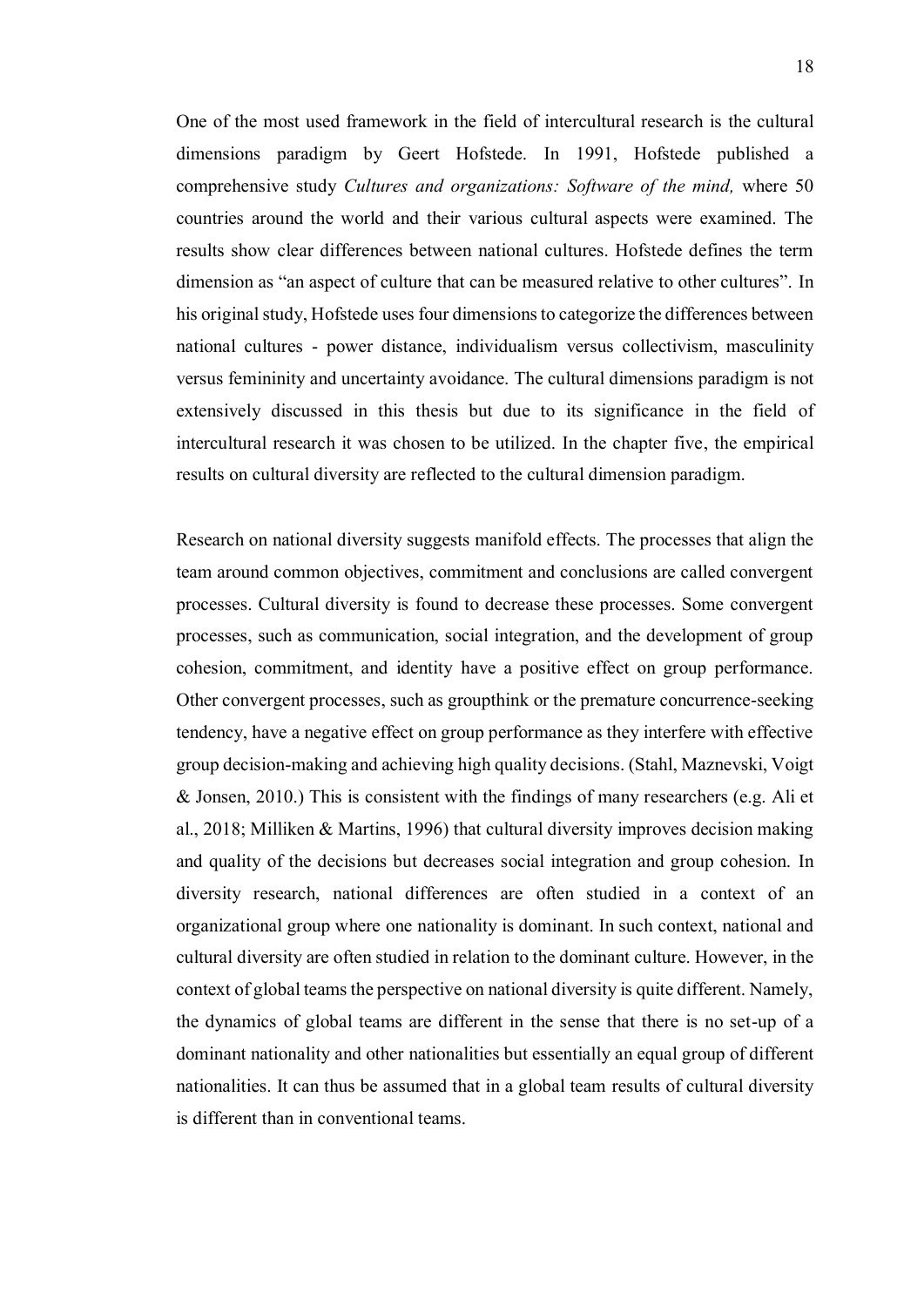Ethnicity as a diversity attribute has a different mechanism than nationality and culture – it can create prejudices about deep-level diversity attributes, such as skills, knowledge and values. These prejudices may not be correct but can affect other people's attitudes towards those who come from a different ethnic background. In previous studies, the reported consequences of national and ethnic diversity are somewhat inconsistent (Williams & O'Reilly, 1998) and sometimes non-linear. Lower performance ratings, diminished communication, and reduced commitment among majority of members have been related to within-team differences in ethnicity. (Harrison et al., 2002.) However, ethnic diversity is also shown to have positive effects on firm performance. An ethnically diverse employee base brings insight and cultural sensitivity, which helps in reaching and having a deeper understanding of a broader range of customer segments (Richard, 2000). It has also been shown in empirical studies that an ethnically diverse groups make more cooperative choices and produces more unique ideas than ethnically homogenous groups (Milliken & Martins, 1996).

# 2.3.2 Gender

Workforce gender diversity is increasing globally (International Labour Office, 2017). Equal opportunity laws have pushed organizations to employ women resulting in enhanced levels of gender diversity. Even though discrimination based on gender is illegal in most countries and often banned by corporate policies, gender discrimination may take other, more subtle forms. It is often argued that a "glass ceiling" enforced by male-dominated networks effectively prevents women from reaching top management. Women may also face gender-role stereotypes – the tendency to associate women with certain, frequently non-managerial jobs. (Dessler, 2012, p. 66.)

Empirical findings on the link between gender diversity in an organization and its performance have been inconsistent (Ali, Kulik, & Metz, 2011). Researchers have reported negative outcomes, such as feelings of isolation, dissatisfaction, and lack of attachment in some sex-dissimilar situations for females, and reduced organizational attachment for some males (Harrison et al., 2002). However, recent studies have begun to establish a positive link between gender diversity and firm performance. For instance, Lincoln and Adedoyin (2012) find in their study, that women have unique characteristics that positively influence the strategic direction of a corporation and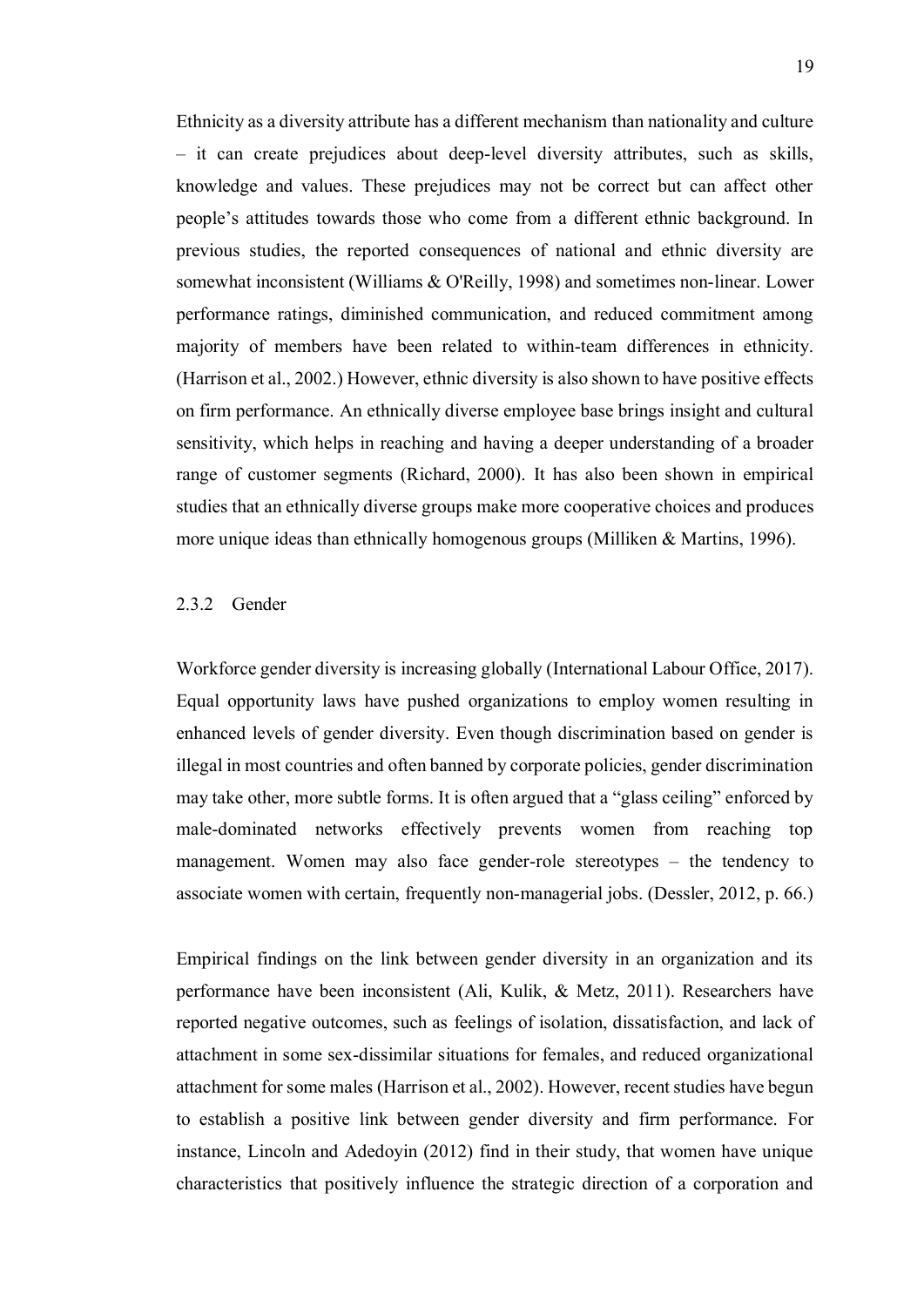contribute to firm growth. Frink et al. (2003) find in their empirical study that an organization's performance is the greatest when gender diversity is maximized. Ali et al. (2011) suggest that a positive linear gender diversity–performance relationship can be derived from the resource-based view of the firm because according to the resourcebased view by Barney (1991), valuable, rare, inimitable, and non-substitutable resources of a firm can be turned into sustainable competitive advantage. It has also been found in empirical research that intangible and socially complex resources are a better source of competitive advantage than tangible resources. Organizational gender diversity has found to be a source of intangible and socially complex resources, such as improved problem-solving, market insight, creativity and innovation, which drive business growth and are largely inimitable. (Barney, 1991.) Thus, there is a growing number of evidence that gender diversity in organizations is a significant source of sustainable competitive advantage.

# 2.3.3 Age

Within each level of the organizational hierarchy, age diversity is replacing the homogeneity associated with traditional age-based stratification. The decreasing labor pool is pushing employers to hire at both extremes of the age distribution – from student interns to older workers. (Jackson, May & Whitney, 1995.) The term "older worker" is a term that is defined depending on the purpose and field. Usually researchers have used the term to refer to workers varying from the age of 40 to those aged over 75. In studies concerning labor market participation, the term usually refers to workers aged 50 or 55 and above because the participation rate in the labor market declines within this age range in many countries. (Kooij, Lange & Dikkers, 2007.) The number of workers aged 55-64 is growing faster than any other demographic group. Many people belonging to this group are looking for jobs, for instance because of getting laid off for the reason of downsizing, or just for wanting a change just like any other employees. There are also many early retired workers who want to re-enter the workforce. (Dessler, 2012, p. 126.) Even though it is increasingly widely acknowledged that discrimination based on age, especially in recruitment, should be avoided, job seekers of more than 55 years may find it hard to find a job despite of having a required education background and much more experience than younger candidates. Recruiters may have stereotypes of older candidates, such as "older people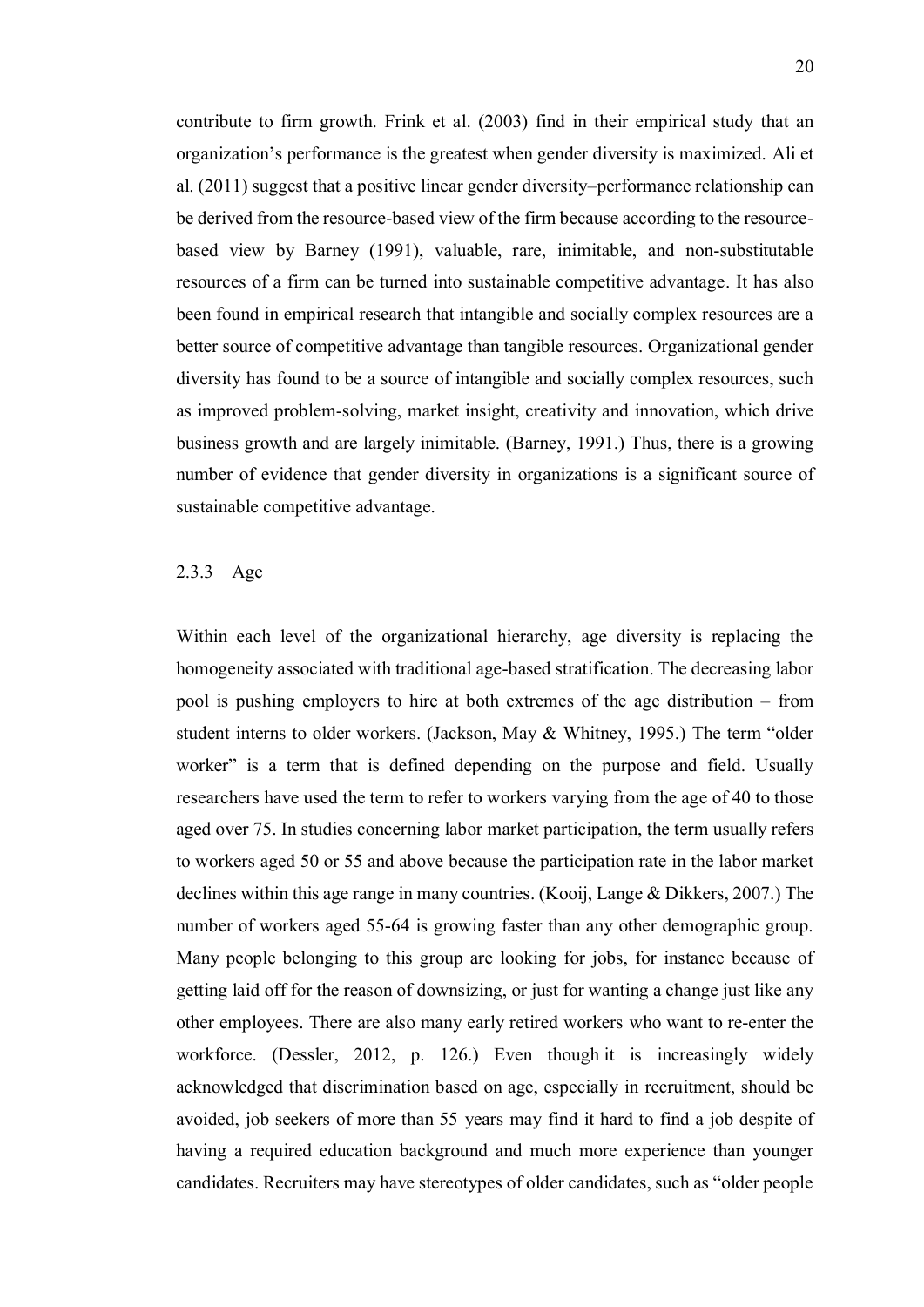can't work hard" (Dessler, 2012, p.66). Such stereotyping discriminates older professionals and is rarely based on facts.

As organizations allow high education of younger employees substitute for the job experience, relatively young employees are found increasingly often in high-level jobs. These young employees may also face discrimination by older colleagues based on the assumption of a lack of knowledge as the older colleagues may be used to a culture of employees having to accrue in order to be promoted. (Jackson et al., 1995.) Although some researchers have reported null or asymmetrical effects, differences in age have often been found negatively related to aspects of individual or team functioning. These aspects include e.g. social isolation, reduced cohesion and lowered communication. (Harrison et al., 2002.) Consequently, it has been found in some studies that teams with high age diversity have higher turnover rates. It is indeed the people who are different from their group members in terms of age that are more likely to turn over, be absent more frequently, and receive lower performance ratings than their team members that are more similar to each other in age. (Milliken  $&$  Martins, 1996.)

When examining age as a surface-level and demographic characteristic, the distinction between older and younger workers is based on calendar age. Many organizations use calendar age to define older workers. HRM policies for older workers are generally collectively designed for workers in a specified age-group. They often include targeted accommodations such as additional leaves and reduced workload. Moreover, companies may reduce investments in the training of older workers. Such policies are likely to reduce motivation of older workers which presumably reflects in work results and efficiency. However, age can also be understood in different ways, such as subjective age (self-perception), social age (others' perception), relative age (compared with the employee's work group) or organizational age which refers to career stage, skill obsolescence and age norms within the company. (Kooji et al., 2007.)

The different conceptualizations of age have been found to have distinct effects on work-related attitudes. Cleveland and McFarlane Shore (1992) suggest that the employee's calendar age, subjective age, social age and relative age have different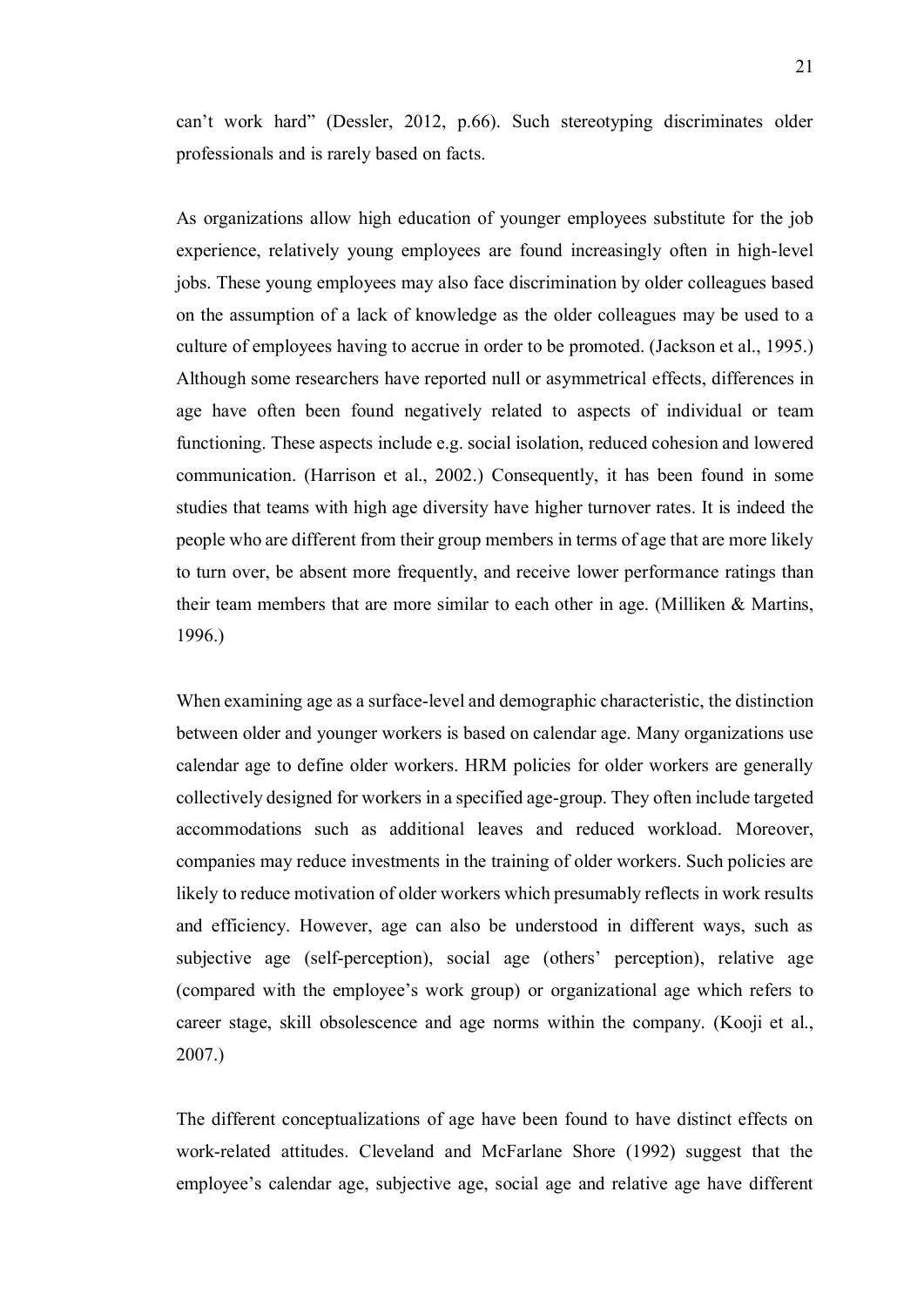effects on job satisfaction, job involvement, and organizational commitment. The internal work motivation is strongly dependent on the chosen categorization of age. For instance, according to Cleveland and McFarlane Shore, employees who perceive themselves to be older than most of the people in their work group are more involved in, more satisfied with, and more committed to the job and the organization. Rabl, Triana and Del Carmen (2014) stress the importance of considering individual attitudes toward age diversity when assessing the effectiveness of an organization's age diversity and related management practices. Based on empirical findings they suggest that age diversity and age diversity management practices in the organization are positively related to organizational attractiveness and negatively related to expected age discrimination.

# 2.3.4 Disabilities

Participation in competitive and meaningful employment is fundamental to the physical and psychological well-being of all people while unemployment is linked with higher prevalence of depression and anxiety and lower quality of life (Lindsay, Cagliostro, Albarico, Mortaji & Karon, 2018). Lack of knowledge and negative attitudes toward disability contribute to lower employment rates among people with disabilities (Phillips, Deiches, Morrison, Chan, & Bezyak, 2016). In most countries employees with disabilities are protected by legalization. Such laws determine the basic conditions for the equal treatment of disabled people in employment settings. (Hernandez, Keys, & Balcazar, 2000.) However, companies often exclude persons with disabilities in their definition of diversity and thus also diversity policies (Ball, Monaco, Schmeling, Schartz, & Blanck, 2005). Employers also often view applicants with disabilities problematic (Phillips et al., 2016). The attitudes are less positive towards psychiatric or intellectual disabilities than towards physical disabilities. Overall, employers' expressed, theoretical willingness to hire people with disabilities seems to exceed their actual hiring. (Hernandez et al., 2000.) People with disabilities benefit when employers view disability positively as a form of diversity rather than just a disadvantaged group in the workplace. Furthermore, employers that elaborately include disability in their diversity programs are more likely to recruit individuals with disabilities. (Phillips et al., 2016.)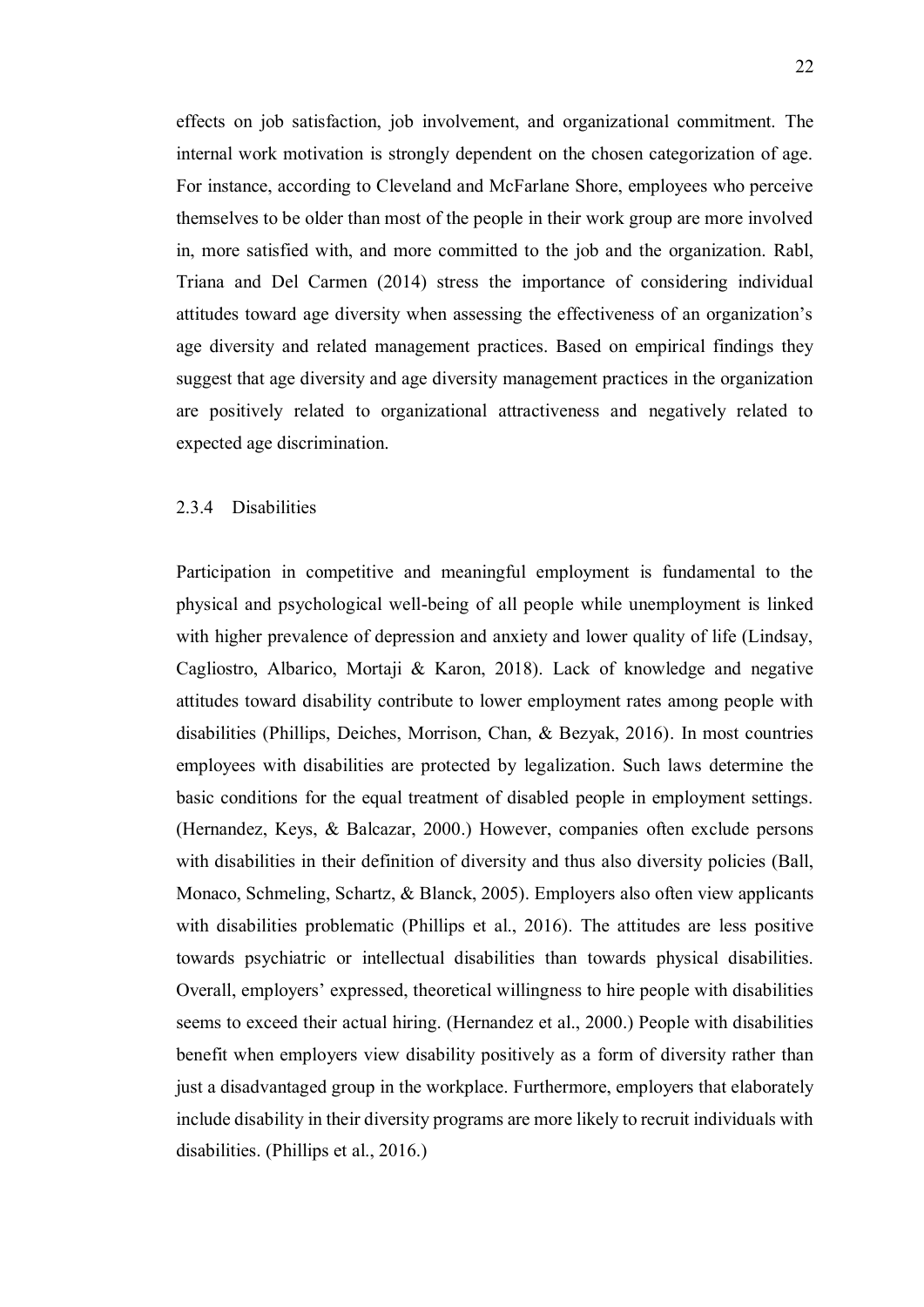Disability accommodations are often provided in workplaces for persons with disabilities in order to provide them with the same opportunities as other employees. However, the other employees may perceive such accommodations as unfair treatment. If the accommodations concern for instance considerable improvements in duties, valuable commodities, tools of work, or a location, they may seem unfair – especially if affecting other employees' work conditions in a negative way. Accommodations may be perceived unfair by other employees especially if the employee receiving accommodations is reluctant to disclose their disabilities, which is often the case. (Colella, 2001.) Therefore, disability of a team member can cause conflicts within the team. Accommodations, misinformation and negative attitudes may cause discrimination toward employees with disabilities, were they visible or not. The HR managers may find themselves in a tough spot balancing between providing everyone equal opportunities and ensuring that no employee gets unfairly good treatment in comparison to others. Diversity training may be one way to improve intergroup relations and reduce prejudices toward disability. (Phillips et al., 2016)

In the academic world, reviews focusing on the employment of people with disabilities often emphasize the challenges of hiring them. Due to the emphasis on challenges, a false conception may be made that disabilities are nothing but a burden in organizations. (Lindsay et al., 2018.) However, hiring people with disabilities is shown to have several benefits. In their systematic review of academic literature and peerreviewed evidence, Lindsay et al. report for instance increased profits (e.g. Kalargyrou V & Volis, 2014), improvements in productivity (e.g. Graffam, Smith, Shinkfield & Polzin, 2002), cost-effectiveness (e.g. Cimera & Burgess, 2011), improved retention and reduced turnover of employees (e.g. Hernandez & McDonald, 2010) as well as improved company image (e.g. Hartnett, Stuart, Thurman, Loy & Batiste, 2011) to have a positive causal relationship with hiring people with disabilities. However, Lindsay et al. remark that the reviewed studies are rather heterogeneous in types of disability and job roles, which could affect the perceived benefits of hiring people with disabilities.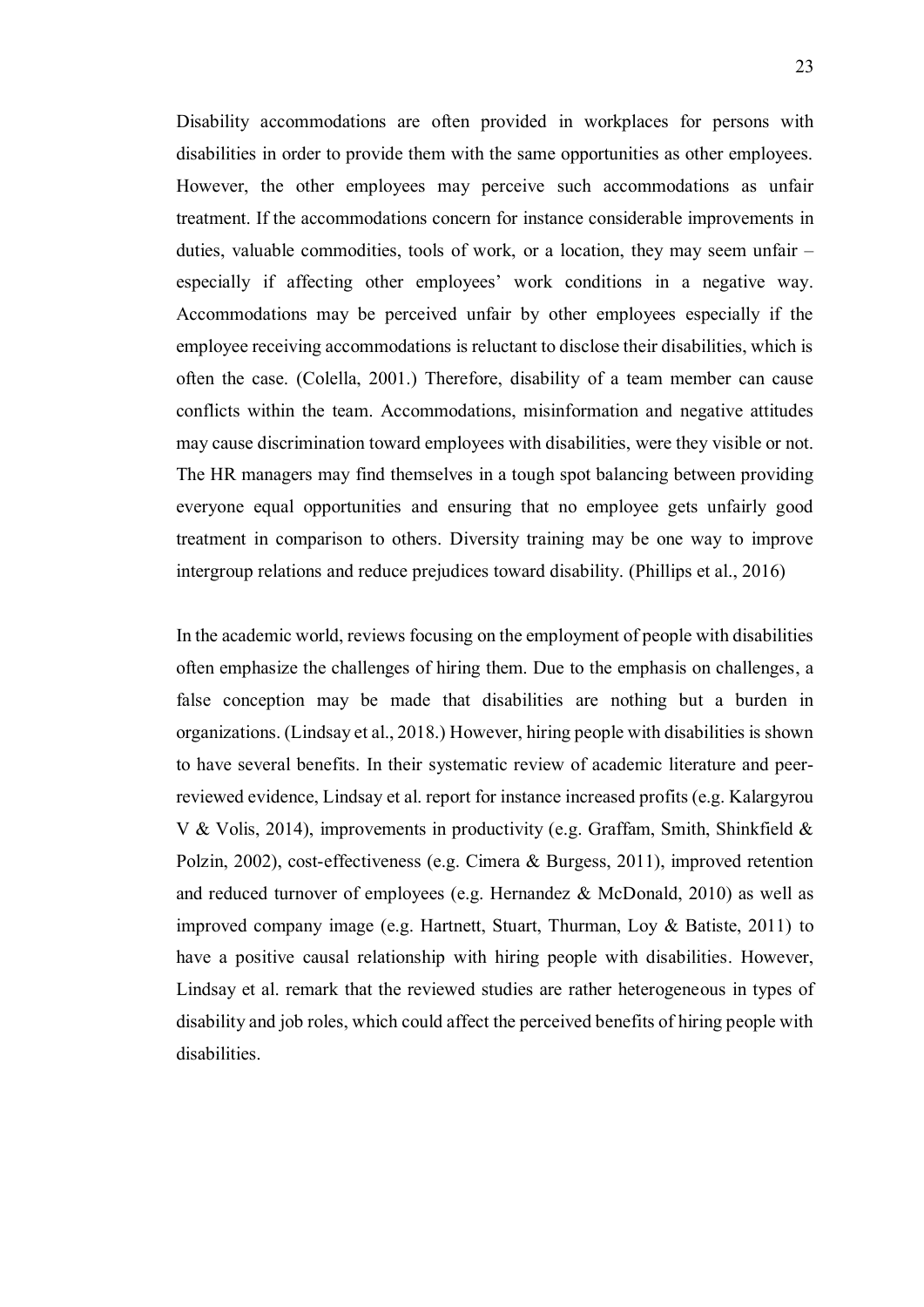#### **2.4 Deep-level diversity attributes**

Unlike surface-level diversity attributes, deep-level diversity attributes are underlying and thus more difficult to observe and especially measure. However, researchers have found different ways to examine these attributes. Woehr et al. (2013) studied value diversity with a sample of 306 participants. The participants were randomly assigned to teams to perform a complex and practical task, which demanded high interdependence among team members and enabled observing values and team processes. Dahlin, Weingart and Hinds (2005) studied the effects of functional and educational diversity by assigning participants with varying backgrounds to teams with a task to complete four case analysis involving organizational problems. As deeplevel attributes can generally only be observed in interaction (Harrison et al., 2002), the researchers have indeed created interactive situations to enable observation.

# 2.4.1 Beliefs and values

Belief is a broad concept. Oxford English Dictionary (2019) defines it as "an acceptance that something exists or is true, especially one without proof." According to the Oxford English Dictionary, the term can be further divided into two categories: a "firmly held opinion" or a "religious conviction". Belief as understood in the former definition can in organizations and other aspects of life be understood very broadly. Another sense for belief is religion. Religious differences in a workplace is an important but insufficiently studied topic in diversity research (King, Bell, & Lawrence, 2009). Gebert, Boerner, Kearney, King, Zhang and Song (2014) argue, that public expression of diverse religious identities in a workplace has a risk of engendering relational conflicts. These may be caused by perceivers' experiences of proselytizing attempts and identity threats, as well as religious minorities' experiences of religious discrimination. Religious fundamentalism, perceivers' identity salience, and minorities' attributions of religious fundamental claims act as strengthening moderators in these processes.

Gebert et al. (2014) find in their empirical research that social categorization processes primarily arise as a response to the content of the expressed surface-level religious identity. By contrast, dysfunctional attributions of intentions are mainly the response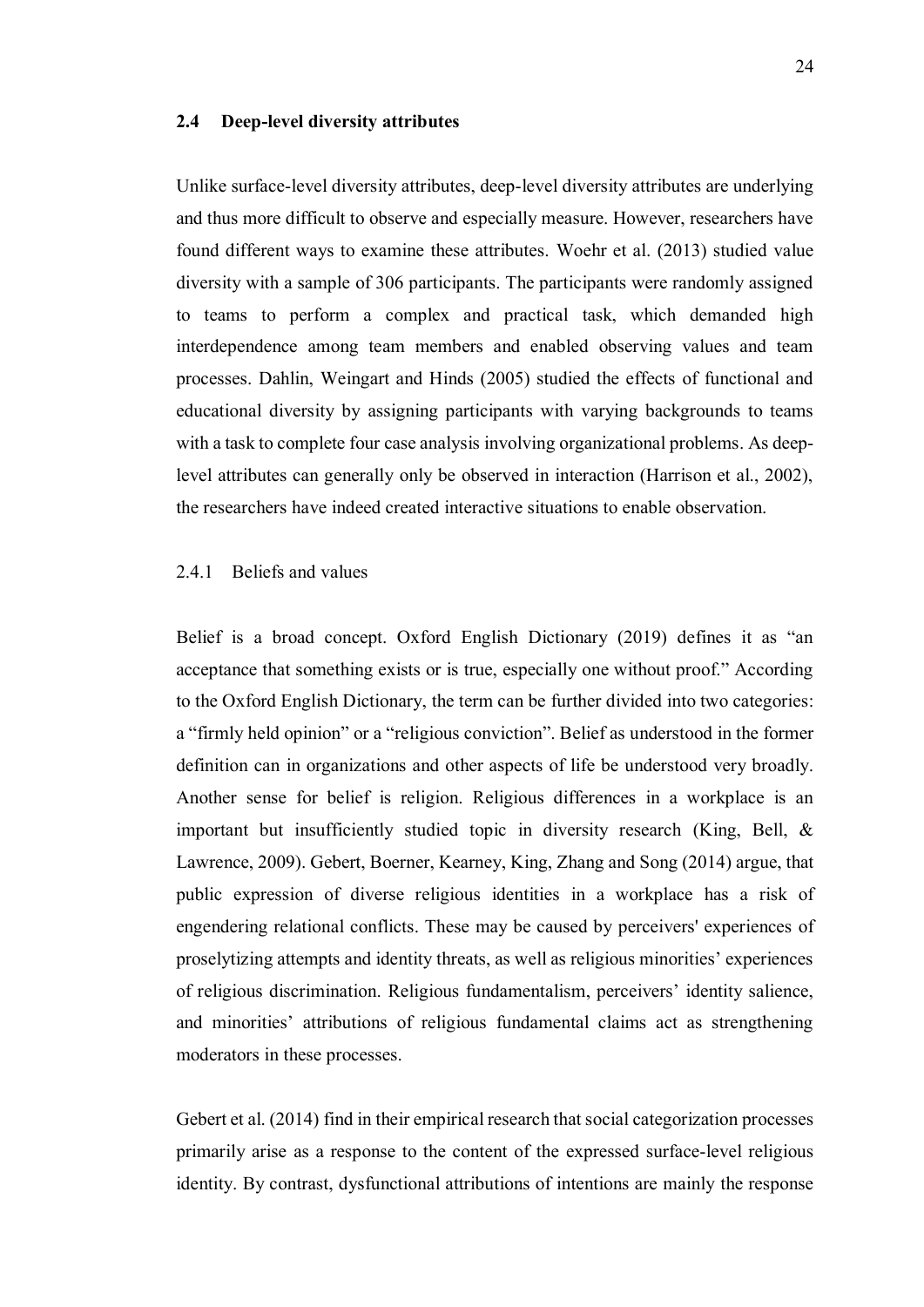to the (usually voluntary) expression of a deep-level attribute. Due to the possible unfavorable effects of public expression of diverse religious identities, it is necessary for management to acknowledge the religious differences within an organization. Hennekam, Peterson, Tahssain-Gay and Dumazert (2018) identify three different strategies for dealing with the religious differences. In a "flexibility within the rules" strategy, managers aim to accommodate religious practices by making allowances and creating mutual understanding. In a "separation strategy" managers keep work and religion clearly separated. In a "common-ground" strategy, managers emphasize the commonalities between individual workers, lessen their differences and aim to create a strong, mutually relatable corporate culture.

The Oxford English Dictionary defines *values* as "principles or standards of behavior; one's judgement of what is important in life". Personal values are a highly deep-level attribute that only reveal itself in interaction – if even there. Woehr et al. (2013) studied value diversity within a comprehensive framework where all components of basic human values were examined. Results of the study indicated that value diversity among team members did not have significant impact on task performance. However, diversity with consideration of several value dimensions had a significant effect on team processes. Specifically, value diversity influenced the team so that less diversity was positively related to process outcomes (i.e., more similarity resulted in more team cohesion and efficacy and less conflict). Klein et al. (2011) suggest that team leader style moderates the relationship between team values diversity and team conflict. They propose that leaders who are task-focused, create a strong team setting which constrains the influence of team members' values. The low visibility of values in the team may thus also be partly due to task-orientated leadership.

### 2.4.2 Sexual orientation and gender identity

There is a global movement toward an increasing support of equal rights policies for sexual and gender minorities, such as gay marriage and a possibility for same sex couples to adopt children (Everly & Schwarz, 2015). Also, an increasing number of companies include lesbian, gay, bisexual, and transgender (LGBT) people in their D&I policies (Mor Barak, 2016, p. 32). However, LGBT individuals still experience discrimination in workplaces. In addition to the D&I policies, an increasing number of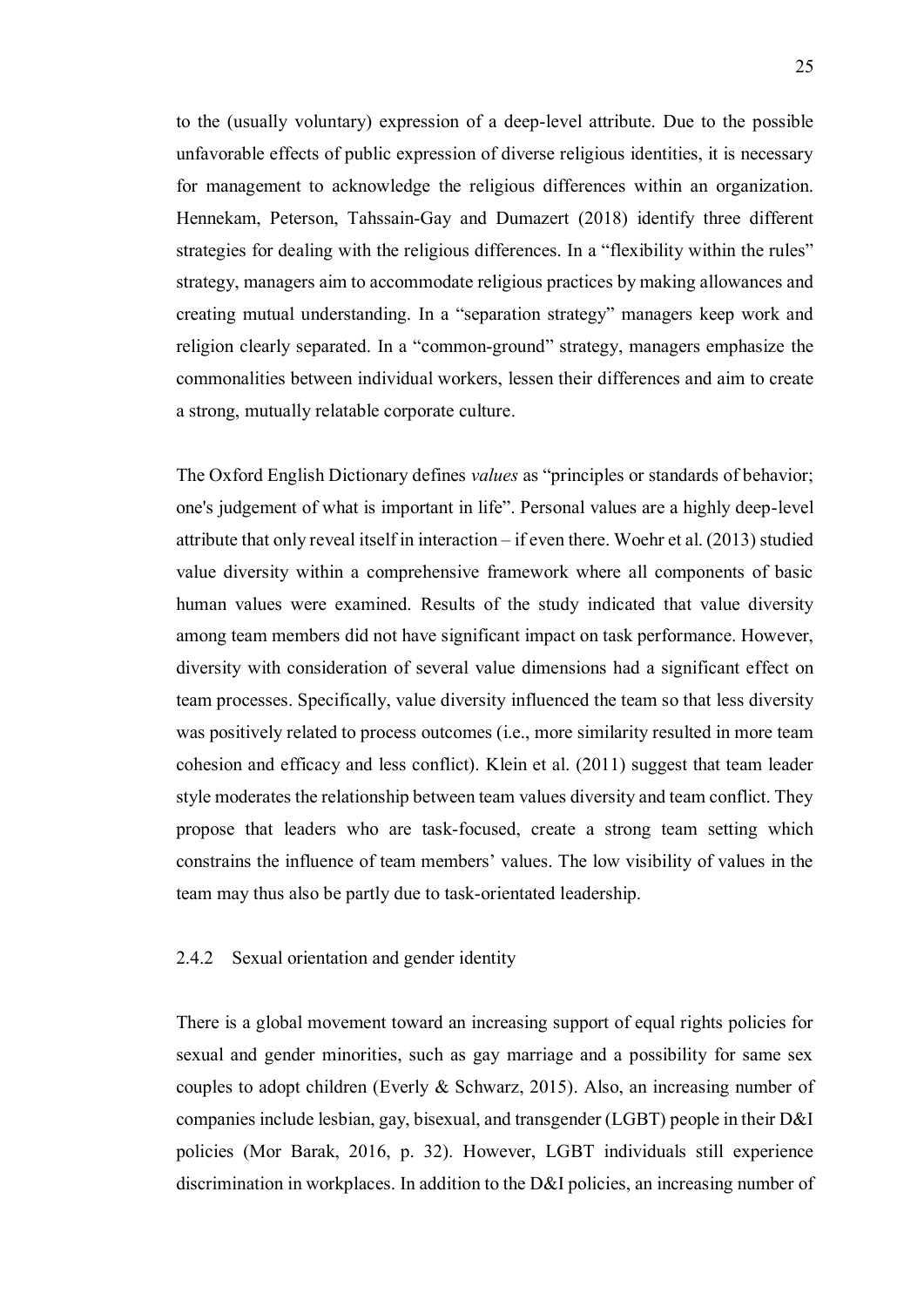organizations are voluntarily establishing other LGBT-friendly HR policies, such as providing domestic partner benefits, sponsoring affinity groups, and adding sexual orientation and gender identity to their nondiscrimination statements. (Everly  $\&$ Schwarz, 2015.)

There is a dearth of studies exploring the effects of sexual orientation and transgender diversity in the workplace. However, some studies with reliable empirical results of benefits of sexual orientation and transgender diversity in the workplace can be found. Existing literature suggests that LGBT employees are likely to have unique and varied experiences, viewpoints, and perspectives relative to their heterosexual counterparts. As such, sexual orientation diversity is likely to be associated with a greater elaboration of information and decision making comprehensiveness (Cunningham, 2011.) Although many workplaces are opposing toward LGBT employees, there is evidence that differences among employees can improve organizational performance (van Knippenberg & Schippers, 2007). Based on this notion, it can Cunningham (2011) proposes that heterosexism and discrimination may in fact be impeding organizational performance. Based on his empirical results, Cunningham proposes sexual orientation diversity to have a significant effect on proactive diversity strategy interaction. In a comprehensive study of athletic organizations, he found that organizations with high sexual orientation diversity outperformed their peers in objective measures of performance.

Badgett, Durso, Mallory and Kastanis (2013) propose that LGBT-supportive policies have a positive influence on relationships, job commitment, job satisfaction and health of employees but also on business-related outcomes. The proposed business-related outcomes include lower health insurance costs, lower legal costs from litigation related to discrimination, greater access to individual consumers who place value on social responsibility, greater access to business customers that require antidiscrimination policies, more effective recruiting of employees who want to work for a company that values diversity, increased creativity among employees with possible effect of better ideas and innovations, and greater demand for company stock because of the expected benefits of diversity policies. These effects are proposed to improve profits both through lower costs and higher revenue. (Badgett et al., 2013.)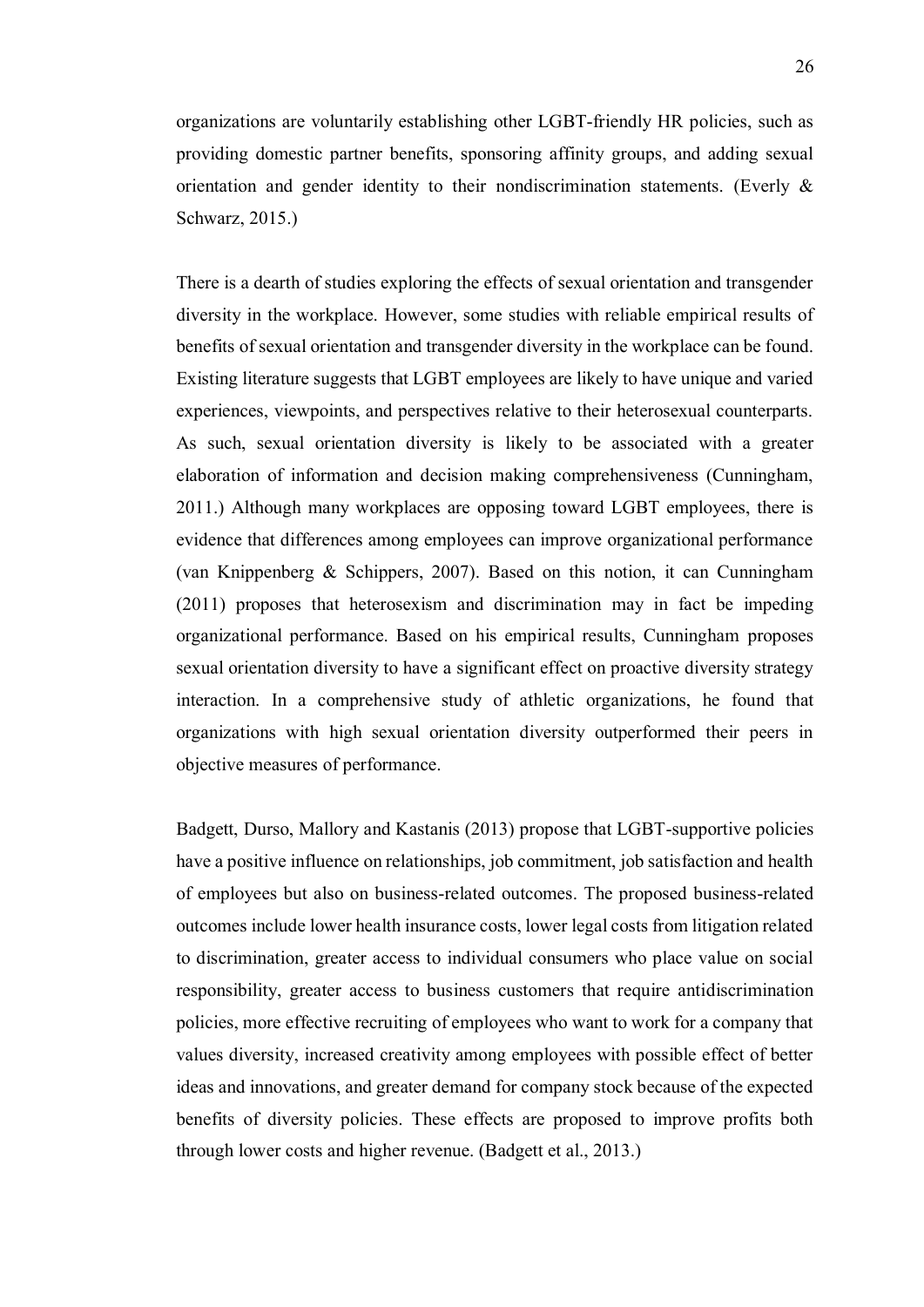#### 2.4.3 Functional and educational background

Milliken and Martins (1996) remark, that the trend toward using teams to coordinate and manage work in organizations is increasing the amount of time that employees spend with people outside their particular functional or product groups. Functional areas are distinct units with associated concerns and goals to which an employee belongs. In functional areas, category labels are clear, people are easily matched with their functions, and goals and values are easily transferred from the group to the group member. (Dahlin, Weingart & Hinds, 2005.) Cross-functional teams do not only bring employees together with people with different training, skills, and functional and educational backgrounds but often also with different values. Functional and educational diversity have been studied extensively in a variety of research fields (e.g. organizational behavior and management science) and their effects have been proven manifold (Gevers et al., 2015).

Functional diversity has been shown to have a substantial positive effect on team performance (Joshi & Roh, 2009). It promotes team effectiveness for instance by broadening the range of expertise available in a team (Gevers et al.). The existing studies also predict higher team creativity when team members are diverse in terms of task-relevant perspectives and knowledge (Hoever et al., 2012). Such diversity can promote team creativity through cross-fertilization of ideas which can lead to innovative solutions and better decision making (Bodla et al., 2016). Milliken and Martins (1996) suggest that more functionally diverse teams may be better linked into external networks, allowing them greater access to information. On the other hand, functional diversity has also been shown to have negative effects on team performance. For instance, differences of opinion and perspectives between members from different functional backgrounds hamper internal team processes and cohesiveness (van Knippenberg et al., 2004) Nonetheless, functionally diverse teams may suffer from larger "process losses" than less functionally diverse teams (Milliken & Martins, 1996). Functional diversity can be further specified to *dominant functional diversity* which means the team members' dominant skills, knowledge, and abilities (Dahlin et al., 2005). In addition to the dominant functional diversity, team members may also have other skills, knowledge and abilities.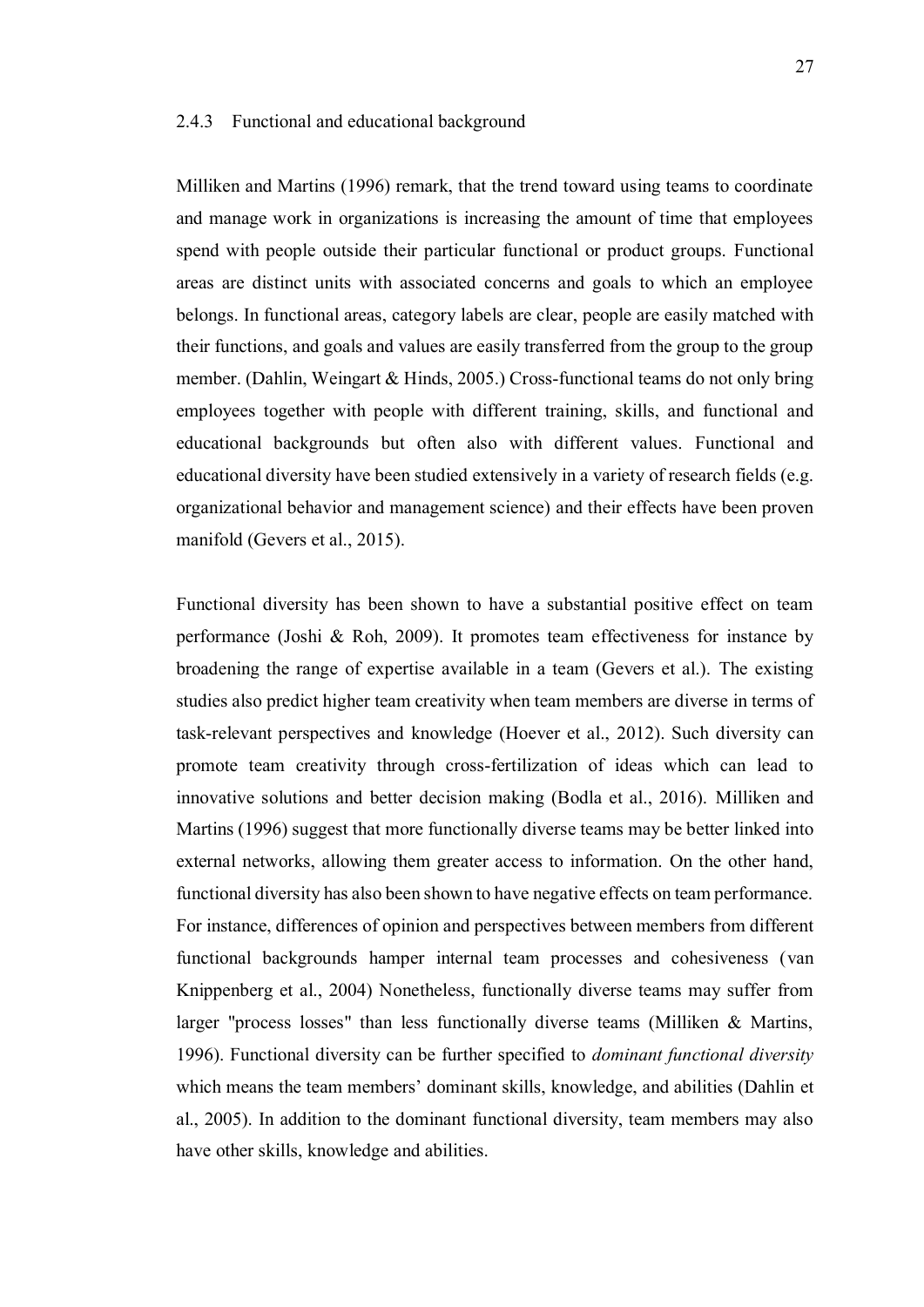Educational diversity relates to the various task-relevant skills, knowledge, and abilities that team members possess as a result of their educational backgrounds. Also education diversity can be further specified to *dominant educational diversity,*  following the definition of dominant functional diversity. In terms of education, the term refers the major subject of studies. Education is one of several sources of knowledge that contribute to one's expertise. Expertise provides team members a framework for evaluating the importance of certain information to the team's tasks, which in turn influences what information is chosen to be incorporated into decisions. (Dahlin et al., 2005.) Being different from one's colleagues in terms of level or type of education is found to increase the probability of turnover in work groups (Milliken & Martins, 1996). On the other hand, Dahlin et al. find that educational diversity has a positive influence on the range and depth of information use.

## 2.4.4 Organizational and group tenure

Results of the effects of tenure diversity are somewhat mixed (Ely, 2004). Ancona & Caldwell (1992) propose that diversity in organizational tenure has a direct positive effect on task-related group processes such as the ability to define goals, develop plans, and prioritize work. They also find that diversity in organizational tenure has an indirect positive effect through group processes on team-rated performance and a direct negative impact on adherence to budgets and schedules. Arguments for cohort effects are based on the assumption that individuals identify with those who enter an organization or a department at the same time and that this identification influences behavior (Milliken & Martins, 1996). In terms of tenure diversity, research largely supports the social categorization prediction that greater diversity is associated with less social integration, more conflict, and less cohesion in groups. However, tenure diversity has been shown to have positive effects on performance when properly managed. This is consistent with the aforementioned proposition of Milliken and Martins (1996) that diversity is a double-edged sword that increases the opportunity for creativity but also the likelihood that group members will be dissatisfied and fail to identify with the group. (Ely, 2004.) Ely finds in his empirical study that the direct effects of tenure diversity are largely negative. However, they are moderated by quality of team processes, which suggests that cooperation and teamwork can help to overcome differences associated with these aspects of diversity.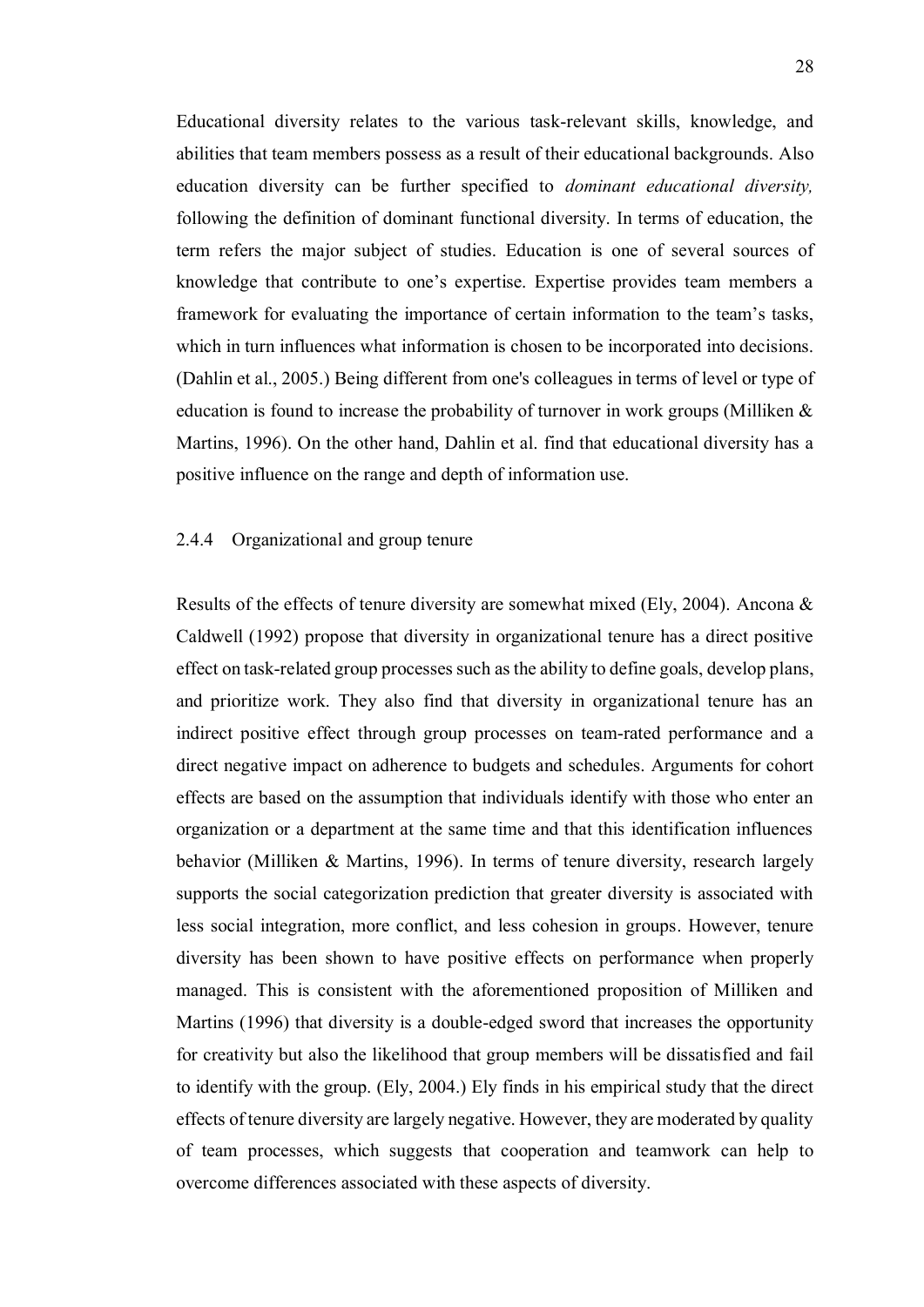Also diversity in group tenure is found to have manifold effects. Arguments for the impact of team tenure heterogeneity on organizational actions are based on the idea that tenure heterogeneity reduces groupthink and increases creativity. Heterogeneity in members' group tenure has no effect on an individual's likelihood of turning over directly but it has been found to have an indirect effect through turnover's relationship with group-level integration. Diversity in group tenure has been found to be negatively related to group-level social integration as well as to individual integration. (Milliken & Martins, 1996.) There seems to be variety in the effects of tenure diversity based on the functions of the team. Harrison et al. (2002) propose that the teams in which people are rewarded for team performance, are more collaborative which may diminish potentially disabling effects of tenure diversity. Williams and O'Reilly (1998) suggest that teams that interact with customers may benefit from tenure diversity among team members.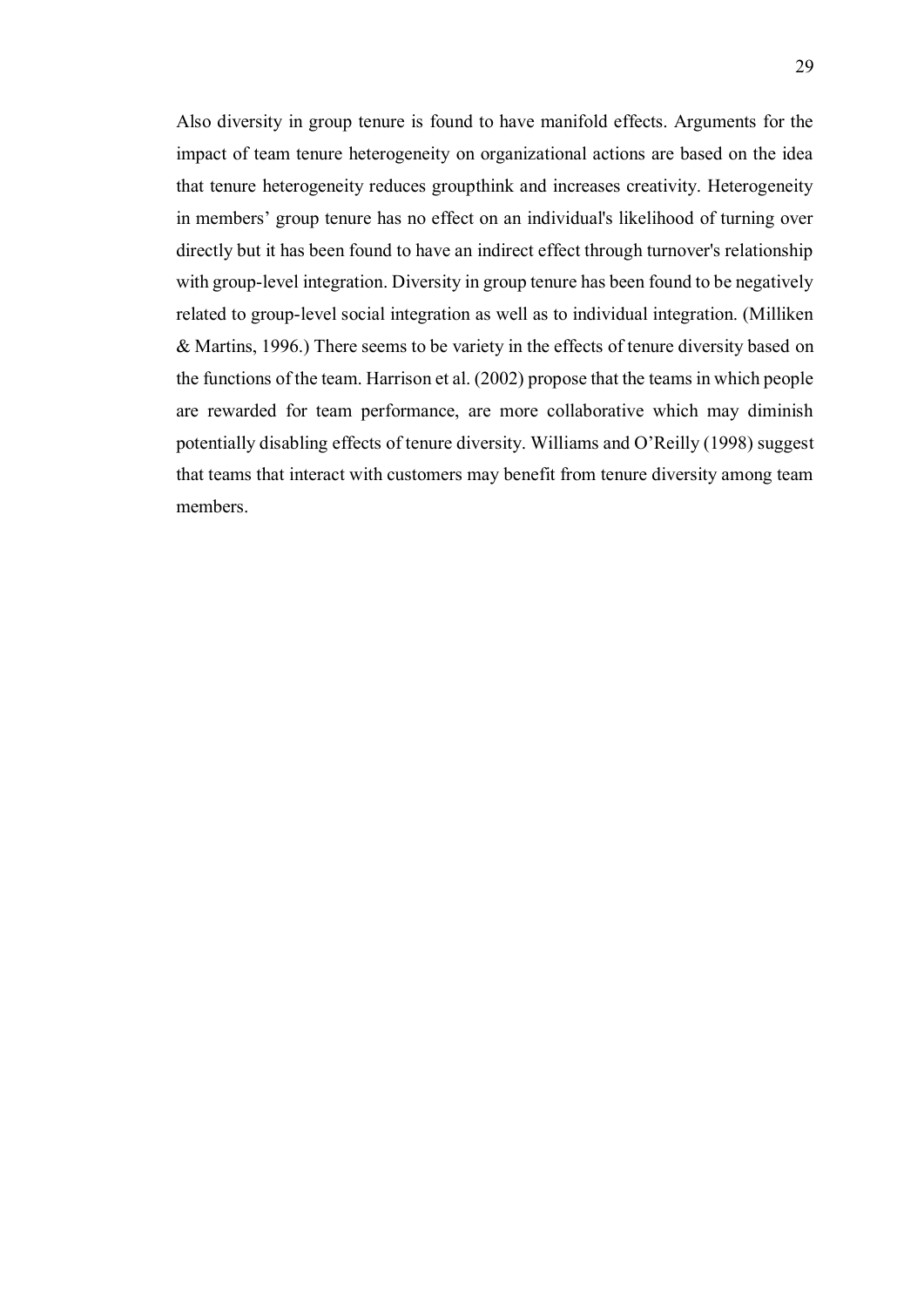#### **3 DIVERSITY IN GLOBAL TEAMS**

In this chapter, diversity is discussed in the specific context of global teams. First, the characteristics of global teams are presented, focusing of their important strategic role in MNEs. After that, the connection between diversity and team creativity is discussed reflecting on the empirical results of existing research. Also the legal foundation for protecting diversity in organizations is presented. Finally, the functioning mechanisms of discrimination are discussed.

# **3.1 Special features of global teams**

Work teams are primary units for maximizing problem-solving and decision-making in organizations that seek to attain and sustain high performance. In a competitive environment, team performance and the effects of diversity on it have become matters of high priority for both researchers and top management (Lattimer, 1998) as the impacts of diversity on organizational performance happen through its impact on team functioning (Roberson et al., 2017). It is common in MNEs to recruit people with specialized expertise and creative potential beyond national borders. These geographically distributed work groups are called global teams. According to Maznevski and Chudoba (2000), a team fulfills the criteria of a global team if it is (a) identified as a team by the organization and members; (b) responsible for making and/or implementing decisions that are important to the organization's global strategy; (c) using technology-supported communication substantially more than face-to-face communication; and (d) consisting of members working and living in different countries.

The trend toward using teams to coordinate and manage work in organizations is increasing the amount of time that employees spend with people outside their functional groups, thereby bringing them into contact with people who may have very different skills, training, and functional backgrounds (Milliken & Martins, 1996). Organizations are also increasingly adopting team compositions that incorporate differences in functional or educational background, such as cross-functional project teams. Moreover, mergers, acquisitions, and joint ventures also contribute to increasing diversity in organizations and teams. (van Knippenberg & Schippers, 2007.)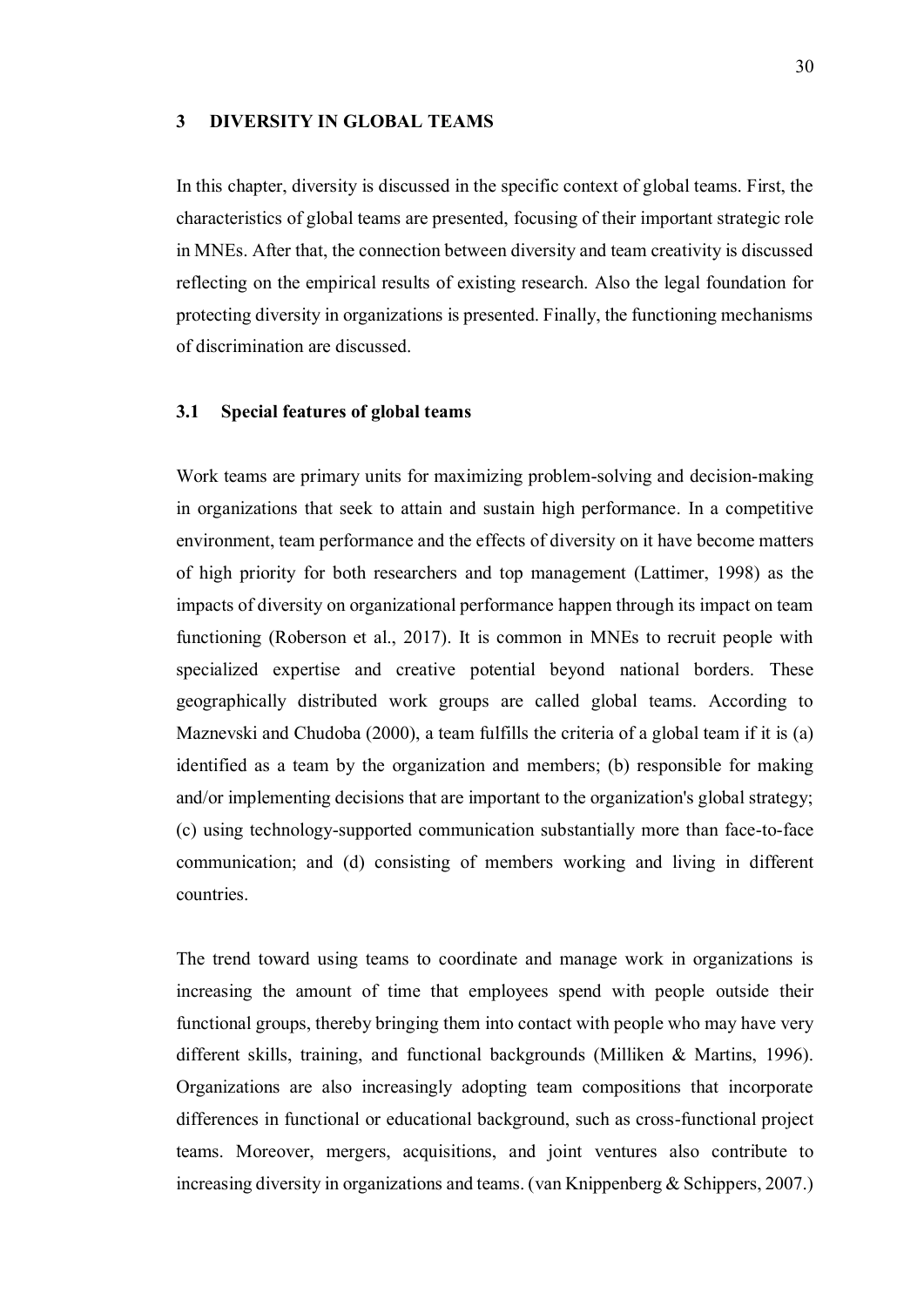The concept of global teams has emerged during the last two decades. There are two major reasons for this. The first is globalization – the number of MNEs has increased rapidly since the 1980s and as said, global teams are often an essential part of MNEs' functions. Their purpose to secure essential but scarce expertise as well as integrate business and organizational resources. The second reason for the emergence of global teams is the development of technology. Working on the internet on a broad scale started in the 1990s, which supported the creation of globally distributed work groups. The globally distributed teams are supported and enabled by ICT, without which remote work would be nearly impossible. (Hinds et al., 2011.) Today, global teams are an essential part of most MNEs' operations and their amount is constantly increasing (Lipnack & Stamps, 2008, p.14).

# **3.2 Team communication**

Communication within the team is a significant determinant of team performance (Lin, Standing & Liu, 2008). As mentioned in the previous chapter, ICT is an essential tool for global teams. The ICT-mediated communication channels, such as e-mails and conference calls, provide team members with the possibility to co-operate across national borders. However, these channels also set special challenges for team communication. Face-to-face communication exchanges inform most of our collective experience, tools, techniques and traditions (Lipnack & Stamps, 2008, p.28). Even though ICT-mediated communication has existed for more than two decades, it is still far from the efficiency and the degree of personal touch of face-to-face communication.

In global teams, the workers are not only culturally diverse, but also geographically distant from one another. This has significant practical effects for interaction and it also means that the team members are embedded in different national cultures and contexts. (Hinds et al., 2011.) The nature of culture is profound. Culture touches all aspects of life – the way people think, how they act in certain situations, how they show their emotions, how their personalities are formed, and how the governmental and political systems are built. Culture also has a significant impact on how written and unwritten rules are formed in the nation. (Hall, 1989, p.16.)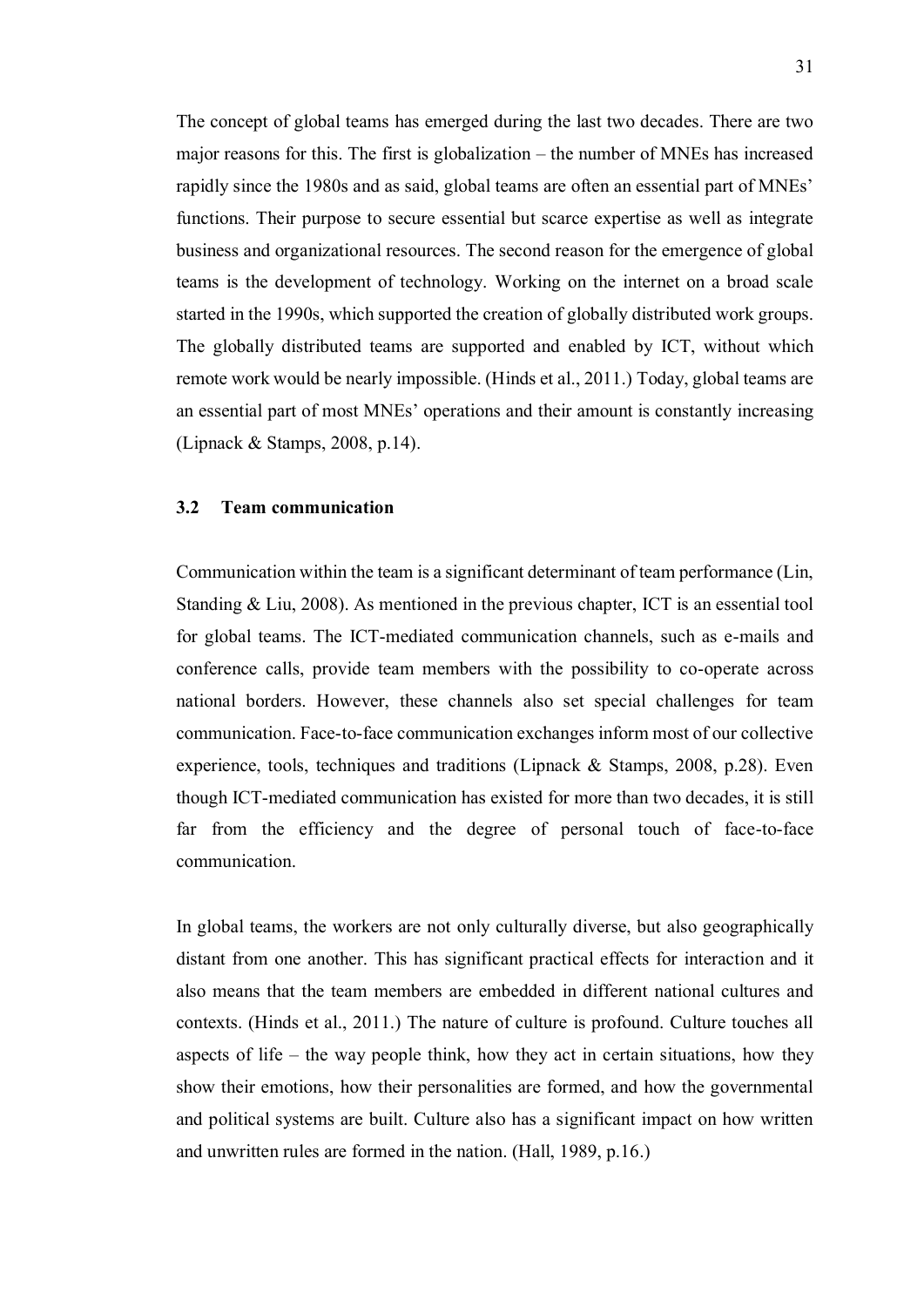Geert Hofstede, the developer of the cultural dimensions theory, defines cultural distance as "the collective programming of the mind distinguishing the members of one group or category of people from another" (1991, p.5). This definition reflects the same profound nature of culture as the thoughts of Hall. Due to the profound nature of culture, the distance between cultures can increase the risk of conflicts significantly, and even contribute to relationship dissolution (Vaaland, Haugland & Purchase (2004). In global teams, challenges associated with cultural distance are presumably significantly more present than in conventional teams. When communicating between different national backgrounds, the risk of misunderstandings and conflicts is always present because of divergent goals and cross-cultural differences (Akrout, 2014). Group members with significant cultural distance between them may hear the same message but screen it very differently according to their own cultural norms. This can lead to unconsciously ignoring or increasing the importance of various parts of the message. (Rosenbloom & Larsen, 2001.) Therefore, the cultural distance between national backgrounds of team members must be acknowledged in global teams in order to prevent conflicts associated with them.

### **3.3 Team creativity**

Diversity broadens the knowledge, perspectives and other cognitive resources of work groups, which leads to enhanced problem-solving and decision-making performance (Cox, Lobel & McLeod, 1991). Hoever, van Knippenberg, van Ginkel and Barkema (2012) define team creativity as "the joint novelty and usefulness of a final idea developed by a group of people". Due to the complexity of issues organizations face and increasingly specialized work roles, creative work is frequently carried out in teams (Hoever et al. 2012). Team creativity is crucial for organizational performance and the survival of MNEs in the global market. Consequently, many firms recruit people with specialized expertise and creative potential beyond national borders in order to develop unique and superior products. Hence, the need to examine the relationship between team diversity and team creativity is essential. (Ali et al., 2018.)

Plenty of research has been made on the relationship between diversity and creativity but the mechanism between them has not been studied sufficiently. The notion of a consistent effect of diversity on team creativity is not backed by reliable and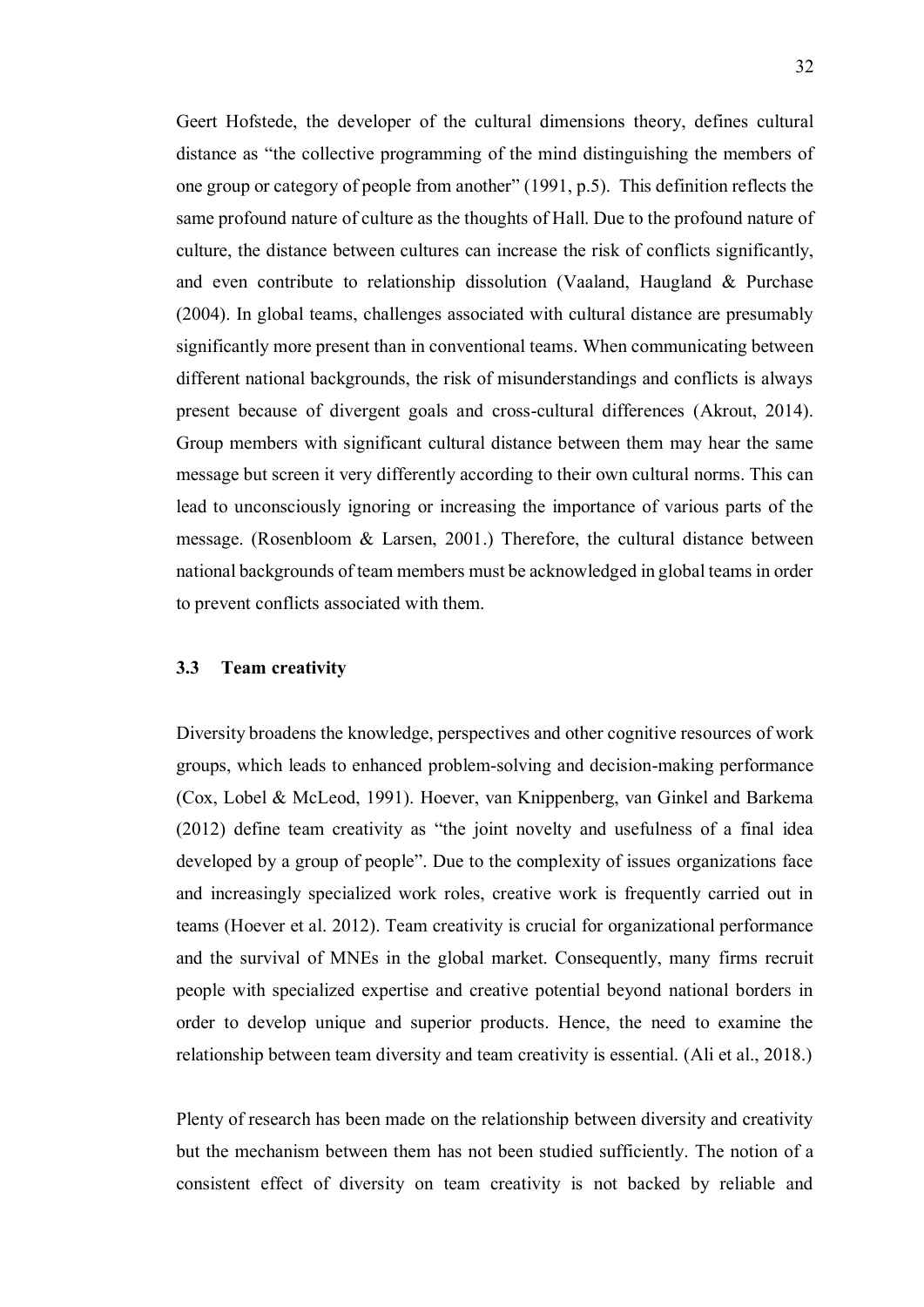generalizable evidence, which raises the question of how to realize diversity's benefits for team creativity (Hoever, et al., 2012). Surface-level characteristics have been found to be associated with outcomes related to intergroup relations, such as group attachment and social integration, while deep-level characteristics tend to evoke responses related to information processing, including communication and task conflict (Roberson et al., 2017).

Harrison et al. (2002) suggest that as time passes, increasing collaboration weakens the effects of surface-level diversity on team outcomes but strengthens those of deeplevel diversity. Based on this notion, it can be assumed that the more mature a team is, the more positive the overall effects of diversity are. Existing theories predict higher creativity when the members of a team differ in their task-relevant perspectives and knowledge - i.e. the psychological diversity attributes. However, diverse perspectives do not automatically entail higher elaboration and team performance but this requires that the members of the diverse team invest cognitive energy in understanding the other team members´ approaches to the tasks. (Hoever et al., 2012.)

# **3.4 Prejudices and discrimination**

There are certain mechanisms that are usually behind discriminatory behavior. In the following subchapters, these mechanisms are presented and discussed. Before that, on overview of legalization and policies concerning equality and discrimination is presented.

## 3.4.1 Legalization and policies

Global legislative trends banning discrimination against immigrants, women, minorities, and other diverse groups in the labor force have required organizations all over the world to institute policies that establish fair treatment for all employees. Disregarding these trends can result in devastating consequences for business organizations. They may for instance experience intergroup conflicts, miss potentially talented employees and lose important business alliances. Such organizations may also be vulnerable to expensive lawsuits or government sanctions resulting in serious financial and reputational damage. (Mor Barak, 2016, p.  $4-5$ .) In the global economy,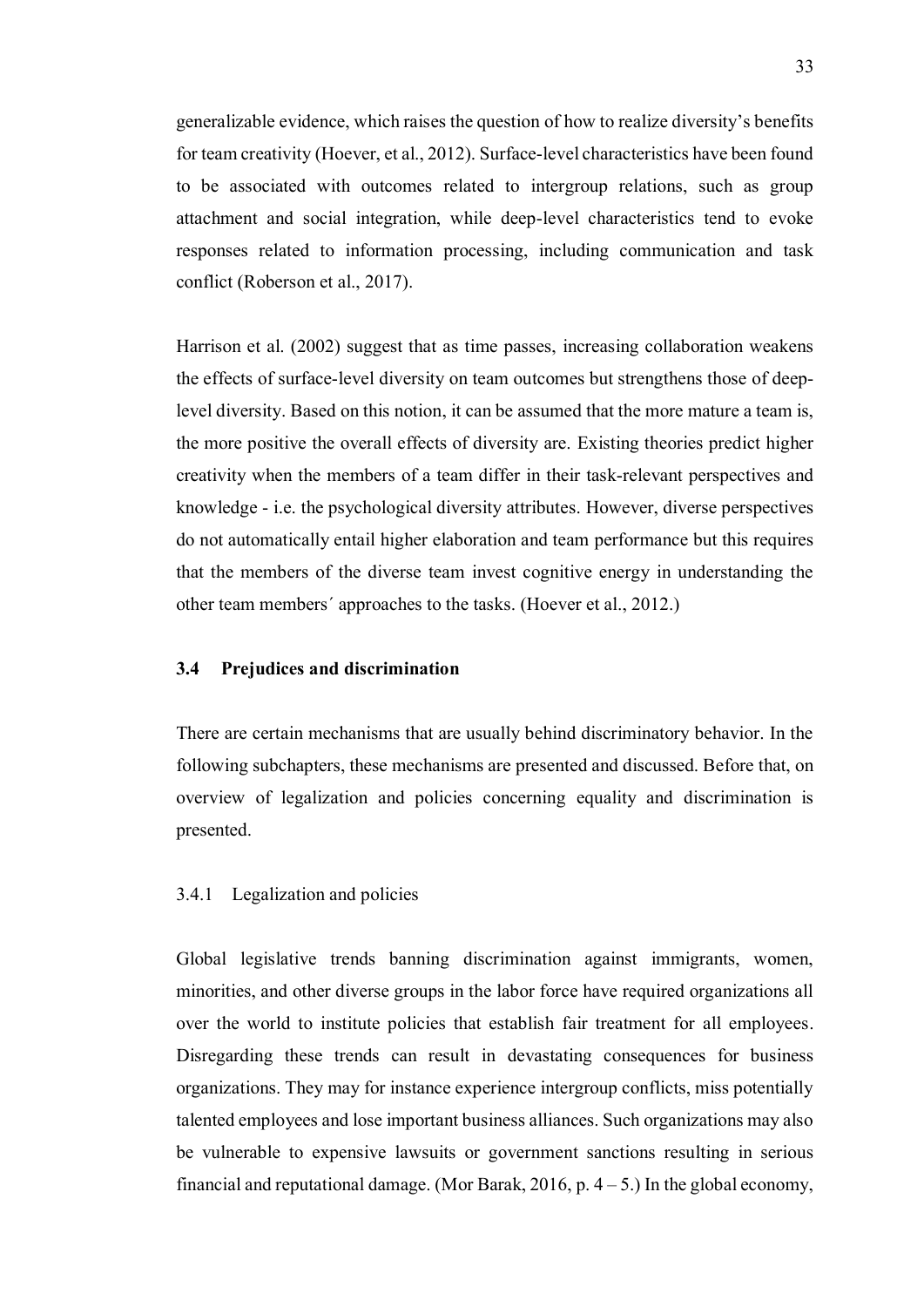providing applicants and employees with equal opportunities is thus a common concern. (Finney, Finney & Parry, 2014.)

A global trend in general antidiscrimination and EEO legislation started in the halfway of the 20th century with the United Nations Universal Declaration of Human Rights in 1948. In the 1960s, the equal opportunity movement begun in the United States and Western Europe. (Mor Barak, 2016, p. 14.) The equal employment opportunity (EEO) initiatives have a common goal: Everyone should receive the same treatment from employers regardless of their individual characteristics, such as age, disability, sex, religion, color, race and national origin (Finney et al., 2014.). Forms of equal employment acts exist in most countries, such as Age Discrimination Employment Act in the United States, The General Equal Treatment Act in Netherlands, the Gender Equality Act in Norway, and The Equality Act in the United Kingdom, just to name a few. (Mor Barak, 2016, p. 23–31.)

Many countries also allow some form of affirmative action (AA) in which employers fix past discriminatory practices against people in protected classes (Finney et al., 2014). AA goes beyond the EEO principal by requiring the employer to hire and promote those in a protected group (Dessler, 2012, p.69). In the 1980s and 1990s, constitutional revisions and a multitude of laws protecting the rights of diverse individuals were established around the world and the development has continued to the  $21<sup>st</sup>$  century (Mor Barak, 2016, p. 14). For instance, the number of Fortune 500 corporations offering same-sex partner health benefits rose from 2 in 1992 to 218 in 2003 (Chuang, Church & Ophir, 2011).

# 3.4.2 Mechanisms of discrimination

Inclusion is an important policy in today's organizations. Its opposite, *exclusion,* is by contrast a significant problem that many diverse organizations face. In the workplace context, exclusion reveals itself as a perception by certain individuals that they are not regarded as an integral part of the organization. These individuals may for instance be excluded from job opportunities or information networks because of their actual or employer-perceived membership in a minority or a disfavored identity group (Mor Barak, 2016, p. 5.) At the employee level, the preference to spend time with people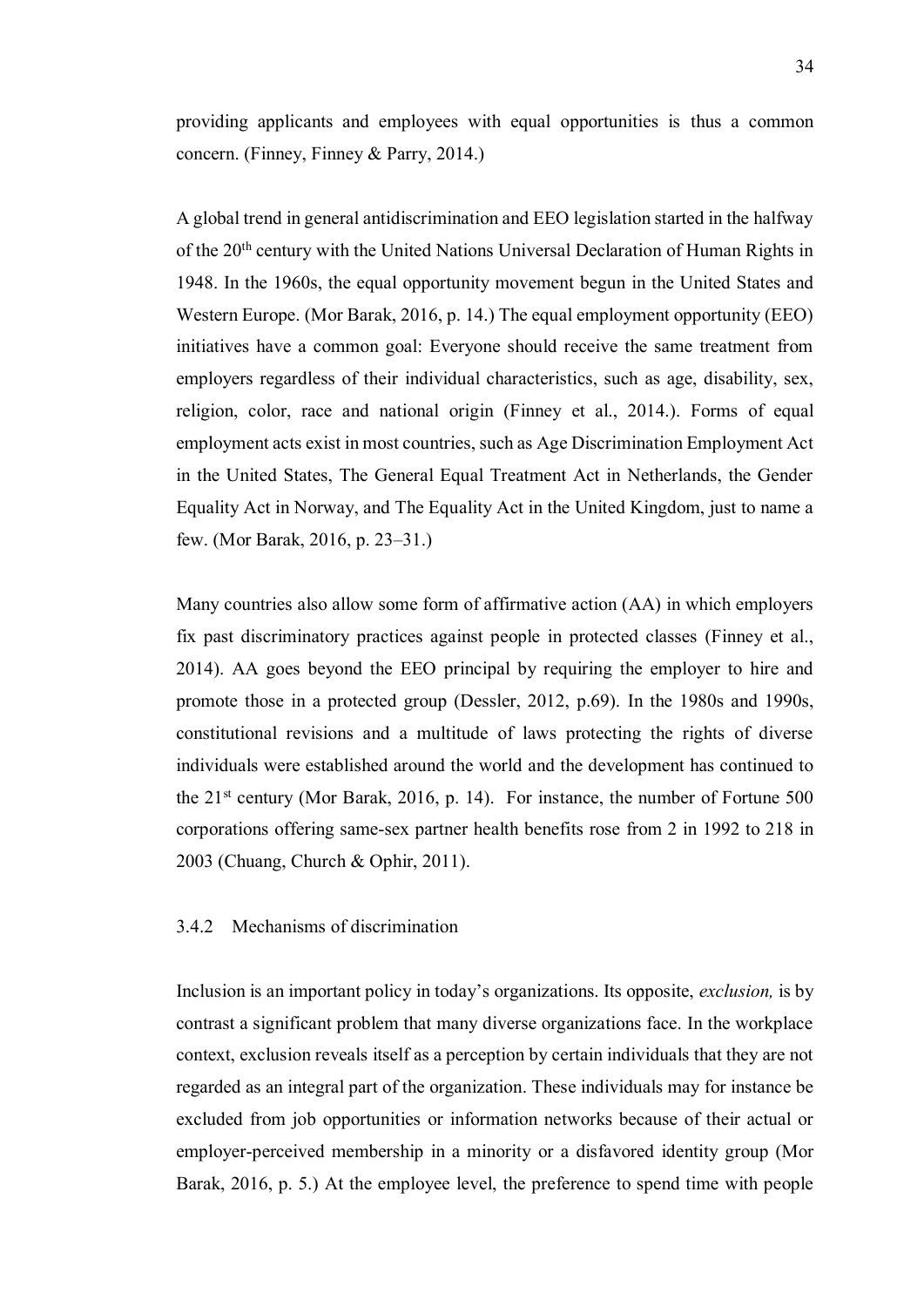who are similar by their demographic and/or psychological attributes creates a basis for prejudices and discrimination. The self-categorization theory by Turner (1982) explains such behavior. It suggests that individuals pursue a positive social identity through self-categorization. Self-categorization is a process where individuals classify themselves and others into social categories based on demographic characteristics with a purpose to derive social identities. Consequently, two perceived groups are created. An *in-group* consists of individuals and their perceived similar others. An *out-group*  consists of the individuals that are perceived as the dissimilar others. (Tajfel & Turner, 1986)

Another theory that explains a preference to spend time with similar people is a similarity-attraction paradigm by Byrne (1971). According to this theory, people prefer the company of their similar others because they perceive it to reinforce their own values and beliefs. According to the self-categorization theory and the similarityattraction paradigm, the team members thus have a tendency to have a less positive attitude toward, and form less close social attachments with those whom they perceive to be less similar to themselves (Harrison et al., 2002). However, it must be considered that at the time of the current study, the studies that these theories are based on, are more than three decades old. It can be supposed that during the past decades the accuracy of these theories has dissolved as a consequence of globalization, increasing immigration and subsequently increased diversity in organizations. However, the selfcategorization theory and the similarity-attraction paradigm can still be considered largely relevant as they are based on deep-rooted psychological and behavioral patterns.

The self-categorization theory is more focused on surface-level characteristics whereas the similarity-attraction is based on deep-level attributes. Harrison et al. (2002) argue that as time passes, increasing collaboration weakens the effects of surface-level diversity on team outcomes but strengthens those of deep-level diversity. Therefore, it can be assumed that in long-term, the similarity-attraction paradigm is more relevant in explaining the negative effects of team diversity. Diversity within teams is found to be beneficial when members differ in knowledge and task-relevant perspectives and engage in information elaboration. Hoever et al. (2012) argue that elaboration is one of the core team processes underlying the benefits of diversity. Van Knippenberg et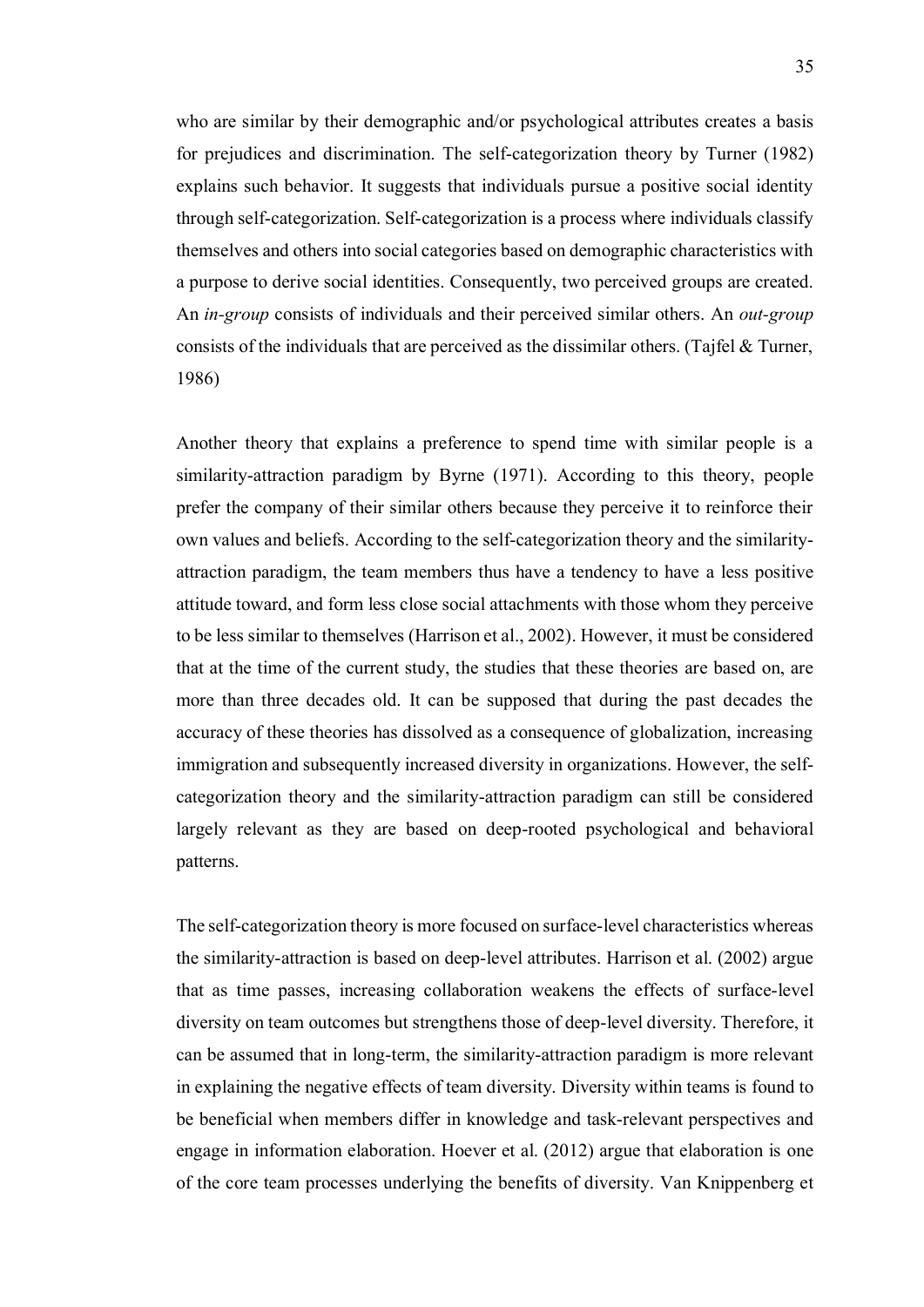al. (2004) define elaboration as the exchange, discussion, and integration of ideas, knowledge, and insights relevant to the team's tasks. Social categorization and intergroup bias may harm the functioning of diverse teams by disrupting elaboration (Hoever et al., 2012). It is thus important to acknowledge the possible existence of similarity-attraction and self-categorization processes in order to prevent them and the risks they bring to the dynamics and performance of teams.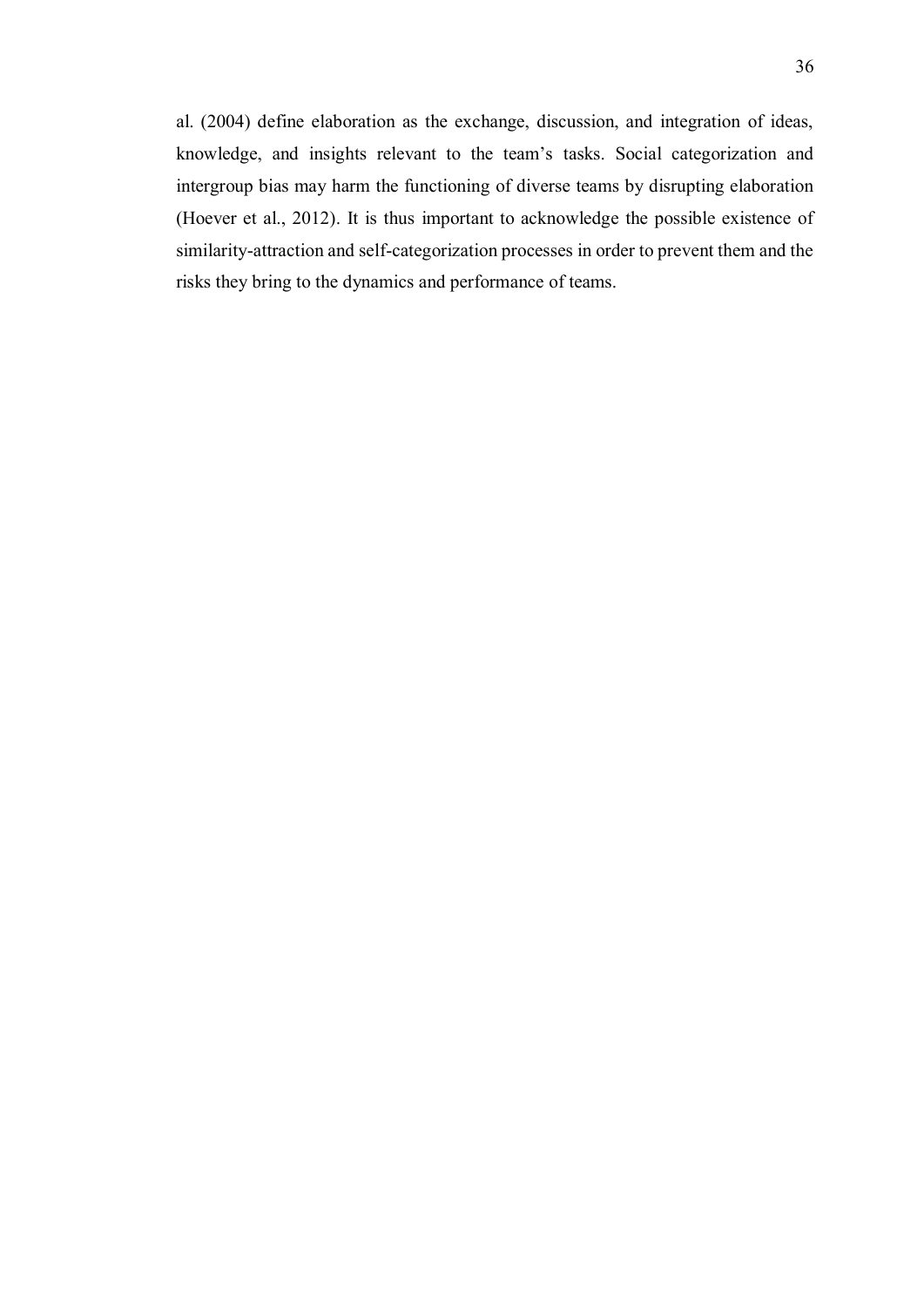#### **4 DATA AND RESEARCH METHODS**

This chapter presents the methodology of the empirical study of this thesis. First, the case organization and studied team are described. Then the data collection process and qualitative methods are presented. Finally, the data analysis is described in detail and the data structure illustrated.

### **4.1 Methodology**

The research is conducted as a qualitative case study of a Finnish-based MNE. The case company operates in the technology sector and has operations in several countries and continents. As is with many corporations today, also in the case company diversity policies are a visible part of the strategy and the public image. According to their publications, such as annual and responsibility reports, the company promotes a globally diverse organizational culture and embraces a diverse workforce. However, despite of the clearly stated D&I policies, the organization faces the conditions of the technology field where the gender distribution persists male-dominated. It is a major structural challenge that has roots in universities where a vast majority of the students starting in technology-related fields are men (Mangan, 2012). Despite of the efforts of the case company to increase gender diversity of its employees, the gender distribution of employees is still male-dominated both in the case company and the studied team.

The qualitative research methods can be found to be the most suitable way to find answers to the research questions of this thesis as they enable studying processes and meanings that cannot be measured in numerical terms (Klenke et al., 2015). Semistructured interviews (Appendix 1) were conducted for members of a global team. A single team was chosen as a target of the research because the focus of the study is not only on individual characteristics and experiences of the team members but also on the dynamics and functionality of the team. Choosing the interviewees from the same organization also enables studying how the policies and actions of the case company are perceived by employees in different locations. For these reasons, studying a single team was perceived as the optimal option in this research instead of interviewing employees from several teams or several organizations. Furthermore, the team was found by its demographic characteristics to be relatively representative of the case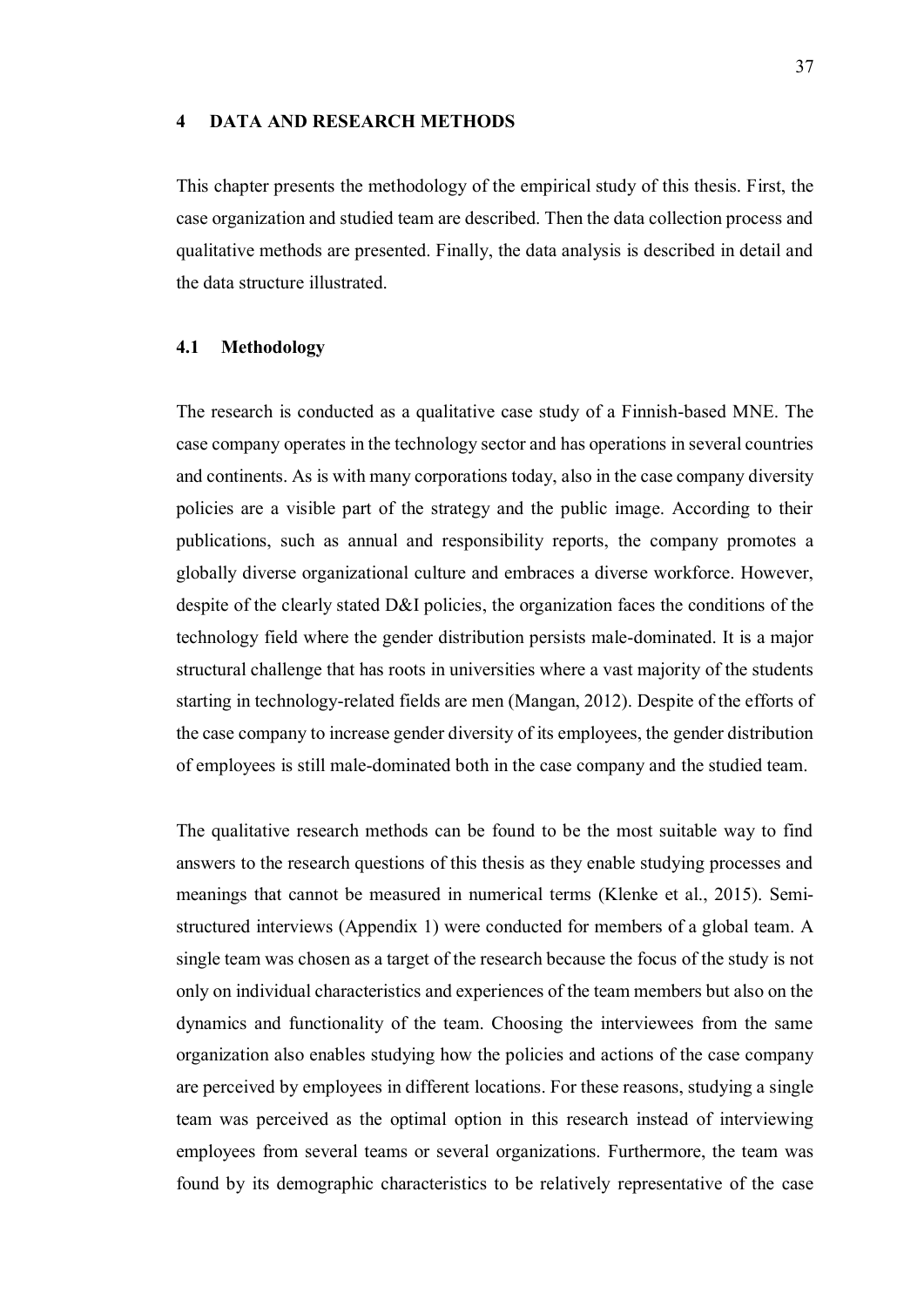organization and the technology industry. After conducting the interviews, the interview data was organized in order to discover patterns, themes, and qualities based on which conclusions can be drawn. In addition to primary data, also secondary data, such as reports and statistics published by the case company, were used. Due to confidentiality reasons, they are not reviewed in detail but only to describe the D&I policies of the organization on a general level. Also existing scientific literature is reviewed and used as a foundation for deeper-level analysis of the topic.

#### **4.2 Data collection**

The data collection process started with contacting the representatives of the case company. The next steps were finding the right people inside the company, getting a permission to research the company, and coming to agreement of the definition of the topic. After that, a company representative contacted the supervisor of a product management team who agreed that the team could be studied. The product management team was found optimal for the research because the locations of the team members are dispersed which makes it a global team. Furthermore, the functions of the team are highly knowledge intensive and play an important role in the global strategy of the organization, which is also typical for global teams. This aspect further strengthened the team as an optimal target of the research. The team consists of 20 people who are located in four different countries – Finland, Poland, United Kingdom (UK) and China. Their age range is between 30 and 60 years and of the 20 members, 19 are males and one is female. The demographics of the team are presented in more detail in the table 2.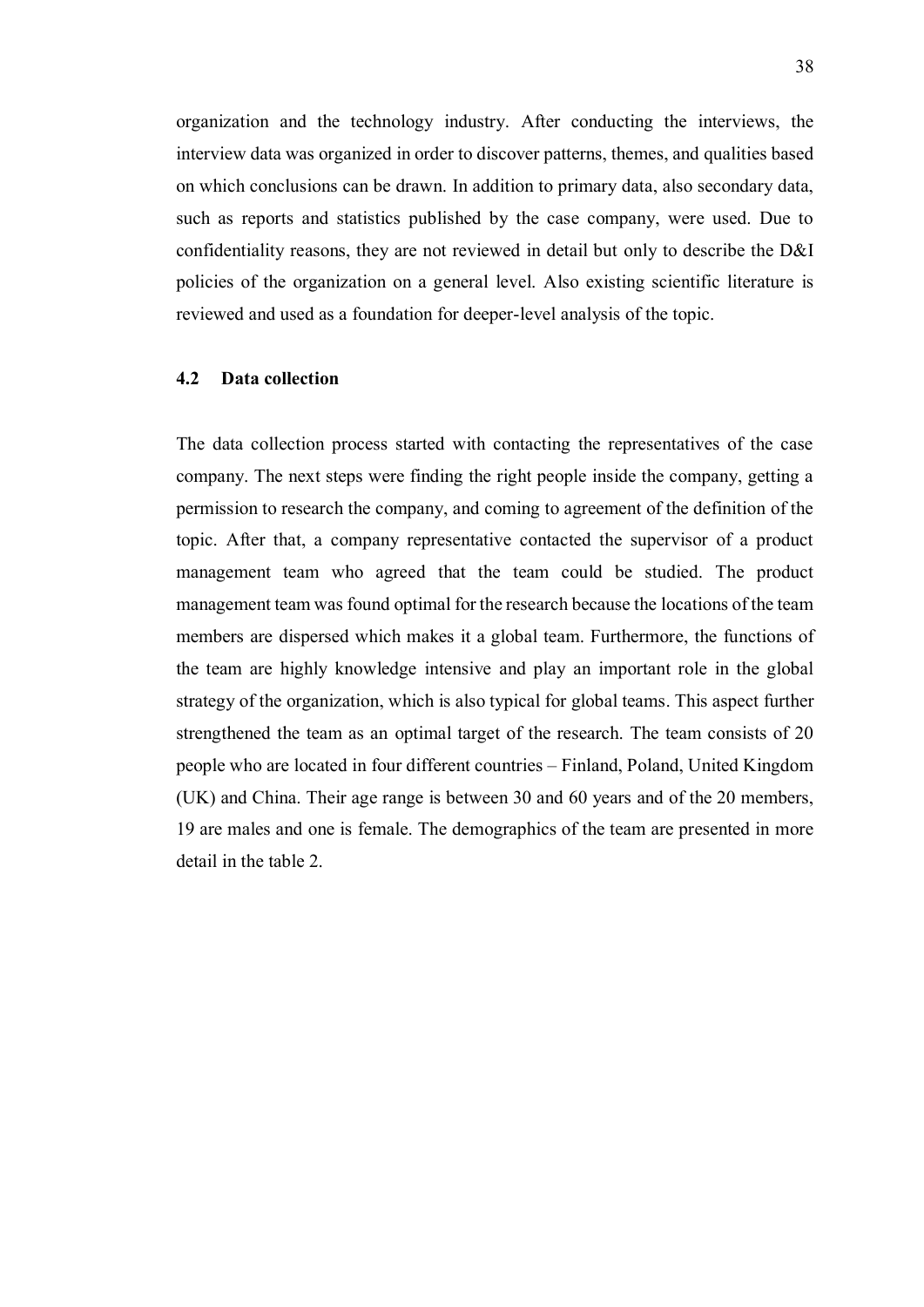| Nationality               | Age              | Gender    |
|---------------------------|------------------|-----------|
| Finnish: 12               | 30–40 years: 4   | Male: 19  |
| Chinese: 5                | 40-50 years: $8$ | Female: 1 |
| British: 2                | 50-60 years: 8   |           |
| Polish:<br>$\overline{1}$ |                  |           |

**Table 2. Demographics of the case team.**

Finally, 11 out of 20 team members were interviewed. Due to confidentiality reasons, the interviewees are in this thesis referred to with letters A-K. The interviewees were chosen using a purposive sampling approach. In this approach, interviewees are chosen because they have particular features or characteristics that enable detailed exploration and understanding of the studied subject (Maruster & Gijsenberg, 2012). In this study, the interviewees were chosen based on three demographic characteristics: nationality, gender and age. This criteria was used in order to ensure that the key constituencies of relevance to surface-level diversity would be covered (Maruster & Gijsenberg, 2012). The selection was made based on the surface-level diversity attributes of which there was clear data available (see table 2). Reflecting the overall composition of the team, the interviewees were located in four different countries – China, UK, Poland and Finland. Different geographical locations of the interviewees enabled acquiring a comprehensive understanding of the experienced effects of the dispersed location of the members. The interviewees were also representatives of their national cultures, which provided an opportunity to examine effects of national and cultural differences within the team. The gender and age attributes were also taken into account when selecting the interviewees. The deep-level diversity attributes (beliefs and values, sexual orientation, gender identity, functional and educational background, educational background and tenure) as well as disabilities could not be used as selection criteria as they are not easily observable and there was no clear data available about them. Thus, the interview questions were designed in a way to reveal them.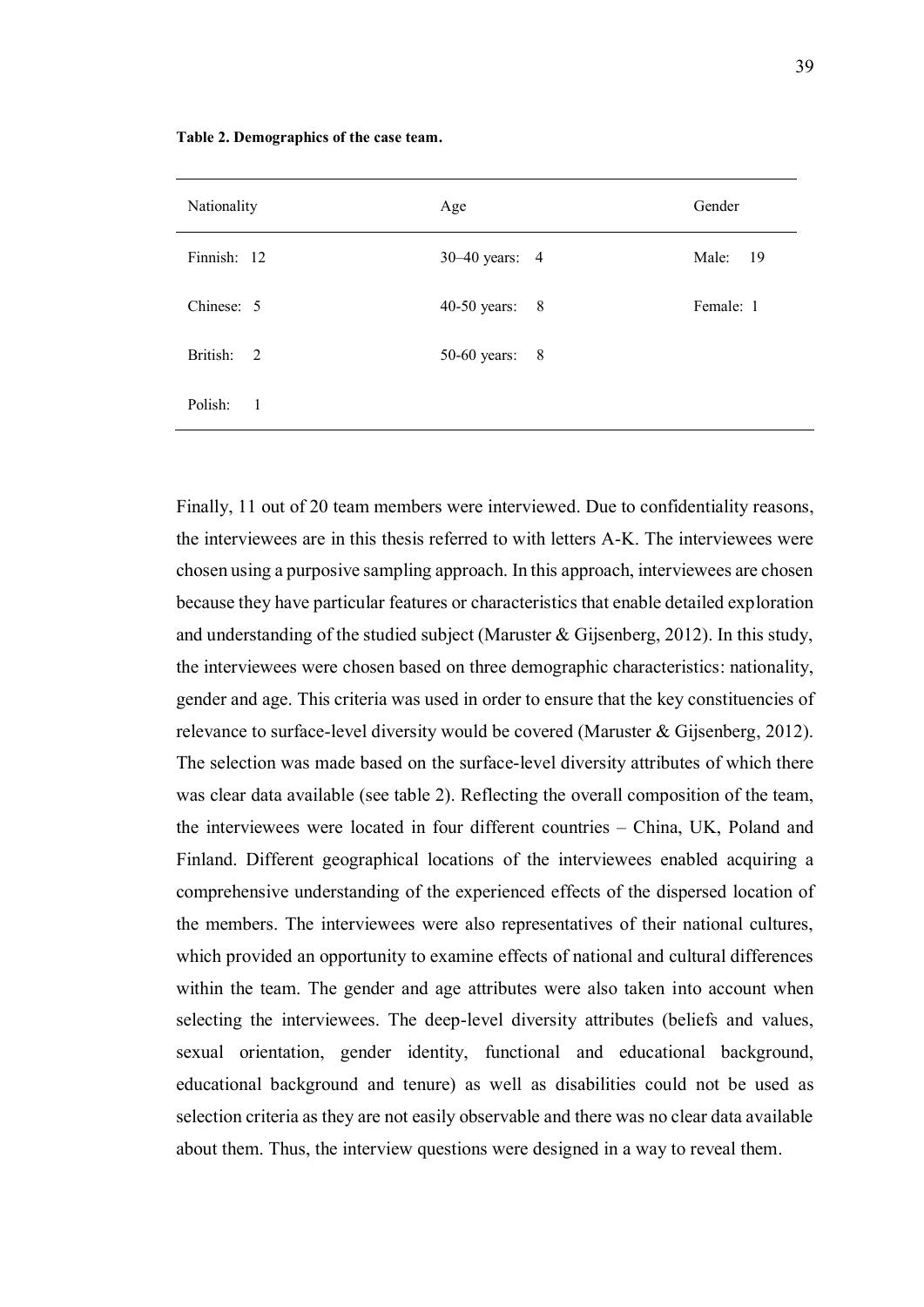Qualitative analysis seeks to capture people's experience in their own terms (Klenke et al., 2015). The interviews were conducted in a semi-structured manner, following the principles of Gioia methodology. Gioia metholodogy has two major assumptions that affected the design of the interviews – first, the people in organizations are knowledgeable agents, who are able to explain their thoughts, intentions, and actions. Second, the informants in the early stages of data gathering and analysis should not be imposed with prior constructs or theories but rather be given a chance to describe their experiences in their own words. (Gioia, Corley  $&$  Hamilton, 2013.) Following these principals enabled gaining valuable information from the interviewees also outside the pre-designed interview questions. Seven of the interviews were conducted by phone and four were conducted face-to-face. The interviews lasted from half an hour to one hour and included answers to all the necessary questions but also other information revealed by the interviewees. The quantity of the interviews was found adequate as the last two interviews largely repeated the responses of other interviewees, which indicated that all the necessary information had been gathered.

### **4.3 Data analysis**

The interviews were recorded and transcribed, after which they were analyzed according to the principals of Gioia methodology. The data analysis included an initial data coding where Microsoft Excel was used as a tool. Next, the findings were categorized to first order concepts. After finding connections among the first order concepts they were further combined into second order themes, which were gathered under aggregate dimensions. (Gioia et al., 2013.) This process enabled finding significant connections among the data, which led to both theoretical and practical conclusions. The data structure is illustrated in the figure 1. In the following chapter, the results of the interviews are presented in detail, arranged according to the second order themes found in the data analysis.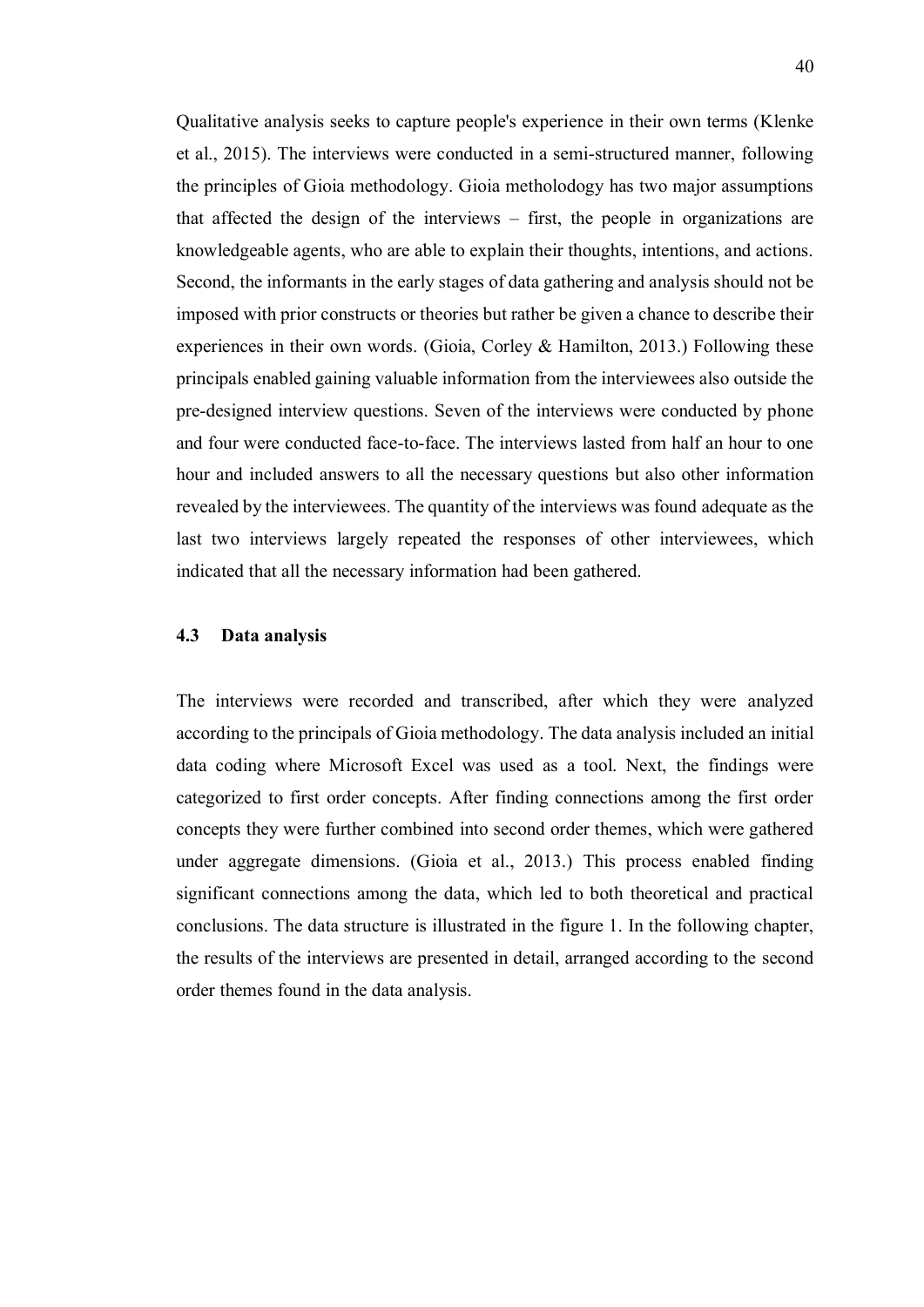| <b>First order concepts</b>                               | Second-order themes               | <b>Aggregate dimensions</b>                            |  |
|-----------------------------------------------------------|-----------------------------------|--------------------------------------------------------|--|
| Presence of D&I themes                                    |                                   |                                                        |  |
| D&I trainings in the organization                         |                                   |                                                        |  |
| D&I policies of the organization                          | D&I practices in the organization |                                                        |  |
| Firm values                                               |                                   |                                                        |  |
| Equal opportunities                                       |                                   |                                                        |  |
| Handling of misdemeanors                                  |                                   |                                                        |  |
| R&D functions                                             |                                   |                                                        |  |
| Innovative mindset                                        | Creativity                        | Building competitive<br>advantage                      |  |
| Competitive advantage                                     |                                   |                                                        |  |
| Future vision of the company                              |                                   |                                                        |  |
| Requirements of stakeholders                              |                                   |                                                        |  |
| Virtual communication                                     | Communication                     |                                                        |  |
| Face-to-face interaction                                  |                                   |                                                        |  |
| Dispersed location of team members                        |                                   |                                                        |  |
| Efficiency of communication                               |                                   |                                                        |  |
| Protocols                                                 |                                   |                                                        |  |
| Communication styles                                      |                                   |                                                        |  |
| Task-oriented communication                               |                                   |                                                        |  |
| Ethnic diversity in the team                              |                                   |                                                        |  |
| Barriers for discrimination                               | Nationality                       |                                                        |  |
| National diversity in the team                            |                                   |                                                        |  |
| Local knowledge                                           |                                   |                                                        |  |
| Time differences                                          |                                   |                                                        |  |
| Differences in working hours                              |                                   |                                                        |  |
| Cultural diversity in the team                            |                                   |                                                        |  |
| Hierarchy levels                                          |                                   |                                                        |  |
| Level of bureaucracy                                      |                                   |                                                        |  |
| Conception of time                                        |                                   |                                                        |  |
| Diversity of perspectives                                 |                                   | Direct effects of diversity on<br>work performance     |  |
| Work habits                                               |                                   |                                                        |  |
| Language barrier                                          |                                   |                                                        |  |
| Age distribution of the team                              |                                   |                                                        |  |
| Experience-levels                                         |                                   |                                                        |  |
| Enthusiasm and courage                                    | Age and tenure                    |                                                        |  |
| Knowledge of recent developments in the field             |                                   |                                                        |  |
| Approaching retirement age                                |                                   |                                                        |  |
| Diversity of functional backgrounds in the team           | Skills and functional background  |                                                        |  |
| Areas of expertise                                        |                                   |                                                        |  |
| Differences in knowledge                                  |                                   |                                                        |  |
| Differences in skills                                     |                                   |                                                        |  |
| Educational background<br>Gender distribution of the team |                                   |                                                        |  |
| Gender distribution of the industry                       | Gender and gender identity        |                                                        |  |
| Special features of female employees                      |                                   |                                                        |  |
| Equal opportunities                                       |                                   |                                                        |  |
| Gender-related debate in the organization                 |                                   | Inclusive environment and<br>a variety of perspectives |  |
| Importance of LGBT discussion                             |                                   |                                                        |  |
| LGBT policies of the organization                         |                                   |                                                        |  |
| Anti-discrimination policies                              |                                   |                                                        |  |
| Physical disabilities                                     |                                   |                                                        |  |
| Mental disabilities                                       | <b>Disabilities</b>               |                                                        |  |
| Adjustments                                               |                                   |                                                        |  |
| Capability to work                                        |                                   |                                                        |  |
| Visibility of religion                                    | Beliefs and values                |                                                        |  |
| Effects of beliefs and values in spare time               |                                   |                                                        |  |
| Invisibility of beliefs and values in work                |                                   |                                                        |  |
| Calendars and holidays                                    |                                   |                                                        |  |
|                                                           |                                   |                                                        |  |

**Figure 1. Data structure (adapted from Corley & Gioia, 2004).**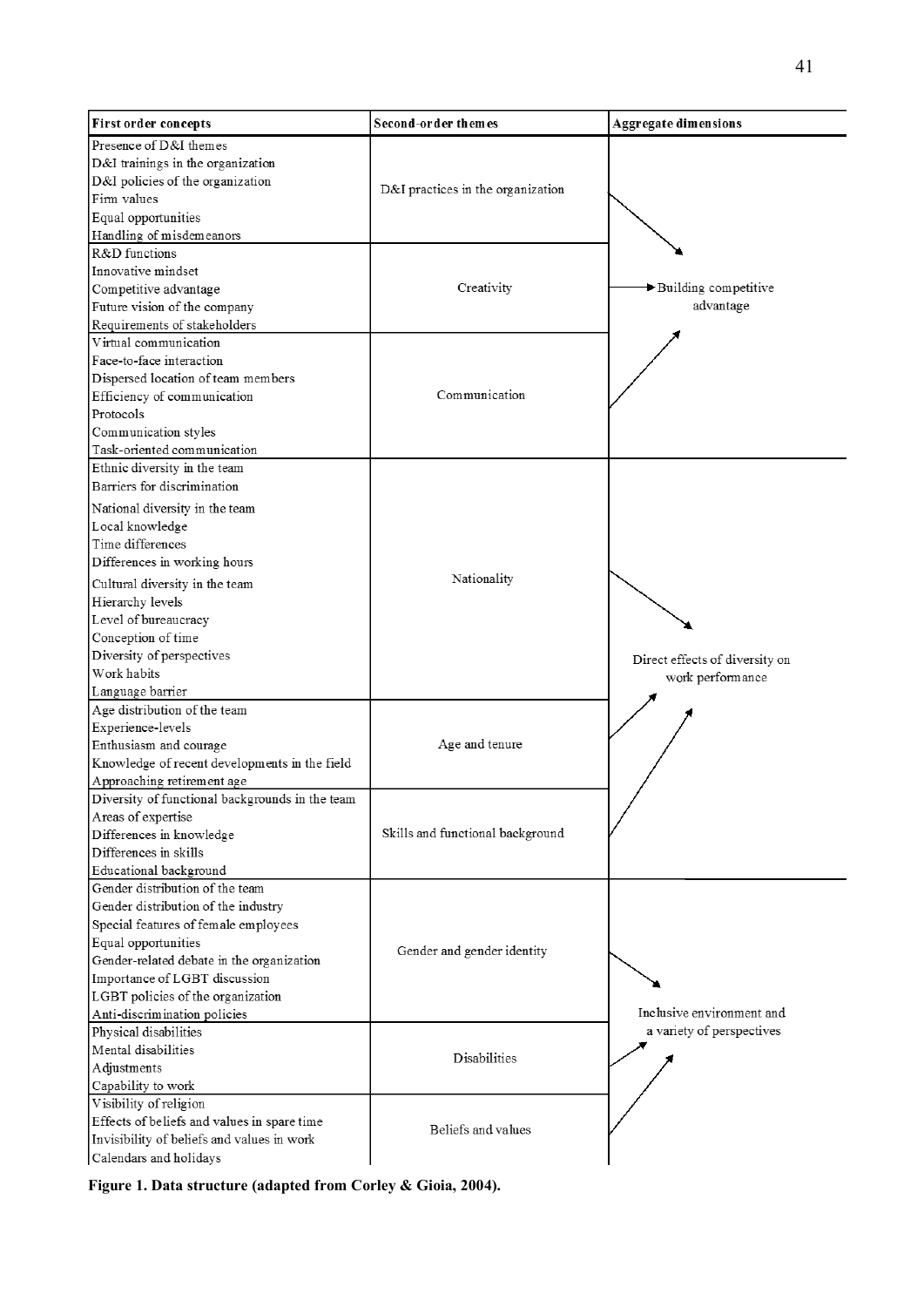#### **5 RESULTS**

### **5.1 D&I practices in the organization**

According to their published reports and policies, the case company puts extensive effort on promoting diversity and inclusion both inside and outside of the organization. All of the interviewees indeed perceived that the themes of diversity and inclusion are present in the organization (see figure 1). However, many interviewees stated that the presence comes more evident through the practice of working with diverse people than as clearly communicated practices or policies. The interviewees mentioned five channels where the themes of diversity and inclusion have been clearly communicated; e-mails from management, the internal social media platform of the organization, the general firm values, public statements, and trainings. All of the received communication mentioned by the interviewees happens at the organization-level. At the team level, they mentioned the communication to be mostly focused around the work but that occasionally they discuss D&I issues. However, these conversations are usually initiated by some communication from senior management and concern the themes in the organization on a general level. Figure 1 illustrates the perceived presence of D&I teams at the organization and team levels.



**Figure 2. Perceived presence of D&I themes.**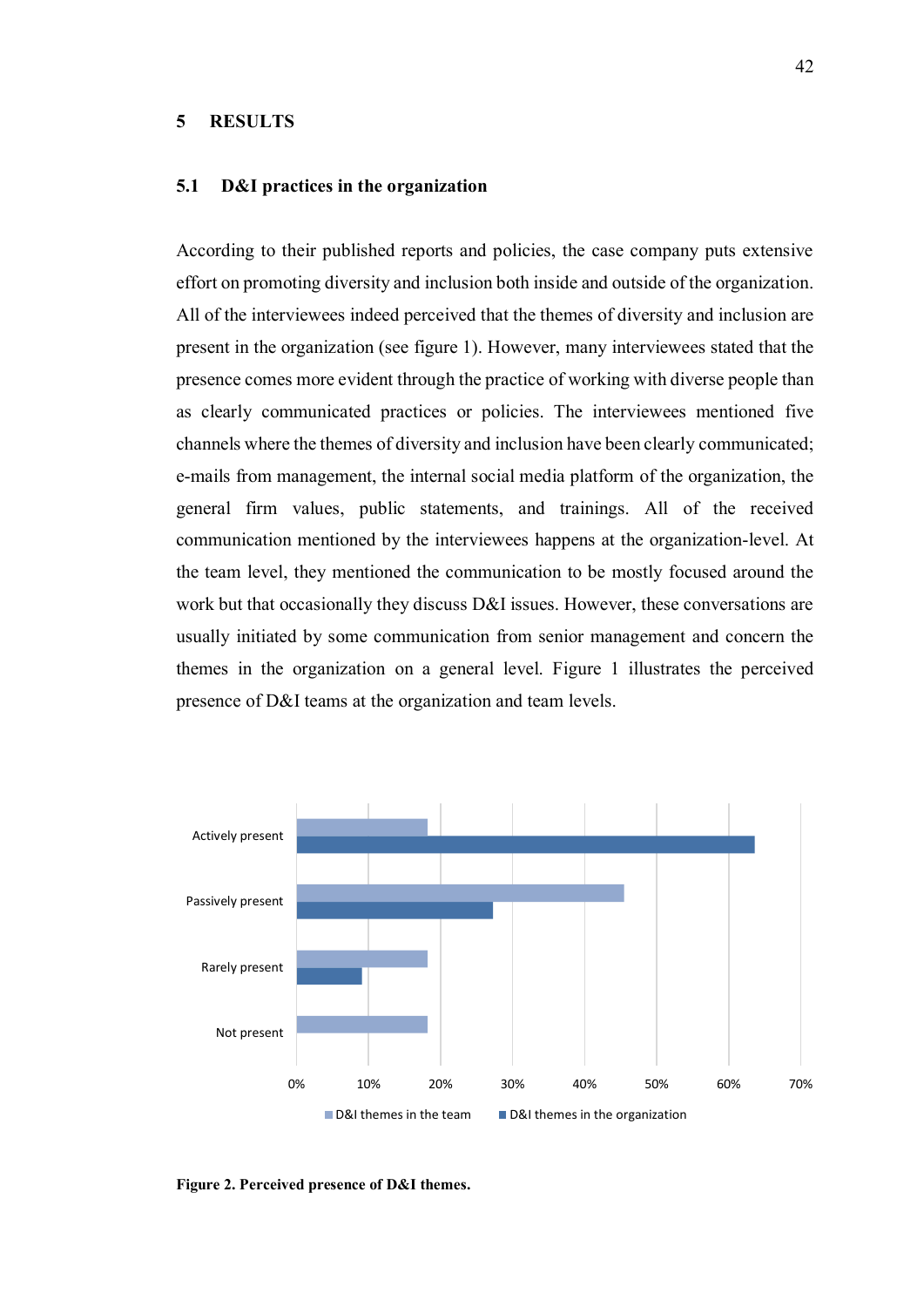*"Diversity as a topic is not discussed much because there are rarely problems that would make it necessary. But diversity as a circumstance is constantly present and is part of general knowledge. In my opinion it is a self-evident part of the organization." (interviewee J).* 

The interviewee J summarizes the common perception of diversity that appeared in many other interviews as well – diversity is present as a circumstance but rarely discussed at the team level unless there is a specific reason to do so. Seven out of the eleven interviewees considered their team diverse, rationalizing their opinion with the diversity of nationalities and cultures. The four interviewees who did not perceive the team to be diverse argued that the gender distribution, age distribution, and educational backgrounds within the team are not diverse at all. A management-level presentative of the company told that the company has organized education and workshops concerning the themes of diversity and inclusion in order to improve the knowledge and inclusivity of the organization culture. Seven out of eleven interviewees had participated D&I training in the company, either in real life or online. Of the participants, one perceived the training very helpful and effective, four perceived the trainings to have had only a little effect, and two did not perceive the trainings to have any significant effect (see figure 2).



**Figure 3. Perceived influence of D&I trainings.**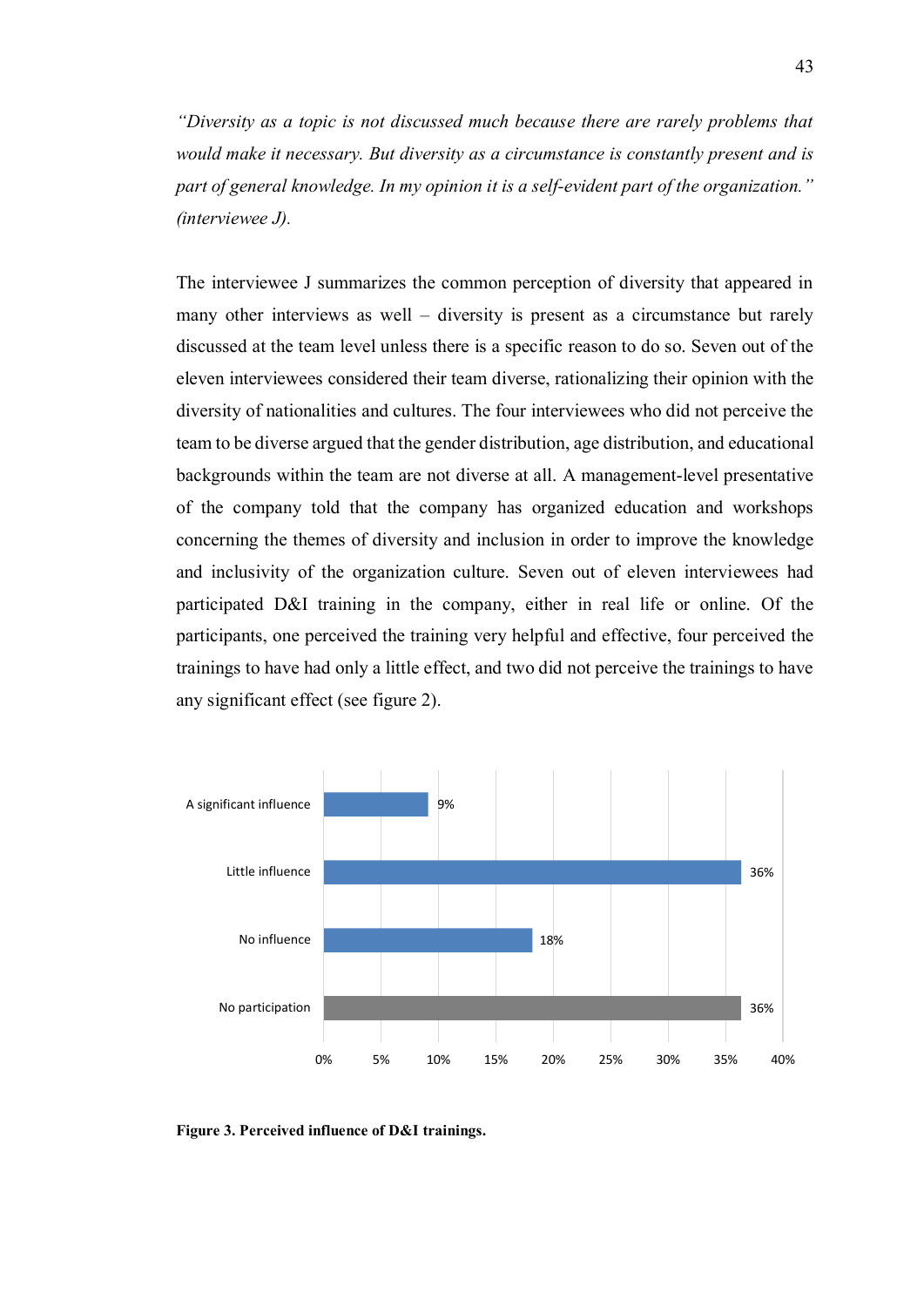The interviewees who perceived the trainings to have little or no effect, stated that their level of understanding and attitudes on diversity and inclusion were already good so the trainings did not offer much new information or insight. The interviewee K mentioned that it decreases the credibility of diversity workshops that there are usually only women discussing gender equality. The interviewee K also experienced that the one-time training was not enough as the discussion remained superficial and was soon forgotten by the participants as they were not reminded of these issues again.

*"The trainings and workshops tend to raise the issues to the discussion for a brief moment but if they are not maintained as a daily topic they are easily forgotten. It seems that the trainings and workshops are often just momentary bursts of excitement." (interviewee K).*

The interviewee A, who perceived the training to be very helpful, attended a several days long course, which was the longest of the mentioned trainings. Based on this notion, it can be argued that the length and intensity of the training may have a significant effect on the efficiency of trainings. Ten of the eleven interviewees found diversity and inclusion in the workplace important or very important. The high level of internationalization of the company was mentioned as one of the reasons highlighting the importance of promoting diversity and inclusion as it can help improve the efficiency and smoothen the functions of the global company. Ensuring equal opportunities for men and women was also considered an important reason for promoting these themes. Only one interviewee, the interviewee F, felt that the D&I themes are not critical for the core functions and should therefore not be focused too much on unless there are specific problems or misdemeanors to address. However, all of the interviewees told that they would be willing to use their time and effort to promote these themes in the workplace, at least if it would be assigned as one of their work duties by their supervisor. Many of them felt that the best way to promote diversity and inclusion at the team level is to treat each other with understanding and respect.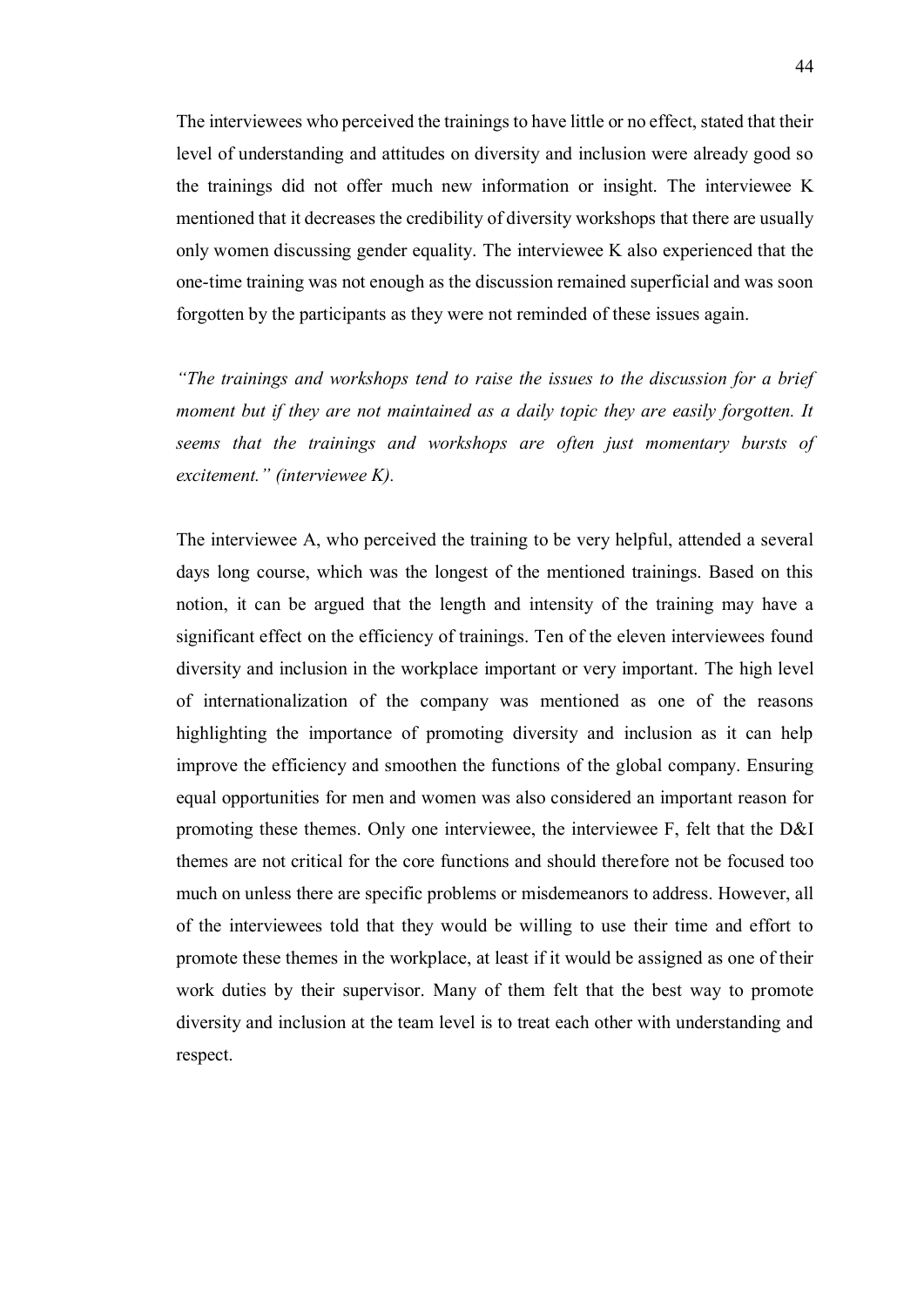#### **5.2 Nationality, culture and language**

Ethnicity of other team members was not considered important by the interviewees. Furthermore, none of the interviewees reported discrimination from other team members based on their ethnicity or any other personal characteristic. On the contrary, the interviewees considered nationality to have significant effects. Every interviewee perceived the diversity of nationalities in the team to be mainly a positive thing, although some also acknowledged negative effects. The positive aspects mentioned include for instance practical things, such as having local knowledge of different markets and customers and always having someone ready for client support because of different time zones of the team members. However, time differences were also mentioned as a negative aspect because at times some team members must work outside office hours to be able to have meetings with the whole team.

Eight of the eleven interviewees reported to have experienced some kind of cultural differences – positive, negative or both (see figure 3). In addition to the differences in work ethic and the length of work days, some interviewees had also remarked differences in the attitudes towards fact-based knowledge and the basis for decisionmaking between different countries. Also differences in hierarchy levels and ways of communication were experienced to be a problem by some interviewees; they reported that the Chinese colleagues often have challenges in giving negative feedback, especially to a higher hierarchy level. One mentioned difference was bureaucracy – the interviewees experienced that in some countries things move forward slowly because of all the bureaucracy, whereas in some countries things move forward very fast. Differences in the conception of time were also experienced to be a challenge – for instance the strictness of deadlines and whereas the task should be put in a chronological or some other kind of order were mentioned as challenges in the work practices of the team.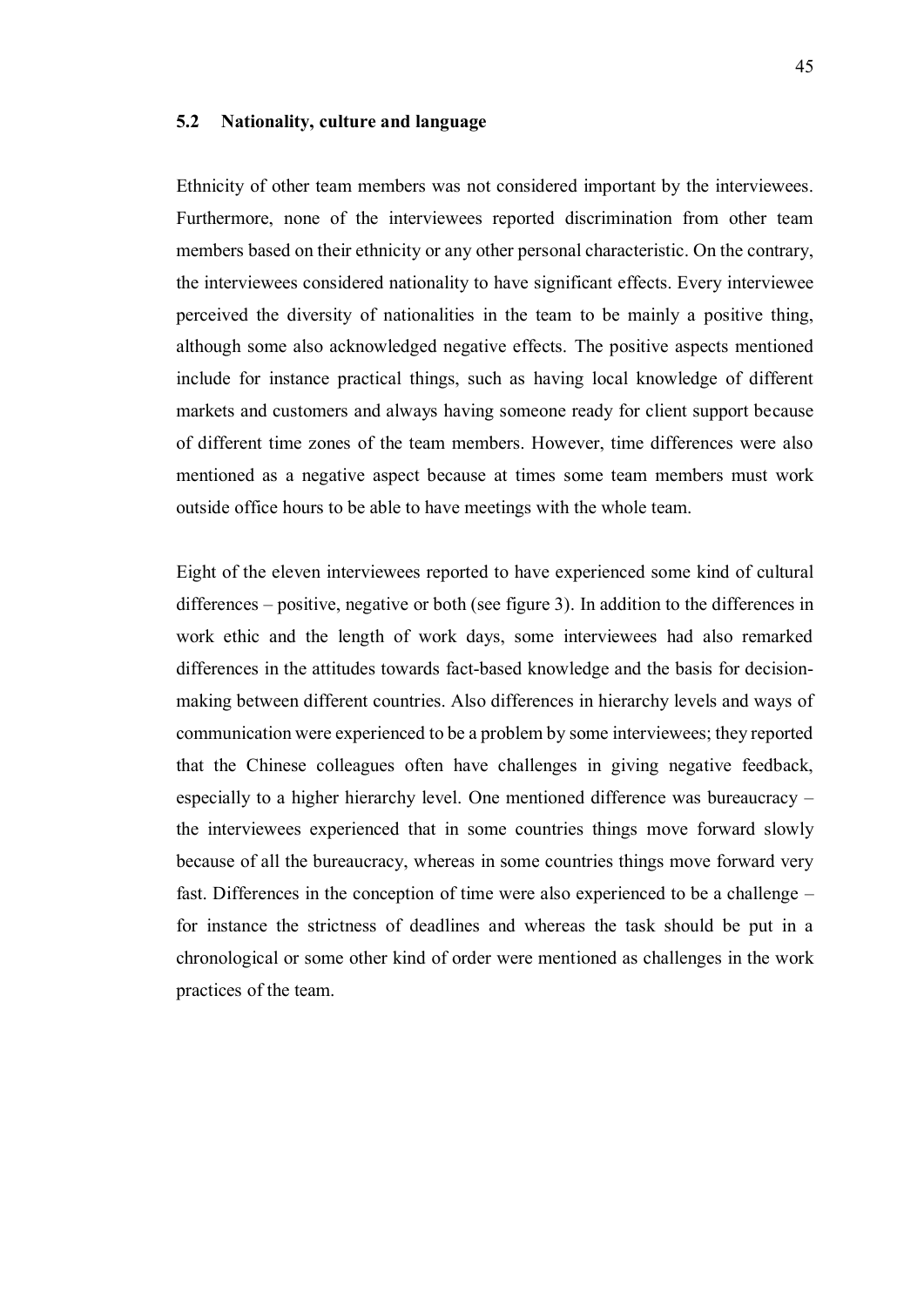

#### **Figure 4. Perceived effects of cultural differences.**

The most significant positive effect of cultural difference was perceived to be the diversity of perspectives and ideas. Several interviewees also mentioned differences in ways of working, which were perceived mostly positive. It came up that such differences can open team members' eyes for new, better ways of working. For instance, interviewee F told that he had learned a lot from the Chinese colleagues who focused on getting the result instead of the way of getting it.

"*From my perspective, the Chinese are very practical people which is a good thing. Myself, I pay a lot of attention to certain policies and structures whereas the Chinese colleagues focus more on getting the result – the way of getting it is not so relevant. --- And the truth is, the best solution is somewhat a compromise. It is good to see that many ways can be good and to learn by doing. (interviewee F).*

On the other hand, some differences in work habits, such as the expected length of work days, were experienced challenging. Whereas the European employees perceived that they want to find an optimal balance between work and spare time, they experienced that in China the employees work extremely long hours. This would become a challenge for the European employees when travelling to China for longer periods of time as they experienced the long hours stressful. It appeared that the common organization culture is perceived to diminish the cultural differences. Two major things were mentioned that facilitate dealing with cultural differences: The first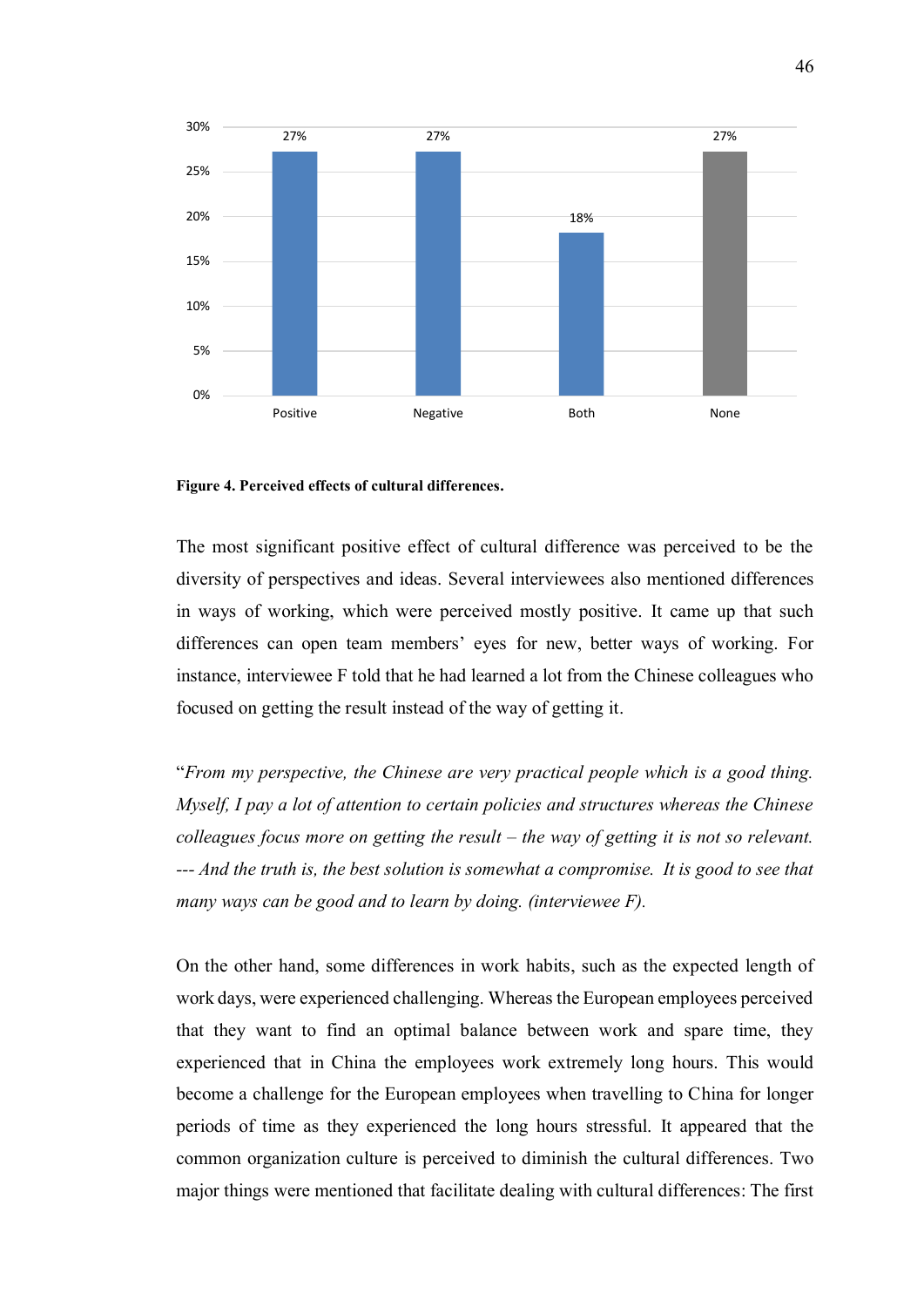is spending time face-to-face and consequently learning the ways of working and communication of the other team members, which makes it easier to work remotely. The second is time – as it passes, the team members' ways of working turn increasingly similar.

Seven out of eleven interviewees reported to have experienced some kind of language problems with other team members. The challenges were experienced especially in the discussions where specific technical terminology was needed. Such challenges were reported to concern especially Chinese team members, both by the Europeans and the Chinese themselves. Several interviewees told that they must sometimes verify by email that they understood the discussion right. It also appeared to happen the other way around – Interviewee E told that he must sometimes verify by phone in their native language what the colleagues working in the same country had meant in their email written in English as the language was not correct. Different accents were also experienced somewhat problematic, as well as the speech rate of native English speakers. However, the interviewees also remarked that these problems have decreased with time as they have got used to how different team members communicate. The ones that experienced the biggest challenges to be their own English skills told that different types of translators were a big help. An interesting remark was that four interviewees had not experienced any language issues at all and told that all of the team members have excellent English skills. Maybe the general-level experience depends on the bilateral interactions – some team members communicate more with individuals with weaker English skills than the others. It might also be that the individuals with weaker English skills are likely to experience the rest of the team to have excellent skills, which might explain the differences in the experiences of the team members.

### **5.3 Age and organizational tenure**

The age distribution of the team was perceived somewhat skewed by the interviewees. In the team, there are four members between the ages of 30 and 40, eight members between the ages of 40 and 50 and eight members between the ages of 50 and 60. The average age of the team is found to be higher than in the organization overall, where the largest age group is 30-40. Some interviewees could not tell their opinion about the age distribution as they had never met a major part of the team members face-to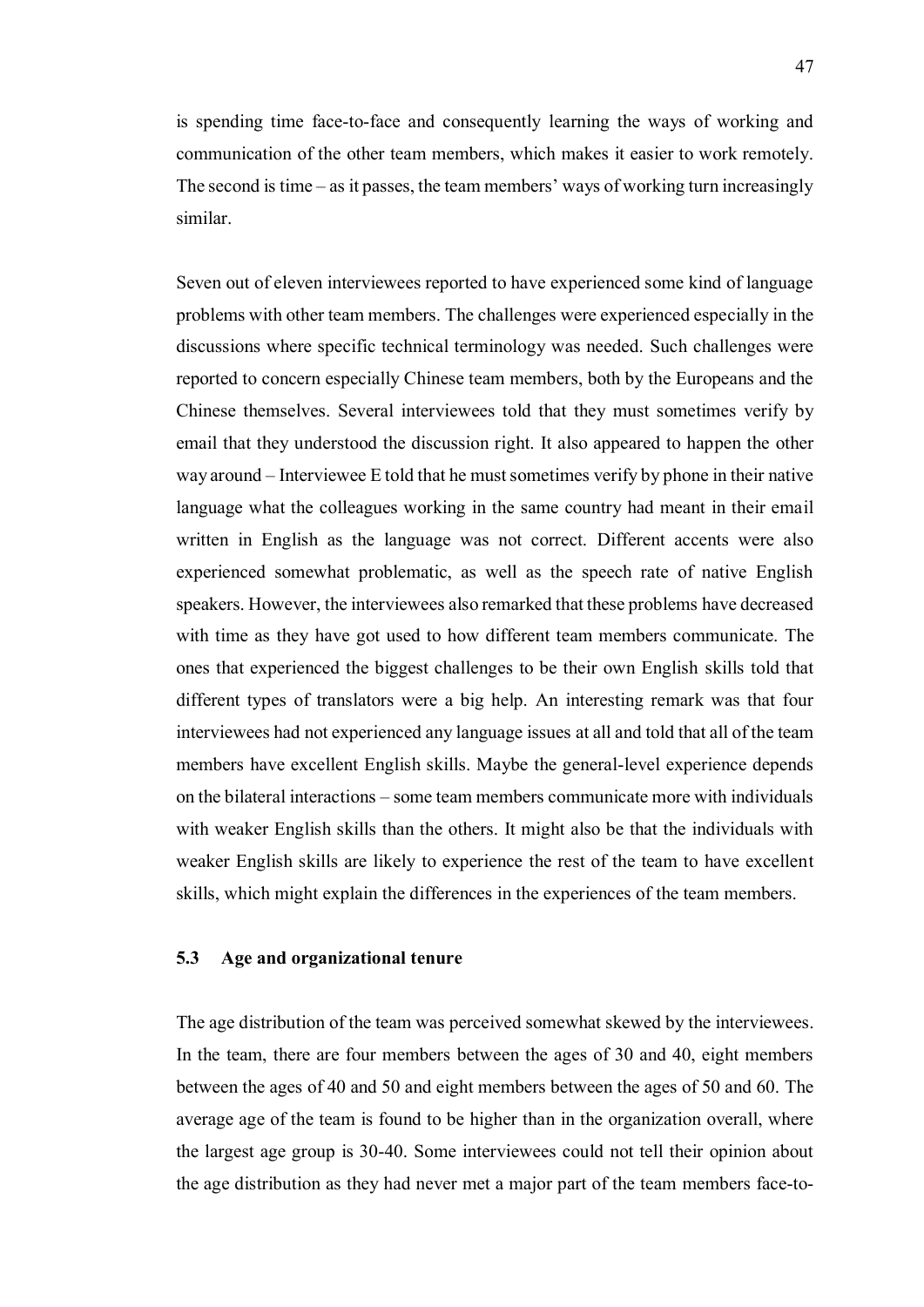face and thus had no knowledge of their age. Eight out of the eleven interviewees believed that age matters. Most of the interviewees stated that the average age of the team is too high and that there should be more young members.

The age itself was not considered important by the interviewees but its expected effects were – it came up in several interviews that older people are assumed to have more experience and knowledge whereas younger people are assumed to have fresher ideas and possibly stronger knowledge of recent development in science as they have recently graduated. According to the interviewees, the young people are also assumed to have more enthusiasm to learn and try new things, which the older employees are often lacking. There seemed to be a strong consensus among the interviewees that in the optimal situation the team is a balanced mix of people of different ages. Namely, team members with long experience in the team and organization are needed to tell whether the new ideas are applicable. As interviewee F remarked, the experienced employees are likely to have tried the "new" idea already and proved that it does not work so they and prevent the younger employee from doing pointless work. Interviewee E remarked that because of the lack of experience the younger employees naturally do mistakes which is why it is important to have more experienced employees supervising them. Interviewee D summarized the importance of a balanced age distribution in a following way:

*"It is important to have people with different ages and experience levels in the team. Older employees often have long experience which brings deep knowledge, comprehensive understanding and problem solving ability. Then again, younger employees often have more enthusiasm and willingness to explore and find new solutions." (interviewee D).*

There are no members in the team under the age 30. Several interviewees stated that there should be more young members in the team to have an optimal balance. Also a practical reason for this was mentioned – a major part of team members are starting to approach the retirement age. However, one practical reason for the lack of young team members was mentioned by several interviewees – namely, the nature of the job. The work that the team does requires strong understanding of the products and a certain level of technical expertise – in other words, organizational tenure. Therefore, people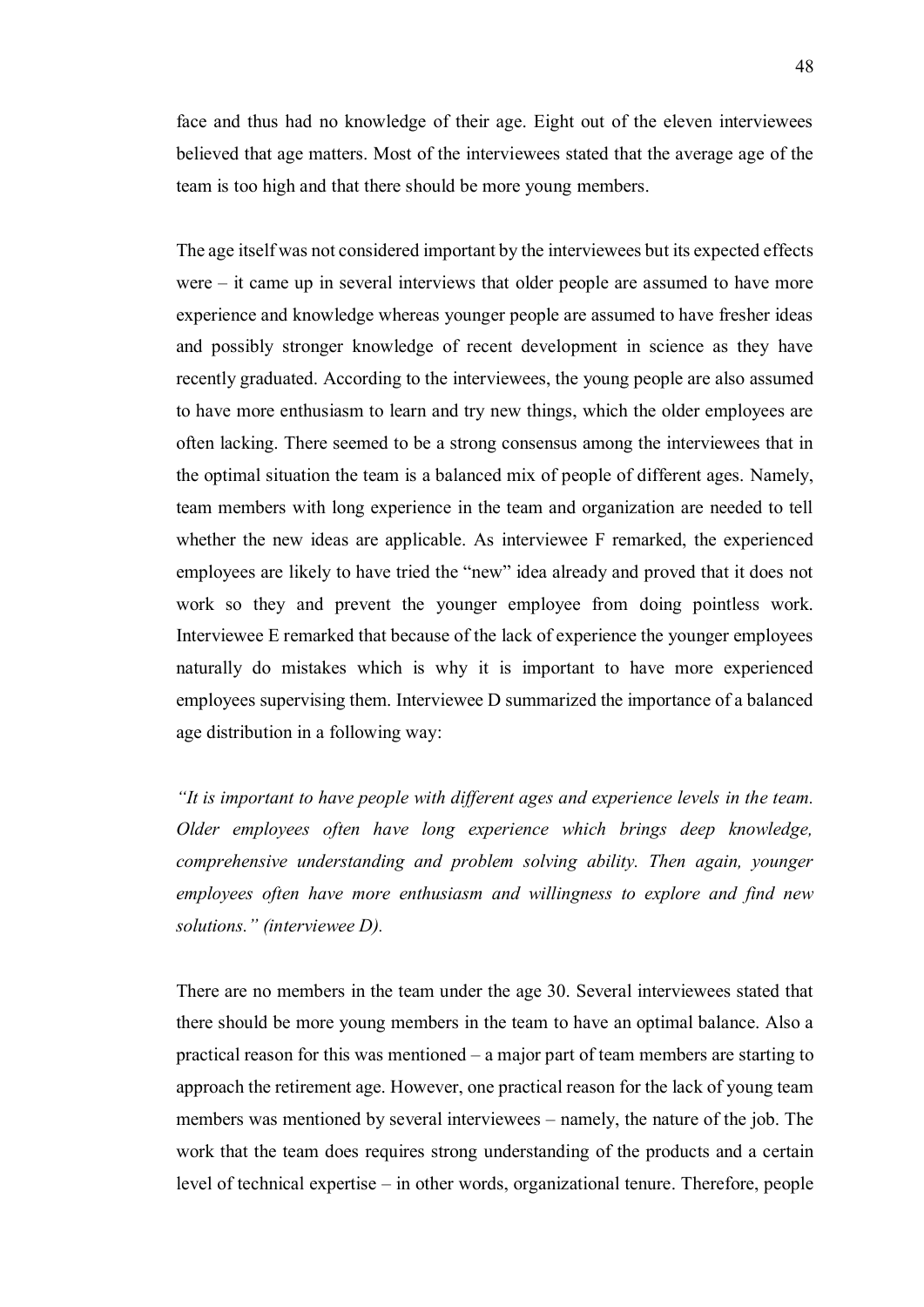often end up to the team from an R&D team. However, this is not enough for an explanation as 80% of the team members are more than 40 years old. At least the team members seemed quite unanimous that there should be more young talent in the team to bring fresh ideas which are an essential competitive advantage in the field.

## **5.4 Functional and educational background**

Eight out of the eleven interviewees perceived that there is functional diversity in their team, whereas three of the interviewees perceived that the team lacks functional diversity. The team was perceived to be quite diverse by the areas of expertise. However, several interviewees perceived that even wider variety of expertise areas would be needed in the team because of the major benefits of such variety. It was argued by the interviewees that variety of expertise areas enables an effective division of responsibilities in the team and makes it easier to ask help from other team members when there is common knowledge of everyone's specialization areas. It was also argued that people with unusual experience and knowledge often make a positive difference for perspective. Interviewee C stated that diversity in expertise areas is very important:

*"I think that there is a danger with a team that is expertized in a specific area to get a bit blind in terms of perspective. --- I think that in our team we have quite a nice balance as everyone has a technical background but some are more business oriented than others." (interviewee C).*

The interviewees were quite divided on the opinion of the knowledge and skill levels within the team. Some stated that the knowledge and skill levels of the team members vary quite a lot whereas some perceived that the team is very homogenous in terms of skills and knowledge. Interviewee D who perceived there to be variance between skills stated that it causes extra work to do different materials for different skill levels. The team was perceived to lack diversity in educational backgrounds. However, there was a consensus among the interviewees that the similar education is important as it ensures that every team member has a certain level of technical expertise. The similar educational background was also perceived to facilitate communication.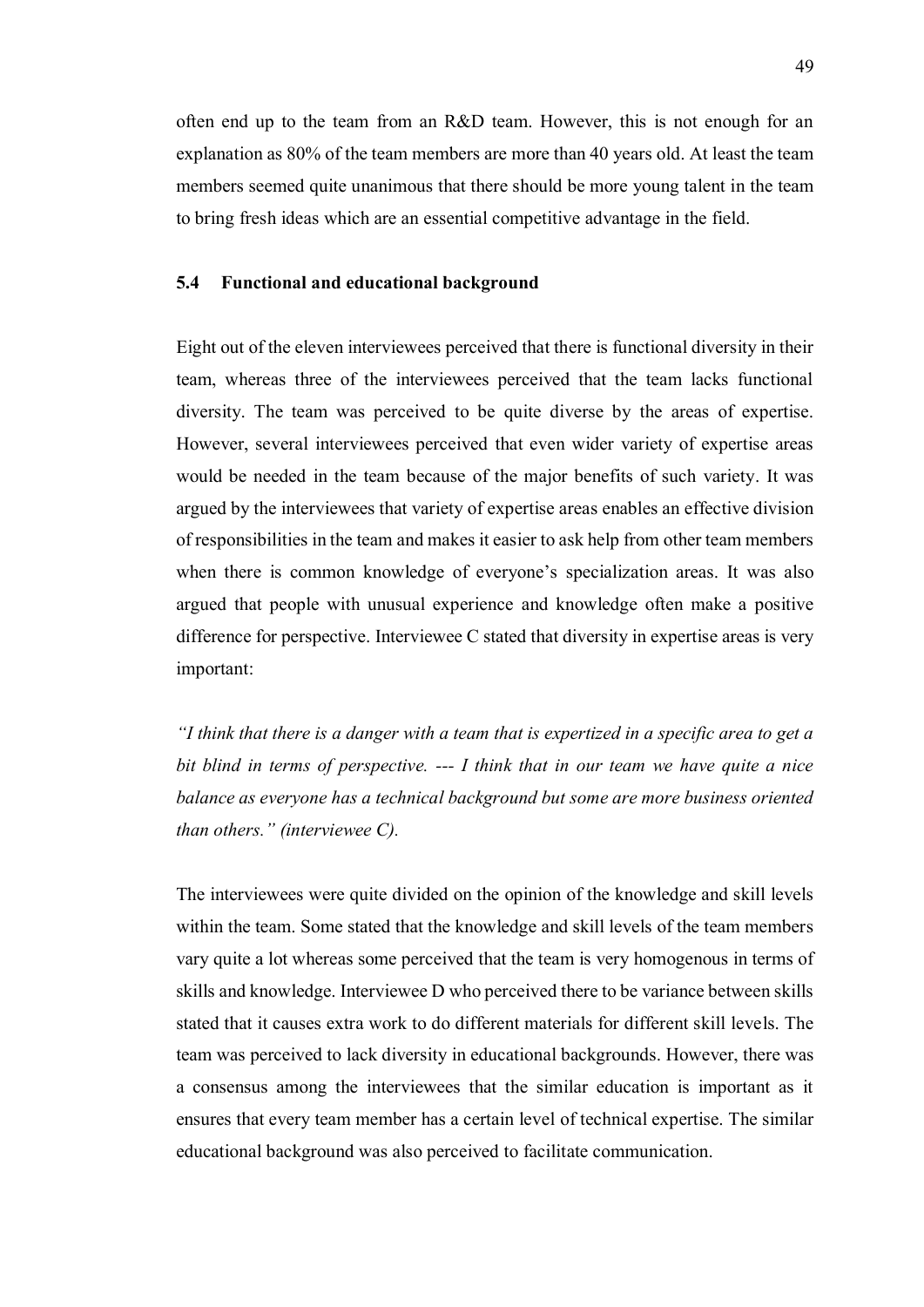#### **5.5 Gender, gender identity and sexual orientation**

The gender distribution of the team is rather skewed – of the 20 members 19 are males and one is female. Seven out of the eleven interviewees stated that there should be more women in the team. They argued that having more gender diversity would likely bring different ideas, new perspective and new approaches. The benefits of more equal gender distribution were also justified by the general need for balance which also came up with many other attributes. It was also stated that women often have distinctive features that make them especially valuable for the team, such as precision and scrupulousness in tasks. The need to have more women in the team was also justified by equal opportunity principals – any barriers that women may have to get or end up to the team should be actively removed. Four of the interviewees disagreed on this as they argued that gender does not matter but only the proficiency of the person should be considered in recruiting. Therefore, they argued that the gender distribution of the team does not have significant influence. None of the interviewees had anything against having more women in the team, some simply did not see the gender distribution having any influence as long as the team members have the right skills and personality. Interviewee F was one of them.

*"I have got used to the gender distribution because that is just how this industry looks like – there is obviously a majority of men. And in this particular team, the difference is very noticeable as there is only one woman. Do I feel like it is a problem? I don't think so. In other teams, I have worked with women and I did not find the gender to make any difference. It's the background, knowledge and personality of individuals that matters – not their gender." (interviewee F).*

Several interviewees brought up the ongoing discussion about the topic in the organization where two sides could be identified – some think that an equal gender distribution in the organization should be actively enabled for instance by using quotas in recruiting whereas others criticize making recruiting decisions based on gender. The interviews indicate that some resistance exists in the organization towards quotas as it was told that in the organization-level discussion many people, especially women, have been offended by the claim that women need quotas to get recruited to the company.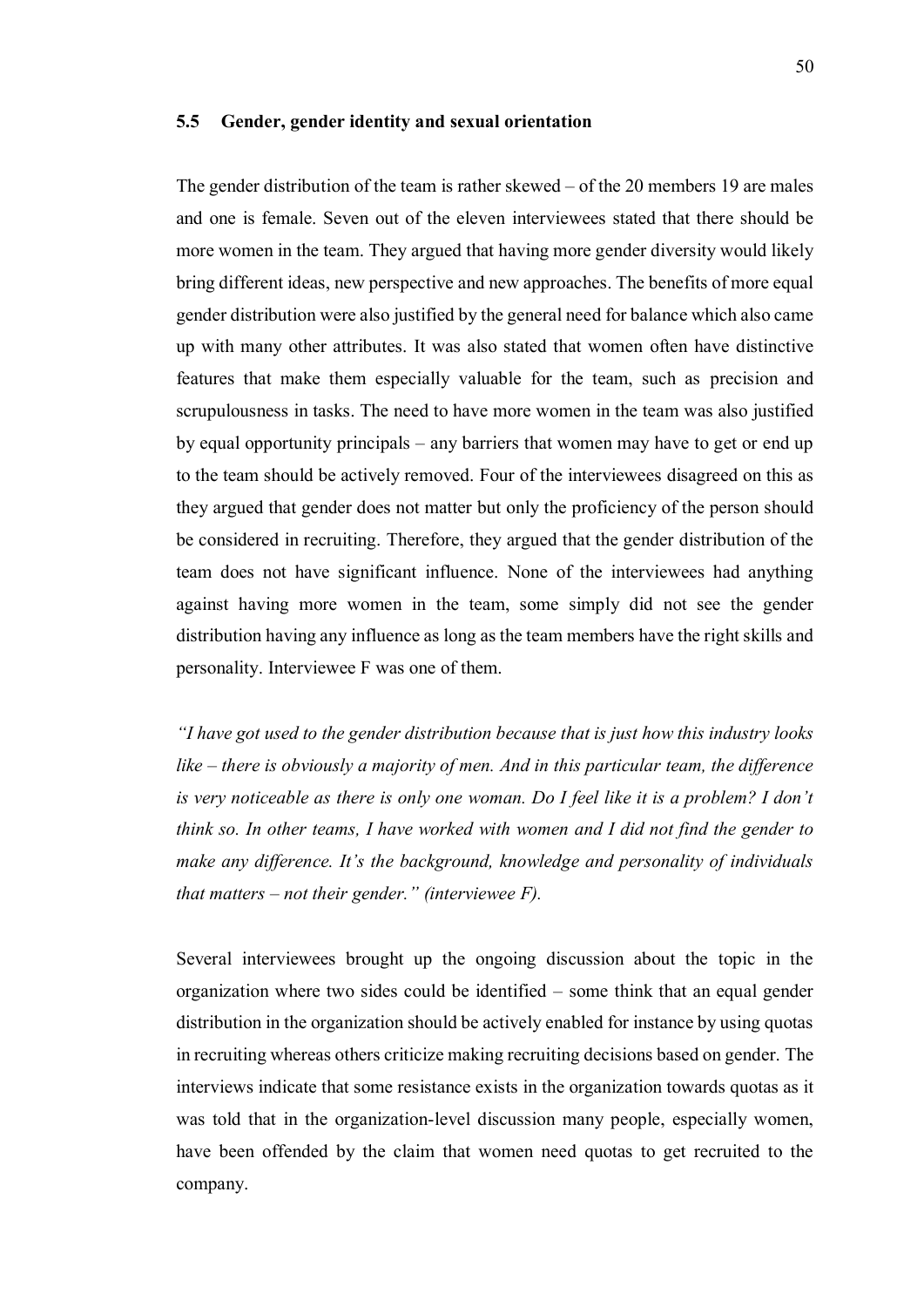The interviewees did not have any clear idea of the reason for the gender distribution of the team. However, many pointed out that the situation is common in the organization as well as in the other organizations operating in the technology sector. However, they also acknowledged that the gender distribution also seems to be related to job functions and therefore varies between teams. For some reason, which the interviewees could not figure, the particular product management team just does not seem to attract women. By contrast, they told that there are more women in R&D teams from where employees usually come to the product management team. The interviewees did not see any barriers for women to enter the team but considered the gender distribution to reflect the male-dominant technology sector overall.

*"I think the team should be whatever is best for the organization regardless of gender. My thought is, males and females in the workplace are equals. So they should be given the same opportunities. The question is, the role that we do in product management… it may not attract everyone. --- So I guess it comes down a lot to the individuals, the scoop of a role. And perhaps, for whatever reason, it attracts more men than women." (interviewee C).*

Eight out of the eleven interviewees perceived that the themes of gender identity and/or sexual orientation (LGBT themes) are present in the organization. They had received information about these themes in the corporate strategy, external and internal reports, e-mails, posts in the internal communication channels, posters on the walls, trainings, and representation of new LGBT policies. However, only one of the interviewees perceived that these themes have been discussed in their team. It came clear in the interviews that as the topics are not present in their team, they do not seem relevant to discuss. However, the majority of the team members considered promoting LGBT themes important from the perspective of human rights. The ones who did not consider promoting LGBT themes important did not have anything against it but they felt that for the job, especially in their team, the topic is not relevant and should therefore not be put too much time and effort into.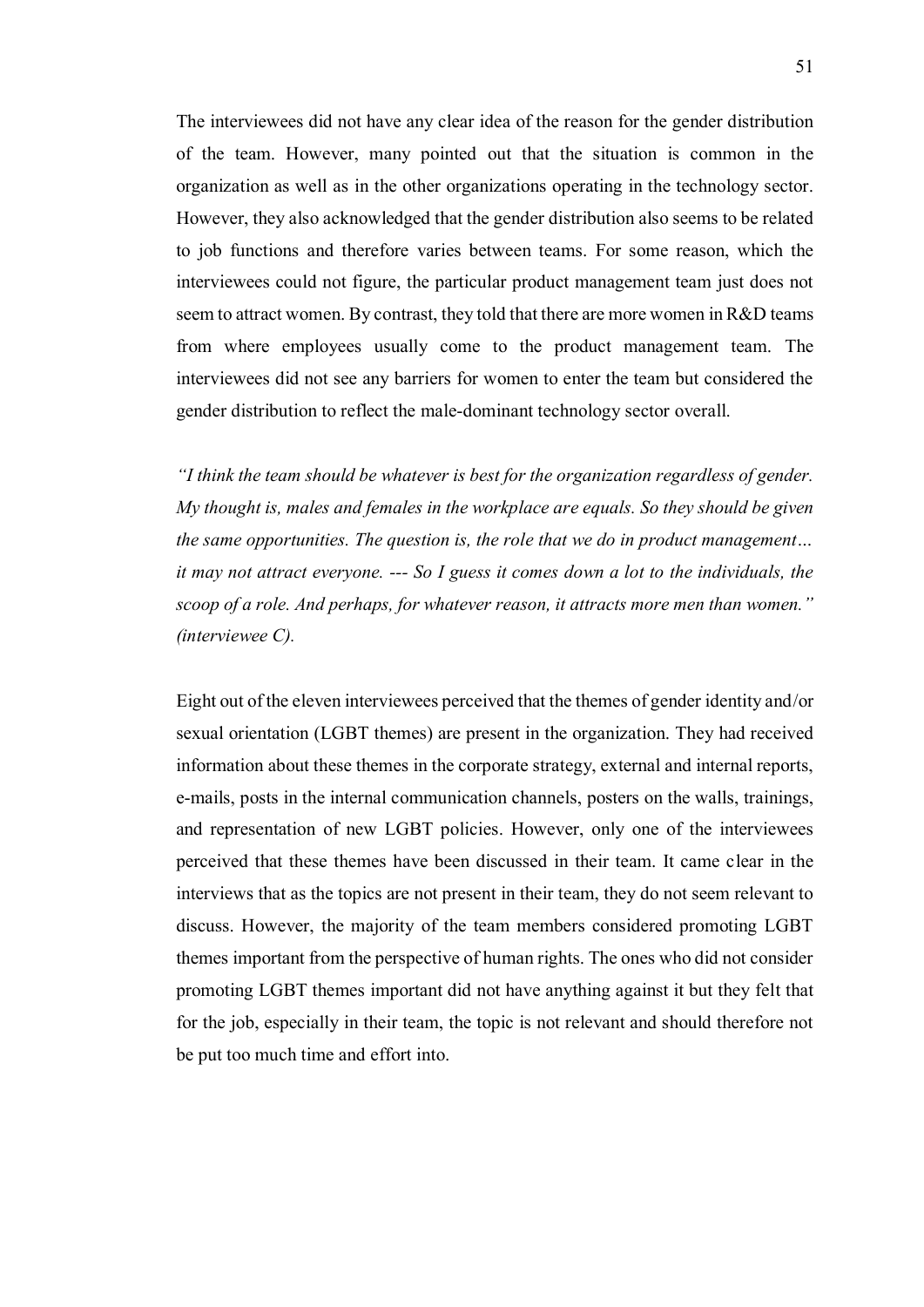*"When it comes to gender, everyone usually knows who's a man or a woman. While with sexual orientation or gender identity, people usually keep it to themselves. The general topic of diversity and equality is definitely important and should be clearly stated. The company level trainings are good for this. Otherwise, I don't think that any special, intense communication or discussion are needed unless someone reports a problem." (interviewee F).*

There seemed to be a consensus among the interviewees that if any misdemeanors or discrimination came up, they should be taken seriously and in that case, also general discussion about the topic would be necessary. Other than that, the interviewees felt that the occasional general trainings and reports in their current extent are enough, as the interviewee F summarized. They also perceived that promoting all kinds of equality, also in terms of sexual orientation and gender identity, is clearly stated in the company policies and therefore people are aware of the total intolerance for any kind of discrimination. They also told that there are internal channels where people can report discriminatory behavior. The interviewees did not perceive sexual orientation or gender identity to have any influence in the team as they perceived that these attributes are usually invisible. However, the general thought was that all kinds of diversity is by default a positive thing for the team.

### **5.6 Disabilities**

None of the interviewees had noticed other members of their team having disabilities. All of them stated that if there was a situation where a team member had a permanent physical disability, all the needed adjustments should be done to enable them to work. With mental disabilities, there was more dispersion in the opinions. Some thought that people with mental disabilities should be supported in the way they need but the majority stated that with mental disabilities it should be evaluated if the person is able to do the job. In the case of demanding technical job, interviewee B stated that it might not be the most appropriate option for someone who is mentally not fully capable of doing it.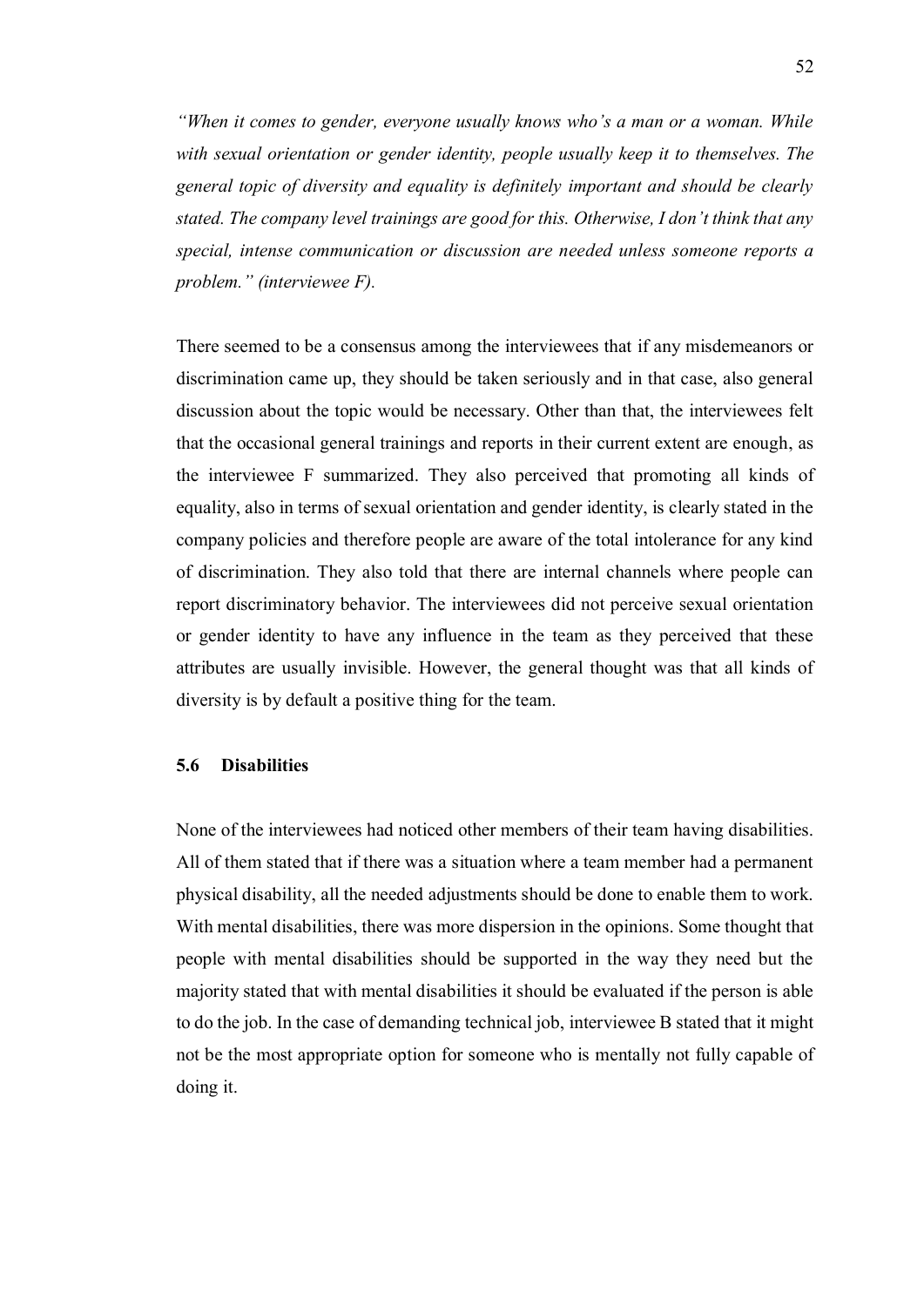*"When it comes to physical disabilities, then such a person should be allowed to work in a convenient place in the office, that's for sure. Well, mental disability, that's a question mark. Because in a technology company like this, if you're not mentally capable of solving certain problems or getting certain knowledge, is it the right place for you? I don't say that you're not allowed to work at all, but you should choose a place to work where you can really contribute." (interviewee B).*

Also burn out and depression were mentioned. Interviewee J had once had a colleague in the same organization but another team, who had worked too hard and the rest of the team had finally noticed him being completely exhausted. At that point, the employee was given a vacation and came back when he was recovered. It came clear in the interviews that the organization certainly has flexibility in such situations, for instance in terms of sick leaves, part-time working or working from home. Interviewee J brought up that there is a difference between a temporary and permanent disability – if an employee got a temporary disability, mental or physical, it might, depending on the situation, be good for him/her to go on a sick leave and return to work healthy. In terms of a permanent disability the situation should be evaluated based on whether it is possible for the person to continue working or not.

Several interviewees stated clearly that they do not think it would be right to lower a barrier of work quality for someone with mental disabilities as it would be unfair for other applicants, cause challenges for other team members, and possibly affect the team performance. However, as long as the employee has no limitations to do the job right, the interviewees were very positive about making the necessary adjustments. Another point that came up in the interviews was that not all the employees with disabilities necessarily want special treatment as they might perceive it awkward or unfair to others. It might also be that a person with a disability would rather not want the disability to be pointed out but rather wants to be treated just like any other employee.

# **5.7 Beliefs and values**

None of the interviewees perceived that beliefs and values show clearly in their work. Neither had they noticed any direct effects of religion. It came clear in the interviews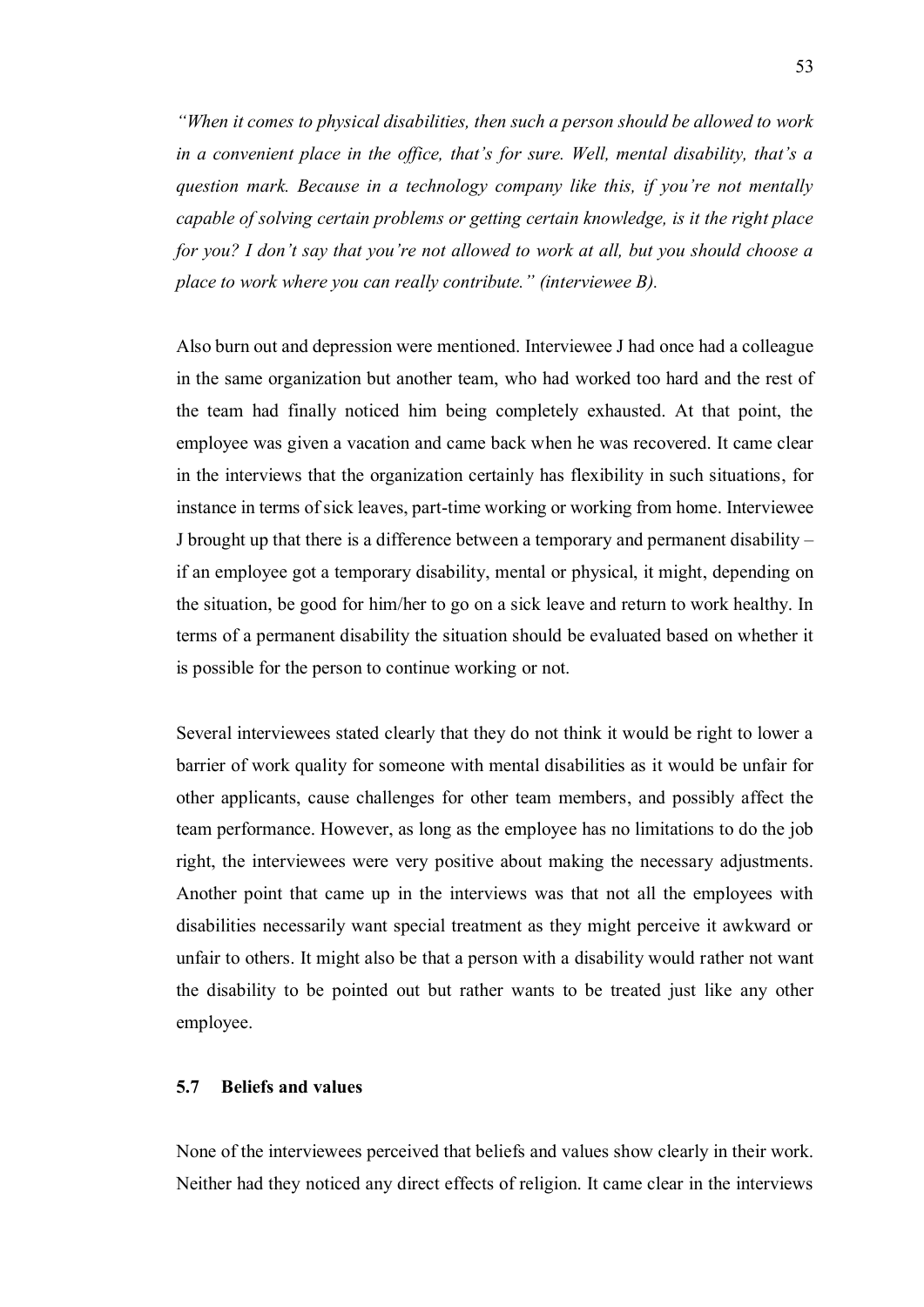that especially when working remotely, communication is strongly task-oriented and therefore things like religion or values do not have many chances to show. However, several interviewees mentioned work-related situations where religion shows. Interviewee C told to have discussed religious differences as a part of getting to know other colleagues and perceived it to be a natural part of building relationships. However, this was not perceived to have any direct effects on work performance.

*"I don't think they (religious differences) show. It is not a conversation that we would typically have. When I worked in another country there were some cultural and religious differences that we sort of talked about outside of work. You know, it's part of getting to know individuals, it's a part of building relationships. In a formal work environment, I don't recall this topic ever being discussed." (interviewee C)*

It also came up that some interviewees had faced effects of religion in the work *outside*  the team, especially when working with colleagues or clients that follow the Islam or Hindu religion. These religions appear as certain rules that need to be considered, such as the Muslim prayers during the work day. Another situation where these religions had been noticed are meals. In many cultures, such as the Chinese culture as it appeared in the interviews, entertainment outside of work is very important when colleagues are visiting. It is important for building relationships so getting into an awkward situation because of not considering a religious diet could be difficult for both parties as well as for their relationship. Some interviewees had had to take the religious diets into account when for instance providing dinner for their Muslim or Hindu colleagues. However, within the team, interviewees had not faced any considerable effects of religious or value differences. The only thing mentioned was differences in calendars and national holidays. It is clear in this case, that the virtual way of communication decreases the chances to show or discuss attributes that have not direct effects on work performance, such as religion.

### **5.8 Creativity**

All of the interviewees perceived that their team does more or less creative work. Creativity in technology companies is often linked to R&D functions. Even though the studied team is not exactly an R&D team, they have an important role in defining the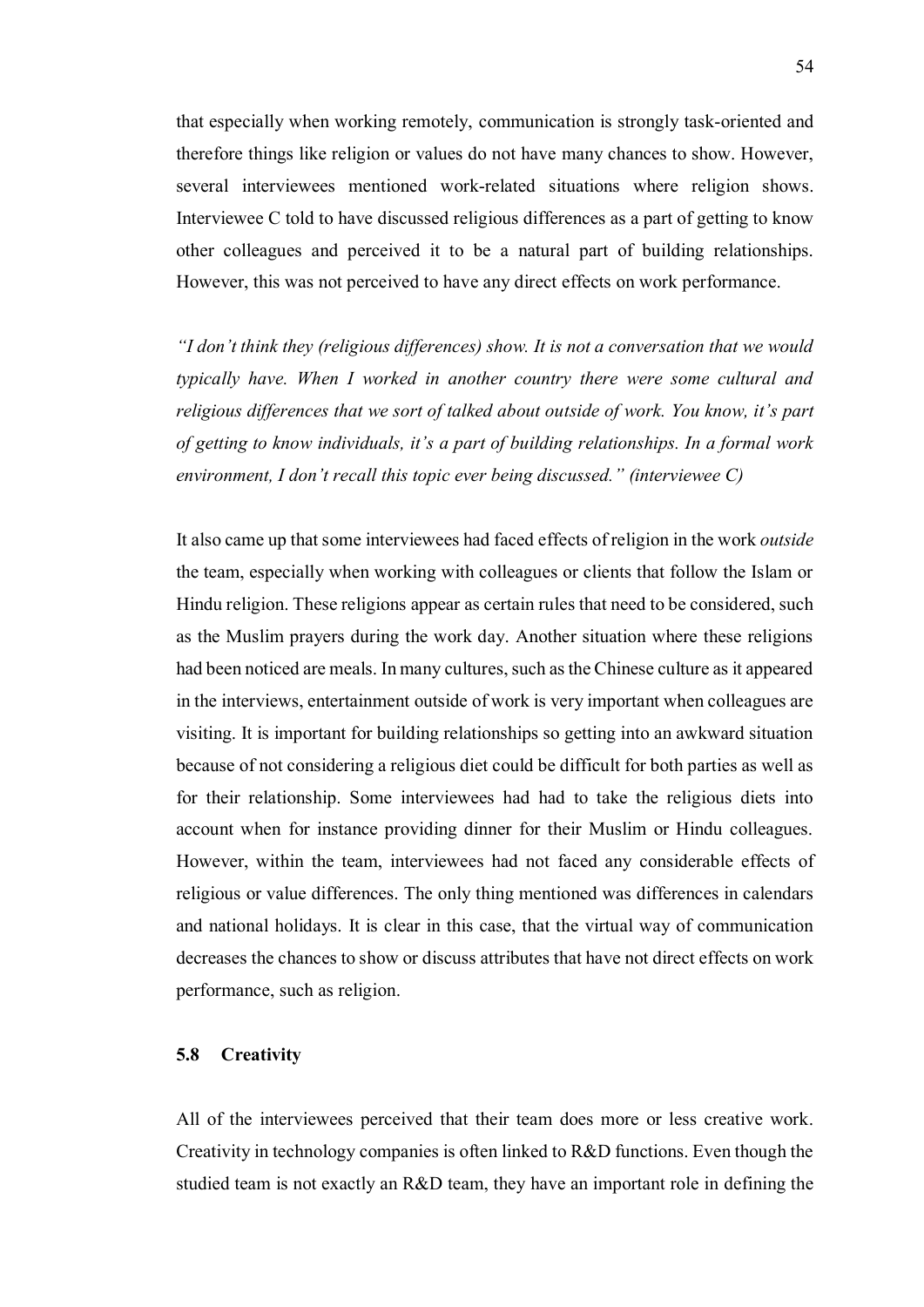product features. All of the interviewees found creativity important for the central functions of their team. One major reason for this is that creativity is an essential source of competitive advantage in the rapidly evolving technology field. According to the interviewees, creativity is necessary for differentiating from competitors. Its importance is especially high in building a future vision for the company and finding new ways to answer to customers' needs. The interviewees told that it requires certain kind of creativity to design a product to satisfy all the internal and external stakeholders, including the R&D team that must make the product function on a practical level. It came up in the interviews that creativity is needed as a general state of mind – to not stick to old and comfortable patterns but instead be open to new ideas. Interviewee B perceived that the team is creative but also remarked that it depends on how creativity is defined.

*"I think that as a team we are creative but it's more around how we go about the dayto day business. It may not necessarily be around products, it may also be about how we do it, the ways of working. So I think that to degree we are creative and innovative as a team." (interviewee B).*

Some of the interviewees perceived that there should be more creative work and innovativeness in the team. Interviewee D felt that the team is lacking an innovative state of mind. The interviewee had tried to bring new ideas and concepts to the team but told that it is usually difficult. By contrast, some interviewees stated that too much creativity can also affect work negatively, for instance in terms of schedules. It was also brought up that in short-term there are certain requirements by different stakeholders that must be fulfilled and the co-operation simply doesn't work if everyone suddenly wants to apply their creative ideas. However, it was also made clear that in long-term, looking into future, creativity is extremely important for building competitive advantage as staying in the same rot means staying behind from competitors. Some interviewees also mentioned that the team members have different amount of creative work depending on their responsibility area. Eight out of the eleven interviewees perceived that diversity of team members has a positive impact on team creativity. They mentioned especially national, cultural, functional and tenure diversity. Some interviewees even argued that creativity is the greatest benefit of team diversity.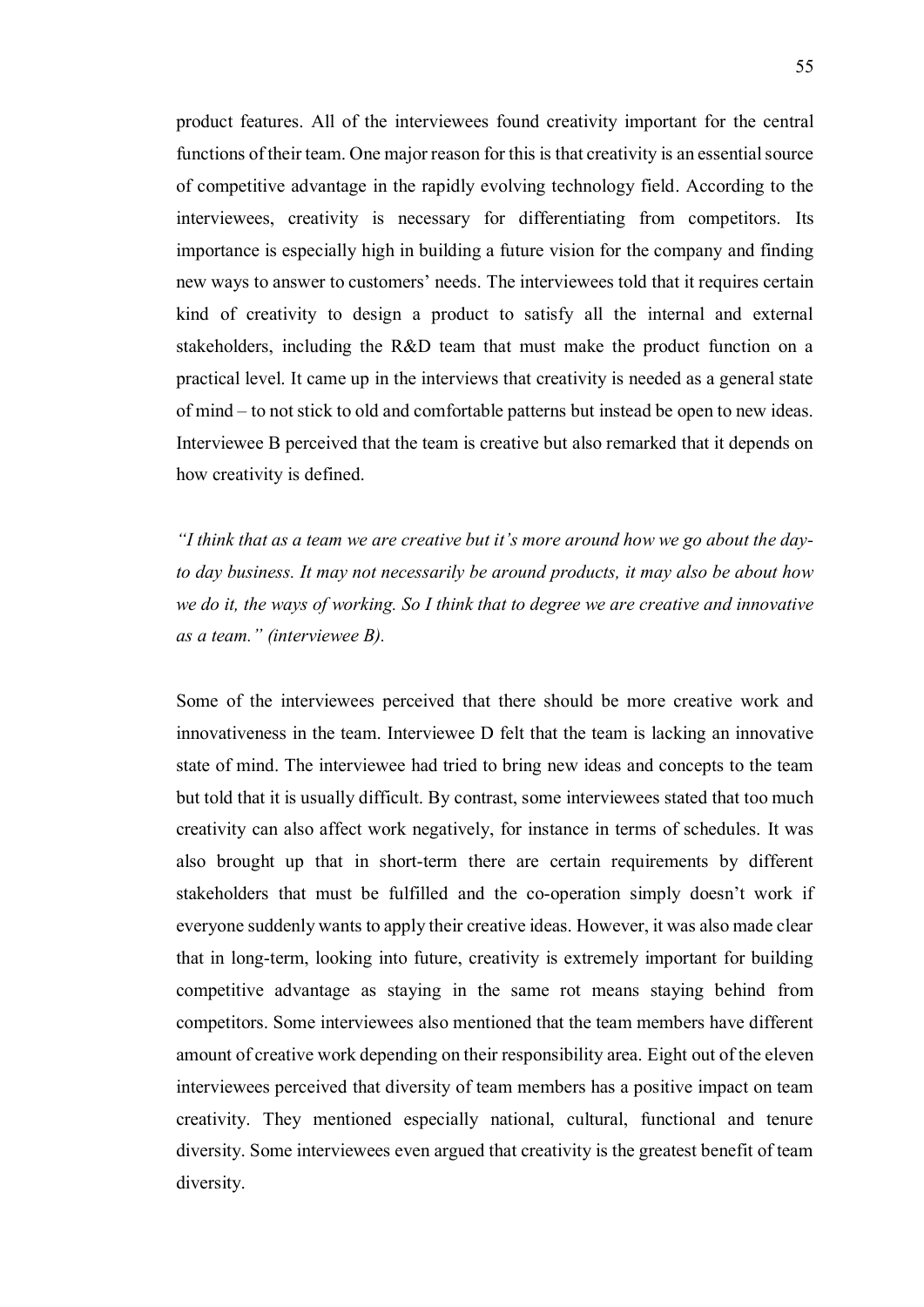### **5.9 Communication**

Global teams have some distinct communicational challenges in comparison to socalled conventional teams. Some of the practical, nationality-related challenges were already discussed in the chapter *Nationality, culture and language.* Due to the dispersed location of the team members, the majority of communication within the team happens virtually and there is relatively little face-to-face interaction between team members that are located in different countries. The interviewees listed e-mails, voice calls, video calls and text messages to be the primary ways of communication within the team. The team members working in same countries and offices naturally have plenty of face-to-face communication but between countries it is rarer. The interviewees told that they set up workshops for some specific groups of people when face-to-face communication is needed. Some interviewees told that there are some team members that they have never met face-to-face. There was a strong agreement among the interviewees that face-to-face is the best and most effective form of communication and several interviewees stated that there should be more face-to-face time within the team. However, most of the interviewees also made clear that they understand the limited possibility to arrange face-to-face meetings because of costs and time. Therefore, there was a common understanding that the team has learned to somewhat manage the dispersed location of its members and largely adapt their working habits around the virtual channels of communication. Interviewee I stated that although they can manage the distance, it is important for project groups to meet faceto-face at least in the beginning of projects.

*"I find it important that when starting a project, the group of people would meet each other in person at least in the beginning. It is important to get to know each other to get an understanding of the different personalities, cultures and ways of thinking. After that it is easier to communicate remotely." (interviewee I).*

In addition to cost-efficiency and the possibility to communicate across national borders, also a third major benefit of the virtual channels of communication came up in the interviews. Namely, due to the time difference between the European countries and China, the team members must sometimes participate meetings outside of the office hours. Many of them found it convenient to be able to participate meetings in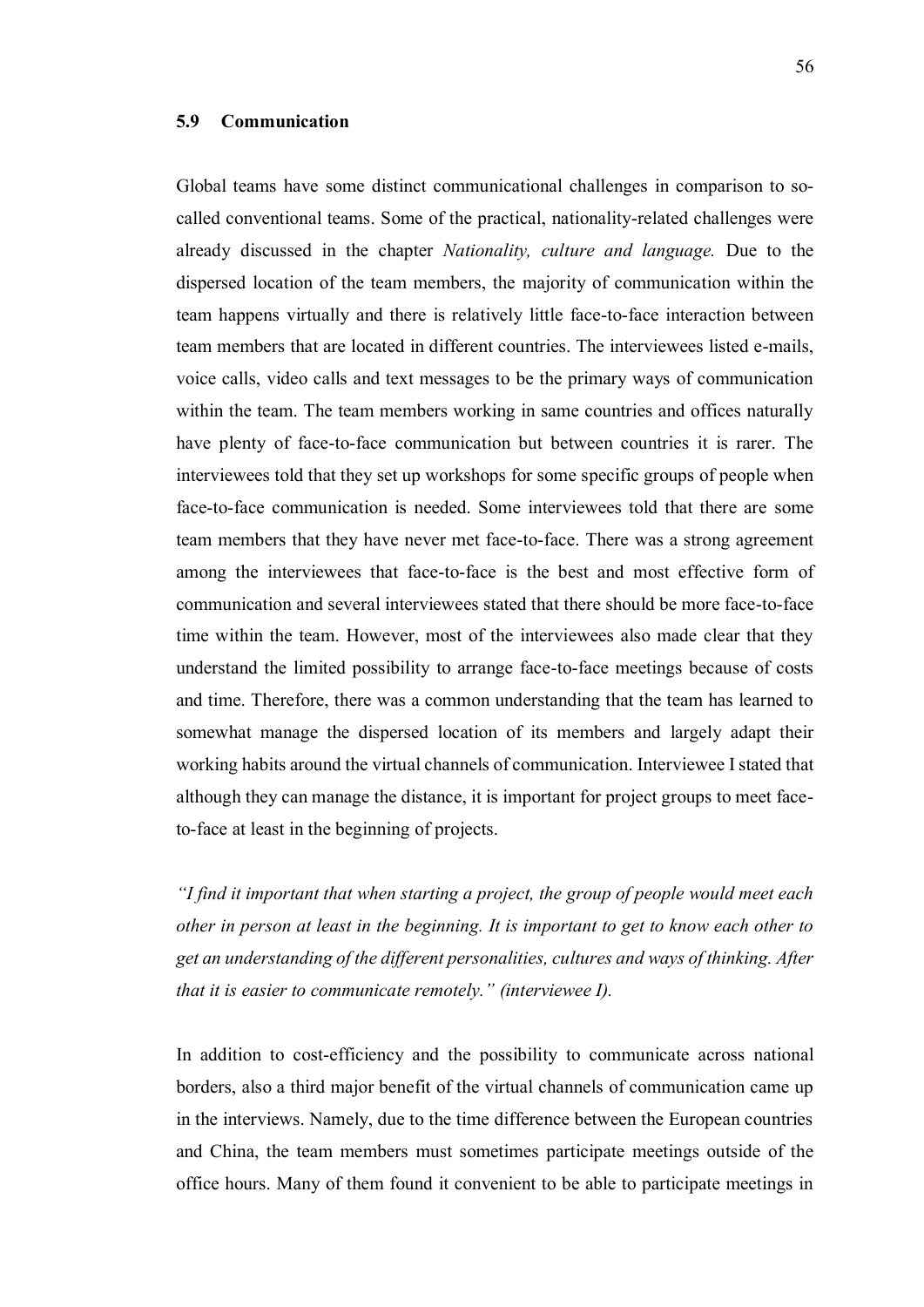their home and not having to go to the office after office hours. On the other hand, it must be noted that this possibility provided by the modern channels of communication may also decrease the spare time of team members.

Four out of eleven interviewees perceived the efficiency of communication in the team good, five perceived it quite good, and two stated that there is clearly room for improvement (see figure 4). The main problems mentioned were the language barrier, cultural differences and the fact that team members working in the same office exchange information in their informal discussions and often forget to share it with the team members working in different locations. The team members are not equally dispersed in different countries but most of the team members are located in Finland and China whereas in UK there is only two and in Poland there is only one team member. The team members located in UK and Poland thus felt it especially important to communicate regularly with other team members as there are no chances for casual and informal communication. They perceived it to be important for their work but also to build relationships with the other team members. It also appeared that for the Chinese team members it is especially important to meet face-to-face before starting to work together, which seems to be strongly related to the culture.



**Figure 5. Perceived efficiency of communication.**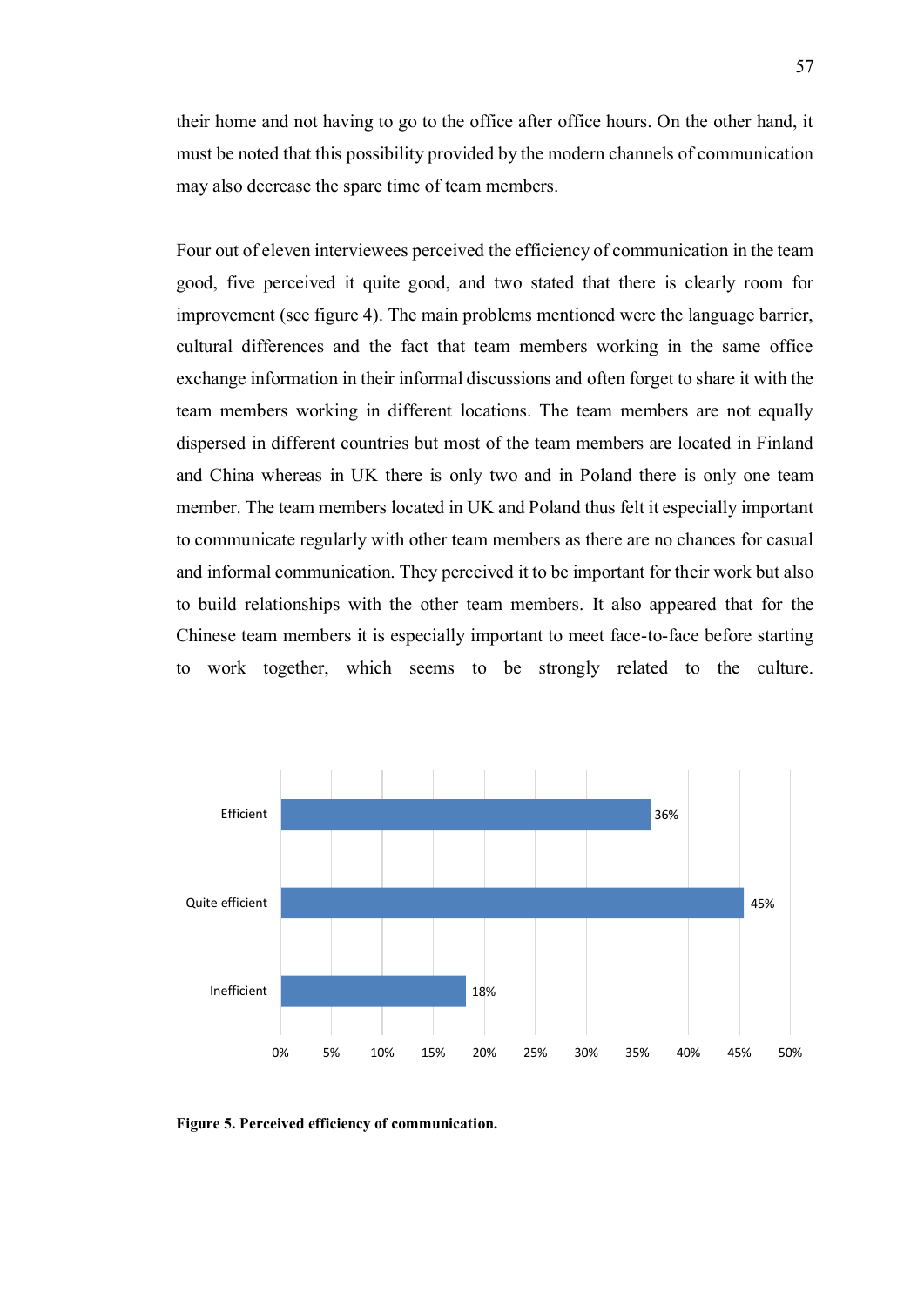Five out of the eleven interviewees told that they communicate in a different way with colleagues from a different culture (by other aspects than language). Different communication styles between national cultures was mentioned as a challenge that at times leads to things being left unclear, requiring further clarifications. Interviewee E perceived that this is clearly related to the culture – colleagues of certain nationalities tend to communicate clearly and straight to the point whereas in some cultures the main points may be left unclear and therefore even additional meetings may be needed to clarify things. It was also mentioned by interviewee I that in certain countries it is necessary to find the right people to communicate with in order to get answers. Some interviewees also mentioned that they follow certain communicational rules with people of certain nationalities in order to avoid accidentally insulting anyone. This was reported to happen both face-to-face and virtually and especially when the other person's cultural background was perceived to be very different from one's own. However, it was also pointed out that even though one needs to be careful with cultural differences at first, after knowing the person for a certain period of time it is easier to communicate and make jokes freely when getting to know the individuals – their cultural frameworks, personalities and ways of working. As members of global teams spend less face-to-face time together than members of conventional teams, this mediating effect of time is weaker. Interviewee H described the effects of increasing collaboration in a following way:

*"It is easier to work with someone who you already have some history of working with. When you get to know your colleagues better you become familiar with their ways of thinking and ways of working. That makes it considerably lot easier to work together and the things go forward rapidly and easily. With new people, it always takes some time." (interviewee H).*

The communicational framework is naturally very different when working in the same office compared to virtual communication. According to the interviewees the communication is freer and people know each other better personally in the same office whereas with colleagues located in different countries the communication is most often task-oriented and lacking personal aspects like joking and talking about personal lives. Some Finnish interviewees reported having challenges with the e-mail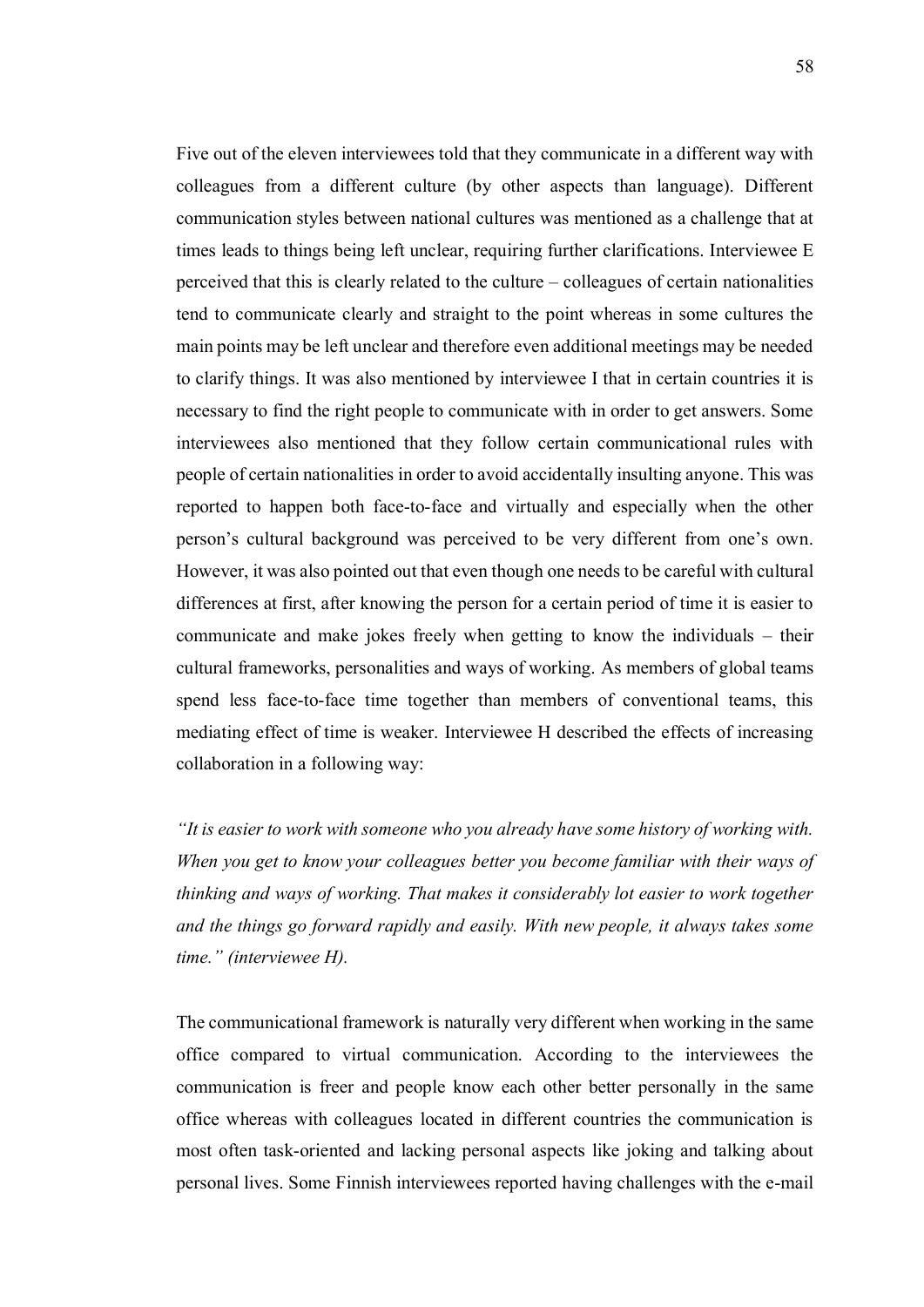protocol. Whereas in many countries e-mails are expected to include certain politeness phrases, in Finland they are rarely used. Interviewee J told to have learned the hard way to formulate the e-mails as a foreign colleague had given feedback about the email's unfriendly tone. The six interviewees who did not perceive cultural differences to affect communication told that the differences in communication are only related to languages, the common organizational culture is so strong that it dilutes the differences in national cultures in communication, or that the communication with team members is so task-focused that there are few possibilities for cultural differences to show. However, most of the interviewees perceived that virtual communication indeed highlights the effects of national differences.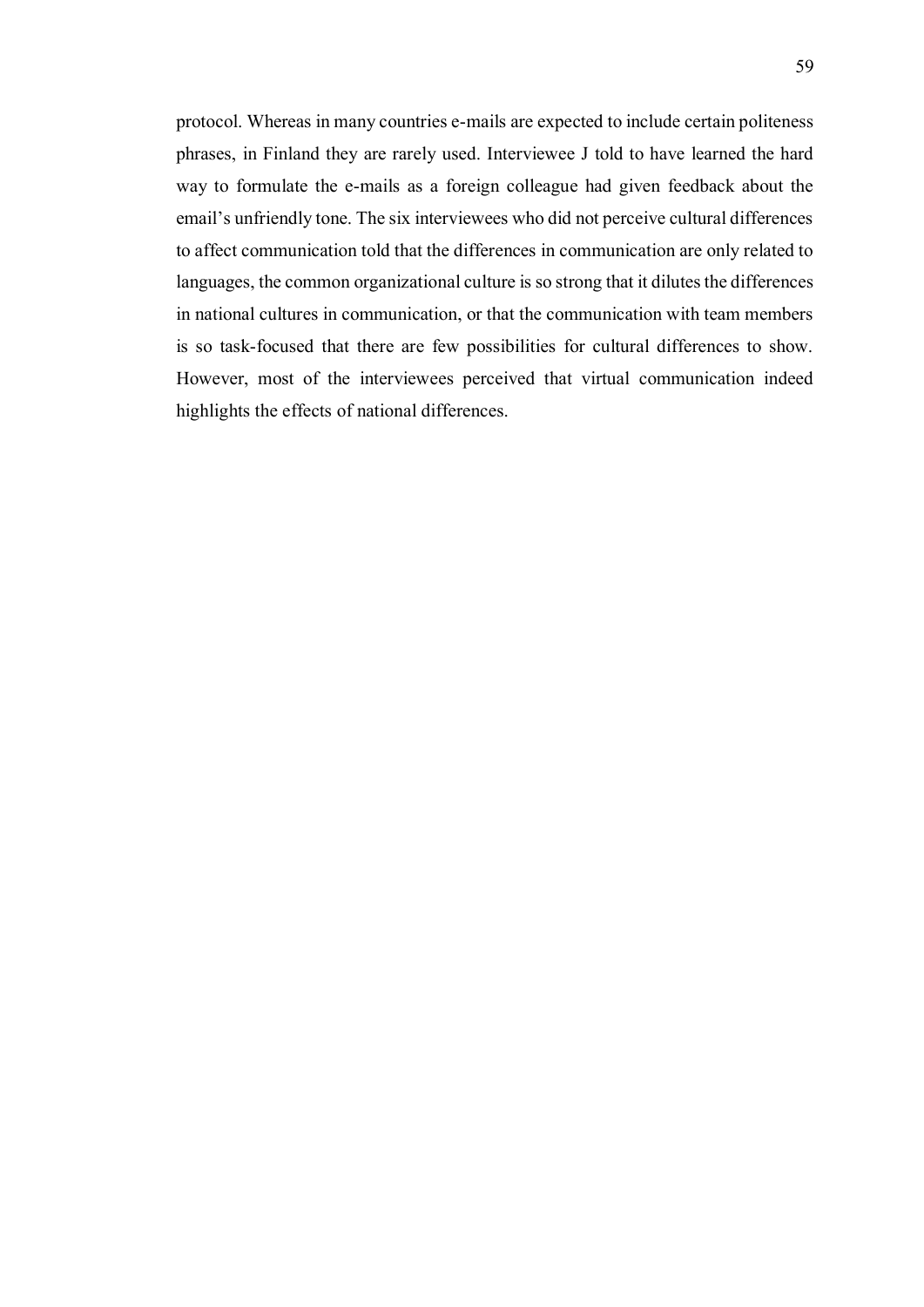#### **6 DISCUSSION**

The objective of this study was to examine the effects of different diversity attributes on the performance of global teams as well as the implementation of organizationlevel D&I practices at the team level. A review of the previous literature indicated inconsistent results on effects of diversity and there was found to be a dearth of exploring the special context of global teams in this area. To further examine the topic, an empirical study was made by conducting semi-structured interviews to members of a global product management team. The results indicated that in the special context of global teams characterized by a dispersed location of team members, communication is significantly more task-oriented than in conventional teams. This has a significant effect on the functioning of diversity attributes as communication is a key mediator of the effects of diversity. The results also indicated that the social-categorization and similarity-attraction processes are weaker in global teams than in conventional teams which was found to prevent discriminatory behavior. In this chapter, the empirical results of this study will be reflected to the previous literature and both support to the existing theories and new findings will be presented.

### **6.1 Interpretation of results**

The D&I themes were perceived to be present in the organization as general company values, policies and occasional trainings. However, at the team level the D&I practices were not perceived visible. This appeared to be tied to the strong task-orientation of interaction which is found to be connected to the virtual communication channels. Task-oriented communication is communicative exchange focused on affectively neutral instrumental activities that are related to task accomplishment (Morand, 2010, p. 778). Dominating in virtual communication, it strengthens the effects of diversity attributes with direct effects on work performance while diluting the effects of attributes with weak or indirect effects on work performance.

The results show that the attitudes towards hiring quotas in the organization are strongly polarized among the employees. It also appeared in the interviews that in the case organization hiring quotas have awaken negative reactions. If wanting to use them as a means to improve the demographic diversity of employees, the organization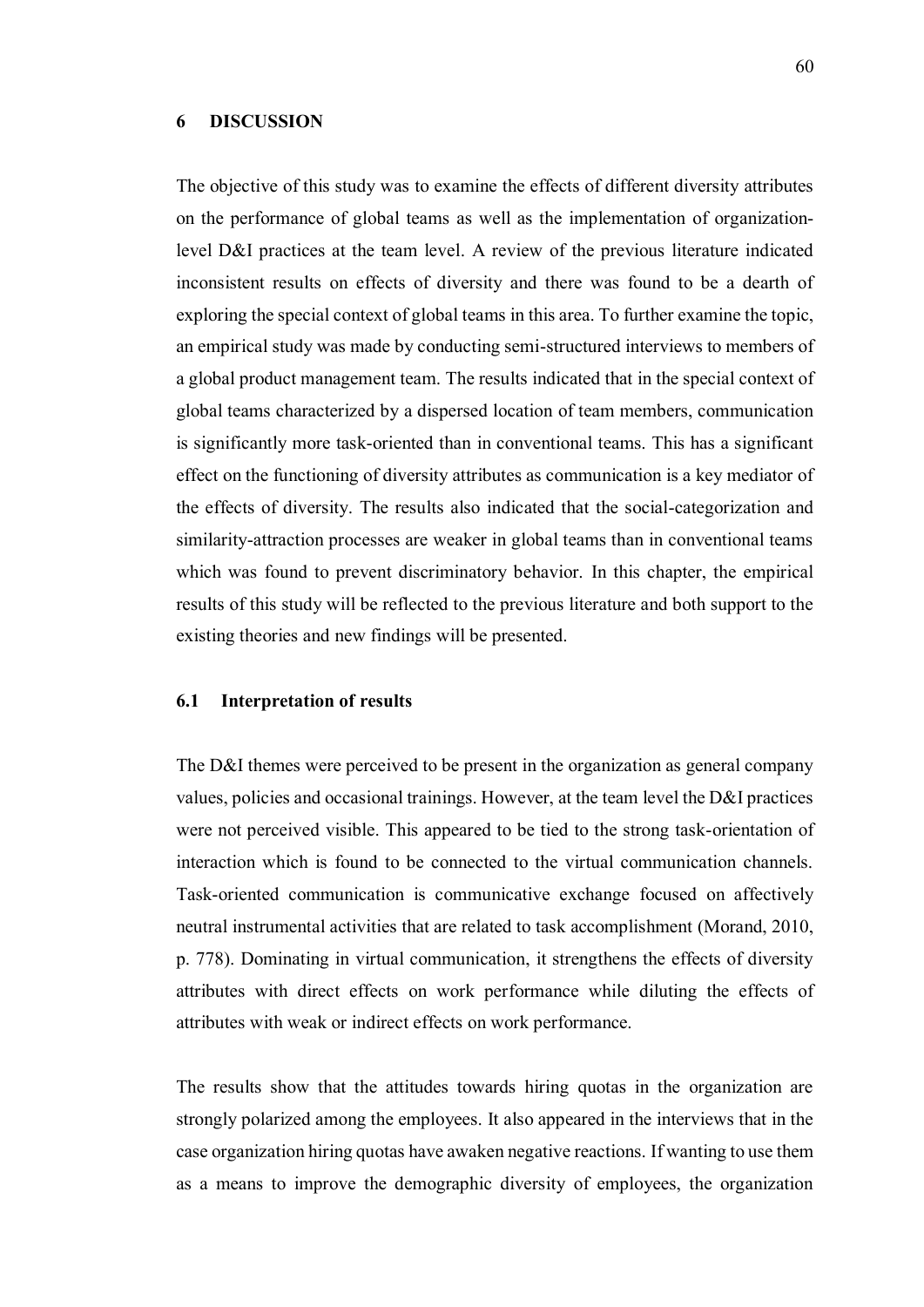should acknowledge this polarization when designing successful implementation of a quota system. Forstenlechner et al. (2012) present some suggestions for doing this efficiently. First, the organization needs to develop a clear justification for implementing quotas. This may require presenting perspectives of different stakeholder groups, such as government, customers and employees. However, reflecting to the current situation, internal resistance is likely. Therefore, effort should be put on clearly communicating the business incentive for quotas, comparing with those organizations that have achieved quota targets. It is also important to provide employees with an opportunity to openly discuss their worries and fears concerning quotas. (Forstenlechner et al.) Smaller face-to-face workshops might be a more effective way of doing this than the organization-wide online channels, even though they have their own role in the discussion. By simply involving employees more openly in the process and by welcoming suggestions for overcoming the barriers and problems associated with quota systems, some of the resistance and dysfunctional behavior could be mitigated (Forstenlechner et al.) Using quotas and other means to increase workforce diversity is one step forward but at the end of the day, it is easier to create a diverse organization than it is to manage a diverse organization efficiently and achieve its full potential (Jackson & Joshi, 2011).

Ethnicity of other team members was not considered important by the interviewees – it appeared that in a globalized company people are used to working in a diverse and multicultural environment. This is inconsistent with the results of Harrison et al. (2002) who suggest distinct negative effects and Richard (2000) who suggests distinct positive effects for ethnic diversity. Neither discrimination by any personal characteristics had been experienced by the interviewees. It can be rationalized that a global team consisting of people of several different nationalities does not provide breeding ground for discriminatory behavior. Discrimination is usually based on a setup where one demographic group is dominant and the minorities that do not belong in this group start getting repelled. In a global team the dynamics are different as it consists of several nationalities and depending on the project, most of the team members are at times likely to find themselves as a national minority in a sub-group of the team. According to Turner (1982) this set up is likely to lead to selfcategorization processes whereas Byrne (1971) suggests a similarity-attraction process. Both of these processes leading to discriminatory behavior are clearly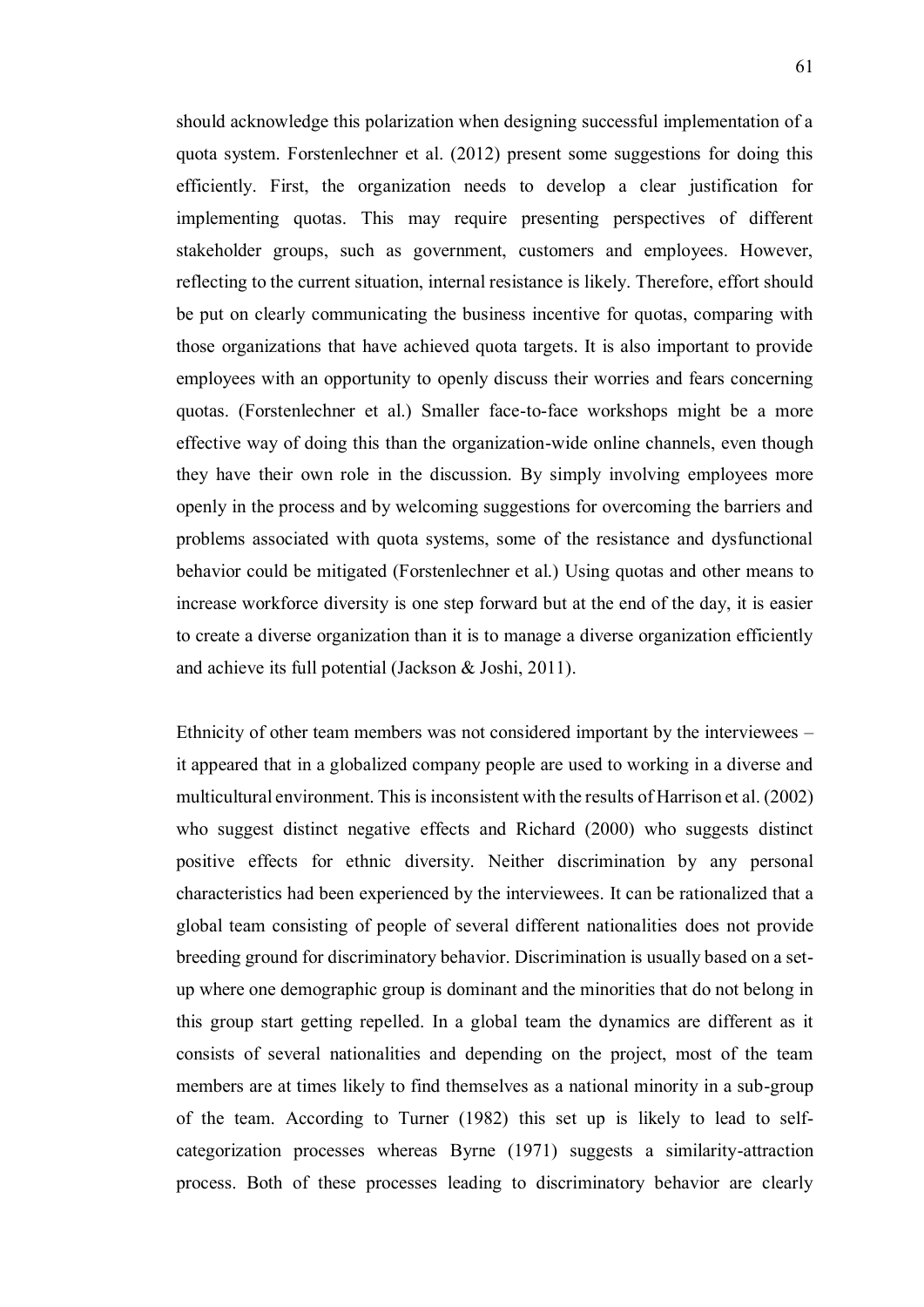weakened in the case team which can be rationalized to be due to the specific interactional context of a global team.

The empirical results strongly imply that cultural distance between team members does exist. Due to the profound nature of culture, the distance between cultures can increase the risk of conflicts significantly (Vaaland, 2004). The cultural differences between the European countries and China were perceived by the interviewees to be the most dramatic. This can be linked to the cultural dimensions theory of Hofstede (1991). Based on the empirical results of the study of Hofstede, China differs from Finland, UK and Poland measured by many dimensions. Two major differences between their national cultures and the Chinese culture were mentioned by the interviewees – hierarchy levels and the length of work days. These two notions can be linked to two specific dimensions of Hofstede's study – power distance index and collectivism versus individualism. Power distance index (PDI) reflects the way people handle the fact that people are unequal (Hofstede, 1991, p. 24). In countries of a low PDI score, the emotional distance between superior and subordinate is small. On the contrary, in countries of a high PDI score, subordinates are unlikely to approach their bosses directly. (Hofstede, 1991, p. 27-28.) Figure x demonstrates that the PDI score of China (80/100) is higher than the score of Poland (68/100) and significantly higher than the scores of UK (35/100) and Finland (33/100) (Hofstede, Hofstede & Minkov, 2010). This may explain the experienced differences associated with hierarchy levels, which were found to emerge especially in the superior-subordinate relations.

Individualism index (IDV) measures the level of individualism of the country. The more individualist a country is, the higher IDV score it gets. In an individualist society, the ties between individuals are loose whereas in a collectivist society people are integrated into strong, cohesive groups, which they are loyal to. (Hofstede, 1991, p. 51) There are clear differences between the IDV scores of China, Finland, Poland and UK. It is especially noticeable that the IDV score of China (20/100) is significantly lower than that of Poland (60/100), Finland (63/100), and UK (89/100). This may explain the perceived differences in the work culture and working hours between China and the European countries. In China, which is a highly collectivist country (Hofstede et al., 2010), all employees are strongly tied to the expected working hours. Namely, the working hours do not only depend on legalization but also on the strength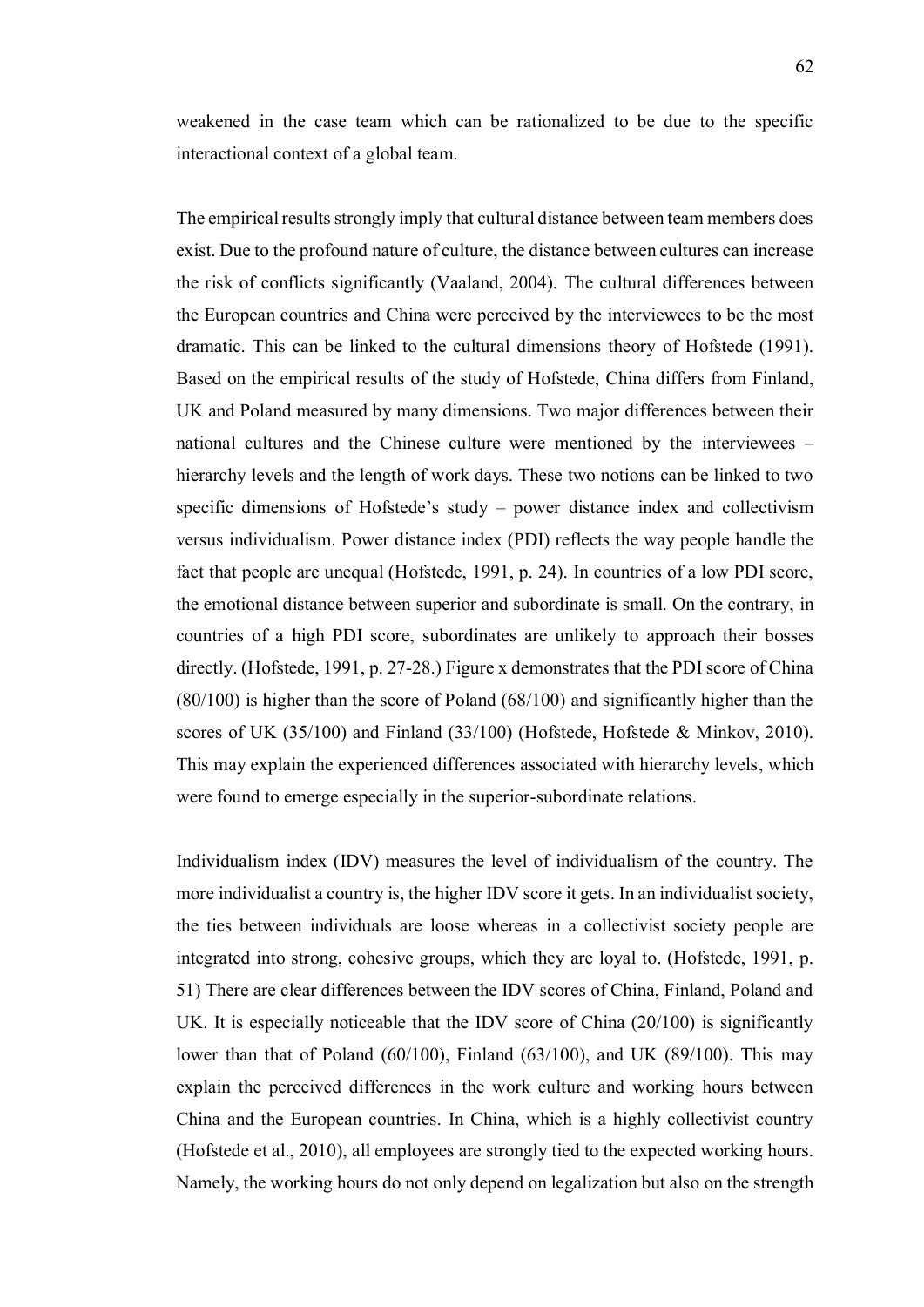of the collective pressures. It was suggested by interviewee C that the work days are long in China indeed because of the collective culture and expectations:

*"In China, the length of work days was very long. I asked several Chinese colleagues why they come to the office at nine o'clock in the morning and leave at ten o'clock in the evening. They always answered that that's simply the culture - that's what's expected of every employee." (interviewee C.)*



 **Figure 6. Power distance index and individualism index (adopted from Hofstede et al., 2010)**

In terms of economics, under the central neoclassical assumptions of rational individual behavior and perfect markets, actual hours worked should be consistent with individual preferences. However, empirical evidence and theoretical research suggest that individuals are not free to choose but restricted in their choice of working hours and thus work either more or less than they would like to. (Otterbach, 2010) When choosing to work in a MNE, the working hours may be found optimal in the local setting but in a foreign posting the situation can change drastically as the length of the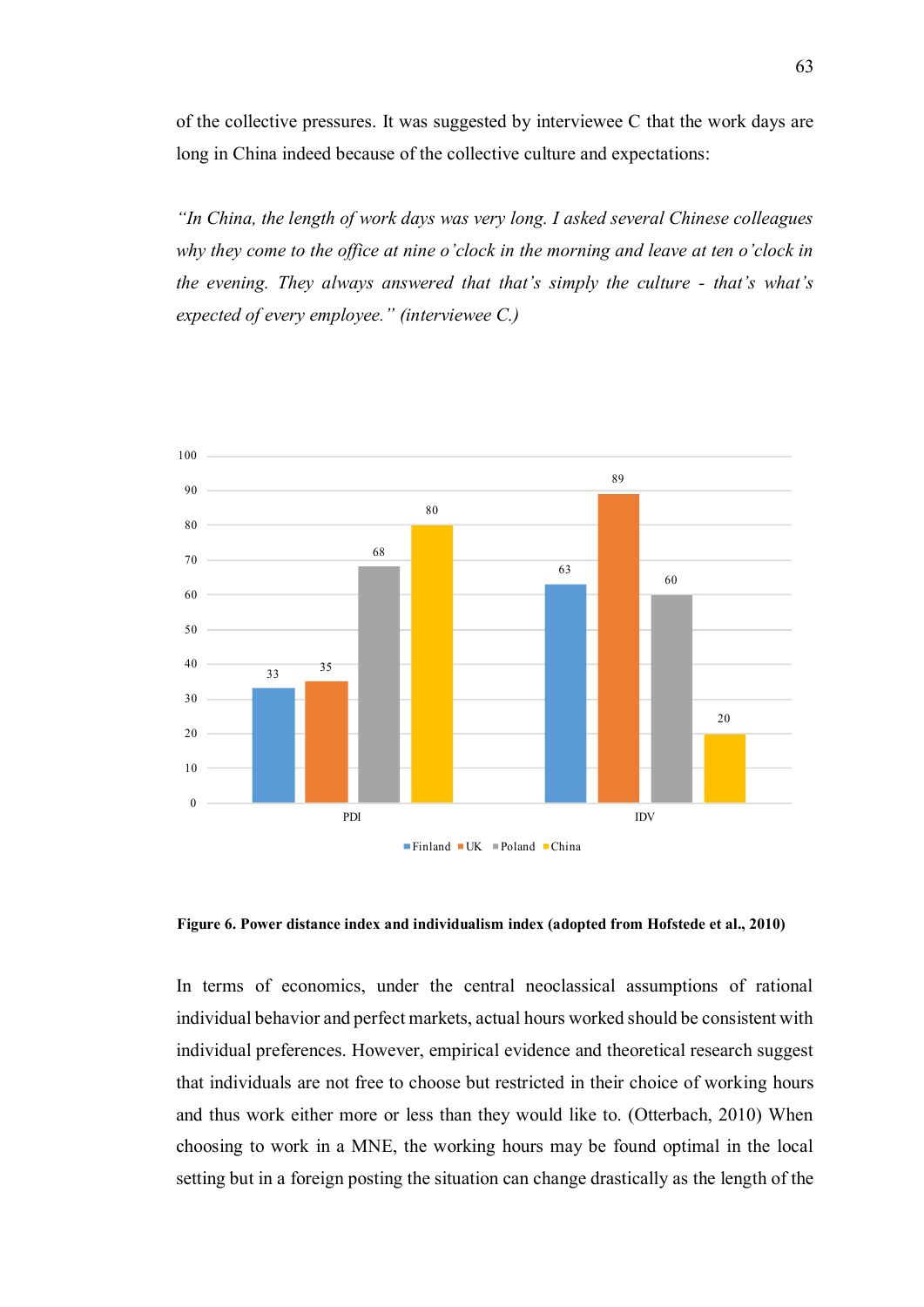working days can vary within the same enterprise because of the local culture and hours constraints. Average weekly hours per worker in the home countries of the team are: 39.9 in Poland, 36.5 in UK, 36.2 in Finland (OECD, 2016) and 46.0 in China (Statista, 2016). This difference becomes highly evident when an employee switches location within the company, which explains the experienced challenges by European workers when going to China for a longer period of time. At this point it must be remarked that one of the main challenges of any cultural analysis is how to separate the effects of culture from the effects of strictly economic factors and institutions (Fernandez & Fogli, 2009). These aspects are partly inseparable as especially between institutions and culture the effects are reciprocal.

To better understand different cultures and prevent prejudices, intercultural competence is essential. It is a strategic competence that can fundamentally influence the performance of MNEs when successfully implemented at both managerial and team-member levels. (Bartel-Radic, 2006). This is the case especially in global teams. On the other hand, too much focus on cultural differences and cultural-specific problems can also be experienced challenging in organizations as it may further reinforce prejudices and a stereotyped world-view. Managers may therefore find themselves in a contradictory situation between the importance of intercultural learning and its potentially negative effects. (Chevrier, 2000.) Fortunately, cultural diversity within organizations is itself a significant source of intercultural learning as was also demonstrated by the results of this study. It appeared clearly in the interviews that the more time team members spent with each other especially face-to-face, the less effects cultural differences had.

In the case team, the biggest perceived problem associated with age was the lack of young people which was perceived to cause lack of innovativeness. However, as emphasized by the interviewees, it is the balance between employees of different ages and experience levels that safeguards both the innovativeness and the quality of the work in the team. According to the results, the majority of older employees in the team is perceived to decrease creativity and courage in the team. However, it appeared that an excessive percentage of younger employees could jeopardize the performance of the team by making mistakes and improvident solutions. The finding of the positive effects of tenure diversity are inconsistent with the findings of Ely (2004) who found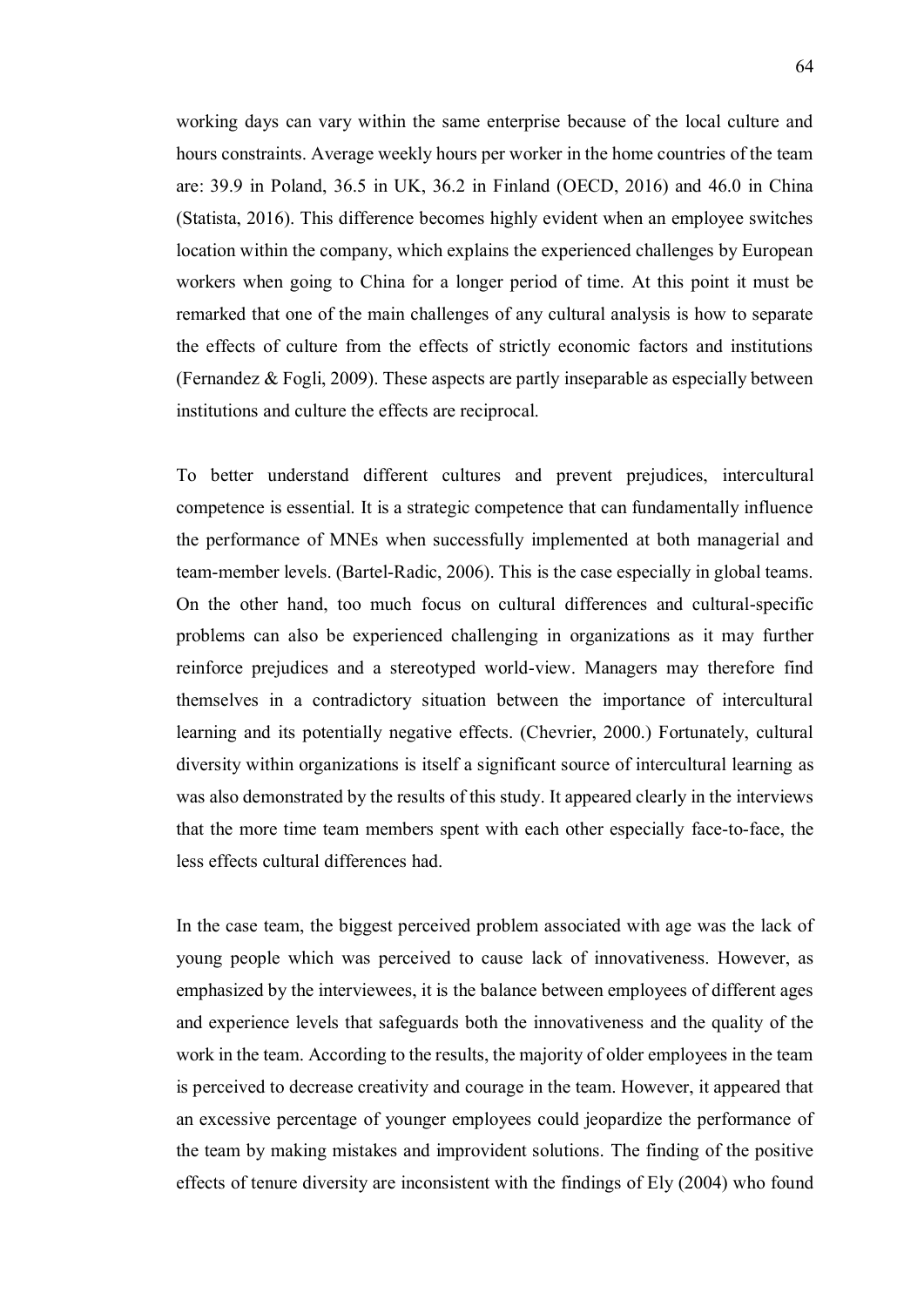in his empirical study that the direct effects of tenure diversity are largely negative. It appeared in the interviews that most of the team members have started in the team at the same time when the team was founded. Therefore, diversity in group tenure was minimal and no experiences related to it were reported.

Team member expertise is a significant determinant of team performance (Lin et al., 2008). The empirical results of this study imply that in addition to the expertise level, also diversity of expertise areas affects team performance positively. There was a consensus among the interviewees that the variety of expertise areas enables an effective division of responsibilities in the team and makes it easier to ask help from other team members. It was also argued that people with unusual experience and knowledge often make a positive difference for perspective. These findings are consistent with the findings of Gevert et al. (2015) who suggest functional diversity to promote team effectiveness by broadening the range of expertise available in a team. This is also connected to educational background as it is one way to gain expertise in a certain area. Even though the results suggest that the similar educational background is important in the team in terms of major studies, the results on expertise diversity suggest additional task-related major or minor studies to have a positive effect on team performance.

The existing literature suggests gender diversity to have manifold effects. The results of this study did not suggest gender to have direct effects on team performance. Neither discrimination based on gender was reported. However, these results cannot be considered reliable nor generalized even within the case organization. That is because in the context of the studied team this attribute could not be studied extensively as out of 19 members only one is a woman. Therefore, the perspective of a gender minority consists of experiences of one person and the other answers are largely based on opinions or former experiences instead of experiences of gender diversity in the current team. The attitudes of gender diversity in the team were positive or neutral - no negative attitudes appeared. Eight interviewees out of eleven suggested women to have unique characteristics or perspectives that have a positive effect on team performance. This finding is consistent with the results of Lincoln and Adedoyin (2012) who find in their study, that women have unique characteristics that positively influence the strategic direction of a corporation and contribute to firm growth.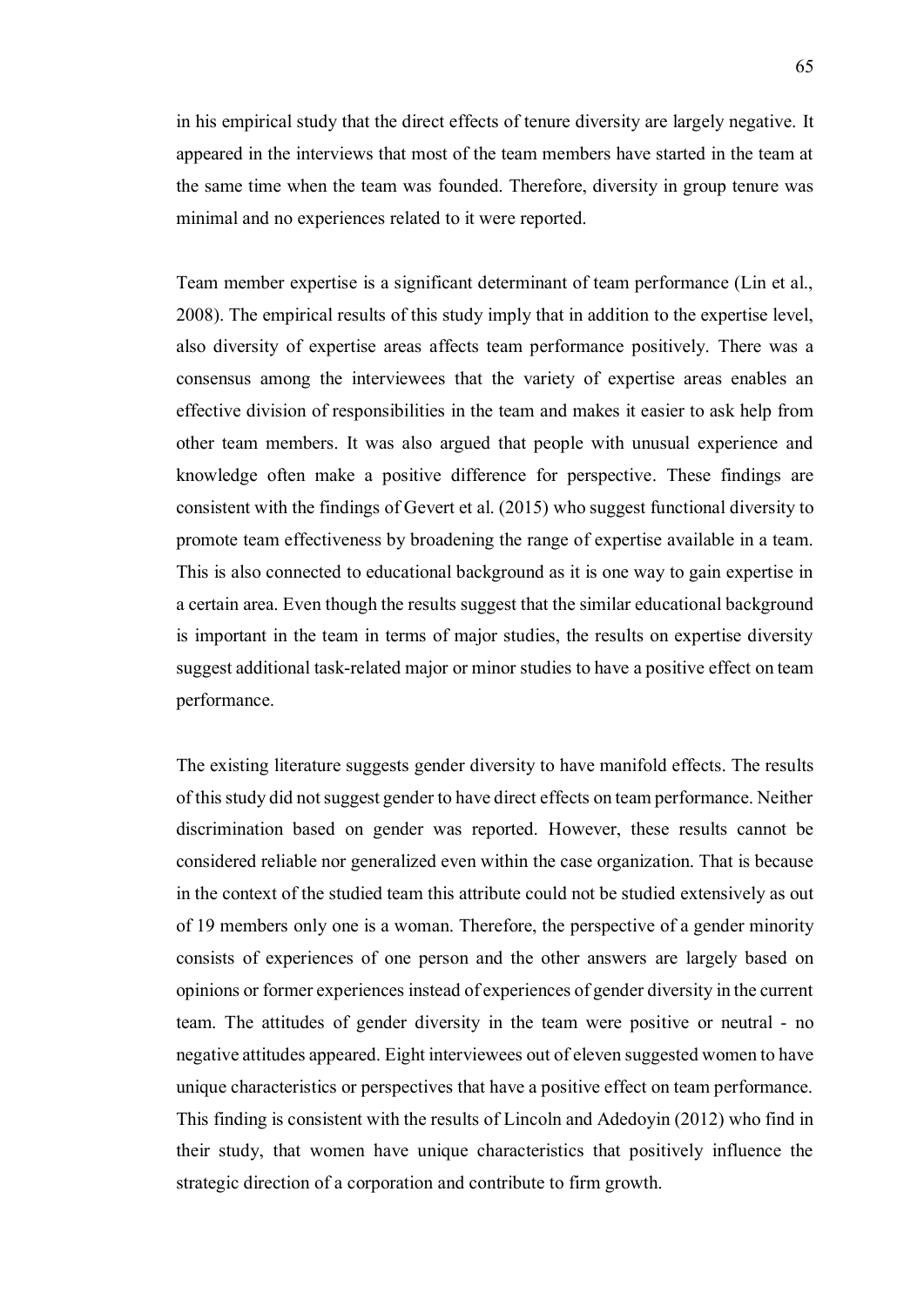On gender diversity and disability, the results are even more deficient than on gender as diversity in these attributes was not perceived to exist at all in the team. Diversity of values and beliefs was found to exist in the team in the form of religious diversity but none of the interviewees perceived it to have any effects on work. It can be argued that this is due to the strong task-orientation of communication in the team. Gebert et al. (2014) suggest that public expression of diverse religious identities in a workplace has a risk of engendering relational conflicts, which may be caused by perceivers' experiences of proselytizing attempts and identity threats or religious minorities' experiences of religious discrimination. Due to the invisibility of religion in the work environment this effect was nonexistent. It must be considered, though, that the diversity of religions is rather narrow in the team. Three of the interviewees mentioned Islam and Hindu religions to show more clearly in everyday work due to religionrelated rules and practices. Nevertheless, these religions did not appear in the case team. After all, there was a consensus among the interviewees that any kind of diversity can usually be considered to be a good thing as it brings variety of perspectives to the team. This was specifically mentioned in connection with gender identity and sexual orientation. This is consistent with the finding of Cunningham (2011) that sexual orientation diversity is likely to be associated with a greater elaboration of information and decision making comprehensiveness.

### **6.2 Summary of main findings**

Based on the empirical results of this study, the influence mechanisms of diversity attributes can be found to be different in global teams than in so-called conventional teams. Harrison et al. (2002) propose that as time passes, increasing collaboration weakens the effects of surface-level diversity on team outcomes but strengthens those of deep-level diversity. The empirical results of this research suggest that this effect is different in global teams as collaboration increases slower due to the dispersed location of team members. Collaboration happens through communication and the major difference between global teams and conventional teams is, indeed, the channels and nature of communication. In global teams the amount of face-to-face communication is significantly lower and the amount of virtual communication significantly higher than in conventional teams. Furthermore, virtual communication was found to be more task-oriented than face-to-face communication.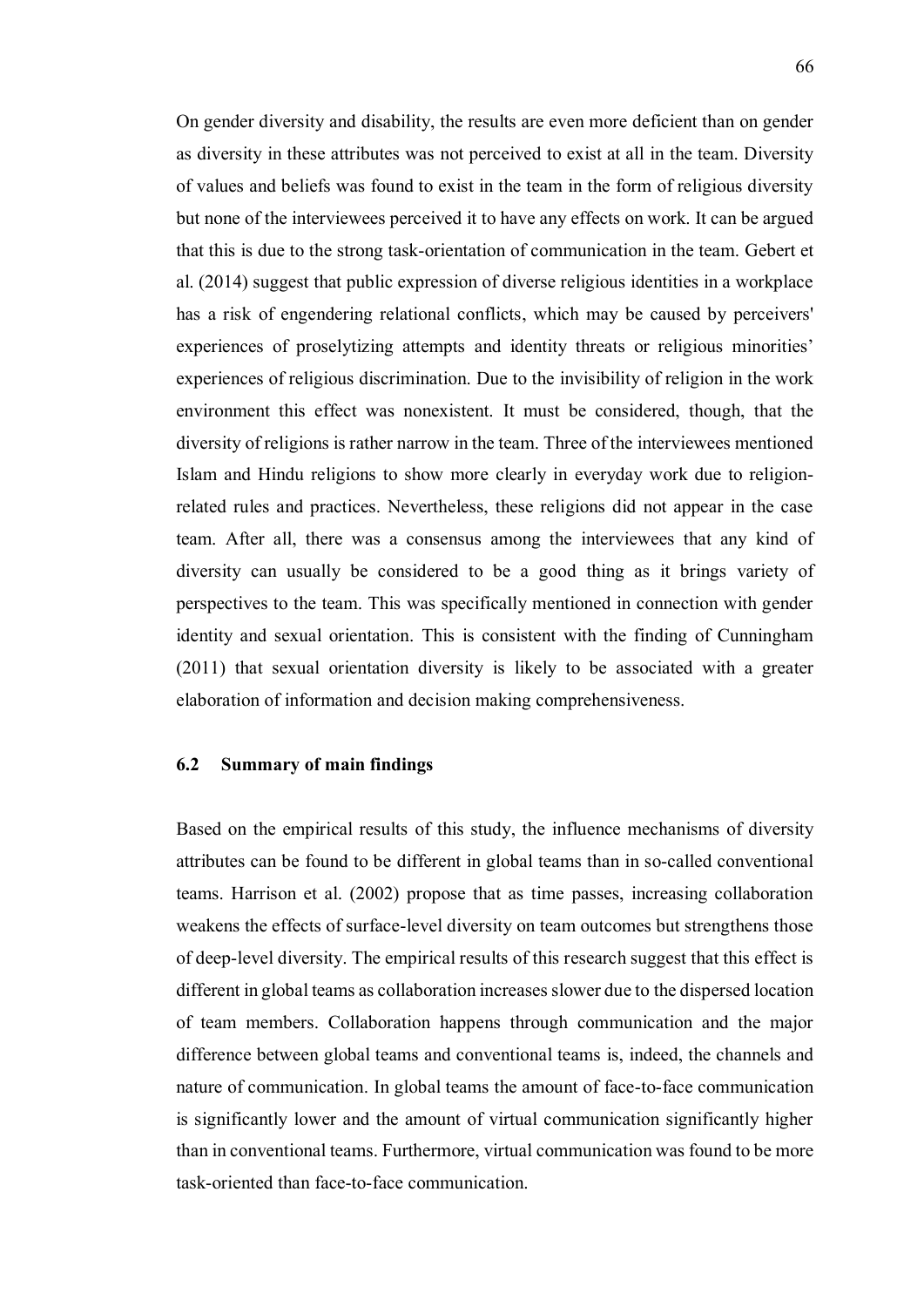As the effects and functioning mechanisms of diversity attributes are found to be different in global teams, the categorization to deep-level and surface-level attributes cannot be considered relevant in this context as it is strongly tied to the effects and functioning mechanisms. Based on the results of this study, a new categorization of diversity attributes is made in which the special context of global teams and the effects of dispersed location are accounted for. This categorization is based on the attributes' direct effects on work performance as well as the way that they are mediated by taskoriented communication as these factors were found to affect their influence in global teams considerably more than observability in face-to-face interaction.

The diversity attributes whose influence was found to be strengthened by the dispersed location of team members are functional and educational background, age and tenure. The diversity attributes whose influence was found to be weakened by the dispersed location of team members are sexual orientation, gender identity, gender, beliefs, and values. The weakened effect of beliefs and values also weakened the social categorization processes, which further weakened the influence of value diversity. A conclusion can be drawn that the diversity attributes' effects on work performance – were they direct, indirect or nonexistent  $-$  is the most significant factor determining different attributes' significance in the context of global teams. The attributes with direct effects on work performance were strengthened by a dispersed location due to task-orientation of communication. The attributes with indirect or nonexistent effects on work performance were further weakened by the dispersed location as these attributes mostly become evident in face-to-face and relationship-oriented interaction. The new categorization of diversity attributes and the effects of the dispersed location of team members is illustrated in figure 3.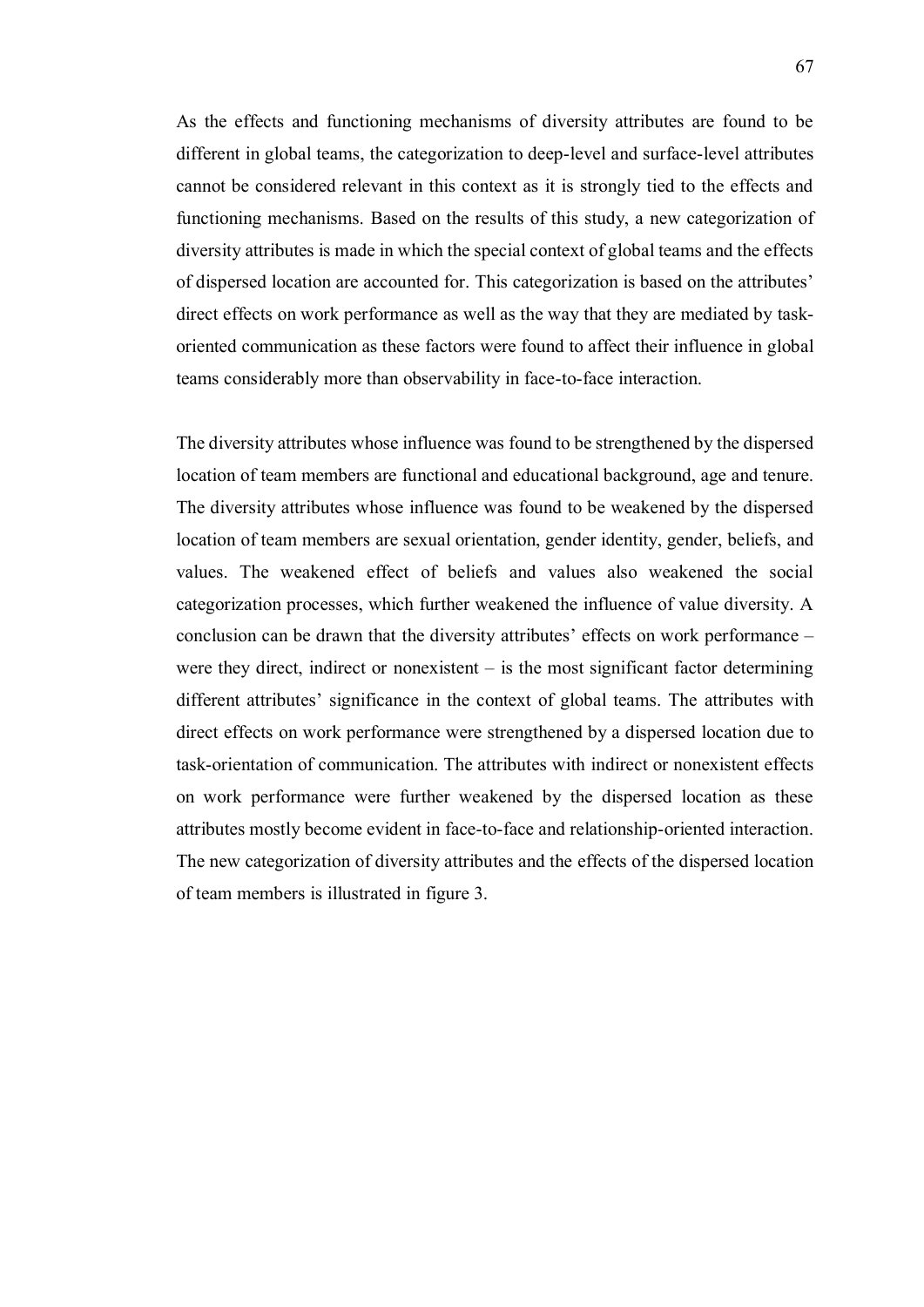

**Figure 7. The effects of a dispersed location of team members.**

Also the self-categorization (Turner, 1982) and similarity-attraction (Byrne, 1971) processes were found to function in a different manner in the studied team. This finding is likewise assumed to be connected to the lack of face-to-face interaction and the task-orientation of communication. The team setting where a clear ethnic minority is missing, does not provide breeding ground for discrimination, which weakens the self-categorization process. Furthermore, the low visibility of beliefs and values leads to weakening of the similarity-attraction process which is another major mechanism behind discriminatory behavior.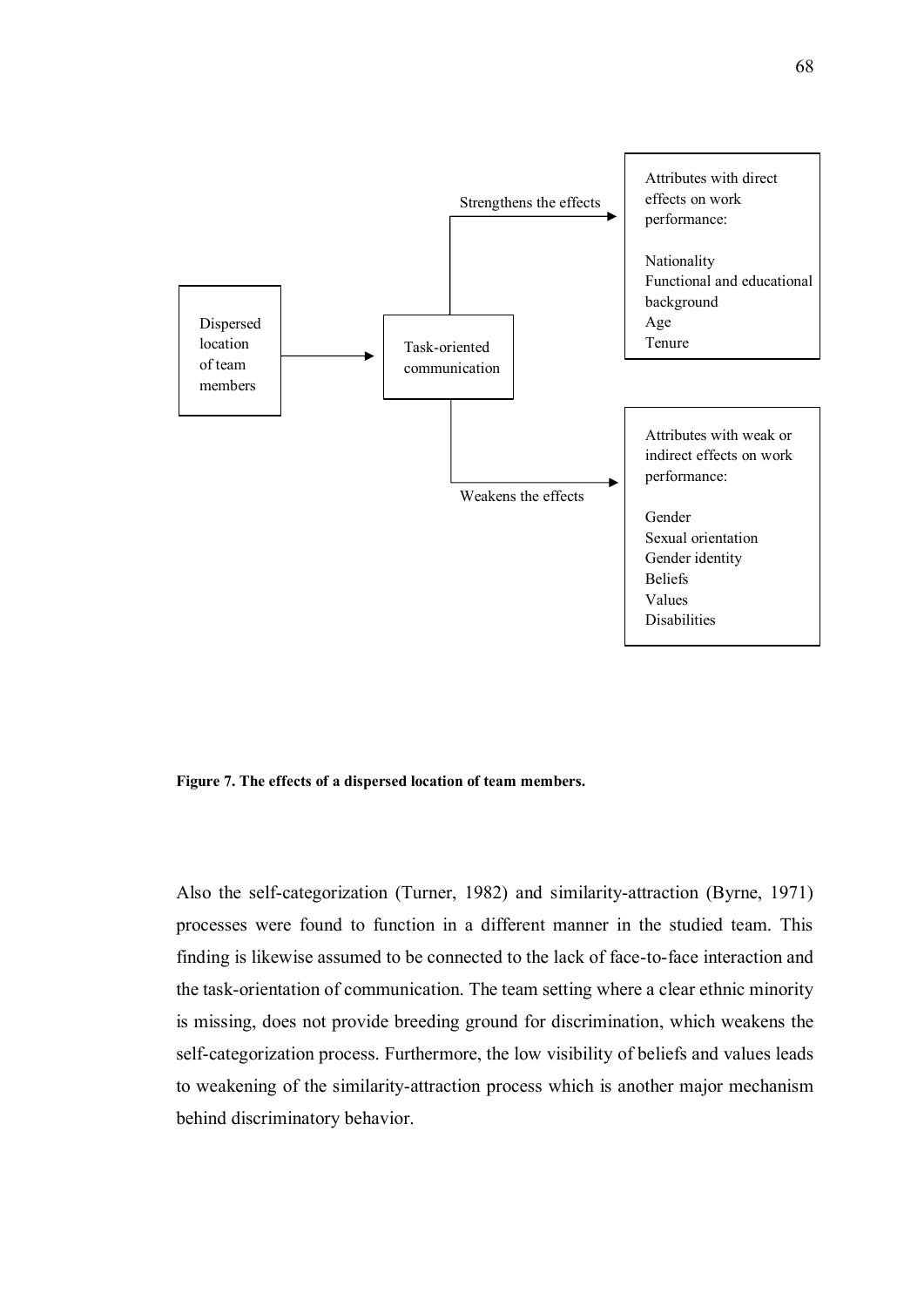## **7 CONCLUSIONS**

The research questions of this thesis presented in the first chapter are: "*What effects does diversity have on the performance of global teams?"* and "*How are the D&I policies of the case company implemented at the team level?"* This chapter answers these questions based on the empirical results of this study. First the theoretical contribution is presented and after that the managerial implications are given.

### **7.1 Theoretical contribution**

This thesis makes a contribution to the diversity literature with too significant findings. First, it provides evidence that in the current literature there is a dearth of studying the effects of diversity in the special context of global teams. This study helps to narrow this research gap by shedding light on functioning mechanisms of diversity attributes in the context where virtual communication is the dominating way of communication between team members. Based on this finding, a new categorization of diversity attributes is presented where the special interactional context of global teams is accounted for. Second, this thesis advances knowledge on the self-categorization and similarity-attraction processes by revealing that these processes are significantly weaker in global teams than conventional teams.

The most significant finding of this study is that the common categorization of diversity attributes to surface-level and deep-level attributes is not valid in global teams as the functioning mechanisms and effects of diversity attributes are significantly different in global teams than in conventional teams due to the major differences in interaction and channels of communication. Therefore, a new categorization of diversity attributes is made that is based on their effects in the special context of global teams. In this categorization the significant factor is the effects of a given attribute on work performance. Highlighting the effects on work performance is based on the finding that communication in global teams is highly task-focused which leads to a strengthened effects of attributes with direct effects on work performance nationality, functional and educational background, tenure and age. On the contrary, the task-orientation of interaction between team members leads to weakening of the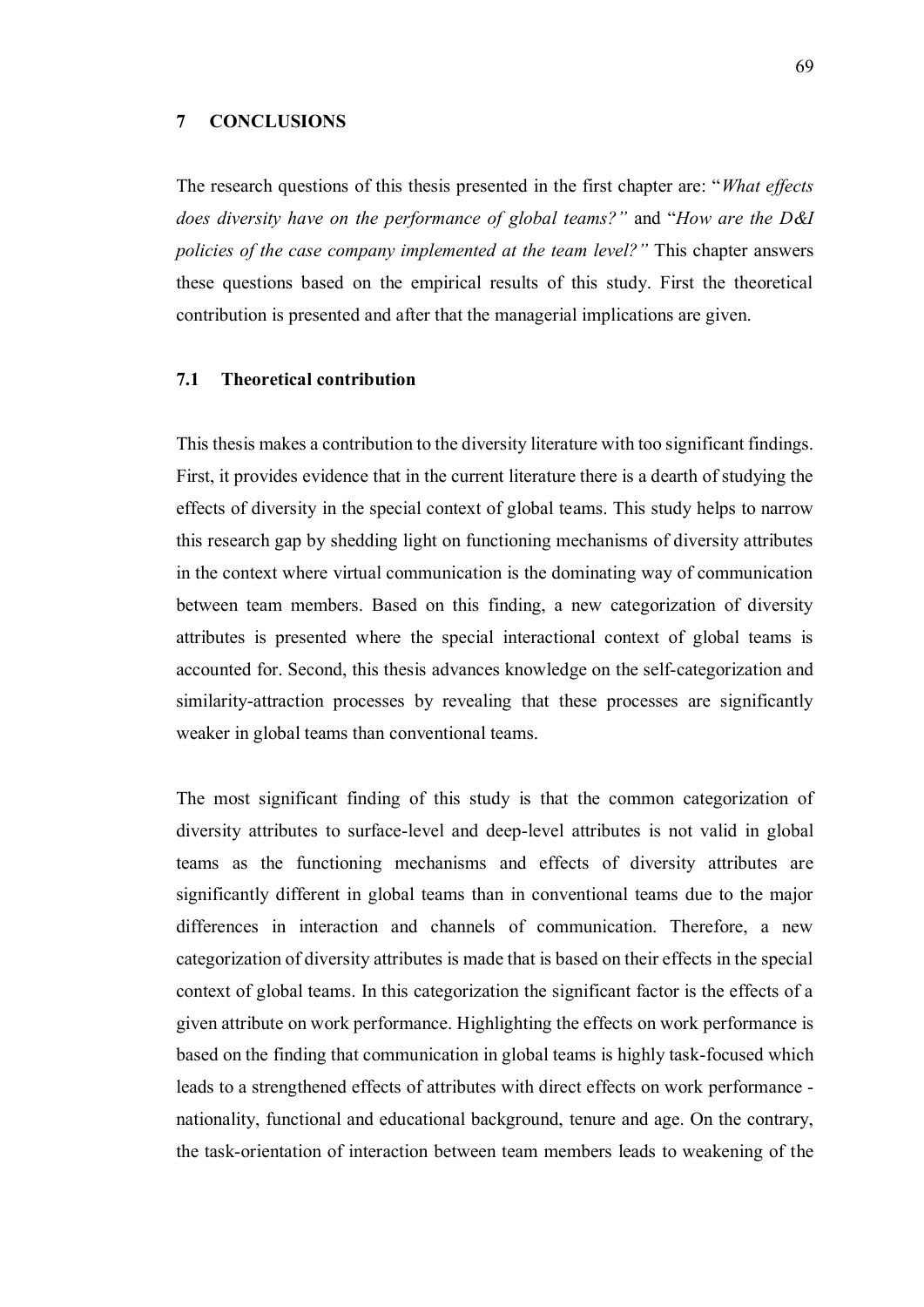attributes with no direct effects on work performance - disabilities, sexual orientation, gender, gender identity, beliefs, and values.

The empirical results of this study have proven that diversity functions in a different way in global teams than in conventional ones because of the major differences in interaction between team members. It was also found that the discrimination effect of diversity suggested by previous research does not show in global teams as the dynamics are different. The team setting where a clear ethnic minority is missing, does not provide breeding ground for discrimination. In such team the self-categorization process (Turner, 1982) is considerably weakened. Furthermore, the low visibility of beliefs and values leads to weakening of the similarity-attraction process (Byrne, 1971) which is another major mechanism behind discriminatory behavior.

# **7.2 Managerial implications**

In today's globalizing world where the workforce is increasingly diverse and themes of diversity and inclusion are drawing attention, it is essential for managers to understand the effects and functioning mechanisms of diversity profoundly. In the case of global teams which often play an essential strategic role in organizations, team efficiency is an essential source of sustainable competitive advantage. The results of this study provide insight to how to maximize the positive and minimize the negative effects of diversity in the special context of global teams in order to improve team performance. The following managerial implications are mainly targeted to the team manager but also some organization-level suggestions are presented.

The empirical results of this study demonstrate that at the team level, diversity has considerable effects on performance – both direct and indirect ones. In the interviews, it became apparent that diversity in some attributes has direct positive effects on team performance. These attributes are nationality, functional and educational background, tenure and age. Furthermore, diversity in some attributes has indirect positive effects on team performance by increasing likeliness for a greater variety and quality of ideas. These attributes are gender and sexual orientation. Based on these results it can be suggested that these attributes should be taken into consideration in recruiting, not only for individual applicants but as a comprehensive objective of a diverse team. Then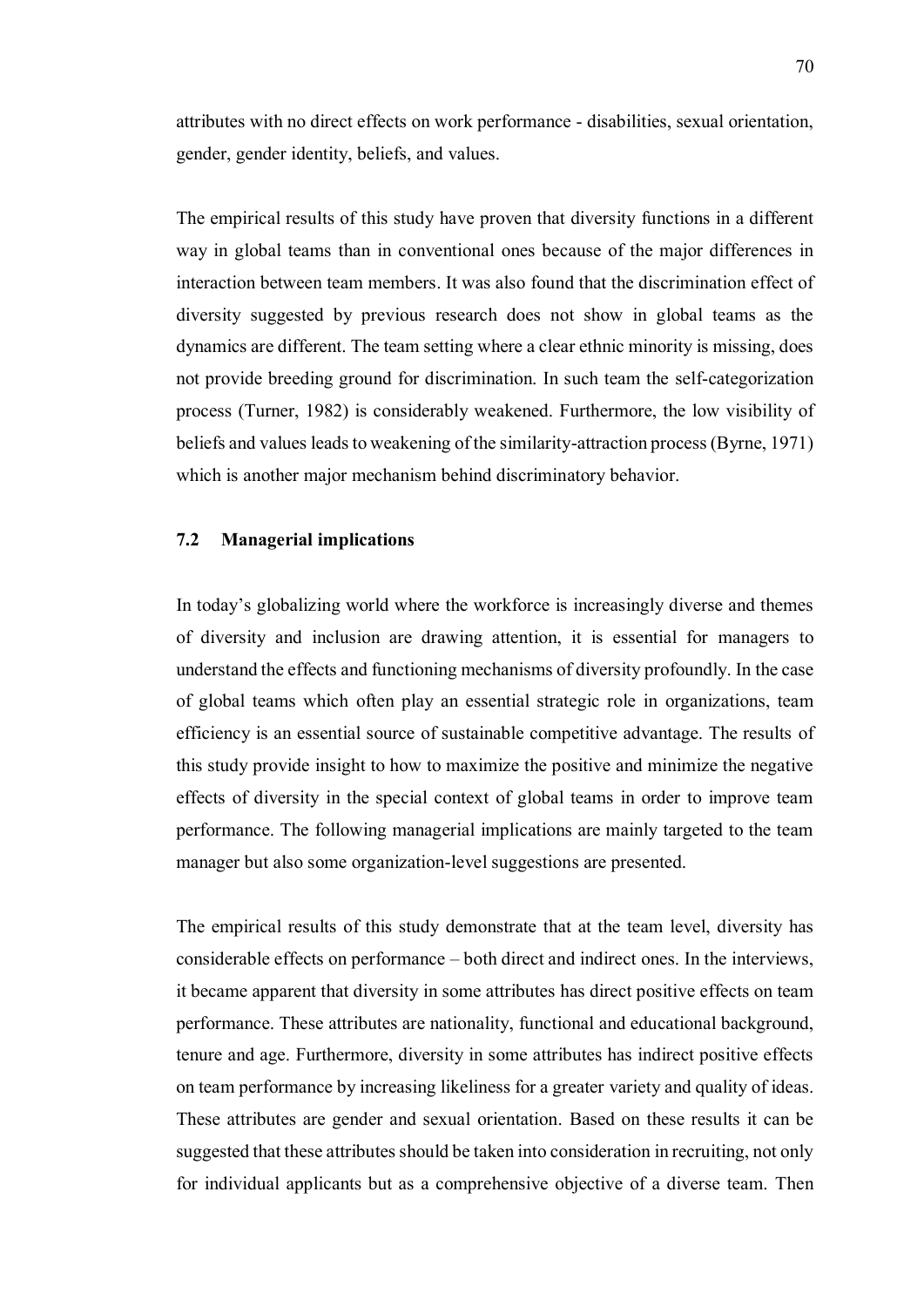again, diversity in nationality and skills were found to have potentially negative effects on team performance in addition to the positive ones if not properly dealt with. It can be concluded that diversity can be a significant source of competitive advantage if successfully managed. The results of this study demonstrate that it is important to understand the functioning mechanisms of diversity in order to maximize its positive effects and minimize its negative effects.

Deliberately recruiting diverse employees may require taking some extraordinary steps. First, it is important to clearly communicate that the organization is a good place for diverse employees to work. (Dessler, 2012, p. 126.) The case company is already emphasizing inclusion in its policy statements and recruitment announcements, which are an important step toward reaching diverse employees. This can also have positive business-related outcomes such as greater access to business customers that require antidiscrimination policies and greater demand for company stock because of the expected benefits of diversity policies (Badgett et al., 2013). When it comes to recruiting more women, children and maternity leaves may be one factor to consider. Obviously, recruiters are not allowed to ask either male or female candidates about their plans concerning children nor use them as a factor when making hiring decisions. However, flexibility in the organization concerning working hours and parent leaves, and clearly communicating such things, may affect current or future parents' decisions when it comes to applying for a job. This is the case especially for women as they are more often the ones needing such flexibility because of maternity leaves. (Dessler, 2012, p.126–127.) Quotas are one of the central techniques of diversity management concerned with changing the demographic composition and diversity of workforce by one or more attributes. However, they have received mixed responses in the organization. For this reason, the management should develop a successful implementing system if choosing to use quotas in recruiting. This process should include justification of the benefits of quotas and open discussion throughout the organization (Forstenlechner et al., 2014).

Cultural diversity, which is constantly present in global teams, is a factor that improves itself through interaction and the resulting intercultural learning. However, the team manager should be aware of the potential negative effects of national and cultural diversity in order to properly fix the challenges. Some practical challenges, such as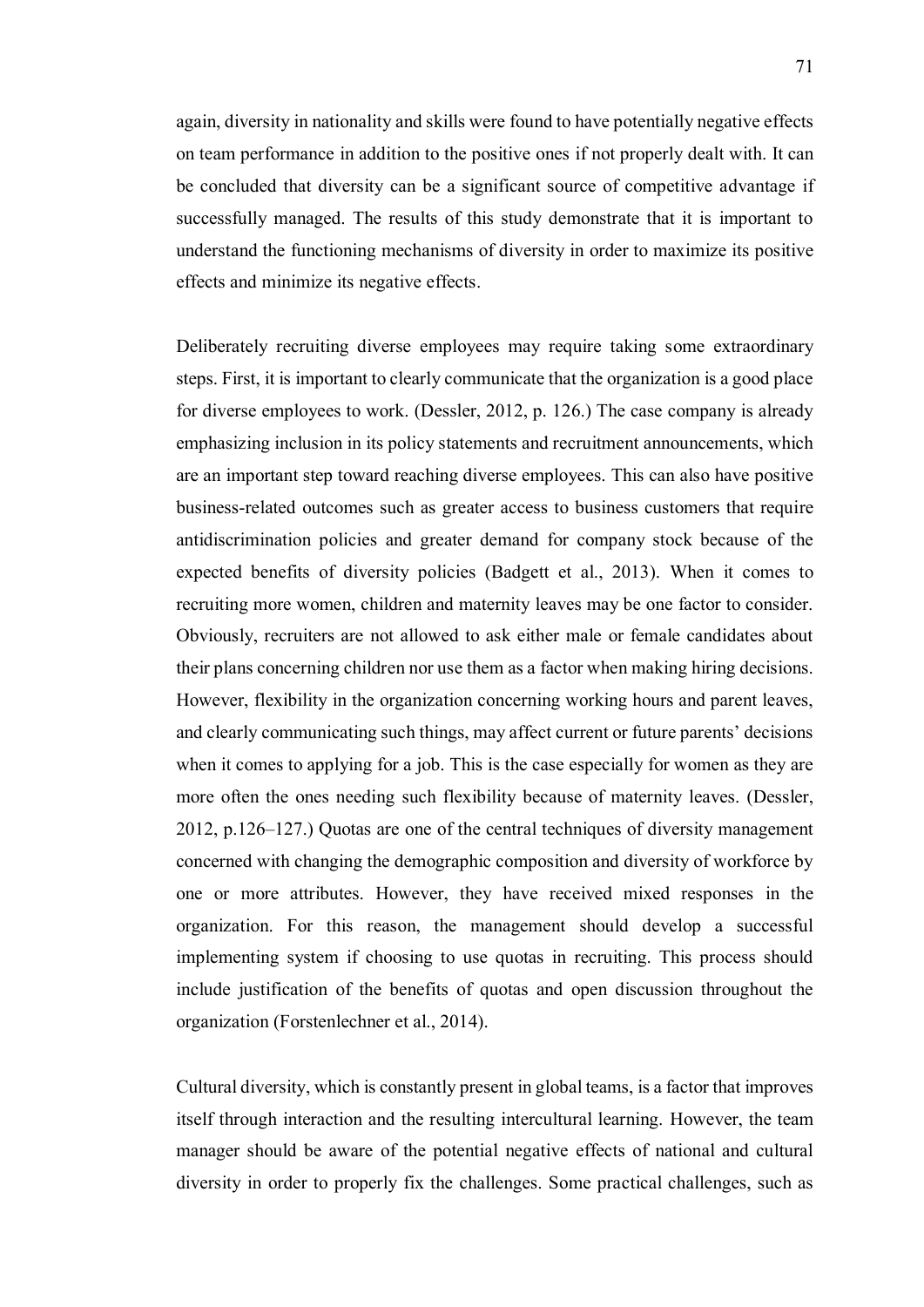different time-zones and working hours, are not fixable by the organization. Nevertheless, when team members switch locations for a longer period of time, some adjustments or at least a comprehensive training concerning the new culture should be considered in the beginning. It was mentioned that also differences in hierarchy levels, bureaucracy, conception of time and communication were experienced. The cultural differences between the European countries and China were perceived to be the most dramatic by the interviewees, which should be considered by the management both when designing the trainings but also when evaluating the need to face-to-face meetings. The results indicated that meeting team members from another culture even once can dilute the effects of cultural diversity significantly. It also appeared in the results that a common organization culture can diminish effects of diversity national cultures. Therefore, maintaining a strong organization culture is important in order to keep the team uniform in terms of work, while at the same time appreciating and making use of all the positive effects of cultural diversity. When it comes to language barrier, it would be beneficial to provide employees with chances to get language education if it seems apparent that deficiencies in an individual team member's English skills cause problems for team performance or extra work for other team members.

In addition to language training, also D&I training is essential. It is already conducted in the organization but the efficiency of the trainings should be paid special attention to. It appeared in the interviews that the gender-related D&I workshops are not perceived credible if there are only females discussing the topic. Therefore, it should be further highlighted in the organization that gender diversity is indeed beneficial for the organization – also for team performance as the results of this study demonstrate. It should also be considered whether the trainings should take place on more regular basis or be longer as it appeared in the interviews that the issues are easily forgotten after the trainings. Extensive training may not always be the answer – casual workshops every now and then could help keep the D&I themes timely also at the team level.

In the case team, the biggest problem associated with age was the lack of young people which was perceived to cause a lack of innovativeness. Deliberately aiming to recruit younger people to the team can thus be suggested. It came up in the interviews that there are younger people in the R&D teams which give a good foundation for product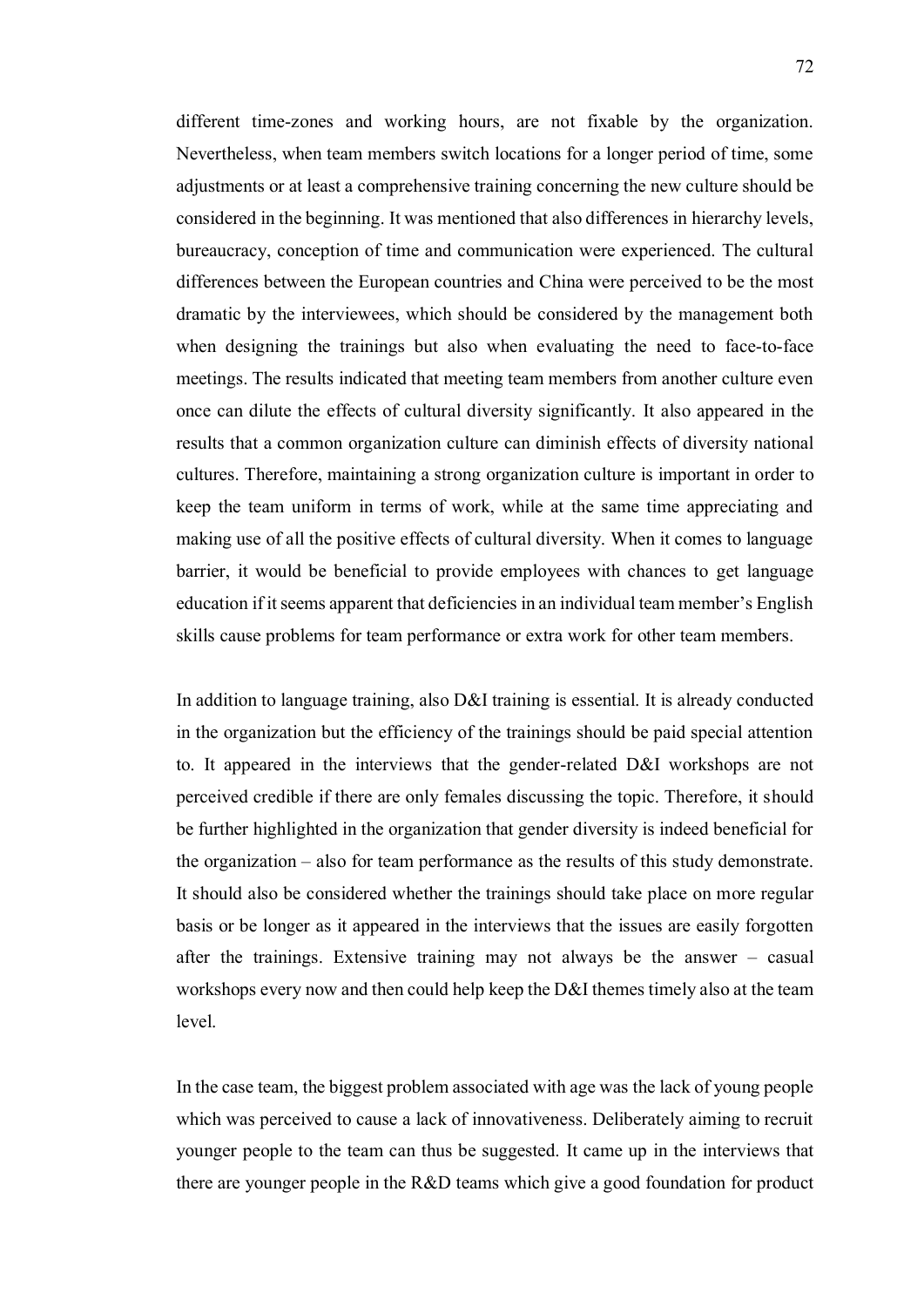management functions. One option to get younger people to join the team is active internal recruiting. This was also suggested in the case of gender distribution as there are more females in the R&D teams. Functional diversity was perceived to have significant positive effects for team performance. It was stressed by the interviewees that a certain level of technical knowledge is required due to the nature of the job, which is why educational diversity in the case of major studies is not a relevant objective. However, when it comes to specialization areas, such as extra proficiency in business, communication or some specific technical area, such diversity was perceived very important in the team. It was also perceived that there should be more diversity in specialization areas within the team. Failing to effectively manage functional diversity can lead to a functional or relational conflict. If the team members suffer from high level of task conflict or relational conflict, they will be less likely to engage in process efficiency or generating novel and ideas. (Ali et al., 2018.) Therefore, efficient leading of functional diversity is essential for team functionality and creativity.

To reduce problems associated with diversity, maintaining and improving an inclusive environment both at the organization level and at the team level is essential for the case organization. It helps to further mitigate the social categorization effect and enhance social cohesion. An inclusive climate also facilitates social capital development, particularly team-bonding social capital, which is found to improve team creativity. (Ali et al., 2016.) Most importantly, an inclusive climate gives the diverse individuals a sense of belonging and the feeling that they are valued for who they are.

## **7.3 Limitations of the study**

Focusing on one organization and one team enables a deep insight to team-level functions. In this study, the primary goal was to study the effects of diversity in the specific context of the case organization and it must be remarked that due to the specificity of the studied group, the results cannot be reliably generalized. Every industry has its own special features that affect the conditions of teams. Even though many results specific for the dynamics and practices of global teams such as the effects of the dispersed location can be seen to be common for global teams, the results cannot be reliably generalized to every global team due to the industry-specific differences.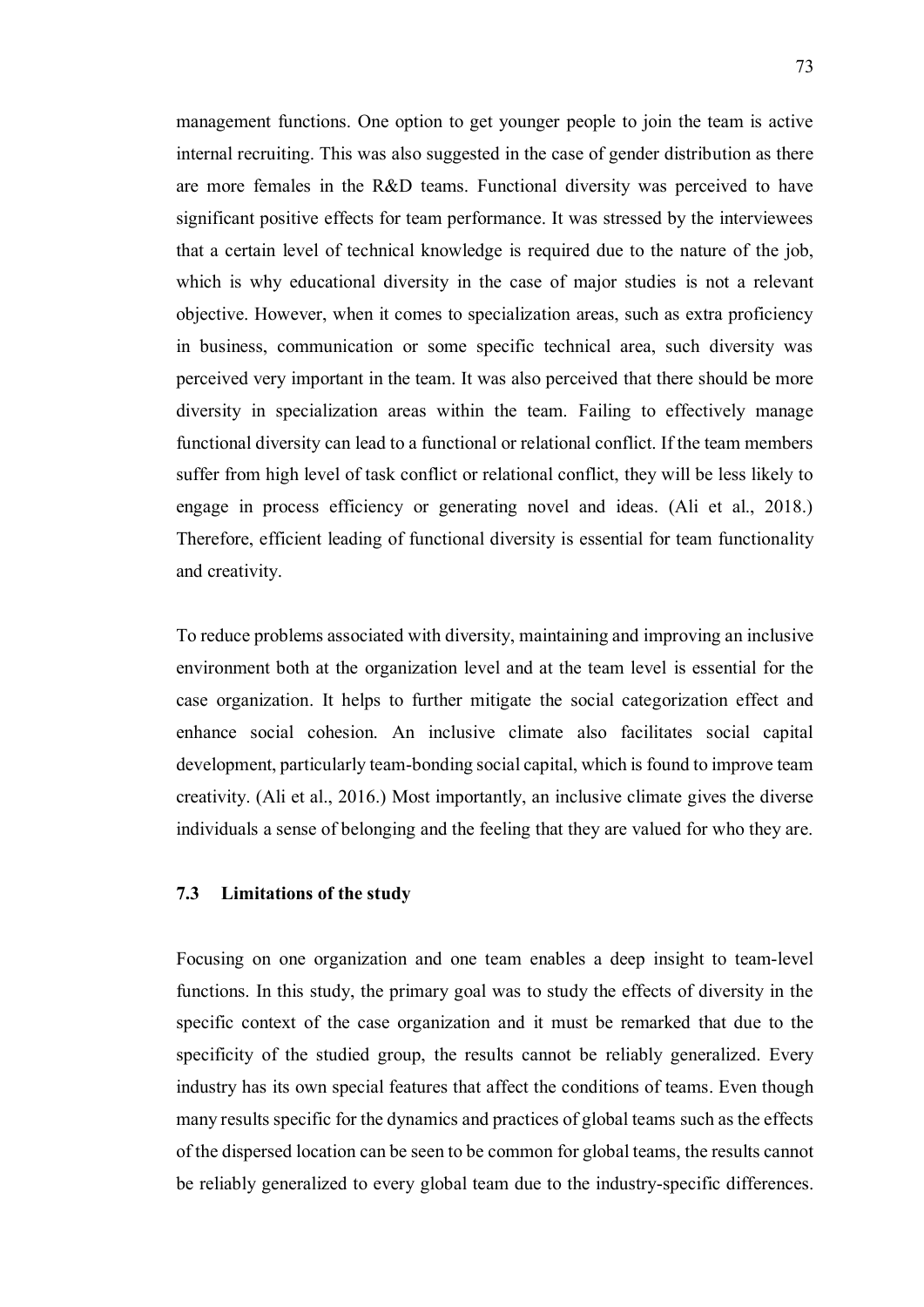Also numerous organization-level characteristics, such as the functions, organizational structure, organizational culture and the level of internationalization strongly affect the teams. Even though within the technology sector the companies have many common features that also appeared in the results, the results cannot be generalized to every company even within the technology sector. Neither are the results specific for MNEs generalizable to every MNE, due to both the industry- and firm specific differences. Furthermore, every team has its own dynamics affected by many factors such as the role in the organization, location of the members, interpersonal relationships and personal characteristics of individual team members. Therefore, even within the same company all results cannot be generalized but the context must always be considered. However, it can be argued that most of the findings about the different effects of diversity in global teams compared to conventional teams are applicable to the majority of global teams.

The case team was found to lack diversity in some attributes, especially gender. Therefore, the effects of gender could not be reliably examined but the results comprised mainly of the interviewees' previous experiences and assumptions of the effects that they think gender diversity might have in the team. There were no noticeable disabilities in the team so this attribute could mainly be examined through the interviewees' previous experiences and assumptions. Furthermore, some attributes such as beliefs, values, sexual orientation and gender identity were not perceived to show in the daily work at all. On the other hand, this was also an interesting finding about the distinctive characteristics of global teams.

Validity is a measurement of the extent to which the arguments, results and suggestions represent the chosen subject. It can be further divided to internal and external validity. Internal validity means that the interpretation in the study is logical and that there is no discrepancy or internal conflict in it. (Koskinen et al. 2005, p. 224-255.) External validity means the relationship between the data and the interpretations and conclusions drawn from it. An externally valid research views the phenomenon exactly as it is and thus it reflects the extent to which the results of the study can be generalized. (Eskola & Suoranta, 2005, p. 213.) Reliability is another measurement of research quality. It measures the level of consistency of a study (Koskinen et al. 2005, p. 255).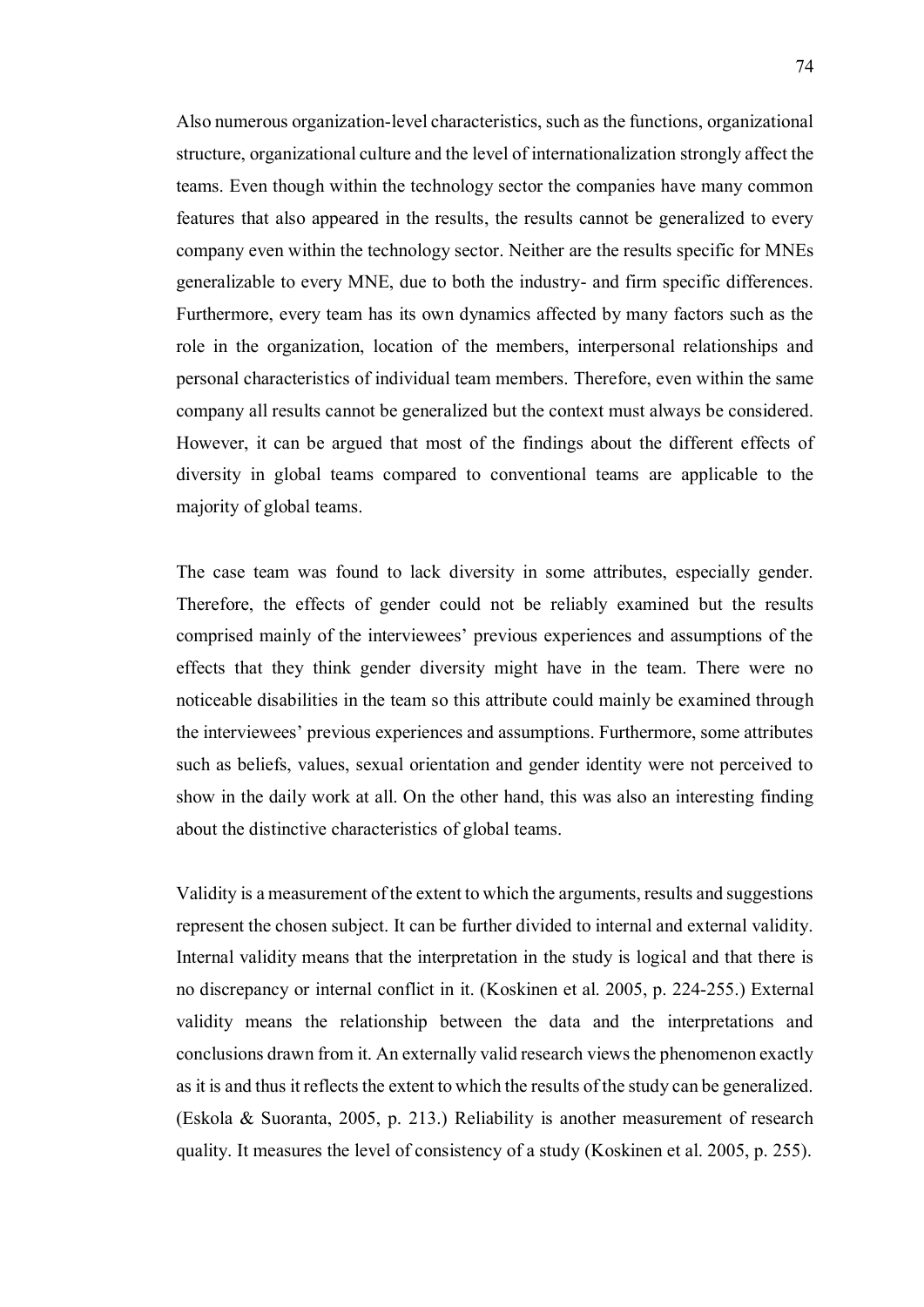The literature used in this research was reviewed and chosen based on scientific reliability criteria such as peer reviews and classifications of publications. These criteria were used in order to build a reliable foundation for the empirical results and conclusions drawn from them. The empirical study can be found internally valid as the presentation of discussion and conclusions are tightly interconnected and based on the objective interpretation of the interviews. The interviews were designed and conducted in order to ensure objectivity and enable the interviewees to tell their own experiences without external interference. The amount of researches can be found adequate as the two last interviews largely repeated the responses of the other interviews and new information was no longer received. External validity of this research must be questioned as the research target is very specific. This limitation is analyzed in more detail above along the limitations of the study. It must also be remarked that in qualitative research, the evaluation of validity and reliability is not as simple as in quantitative research where there are statistical and objective measurements available. In qualitative research, the evaluation is always somewhat objective and based on the existing literature, basic criteria and assumptions of qualitative research, and subjective interpretations. (Eskola & Suoranta, 2005, p. 208.)

## **7.4 Suggestions for future research**

For future research, it is suggested that the effects of diversity in the special context of global teams would be studied in a broader scale in order to examine industry-, organization-, and team specific differences. A multi-organization or multi-industry study could give more insight on these differences. Studying multiple global teams within the same organization could provide insight to the team-specific differences as the industry- and firm variables would remain robust. Studying teams with different levels of maturity might provide interesting results on the influence of time for the effects of diversity. This could be conducted either as a comparative study between teams on different levels of maturity or as a long-term study of certain team(s) and its (their) changes over time.

A comparative study of global teams using different channels of communication could provide information about the differences in efficiency of channels. Studying teams conducting different amounts of face-to-face interaction could provide specific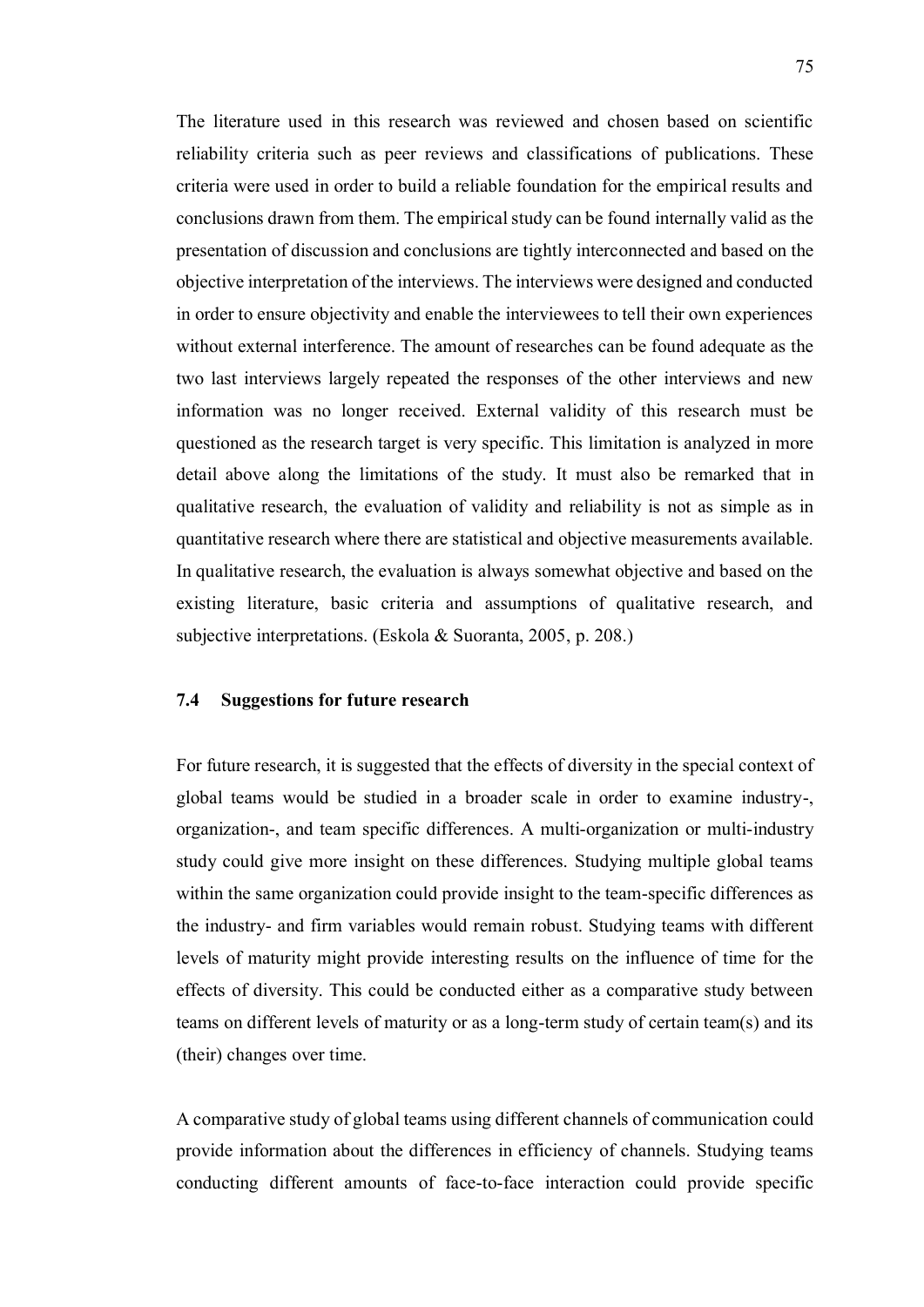information about the significance of face-to-face communication and its effects on the efficiency of communication and team performance. Finally, research on effects of different types of D&I training could provide important practical results for D&I managers.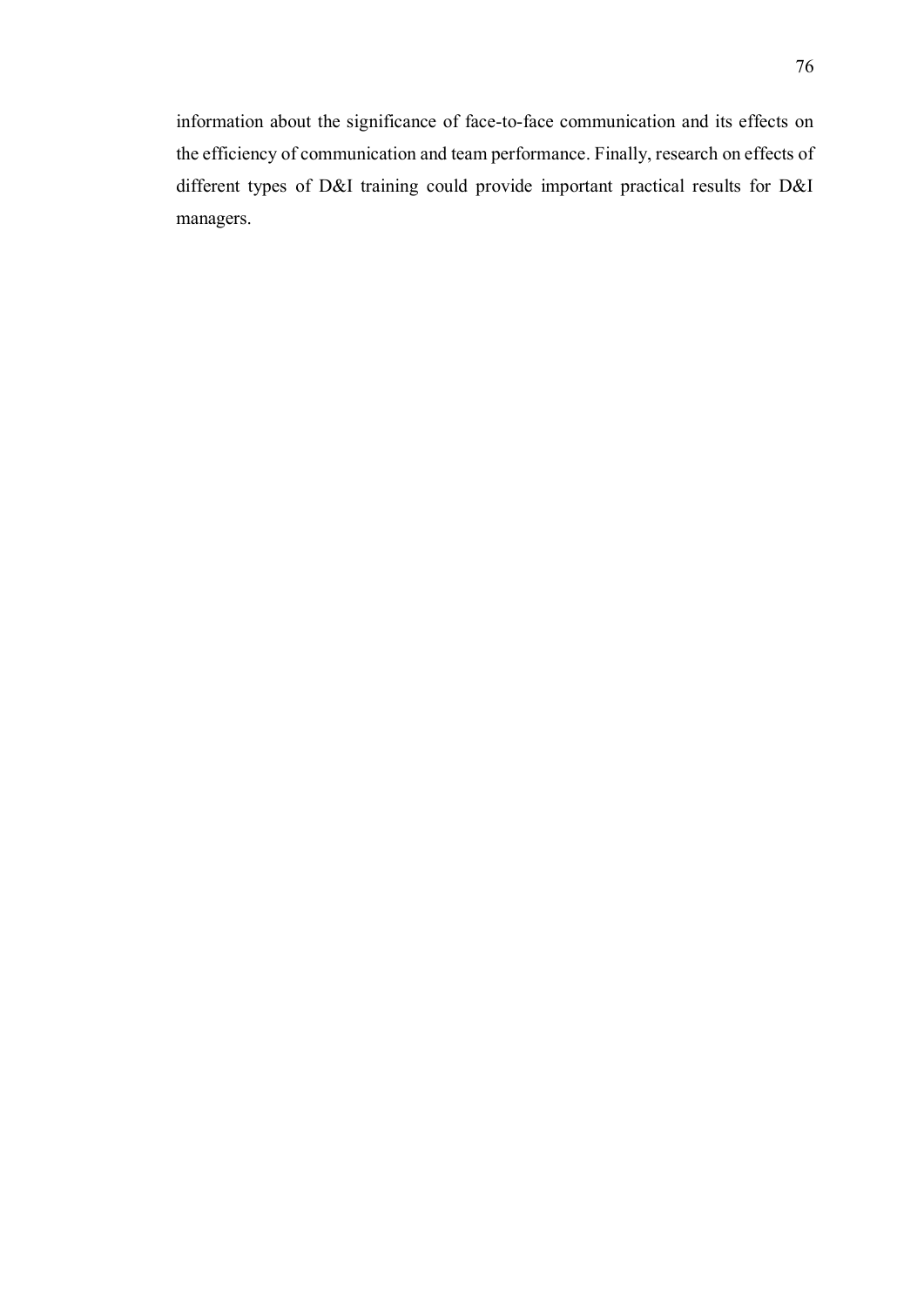- Akrout, H. (2014). Relationship quality in cross-border exchanges: A temporal perspective. Journal of Business-to-Business Marketing, 21(3), 145-169.
- Bodla, A. A., Tang, N., Jiang, W., & Tian, L. (2018). Diversity and creativity in cross national teams: The role of team knowledge sharing and inclusive climate. *Journal of Management and Organization*, 24(5), 711-729. doi:10.1017/jmo.2016.34
- Corley, K. G., & Gioia, D. A. (2004). Identity ambiguity and change in the wake of a corporate spin-off. *Administrative Science Quarterly*, 49, 173-208.
- Ali, M., & Konrad, A. M. (2017). Antecedents and consequences of diversity and equality management systems: The importance of gender diversity in the TMT and lower to middle management. *European Management Journal,* 35(4), 440-453. doi:10.1016/j.emj.2017.02.002
- Ali, M., Kulik, C. T., & Metz, I. (2011). The gender diversity-performance relationship in services and manufacturing organizations*. International Journal of Human Resource Management*, 22(7), 1464-1485. doi:10.1080/09585192.2011.561961
- Ancona, D. G., & Caldwell, D. F. (1992). Demography and design: Predictors of new product team performance. *Organization Science*, 3(3), 321-341. doi:10.1287/orsc.3.3.321
- Badgett, M. V., Durso, L. E., Mallory, C. & Kastanis, A. (2013). The Business Impact of LGBT-Supportive Workplace Policies. The Williams Institute, California.
- Ball, P., Monaco, G., Schmeling, J., Schartz, H., & Blanck, P. (2005). Disability as diversity in fortune 100 companies. *Behavioral Sciences & the Law*, 23(1), 97-121. doi:10.1002/bsl.629
- Barney, J.B. (1991). Firm Resources and Sustained Competitive Advantage. *Journal of Management*, 17, 99–120.
- Bartel-Radic, A. (2006). Intercultural learning in global teams. *Management International Review*, 46(6), 647-677. Retrieved from https://search.proquest.com/docview/202736492?accountid=13031

Byrne, D. (1971). The Attraction Paradigm. *Academic Press,* New York.

Chevrier, S. (2000). Le management des équipes interculturelles. *Presses Universitaires de France.* Paris.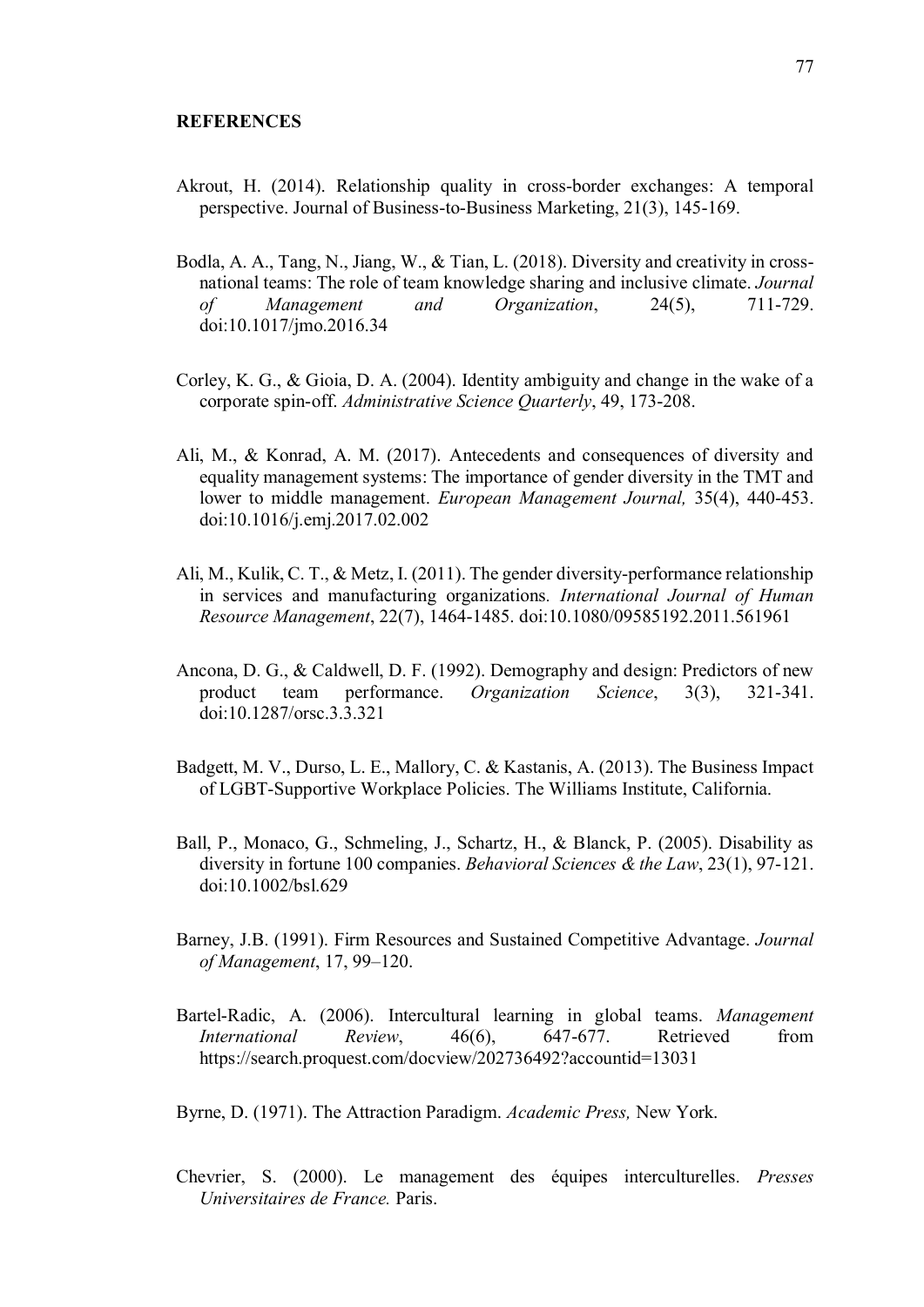Cimera R. E., Burgess S. (2011). Do adults with autism benefit monetarily from working in their communities? *Journal of Vocational Rehabilitation*. 34(3):173– 180.

- Cleveland, J.N. & McFarlane Shore, L. (1992). Self- and supervisory perspectives on age and work attitudes and performance. *Journal of Applied Psychology*, 77(4), 469-84.
- Colella, A. (2001). Coworker distributive fairness judgments of the workplace accommodation of employees with disabilities. *The Academy of Management Review*, 26(1), 100-116.
- Cotter, A. J. R., Burt, L., Paxton, C. G. M., Fernandez, C., Buckland, S. T. & Pan, J- X. (2004). Are stock assessment methods too complicated? *Fish and Fisheries*, 5(3).
- Cox, T. H., Lobel, S., & McLeod, P. (1991). Effects of ethnic group cultural differences on cooperative and competitive behavior on a group task*. Academy of Management Journal*, 34: 827-847.
- Cunningham, G. B. (2011). The LGBT advantage: Examining the relationship among sexual orientation diversity, diversity strategy, and performance. *Sport Management Review,* 14(4), 453-461.
- Dahlin, K. B., Weingart, L. R. & Hinds, P. (2005). Team diversity and information use. *Academy of Management Journal*, 48(6), 1107-1123. doi:10.5465/AMJ.2005.19573112
- Dessler, G. (2012). Fundamentals of Human Resource Management (2<sup>nd</sup> ed.) Pearson Education, Inc., New Jersey. 66-127.
- Doerer, S., Stewart, O. J., & Long, S. D. (2015). Virtual ethnography: Corporate virtual diversity communication. *Qualitative Research in Organizations & Management,* 10(2), 175-200. doi:10.1108/QROM-03-2014-1207
- Ely, R. J. (2004). A field study of group diversity, participation in diversity education programs, and performance. *Journal of Organizational Behavior,* 25, 755-780.

Eskola, J. & Suoranta, J. (2005). Johdatus laadulliseen tutkimukseen. Vastapaino, Tampere.  $(7<sup>th</sup>$  ed.) 208-233.

Everly, B. A., & Schwarz, J. L. (2015). Predictors of the adoption of LGBT-friendly HR policies. *Human Resource Management*, 54(2), 367-384. doi:10.1002/hrm.21622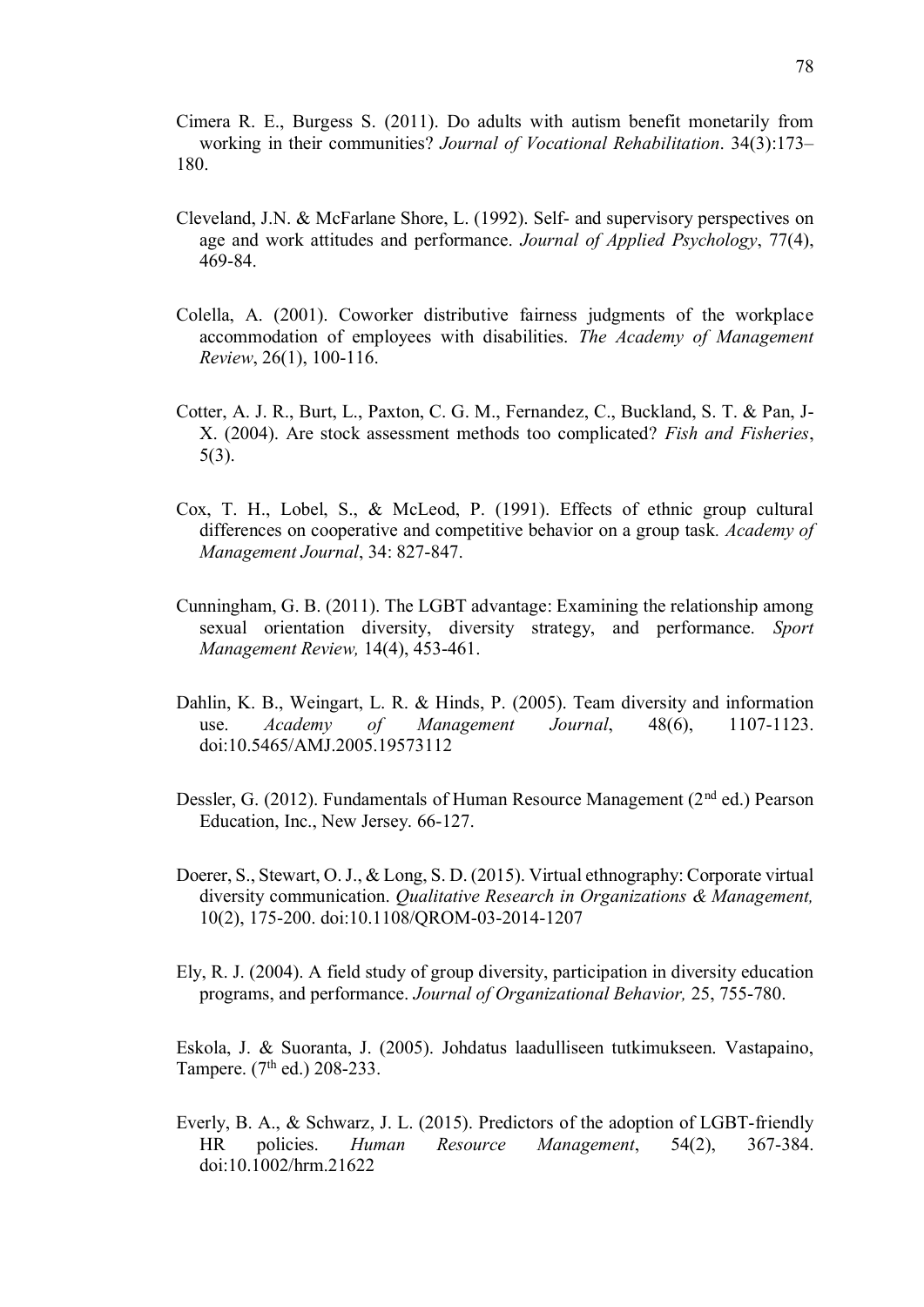- Fernández, R., & Fogli, A. (2009). Culture: An empirical investigation of beliefs, work, and fertility. *American Economic Journal: Macroeconomics,* 1(1), 146-177. doi:10.1257/mac.1.1.146
- Forstenlechner, I., Lettice, F., & Özbilgin, M. F. (2012). Questioning quotas: Applying a relational framework for diversity management practices in the United Arab Emirates. *Human Resource Management Journal*, 22(3), 299-315. doi:10.1111/j.1748-8583.2011.00174.x
- Frink, D. D., Robinson, R. K., Reithel, B., Arthur, M. M., Ammeter, A. P., Ferris, G. R., Kaplan, D. M., and Morrisette, H. S. (2003). Gender Demography and Organizational Performance: A Two-Study Investigation with Convergence. *Group & Organization Management*, 28, 127–147.
- Gebert, D., Boerner, S., Kearney, E., King, J. E., Zhang, K., & Song, L. J. (2014). Expressing religious identities in the workplace: Analyzing a neglected diversity dimension. *Human Relations*, 67(5), 543-563. doi:10.1177/0018726713496830
- Gevers, J. M. P., Driedonks, B. A., Jelinek, M., & van Weele, A. J. (2015). Functional diversity appropriateness. *Journal of Managerial Psychology*, 30(6), 709-725. doi:10.1108/JMP-01-2012-0020
- Gioia D. A., Corley K. G. & Hamilton A. L. (2013), Seeking Qualitative Rigor in Inductive Research: Notes on the Gioia Methodology. *Organizational Research Methods,* 16: 15.
- Graffam J., Smith K., Shinkfield A., Polzin U. (2002). Employer benefits and costs of employing a person with a disability. *Journal of Vocational Rehabilitation*, 17(4), 251–263.
- Hall, E. T. (1989). Beyond culture. New York, NY: Anchor Books.
- Hofstede, G. (1991). Cultures and organizations: Software of the mind. New York: McGraw-Hill.
- Hofstede, G., Hofstede, J. G. & Minkov, M. (2010). Cultures and Organizations: Software of the Mind. Revised and Expanded 3rd Edition. McGraw-Hill.
- Harrison, D. A., Price, K. H., Gavin, J. H., & Florey, A. T. (2002). Time, teams, and task performance: Changing effects of surface- and deep-level diversity on group functioning. *Academy of Management Journal,* 45(5), 1029-1045. doi:10.5465/3069328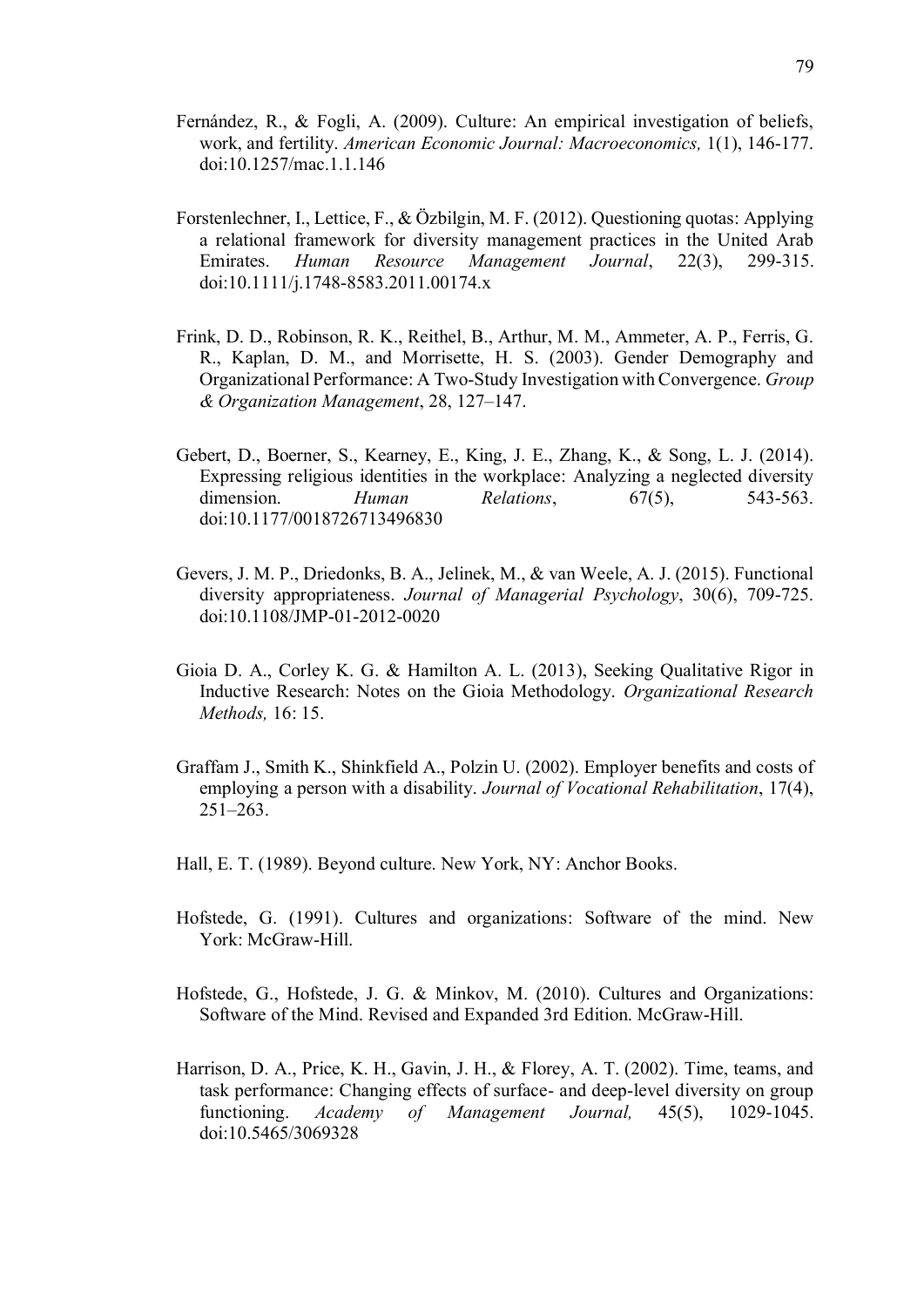- Hartnett, H. P., Stuart, H., Thurman, H., Loy, B. & Batiste, L. C. (2011). Employers' perceptions of the benefits of workplace accommodations: Reasons to hire, retain and promote people with disabilities*. Journal of Vocational Rehabilitation*, 34(1), 17-23.
- Hennekam, S., Peterson, J., Tahssain-Gay, L., & Dumazert, J. (2018). Managing religious diversity in secular organizations in france. *Employee Relations*, 40(5), 746-761. doi:10.1108/ER-06-2017-0142
- Hernandez, B., Keys, C., & Balcazar, F. (2000). Employer attitudes toward workers with disabilities and their ADA employment rights: A literature review. *Journal of Rehabilitation*, 66(4), 4-16.
- Hernandez B, McDonald K. Exploring the costs and benefits of workers with disabilities. *Journal of Rehabilitation*, 76(3), 15–23.
- Hinds, P., Liu, L., & Lyon, J. (2011). Putting the global in global work: An intercultural lens on the practice of cross-national collaboration. *The Academy of Management Annals*, 5(1), 135.
- Hoever, I. J., van Knippenberg, D., van Ginkel, W. P., & Barkema, H. G. (2012). Fostering team creativity: Perspective taking as key to unlocking diversity's potential. *Journal of Applied Psychology*, 97(5), 982-996. doi:10.1037/a0029159

International Labour Office (2017). Labour force distribution by education (by sex and age). Retrieved 10.05.2019 from https://www.ilo.org/ilostat/faces/oracle/webcenter/portalapp/pagehierarchy/Page27.

- Jackson, S. E. & Joshi, A. (2011). Work team diversity. In S. Zedeck (ed.), *APA Handbook of Industrial and Organizational Psychology,* Vol. 1: 651 – 686.
- Jackson, S. E., May, K. E., & Whitney, K. (1995). Understanding the dynamics of diversity in decision-making teams. In R. A. Guzzo & E. Salas (Eds.), *Team effectiveness and decision making in organizations*: 204-261. San Francisco: Jossey-Bass.
- Johnston, W.B. & Packer, A. (1987). Workforce 2000: Work and Workers for the 21st Century. Hudson Institute, Indianapolis.
- Joshi, A. & Roh, H. (2009). The role of context in work team diversity research: A meta-analytic review. *Academy of Management Journal*, 52(3), 599-627. doi:10.5465/AMJ.2009.41331491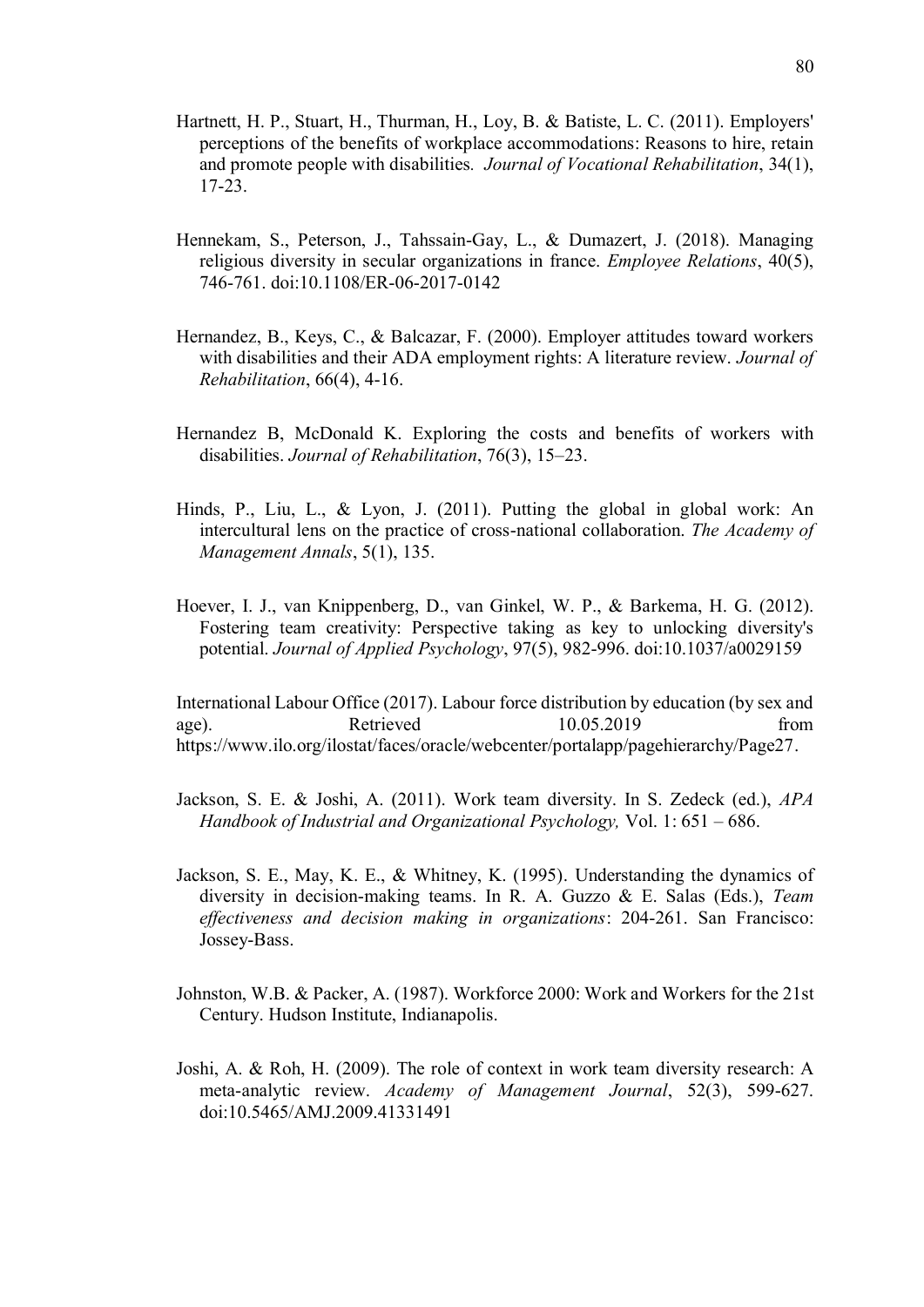- Kahai, S. & Cooper, R. B. (1999). The effect of computer-mediated communication on agreement and acceptance. *Journal of Management Information Systems,* 16(1): 165-188. doi: 10.1080/07421222.1999.11518238
- Kalargyrou V. & Volis A. A. (2014). Disability inclusion initiatives in the hospitality industry: an exploratory study of industry leaders. *Journal of Human Resources in Hospitality & Tourism*, 13(4), 430–454.
- King, J. E., Bell, M. P., & Lawrence, E. (2009). Religion as an aspect of workplace diversity: An examination of the US context and a call for international research. *Journal of Management, Spirituality & Religion*, 6(1), 43-57. doi:10.1080/14766080802648631
- Klein, K. J., Knight, A. P., Ziegert, J. C., Lim, B. C., & Saltz, J. L. (2011). When team members' values differ: The moderating role of team leadership. *Organizational Behavior and Human Decision Processes*, 114, 25–36.
- Klenke, K., Wallace, J. R., & Martin, S. M. (2015). Qualitative research in the study of leadership. United Kingdom: Emerald Group Publishing Limited.
- Koskinen, I., Alasuutari, P., & Peltonen, T. (2005). Laadulliset menetelmät kauppatieteissä. Tampere: Vastapaino. 224-255.
- Van Knippenberg, D., De Dreu, C.K.W. & Homan, A.C. (2004). Work group diversity and group performance: an integrative model and research agenda. *Journal of Applied Psychology*, 89(6), 1008-1022.
- van Knippenberg, D. & Schippers, M. C. (2007). Work Group Diversity. *The Annual Review of Psychology*, 58:515-541.
- Kooij, D., de Lange, A., Jansen, P., & Dikkers, J. (2008). Older workers' motivation to continue to work: Five meanings of age. *Journal of Managerial Psychology*, 23(4), 364-394. doi:10.1108/02683940810869015
- Lattimer, R. L. (1998). The case for diversity in global business, and the impact of diversity on team performance. *Competitiveness Review*, 8(2), 3-17. Retrieved from https://search.proquest.com/docview/213055982?accountid=13031
- Lin, C., Standing, C. & Liu, Y. (2008). A model to develop effective virtual teams. *Decision Support Systems,* 45(4): 1031-1045.
- Lincoln, A. A. & Adedoyin, O. (2013). Corporate Governance and Gender Diversity in Nigerian Boardrooms. *World Academy of Science, Engineering and Technology*, 71, p. 1853.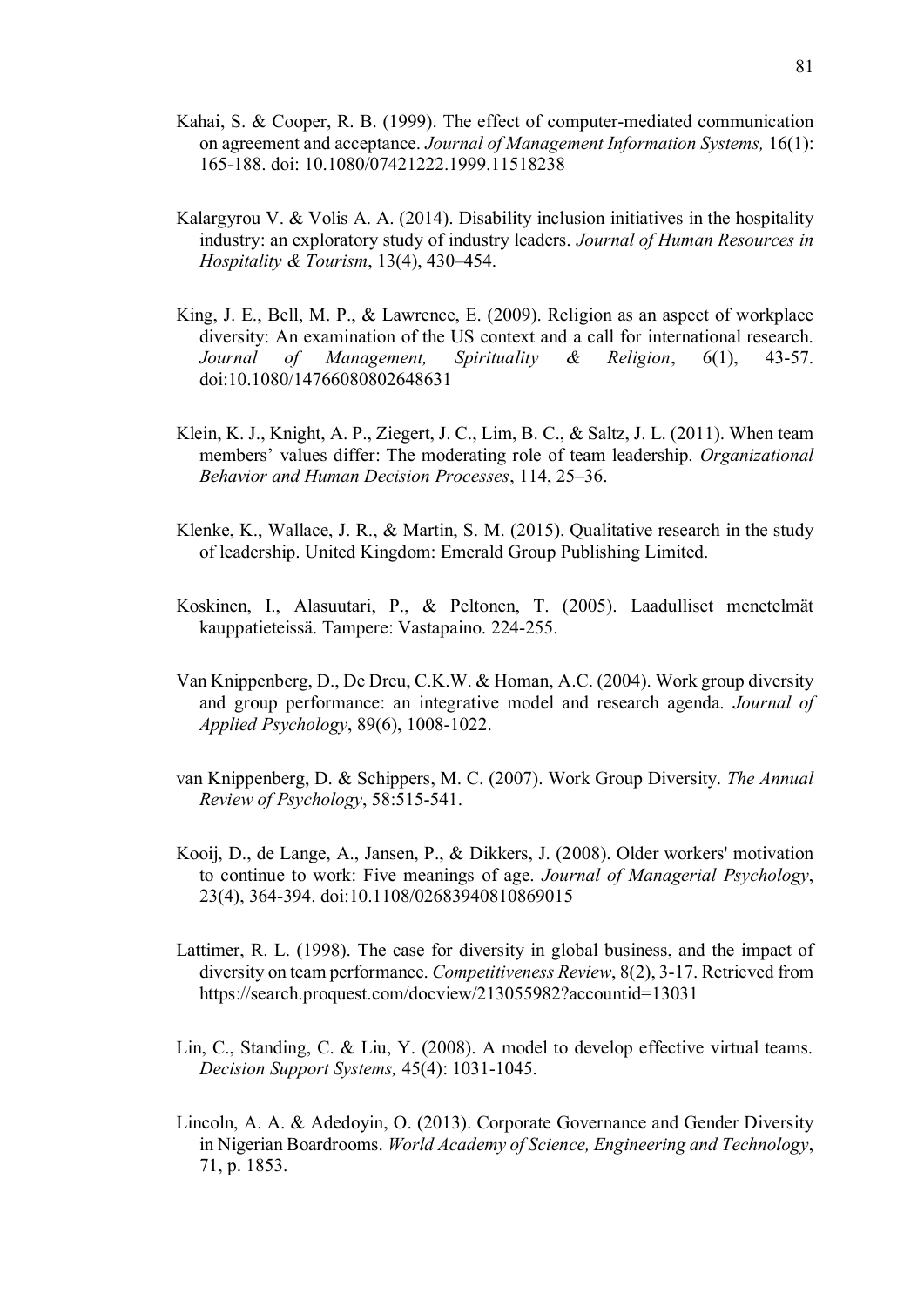Lindsay, S., Cagliostro, E., Albarico, M., Mortaji, N. and Karon, L. (2018). A systematic review of the benefits of hiring people with disabilities, *Journal of Occupational Rehabilitation*, Vol. 28 No. 4, 634 - 655.

Lipnack, J. & Stamps, J. (2008). People Working Across Boundaries with Technology. John Wily & Sons, 13-20.

- Maruster, L. & Gijsenberg, M., J. (2012). Qualitative research methods. Sage Publications Ltd.,  $81 - 82$ .
- Maznevski, M. L., & Chudoba, K. M. (2000). Bridging space over time: Global virtual team dynamics and effectiveness. *Organization Science*, 11(5), 473-492.
- Milliken, F. J., & Martins, L. L. (1996). Searching for common threads: Understanding the multiple effects of diversity in organizational groups. *Academy of Management Review*, 21(2), 402-433. Retrieved from https://search.proquest.com/docview/210951541?accountid=13031
- Mohammed, S., & Angell, L. C. (2004). Surface- and deep-level diversity in workgroups: Examining the moderating effects of team orientation and team process on relationship conflict. *Journal of Organizational Behavior*, 25(8), 1015 1039. doi:10.1002/job.293
- Mor Barak, M. (2016). Managing diversity: Toward a globally inclusive workplace. (4th ed.) SAGE Publications, 2016, 1-32.
- Morand, D. A. (2010). Politeness as a Theoretical and Empirical Framework for Studying Relational Communication in Computer-mediated Contexts. In R. Taiwo (Ed.), *Handbook of Research on Discourse Behavior and Digital Communication: Language Structures and Social Interaction* (pp. 776-794). Hershey, PA: IGI Global. doi:10.4018/978-1-61520-773-2.ch050
- Nishii, L. H., & Mayer, D. M. (2009). Do inclusive leaders help to reduce turnover in diverse groups? The moderating role of leader – member exchange in the diversity to turnover relationship. *Journal of Applied Psychology*, 94(6), 1412–1426.
- OECD (2016). Average usual weekly hours worked on the main job. Organization for Economic Co-operation and Development. Retrieved 20.4.2019 from https://stats.oecd.org/Index.aspx?DataSetCode=ANHRS#
- Otterbach, S. (2010). Mismatches Between Actual and Preferred Work Time: Empirical Evidence of Hours Constraints in 21 Countries. *Journal of Consumer Policy,* 33(2), 143-161. doi:10.1007/s10603-009-9116-7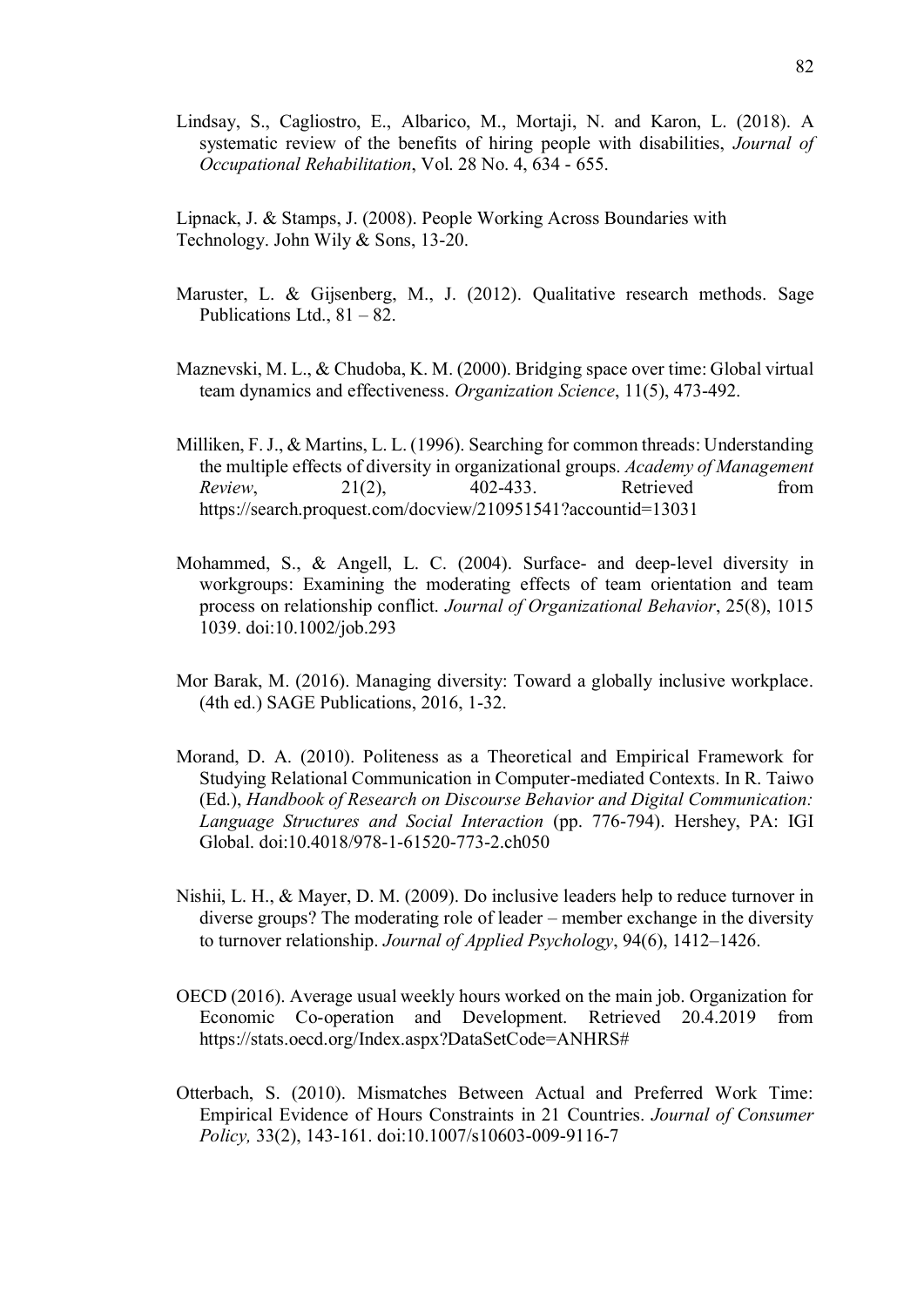- Oxford English Dictionary (2019). Oxford University Press. Retrieved 10.4.2019 from https://en.oxforddictionaries.com/definition/belief
- Oxford English Dictionary (2019). Oxford University Press. Retrieved 18.3.2019 from https://en.oxforddictionaries.com/definition/culture
- Oxford English Dictionary (2019). Oxford University Press. Retrieved 10.4.2019 from https://en.oxforddictionaries.com/definition/inclusion
- Oxford English Dictionary (2019). Oxford University Press. Retrieved 4.3.2019 from https://en.oxforddictionaries.com/definition/value
- Phillips, B. N., Deiches, J., Morrison, B., Chan, F., & Bezyak, J. L. (2016). Disability diversity training in the workplace: Systematic review and future directions. *Journal of Occupational Rehabilitation*, 26(3), 264-275. doi:10.1007/s10926-015-9612-3
- Rabl, T., Triana, M. C. (2014). Organizational Value for Age Diversity and Potential Applicants' Organizational Attraction: Individual Attitudes Matter. *Journal of Business Ethics*: 121(3), 403-417. doi:10.1007/s10551-013-1729-8
- Richard, O. C. (2000). Racial diversity, business strategy, and firm performance: A resource-based view. *Academy of Management Journal*, 43(2), 164-177.
- Roberson, Q., Holmes IV, O., & Perry, J. (2017). Transforming research on diversity and firm performance: A dynamic capabilities perspective. *Academy of Management Annals*, 11(1), 189-216. doi:10.5465/annals.2014.0019
- Stahl, G. K., Maznevski, M. L., Voigt, A., & Jonsen, K. (2010). Unraveling the effects of cultural diversity in teams: A meta-analysis of research on multicultural work groups. *Journal of International Business Studies*, 41(4), 690-709. doi:10.1057/jibs.2009.85
- Statista (2016). Average weekly hours actually worked per employed person in Chin from 2006 to 2016. Statista, The Statistics Portal. Retrieved 20.4.2019 from https://www.statista.com/statistics/732805/average-working-hours-china/
- Tajfel, H. & Turner, J. (1986). The social identity theory of intergroup behavior. In S. Worchel & W. Austin (Eds.) *Psychology of intergroup relations,* 7-24. Chicago: Nelson Hall.
- The American Heritage Dictionary of the English Language (Fifth Edition). Houghton Mifflin Harcourt Publishing Company. Retrieved 9.1.2019 from https://www.ahdictionary.com/word/search.html?q=diversity&submit.x=25& submit. $v=16$ .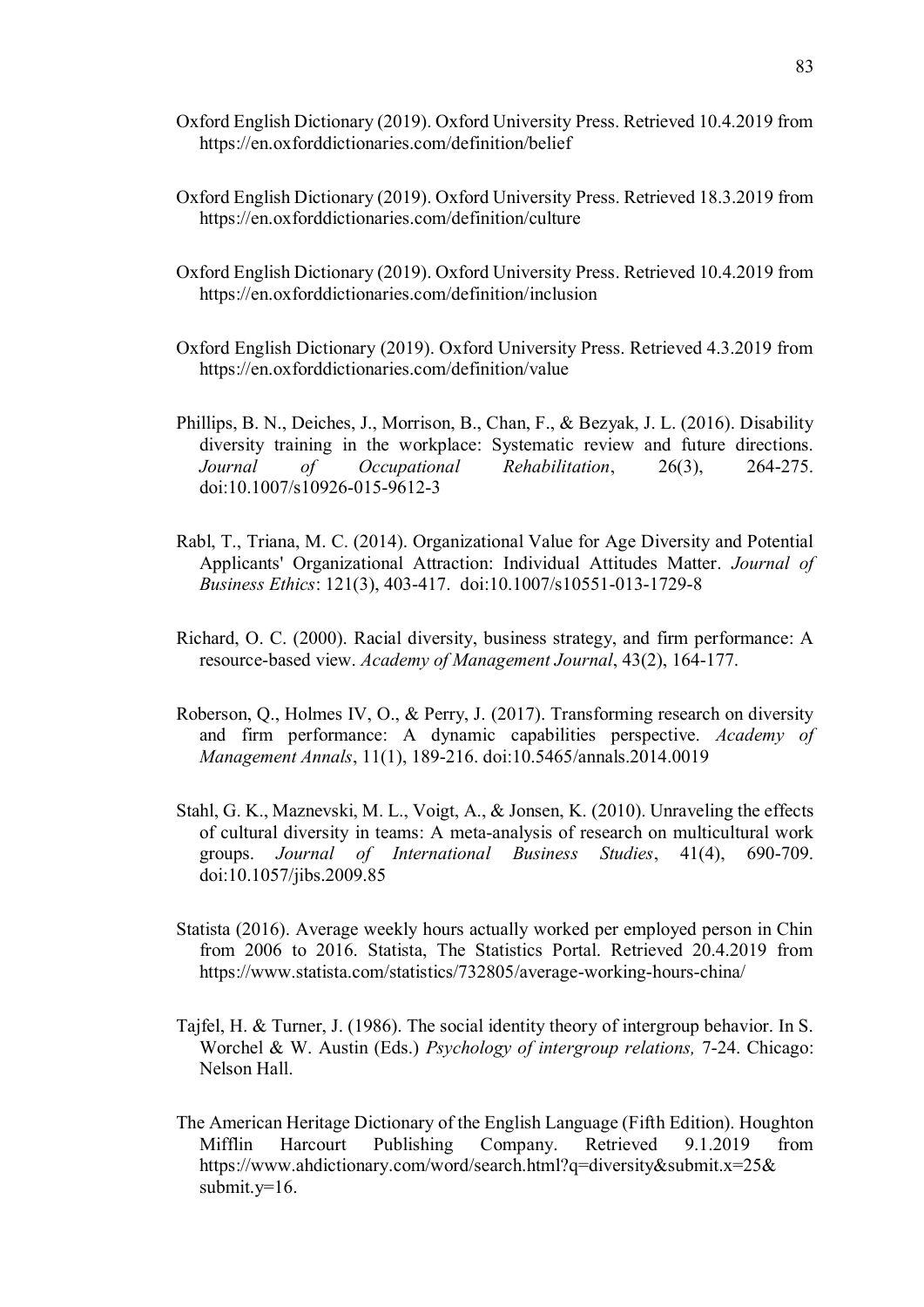- Theodorakopoulos, N., & Budhwar, P. (2015). Guest editors' introduction: Diversity and inclusion in different work settings: Emerging patterns, challenges, and research agenda. *Human Resource Management*, 54(2), 177-197. doi:10.1002/hrm.21715
- Treena Gillespie Finney, Finney, R. Z., & Parry, R. O. (2014). EEO/AA and "doing good": An exploratory study. *International Journal of Law and Management*, 56(6), 443-458. doi:10.1108/IJLMA-06-2013-0026
- Turner, J. C. (1982). Toward a cognitive definition of the group. In H. Tajfel (Ed.), *Social identity and intergroup relations,* 15–40. Cambridge, UK: Cambridge University Press.
- Vaaland, T. I., Haugland, S. A., & Purchase, S. (2004). Why do business partners divorce? The role of cultural distance in inter-firm conflict behavior. *Journal of Business-to-Business Marketing*, 11(4), 1-21.
- Williams, K. Y., & O'Reilly III, C. A. (1998). Demography and diversity in organizations: A review of 40 years of research. *Research in Organizational Behavior*, 20, 77.
- Woehr, D. J., Arciniega, L. M., Poling, T. L. (2013). Exploring the Effects of Value Diversity on Team Effectiveness. *Journal of Business and Psychology,* 28(1), 107 121. doi:10.1007/s10869-012-9267-4
- You-Ta Chuang, Church, R., & Ophir, R. (2011). Taking sides: The interactive influences of institutional mechanisms on the adoption of same-sex partner health benefits by fortune 500 corporations, 1990-2003. *Organization Science*, 22(1), 190 209. doi:10.1287/orsc.1090.0521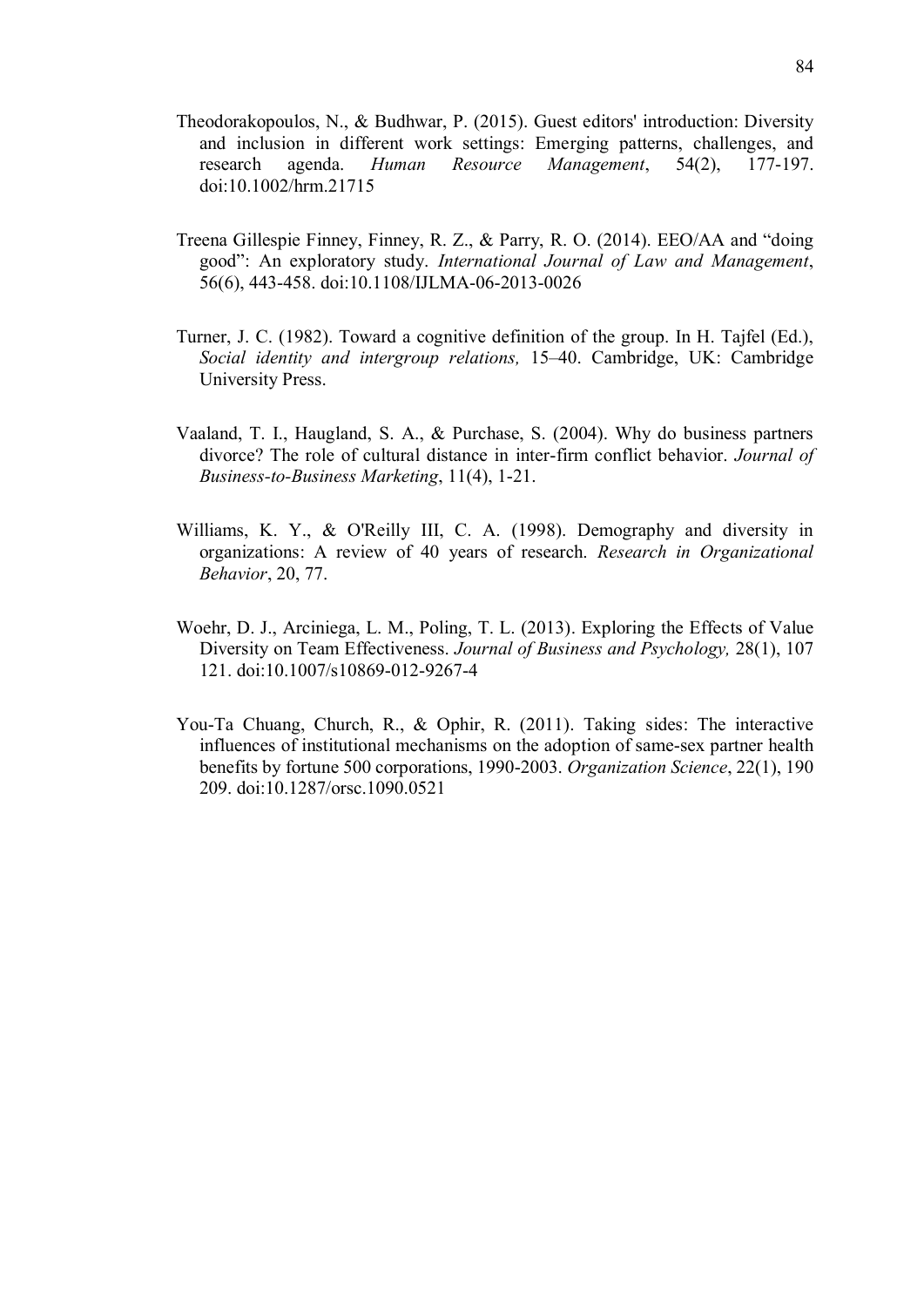## **Appendix 1**

## **OUTLINE OF THE SEMI-STRUCTURED INTERVIEW**

- 1. Do you perceive that the themes of diversity and inclusion are present in your organization?
- 2. Do you perceive that the themes of diversity and inclusion are present in your team and everyday work?
- 3. Have you participated in a training or a workshop concerning diversity in your organization?
- What was the type of the training? (face-to-face / online)
- Do you think it changed your attitudes or behavior?
- 4. How important do you consider the themes of diversity and inclusion?
- Would you be willing to use time and effort to promote these themes in your organization?
- 5. Do you consider your team diverse?
- By which characteristics?
- Have you ever experienced discrimination in your team?
- 6. Do you think your team does innovative and creative work?
- 7. Have you noticed cultural differences within your team?
- What kind of differences?
- Positive / negative?
- 8. What kind of communication do you have the most with the other team members? (face-to-face / virtual)
- What channels?
- How do you perceive virtual communication?
- How do you perceive the efficiency of communication in your team?